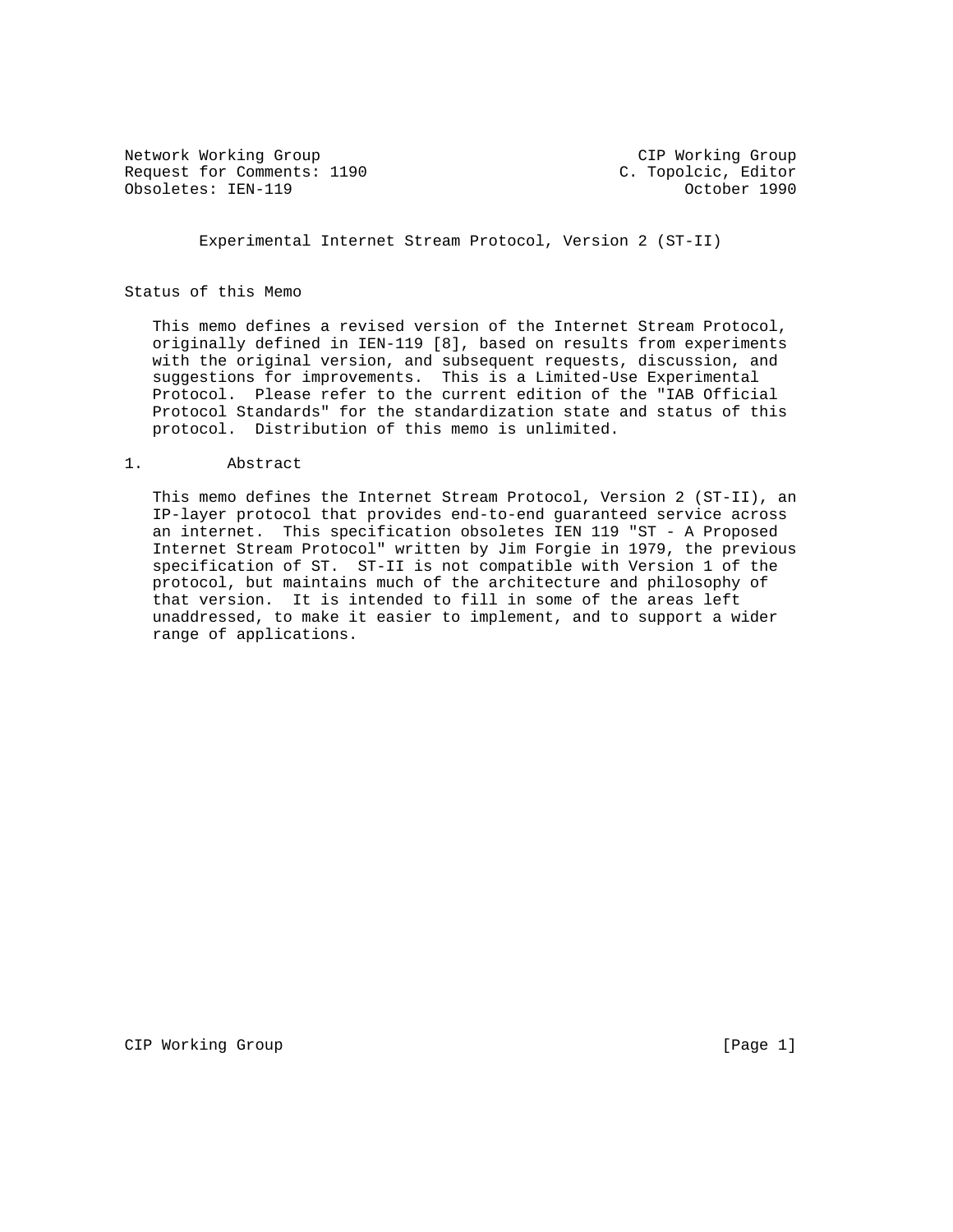| 1.1. |                  | Table of Contents                                                                                                                                                                                                                                                               |
|------|------------------|---------------------------------------------------------------------------------------------------------------------------------------------------------------------------------------------------------------------------------------------------------------------------------|
|      |                  | Status of this Memo.<br>1<br>$\mathbf{r}$ , $\mathbf{r}$ , $\mathbf{r}$ , $\mathbf{r}$                                                                                                                                                                                          |
|      | 1.               | $\mathbf{r}$ , $\mathbf{r}$ , $\mathbf{r}$ , $\mathbf{r}$ , $\mathbf{r}$<br>$\overline{1}$<br>Abstract<br>$\mathbf{r}$ , $\mathbf{r}$ , $\mathbf{r}$ , $\mathbf{r}$ , $\mathbf{r}$ , $\mathbf{r}$ , $\mathbf{r}$ , $\mathbf{r}$                                                 |
|      | 1.1.             | $\overline{\phantom{0}}^2$<br>Table of Contents                                                                                                                                                                                                                                 |
|      | 1.2.             | $\overline{4}$<br>List of Figures                                                                                                                                                                                                                                               |
|      |                  |                                                                                                                                                                                                                                                                                 |
|      | 2.               | $\overline{7}$<br>Introduction<br>$\mathbf{1}^{\prime}$ , $\mathbf{1}^{\prime}$ , $\mathbf{1}^{\prime}$ , $\mathbf{1}^{\prime}$ , $\mathbf{1}^{\prime}$ , $\mathbf{1}^{\prime}$ , $\mathbf{1}^{\prime}$ , $\mathbf{1}^{\prime}$ , $\mathbf{1}^{\prime}$ , $\mathbf{1}^{\prime}$ |
|      | 2.1.             | Major Differences Between ST and ST-II<br>8                                                                                                                                                                                                                                     |
|      | 2.2.             | 9<br>Concepts and Terminology                                                                                                                                                                                                                                                   |
|      | 2.3.             | Relationship Between Applications and ST<br>11                                                                                                                                                                                                                                  |
|      | 2.4.             | 12<br>ST Control Message Protocol                                                                                                                                                                                                                                               |
|      | 2.5.             | Flow Specifications<br>14                                                                                                                                                                                                                                                       |
|      | 3.               | ST Control Message Protocol Functional Description<br>17<br>$\mathcal{L}^{\text{max}}$                                                                                                                                                                                          |
|      | 3.1.             | Stream Setup<br>18                                                                                                                                                                                                                                                              |
|      | 3.1.1.           | 18<br>Initial Setup at the Origin                                                                                                                                                                                                                                               |
|      | 3.1.2.           | 19<br>Invoking the Routing Function                                                                                                                                                                                                                                             |
|      | 3.1.3.           | 19<br>Reserving Resources                                                                                                                                                                                                                                                       |
|      | 3.1.4.           | 20<br>Sending CONNECT Messages                                                                                                                                                                                                                                                  |
|      | 3.1.5.           | CONNECT Processing by an Intermediate Agent 22                                                                                                                                                                                                                                  |
|      | 3.1.6.           | Setup at the Targets<br>23                                                                                                                                                                                                                                                      |
|      | 3.1.7.           | ACCEPT Processing by an Intermediate Agent 24                                                                                                                                                                                                                                   |
|      | 3.1.8.           | ACCEPT Processing by the Origin 26                                                                                                                                                                                                                                              |
|      | 3.1.9.           | Processing a REFUSE Message<br>27                                                                                                                                                                                                                                               |
|      | 3.2.             | Data Transfer<br>30<br>$\mathcal{L}^{\text{max}}$<br>$\mathcal{L}^{\text{max}}$<br>$\mathbf{L}^{\text{max}}$<br>$\sim$<br>$\sim 10^{-11}$<br>$\sim 10^{-11}$<br>$\sim 10^{-11}$                                                                                                 |
|      | 3.3.             | Modifying an Existing Stream<br>31<br>$\mathcal{L}^{\text{max}}$<br>$\mathbf{L} = \mathbf{L}$                                                                                                                                                                                   |
|      | 3.3.1.           | Adding a Target<br>31                                                                                                                                                                                                                                                           |
|      | 3.3.2.           | The Origin Removing a Target 33                                                                                                                                                                                                                                                 |
|      | 3.3.3.           | A Target Deleting Itself<br>35<br>$\mathbf{L}^{\text{max}}$<br>$\sim$<br>$\sim$ 100 $\pm$                                                                                                                                                                                       |
|      | 3.3.4.           | Changing the FlowSpec<br>36<br>$\sim$ $-$<br>$\sim$ $-$<br>$\sim$<br>$\ddot{\phantom{0}}$                                                                                                                                                                                       |
|      | 3.4.             | 36<br>Stream Tear Down<br>$\mathbf{L}$<br>$\mathcal{L}^{\text{max}}$<br>$\mathbf{L}$<br>$\mathbf{L}^{\text{max}}$                                                                                                                                                               |
|      | 3.5.             | Exceptional Cases<br>37<br>$\mathbf{L} = \mathbf{L}$<br>$\mathbf{L}$<br>$\Delta \sim 10$                                                                                                                                                                                        |
|      | 3.5.1.           | Setup Failure due to CONNECT Timeout 37                                                                                                                                                                                                                                         |
|      | 3.5.2.           | Problems due to Routing Inconsistency 38                                                                                                                                                                                                                                        |
|      | 3.5.3.           | Setup Failure due to a Routing Failure 39                                                                                                                                                                                                                                       |
|      | 3.5.4.           | Problems in Reserving Resources 41                                                                                                                                                                                                                                              |
|      | 3.5.5.           | Setup Failure due to ACCEPT Timeout<br>$\cdot$ $\cdot$ 41                                                                                                                                                                                                                       |
|      | 3.5.6.           | Problems Caused by CHANGE Messages<br>42                                                                                                                                                                                                                                        |
|      | 3.5.7.           | Notification of Changes Forced by Failures<br>42                                                                                                                                                                                                                                |
|      |                  | 44                                                                                                                                                                                                                                                                              |
|      | 3.6.<br>3.6.1.   | Options<br>44                                                                                                                                                                                                                                                                   |
|      | 3.6.2.           | HID Field Option.<br>$\ddot{\phantom{a}}$<br>44                                                                                                                                                                                                                                 |
|      |                  | PTP Option<br>$\bullet$<br>$\ddot{\phantom{a}}$                                                                                                                                                                                                                                 |
|      | 3.6.3.           | 45<br>FDx Option.<br>$\mathcal{L}^{\text{max}}$ , $\mathcal{L}^{\text{max}}$                                                                                                                                                                                                    |
|      | 3.6.4.<br>3.6.5. | 46<br>NoRecovery Option<br>$\mathbf{L}$<br>$\mathbf{r}$<br>$\mathbf{r}$<br>$\mathbf{r}$                                                                                                                                                                                         |
|      |                  | 46<br>RevChrg Option<br>$\sim$<br>$\mathbf{L}$<br>$\mathbf{r}$<br>$\sim$<br>$\ddot{\phantom{a}}$                                                                                                                                                                                |
|      | 3.6.6.           | 46<br>Source Route Option.<br>$\ddot{\phantom{a}}$<br>$\mathbf{L}^{\text{max}}$<br>$\mathbf{L}$<br>$\ddot{\phantom{a}}$<br>$\ddot{\phantom{a}}$<br>$\ddot{\phantom{a}}$                                                                                                         |
|      | 3.7.             | 48<br>Ancillary Functions .<br>$\sim$<br>$\ddot{\phantom{a}}$<br>$\ddot{\phantom{0}}$<br>$\ddot{\phantom{0}}$<br>$\ddot{\phantom{a}}$<br>$\bullet$<br>$\bullet$                                                                                                                 |
|      | 3.7.1.           | 48<br>Failure Detection<br>$\mathcal{L}^{\pm}$<br>$\mathbb{Z}^2$<br>$\bullet$                                                                                                                                                                                                   |
|      | 3.7.1.1.         | Network Failures .<br>48<br>$\sim$<br>$\ddot{\phantom{a}}$                                                                                                                                                                                                                      |
|      | 3.7.1.2.         | 49<br>Detecting ST Stream Failures<br>$\mathbf{r}$<br>$\sim$                                                                                                                                                                                                                    |
|      | 3.7.1.3.         | 51<br>Subset                                                                                                                                                                                                                                                                    |

CIP Working Group **compared to the CIP CIP Working Group**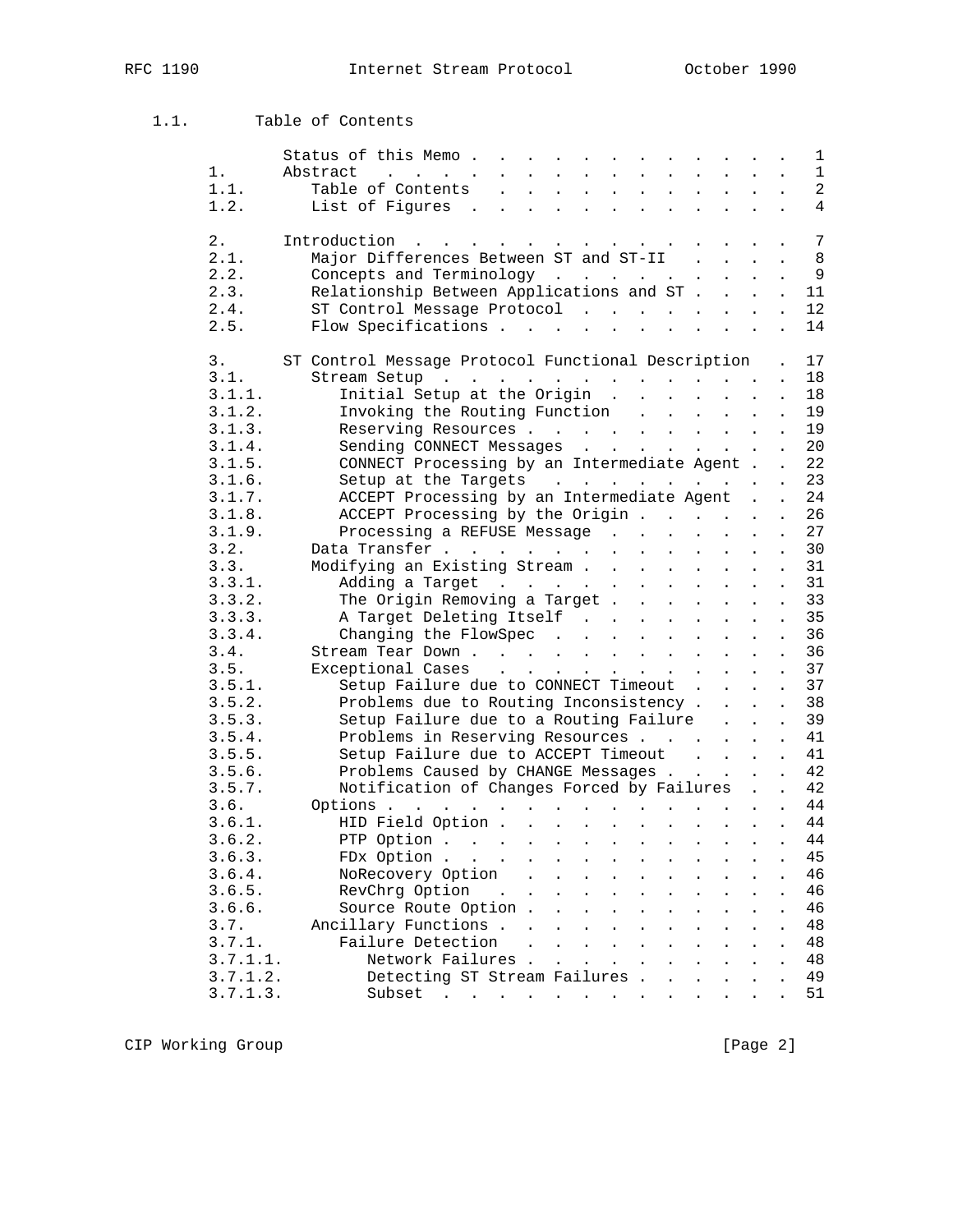| 3.7.2.    | Failure Recovery 51                                                 |                                                               |                      |                                                                       |                                                                                                                                                                                                                                                                                                                                                                                                                        |                            |                                                                                                         |                           |                           |                                             |                                                           |                    |
|-----------|---------------------------------------------------------------------|---------------------------------------------------------------|----------------------|-----------------------------------------------------------------------|------------------------------------------------------------------------------------------------------------------------------------------------------------------------------------------------------------------------------------------------------------------------------------------------------------------------------------------------------------------------------------------------------------------------|----------------------------|---------------------------------------------------------------------------------------------------------|---------------------------|---------------------------|---------------------------------------------|-----------------------------------------------------------|--------------------|
| 3.7.2.1.  | Subset                                                              |                                                               |                      | $\mathbf{r} = \mathbf{r} \times \mathbf{r}$ . The set of $\mathbf{r}$ | $\mathcal{L}^{\text{max}}$                                                                                                                                                                                                                                                                                                                                                                                             | $\mathcal{L}^{\text{max}}$ | $\mathcal{L}^{\text{max}}$                                                                              | $\mathbf{L}^{\text{max}}$ |                           | $\mathbf{L} = \mathbf{L} \times \mathbf{L}$ |                                                           | 55                 |
| 3.7.3.    | A Group of Streams                                                  |                                                               |                      |                                                                       |                                                                                                                                                                                                                                                                                                                                                                                                                        |                            |                                                                                                         |                           |                           |                                             |                                                           | 56                 |
| 3.7.3.1.  | Group Name Generator                                                |                                                               |                      |                                                                       |                                                                                                                                                                                                                                                                                                                                                                                                                        |                            |                                                                                                         |                           |                           |                                             |                                                           | 57                 |
| 3.7.3.2.  | Subset 57                                                           |                                                               |                      |                                                                       |                                                                                                                                                                                                                                                                                                                                                                                                                        |                            |                                                                                                         |                           |                           |                                             |                                                           |                    |
| 3.7.4.    | HID Negotiation                                                     |                                                               |                      |                                                                       |                                                                                                                                                                                                                                                                                                                                                                                                                        |                            |                                                                                                         |                           |                           |                                             |                                                           | 58                 |
| 3.7.4.1.  | Subset                                                              |                                                               |                      |                                                                       |                                                                                                                                                                                                                                                                                                                                                                                                                        |                            |                                                                                                         |                           |                           |                                             |                                                           | $\cdot$ $\cdot$ 64 |
| 3.7.5.    | IP Encapsulation of ST                                              |                                                               |                      |                                                                       |                                                                                                                                                                                                                                                                                                                                                                                                                        |                            |                                                                                                         |                           |                           |                                             |                                                           | 64                 |
| 3.7.5.1.  | IP Multicasting                                                     |                                                               |                      |                                                                       |                                                                                                                                                                                                                                                                                                                                                                                                                        |                            |                                                                                                         |                           |                           |                                             |                                                           | 65                 |
| 3.7.6.    | Retransmission                                                      |                                                               |                      |                                                                       |                                                                                                                                                                                                                                                                                                                                                                                                                        |                            |                                                                                                         |                           |                           |                                             |                                                           | 66                 |
| 3.7.7.    | Routing                                                             |                                                               |                      |                                                                       |                                                                                                                                                                                                                                                                                                                                                                                                                        |                            |                                                                                                         |                           |                           |                                             |                                                           | 67                 |
| 3.7.8.    | Security                                                            |                                                               |                      |                                                                       |                                                                                                                                                                                                                                                                                                                                                                                                                        |                            |                                                                                                         |                           |                           |                                             |                                                           | 67                 |
| 3.8.      | ST Service Interfaces                                               |                                                               |                      |                                                                       |                                                                                                                                                                                                                                                                                                                                                                                                                        |                            |                                                                                                         |                           |                           |                                             |                                                           | 68                 |
| 3.8.1.    |                                                                     |                                                               |                      |                                                                       |                                                                                                                                                                                                                                                                                                                                                                                                                        |                            |                                                                                                         |                           |                           |                                             |                                                           | 69                 |
|           | Access to Routing Information                                       |                                                               |                      |                                                                       |                                                                                                                                                                                                                                                                                                                                                                                                                        |                            |                                                                                                         |                           |                           |                                             |                                                           |                    |
| 3.8.2.    | Access to Network Layer Resource Reservation . 70                   |                                                               |                      |                                                                       |                                                                                                                                                                                                                                                                                                                                                                                                                        |                            |                                                                                                         |                           |                           |                                             |                                                           |                    |
| 3.8.3.    | Network Layer Services Utilized                                     |                                                               |                      |                                                                       |                                                                                                                                                                                                                                                                                                                                                                                                                        |                            |                                                                                                         |                           |                           |                                             |                                                           | 71                 |
| 3.8.4.    | IP Services Utilized                                                |                                                               |                      |                                                                       |                                                                                                                                                                                                                                                                                                                                                                                                                        |                            |                                                                                                         |                           |                           |                                             |                                                           | 71                 |
| 3.8.5.    | ST Layer Services Provided                                          |                                                               |                      |                                                                       |                                                                                                                                                                                                                                                                                                                                                                                                                        |                            |                                                                                                         |                           |                           |                                             |                                                           | 72                 |
|           |                                                                     |                                                               |                      |                                                                       |                                                                                                                                                                                                                                                                                                                                                                                                                        |                            |                                                                                                         |                           |                           |                                             |                                                           |                    |
| 4.        | ST Protocol Data Unit Descriptions                                  |                                                               |                      |                                                                       |                                                                                                                                                                                                                                                                                                                                                                                                                        |                            |                                                                                                         |                           |                           |                                             |                                                           | 75                 |
| 4.1.      | Data Packets                                                        |                                                               |                      |                                                                       |                                                                                                                                                                                                                                                                                                                                                                                                                        |                            |                                                                                                         |                           |                           |                                             |                                                           | 76                 |
| 4.2.      | ST Control Message Protocol Descriptions                            |                                                               |                      |                                                                       |                                                                                                                                                                                                                                                                                                                                                                                                                        |                            |                                                                                                         |                           |                           |                                             |                                                           | 77                 |
| 4.2.1.    | ST Control Messages                                                 |                                                               |                      |                                                                       |                                                                                                                                                                                                                                                                                                                                                                                                                        |                            |                                                                                                         |                           |                           |                                             |                                                           | 79                 |
| 4.2.2.    | Common SCMP Elements                                                |                                                               |                      |                                                                       |                                                                                                                                                                                                                                                                                                                                                                                                                        |                            |                                                                                                         |                           |                           |                                             |                                                           | 80                 |
| 4.2.2.1.  | DetectorIPAddress                                                   |                                                               |                      |                                                                       |                                                                                                                                                                                                                                                                                                                                                                                                                        |                            |                                                                                                         |                           |                           |                                             | $\mathbf{L} = \mathbf{L} \mathbf{L}$                      | 80                 |
| 4.2.2.2.  | ErroredPDU                                                          |                                                               |                      |                                                                       | $\mathbf{r} = \mathbf{r} \times \mathbf{r}$ , where $\mathbf{r} = \mathbf{r} \times \mathbf{r}$                                                                                                                                                                                                                                                                                                                        |                            |                                                                                                         |                           | $\mathbf{L}^{\text{max}}$ |                                             | $\mathbf{L}^{\text{max}}$ and $\mathbf{L}^{\text{max}}$   | 80                 |
| 4.2.2.3.  | FlowSpec & RFlowSpec                                                |                                                               |                      |                                                                       |                                                                                                                                                                                                                                                                                                                                                                                                                        |                            |                                                                                                         |                           |                           |                                             |                                                           | 81                 |
| 4.2.2.4.  | FreeHIDs                                                            |                                                               |                      |                                                                       |                                                                                                                                                                                                                                                                                                                                                                                                                        |                            |                                                                                                         |                           |                           |                                             |                                                           | 84                 |
| 4.2.2.5.  | Group & RGroup                                                      |                                                               |                      |                                                                       |                                                                                                                                                                                                                                                                                                                                                                                                                        |                            |                                                                                                         |                           |                           |                                             |                                                           | 85                 |
| 4.2.2.6.  | HID & RHID                                                          |                                                               |                      |                                                                       |                                                                                                                                                                                                                                                                                                                                                                                                                        |                            |                                                                                                         |                           |                           |                                             |                                                           | 86                 |
| 4.2.2.7.  | MulticastAddress                                                    |                                                               |                      |                                                                       |                                                                                                                                                                                                                                                                                                                                                                                                                        |                            |                                                                                                         |                           |                           |                                             |                                                           | 86                 |
| 4.2.2.8.  | Name & RName                                                        |                                                               |                      | $\mathcal{L}^{\text{max}}$                                            | $\mathbf{1}=\mathbf{1}=\mathbf{1}=\mathbf{1}=\mathbf{1}=\mathbf{1}=\mathbf{1}=\mathbf{1}=\mathbf{1}=\mathbf{1}=\mathbf{1}=\mathbf{1}=\mathbf{1}=\mathbf{1}=\mathbf{1}=\mathbf{1}=\mathbf{1}=\mathbf{1}=\mathbf{1}=\mathbf{1}=\mathbf{1}=\mathbf{1}=\mathbf{1}=\mathbf{1}=\mathbf{1}=\mathbf{1}=\mathbf{1}=\mathbf{1}=\mathbf{1}=\mathbf{1}=\mathbf{1}=\mathbf{1}=\mathbf{1}=\mathbf{1}=\mathbf{1}=\mathbf{1}=\mathbf{$ |                            |                                                                                                         |                           |                           |                                             | $\mathbf{L}^{\text{max}}$ , and $\mathbf{L}^{\text{max}}$ | 87                 |
| 4.2.2.9.  | NextHopIPAddress                                                    |                                                               |                      |                                                                       |                                                                                                                                                                                                                                                                                                                                                                                                                        |                            |                                                                                                         |                           |                           |                                             |                                                           | 88                 |
| 4.2.2.10. | Origin                                                              |                                                               |                      |                                                                       |                                                                                                                                                                                                                                                                                                                                                                                                                        |                            |                                                                                                         |                           |                           |                                             |                                                           | 88                 |
| 4.2.2.11. | OriginTimestamp.                                                    |                                                               |                      |                                                                       |                                                                                                                                                                                                                                                                                                                                                                                                                        |                            |                                                                                                         |                           |                           |                                             |                                                           | 89                 |
| 4.2.2.12. | ReasonCode                                                          |                                                               |                      |                                                                       |                                                                                                                                                                                                                                                                                                                                                                                                                        |                            |                                                                                                         |                           |                           |                                             |                                                           | 89                 |
| 4.2.2.13. | RecordRoute                                                         |                                                               |                      |                                                                       |                                                                                                                                                                                                                                                                                                                                                                                                                        |                            |                                                                                                         |                           |                           |                                             |                                                           | $\cdot$ $\cdot$ 94 |
| 4.2.2.14. | SrcRoute .                                                          | $\mathcal{L}^{\text{max}}$ , where $\mathcal{L}^{\text{max}}$ |                      |                                                                       |                                                                                                                                                                                                                                                                                                                                                                                                                        |                            |                                                                                                         |                           |                           |                                             |                                                           | 95                 |
| 4.2.2.15. | Target and TargetList                                               |                                                               |                      |                                                                       | $\sim 10^{-11}$                                                                                                                                                                                                                                                                                                                                                                                                        |                            | $\mathbf{r} = \mathbf{r} + \mathbf{r} + \mathbf{r} + \mathbf{r} + \mathbf{r} + \mathbf{r} + \mathbf{r}$ |                           |                           |                                             |                                                           | 96                 |
| 4.2.2.16. | UserData                                                            |                                                               |                      |                                                                       |                                                                                                                                                                                                                                                                                                                                                                                                                        |                            |                                                                                                         |                           |                           |                                             |                                                           |                    |
|           |                                                                     |                                                               |                      |                                                                       |                                                                                                                                                                                                                                                                                                                                                                                                                        |                            |                                                                                                         |                           |                           |                                             |                                                           | 98                 |
| 4.2.3.    | ST Control Message PDUs                                             |                                                               |                      |                                                                       |                                                                                                                                                                                                                                                                                                                                                                                                                        |                            |                                                                                                         |                           |                           |                                             |                                                           | 99                 |
| 4.2.3.1.  | ACCEPT<br>and the contract of the con-                              |                                                               |                      |                                                                       |                                                                                                                                                                                                                                                                                                                                                                                                                        |                            |                                                                                                         |                           |                           |                                             |                                                           | 100                |
| 4.2.3.2.  | ACK<br>$\sim$ $\sim$                                                |                                                               |                      |                                                                       |                                                                                                                                                                                                                                                                                                                                                                                                                        |                            |                                                                                                         |                           |                           |                                             |                                                           | 102                |
| 4.2.3.3.  | CHANGE-REQUEST                                                      |                                                               |                      |                                                                       |                                                                                                                                                                                                                                                                                                                                                                                                                        |                            |                                                                                                         |                           |                           | $\ddot{\phantom{a}}$                        | $\mathbf{r}$                                              | 103                |
| 4.2.3.4.  | $\mathbf{r}$ , $\mathbf{r}$ , $\mathbf{r}$ , $\mathbf{r}$<br>CHANGE |                                                               | $\ddot{\phantom{a}}$ | $\mathcal{L}^{\text{max}}$<br>$\mathbf{L}^{\text{max}}$               | $\mathbf{L}$                                                                                                                                                                                                                                                                                                                                                                                                           | $\ddot{\phantom{a}}$       | $\mathbf{L}$                                                                                            | $\mathbf{L}$              | $\mathbf{L}$              | $\mathbf{L}$                                | $\mathbf{L}$                                              | 104                |
| 4.2.3.5.  | CONNECT.                                                            | $\mathbf{r}$ , $\mathbf{r}$ , $\mathbf{r}$                    |                      | $\mathbf{r} = \mathbf{r}$                                             |                                                                                                                                                                                                                                                                                                                                                                                                                        |                            |                                                                                                         | $\mathbf{r} = \mathbf{r}$ |                           | $\mathbf{L}$                                | $\mathbf{r}$                                              | 105                |
| 4.2.3.6.  | DISCONNECT                                                          |                                                               |                      | $\mathbf{L}$ and $\mathbf{L}$                                         | $\mathcal{L}^{\text{max}}$                                                                                                                                                                                                                                                                                                                                                                                             | $\mathcal{L}^{\text{max}}$ | $\mathcal{L}^{\text{max}}$                                                                              |                           | $\mathbf{L} = \mathbf{L}$ | $\mathbf{L}^{\text{max}}$                   | $\ddot{\phantom{a}}$                                      | 110                |
| 4.2.3.7.  | ERROR-IN-REQUEST.                                                   |                                                               |                      | $\ddot{\phantom{0}}$                                                  | $\mathbf{L}^{\text{max}}$                                                                                                                                                                                                                                                                                                                                                                                              | $\ddot{\phantom{0}}$       | $\ddot{\phantom{0}}$                                                                                    | $\mathbf{L}^{\text{max}}$ | $\ddot{\phantom{a}}$      | $\mathbf{L}$                                | $\ddot{\phantom{0}}$                                      | 111                |
| 4.2.3.8.  | ERROR-IN-RESPONSE                                                   |                                                               |                      | $\mathbf{r}$                                                          |                                                                                                                                                                                                                                                                                                                                                                                                                        |                            |                                                                                                         |                           |                           |                                             |                                                           | 112                |
| 4.2.3.9.  | HELLO<br>$\mathbf{r}$ , $\mathbf{r}$ , $\mathbf{r}$                 | $\mathbf{r} = \mathbf{r}$                                     |                      | $\mathbf{L}$                                                          | $\mathcal{L}^{\text{max}}$<br>$\mathbf{L}^{\text{max}}$                                                                                                                                                                                                                                                                                                                                                                | $\mathbf{L}^{\text{max}}$  | $\mathbf{L}$                                                                                            | $\mathbf{L}$              |                           | $\mathbf{r}$                                |                                                           | . 113              |
| 4.2.3.10. | HID-APPROVE                                                         | $\mathbf{L} = \mathbf{L}$                                     |                      | $\mathbf{L}^{\text{max}}$                                             | $\mathbf{L}^{\text{max}}$<br>$\mathcal{L}^{\text{max}}$                                                                                                                                                                                                                                                                                                                                                                | $\mathbf{L}$               | $\mathbf{L}^{\text{max}}$                                                                               | $\mathbf{L}$              | $\mathbf{L}$              | $\mathbf{L}$                                |                                                           | . 114              |
| 4.2.3.11. | HID-CHANGE-REQUEST 115                                              |                                                               |                      |                                                                       |                                                                                                                                                                                                                                                                                                                                                                                                                        |                            |                                                                                                         |                           |                           |                                             |                                                           |                    |

CIP Working Group [Page 3]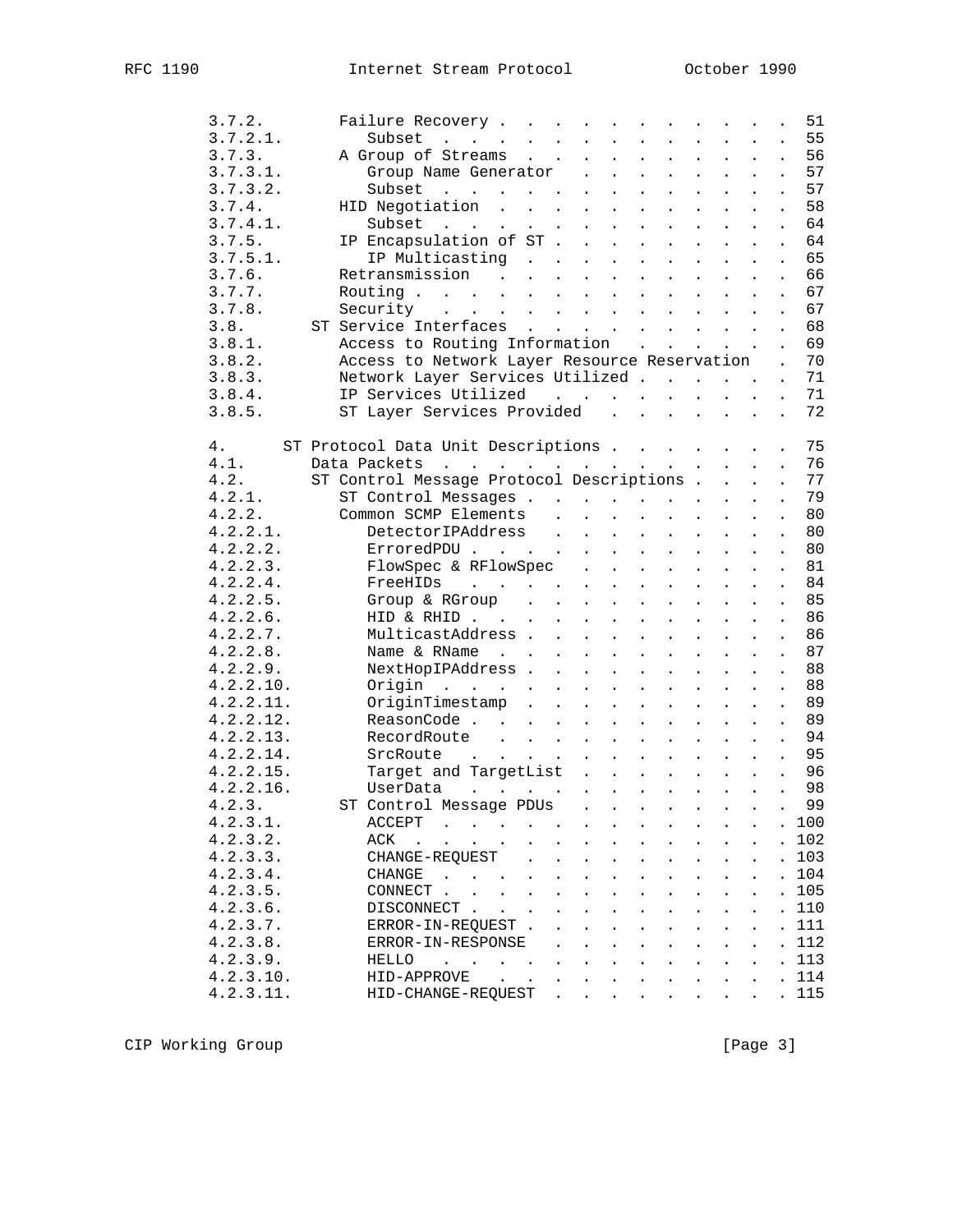| 4.2.3.12. |                                       | HID-CHANGE 116 |  |  |  |  |  |  |  |
|-----------|---------------------------------------|----------------|--|--|--|--|--|--|--|
| 4.2.3.13. |                                       | HID-REJECT 118 |  |  |  |  |  |  |  |
| 4.2.3.14. |                                       | NOTIFY 120     |  |  |  |  |  |  |  |
|           | 4.2.3.15. REFUSE 122                  |                |  |  |  |  |  |  |  |
|           | 4.2.3.16. STATUS 124                  |                |  |  |  |  |  |  |  |
|           | 4.2.3.17. STATUS-RESPONSE 126         |                |  |  |  |  |  |  |  |
|           | 4.3. Suggested Protocol Constants 127 |                |  |  |  |  |  |  |  |
| 5.        | Areas Not Addressed 131               |                |  |  |  |  |  |  |  |
| б.        | Glossary 135                          |                |  |  |  |  |  |  |  |
| 7.        | References 143                        |                |  |  |  |  |  |  |  |
| 8.        | Security Considerations. 144          |                |  |  |  |  |  |  |  |
| 9.        | Authors' Addresses 145                |                |  |  |  |  |  |  |  |
|           | Appendix 1. Data Notations 147        |                |  |  |  |  |  |  |  |

1.2. List of Figures

| Figure 1.  | Protocol Relationships .                                                                                                                                                                                                                                    |  | 6  |
|------------|-------------------------------------------------------------------------------------------------------------------------------------------------------------------------------------------------------------------------------------------------------------|--|----|
| Figure 2.  | Topology Used in Protocol Exchange Diagrams                                                                                                                                                                                                                 |  | 16 |
| Figure 3.  | Virtual Link Identifiers for SCMP Messages                                                                                                                                                                                                                  |  | 16 |
| Figure 4.  | HIDs Assigned for ST User Packets                                                                                                                                                                                                                           |  | 18 |
| Figure 5.  | Origin Sending CONNECT Message<br>$\ddot{\phantom{a}}$ . $\ddot{\phantom{a}}$ . $\ddot{\phantom{a}}$                                                                                                                                                        |  | 21 |
| Figure 6.  | CONNECT Processing by an Intermediate Agent                                                                                                                                                                                                                 |  | 22 |
| Figure 7.  | CONNECT Processing by the Target                                                                                                                                                                                                                            |  | 24 |
| Figure 8.  | ACCEPT Processing by an Intermediate Agent                                                                                                                                                                                                                  |  | 25 |
| Figure 9.  | ACCEPT Processing by the Origin                                                                                                                                                                                                                             |  | 26 |
| Figure 10. | Sending REFUSE Message<br>$\mathbf{r}$ and $\mathbf{r}$                                                                                                                                                                                                     |  | 28 |
| Figure 11. | Routing Around a Failure<br>$\mathbf{r}$ , $\mathbf{r}$ , $\mathbf{r}$ , $\mathbf{r}$                                                                                                                                                                       |  | 29 |
| Figure 12. | Addition of Another Target                                                                                                                                                                                                                                  |  | 32 |
| Figure 13. | Origin Removing a Target.<br>$\mathbf{r} = \mathbf{r} + \mathbf{r}$<br>$\sim$<br>$\ddot{\phantom{a}}$                                                                                                                                                       |  | 34 |
| Figure 14. | Target Deleting Itself<br>$\mathbf{r}$ , $\mathbf{r}$ , $\mathbf{r}$                                                                                                                                                                                        |  | 35 |
| Figure 15. | CONNECT Retransmission after a Timeout.                                                                                                                                                                                                                     |  | 38 |
| Figure 16. | Processing NOTIFY Messages                                                                                                                                                                                                                                  |  | 43 |
| Figure 17. | Source Routing Option.<br>$\mathbf{r}$ . The set of the set of the set of the set of the set of the set of the set of the set of the set of the set of the set of the set of the set of the set of the set of the set of the set of the set of the set of t |  | 47 |
| Figure 18. | Typical HID Negotiation (No Multicasting).                                                                                                                                                                                                                  |  | 60 |
| Figure 19. | Multicast HID Negotiation<br>$\cdot$ $\cdot$                                                                                                                                                                                                                |  | 61 |
| Figure 20. | Multicast HID Re-Negotiation                                                                                                                                                                                                                                |  | 62 |
| Figure 21. | ST Header                                                                                                                                                                                                                                                   |  | 75 |
| Figure 22. | ST Control Message Format<br>$\sim$<br>$\sim$ $\sim$                                                                                                                                                                                                        |  | 77 |
| Figure 23. | ErroredPDU<br>$\cdot$ $\cdot$ $\cdot$<br>$\sim$<br>$\bullet$<br>$\sim$                                                                                                                                                                                      |  | 80 |
| Figure 24. | FlowSpec & RFlowSpec<br>$\ddot{\phantom{a}}$<br>$\mathcal{L}$                                                                                                                                                                                               |  | 81 |
| Figure 25. | FreeHIDs.                                                                                                                                                                                                                                                   |  | 85 |
| Figure 26. | Group & RGroup.                                                                                                                                                                                                                                             |  | 85 |
| Figure 27. | HID & RHID                                                                                                                                                                                                                                                  |  | 86 |
| Figure 28. | MulticastAddress                                                                                                                                                                                                                                            |  | 86 |
| Figure 29. | Name & RName                                                                                                                                                                                                                                                |  | 87 |
| Figure 30. | NextHopIPAddress<br>$\cdot$<br>$\bullet$<br>$\bullet$<br>$\ddot{\phantom{0}}$<br>$\ddot{\phantom{a}}$<br>$\bullet$                                                                                                                                          |  | 88 |
|            |                                                                                                                                                                                                                                                             |  |    |

CIP Working Group [Page 4]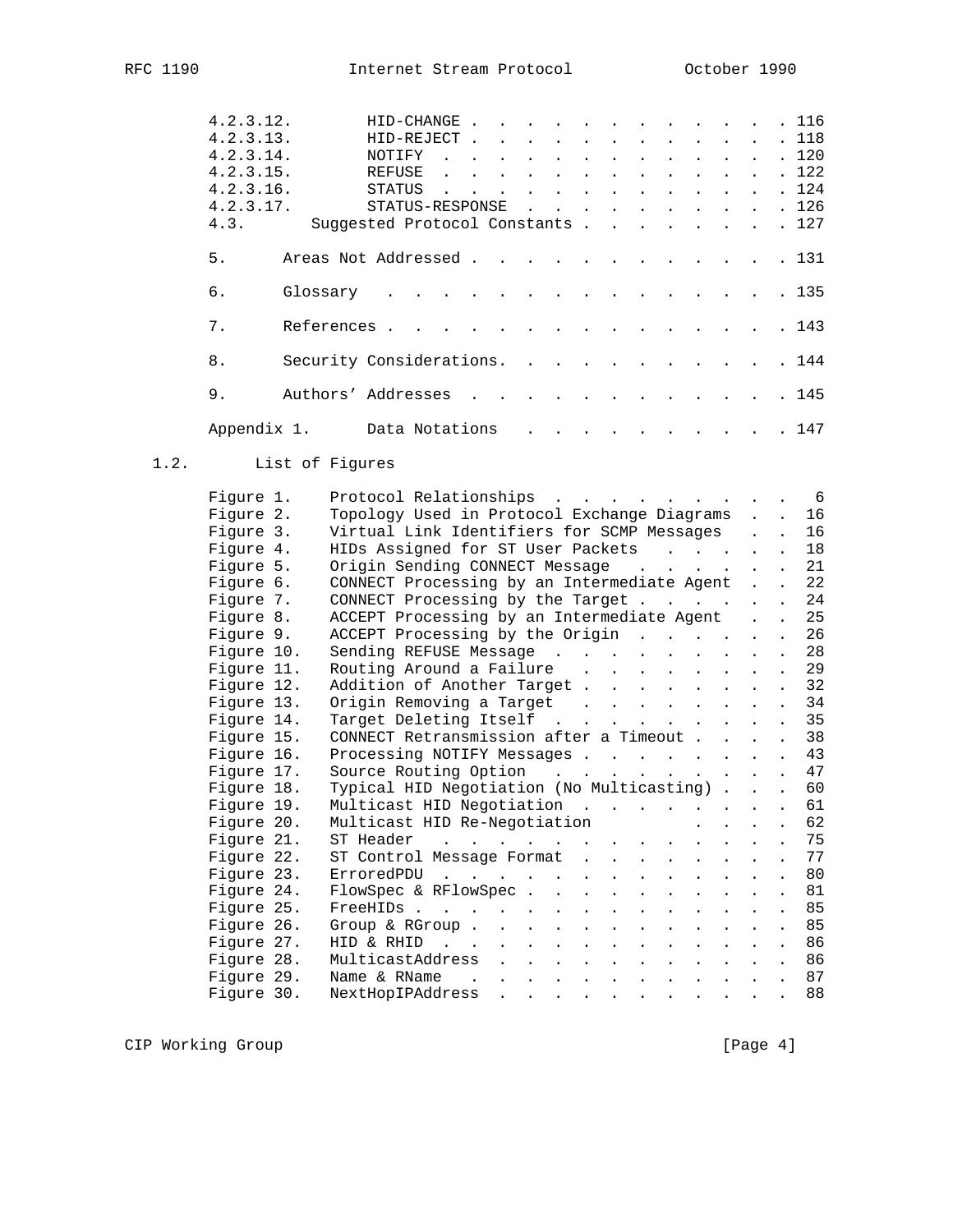| Figure 31. | Origin                             |  |  |  |        |               |           |  |  | 88    |
|------------|------------------------------------|--|--|--|--------|---------------|-----------|--|--|-------|
| Figure 32. | OriginTimestamp                    |  |  |  |        |               |           |  |  | 89    |
| Figure 33. | ReasonCode                         |  |  |  |        |               |           |  |  | 89    |
| Figure 34. | RecordRoute                        |  |  |  |        |               |           |  |  | 94    |
| Figure 35. | SrcRoute                           |  |  |  |        |               |           |  |  | 95    |
| Figure 36. | Target                             |  |  |  |        |               |           |  |  | 97    |
| Figure 37. | TargetList                         |  |  |  |        |               |           |  |  | 97    |
| Figure 38. | UserData.                          |  |  |  |        |               |           |  |  | 98    |
| Figure 39. | ACCEPT Control Message             |  |  |  |        |               |           |  |  | . 101 |
| Figure 40. | ACK Control Message                |  |  |  |        |               |           |  |  | 102   |
| Figure 41. | CHANGE-REQUEST Control Message     |  |  |  |        |               |           |  |  | 103   |
| Figure 42. | CHANGE Control Message.            |  |  |  |        |               |           |  |  | 105   |
| Figure 43. | CONNECT Control Message            |  |  |  |        |               |           |  |  | . 109 |
| Figure 44. | DISCONNECT Control Message .       |  |  |  | $\sim$ |               |           |  |  | . 110 |
| Figure 45. | ERROR-IN-REQUEST Control Message . |  |  |  |        |               |           |  |  | . 111 |
| Figure 46. | ERROR-IN-RESPONSE Control Message  |  |  |  |        |               |           |  |  | . 112 |
| Figure 47. | HELLO Control Message              |  |  |  |        |               |           |  |  | . 113 |
| Figure 48. | HID-APPROVE Control Message        |  |  |  |        |               |           |  |  | . 114 |
| Figure 49. | HID-CHANGE-REQUEST Control Message |  |  |  |        |               |           |  |  | . 115 |
| Figure 50. | HID-CHANGE Control Message .       |  |  |  |        |               |           |  |  | . 117 |
| Figure 51. | HID-REJECT Control Message .       |  |  |  |        |               |           |  |  | . 119 |
| Figure 52. | NOTIFY Control Message .           |  |  |  |        |               |           |  |  | . 121 |
| Figure 53. | REFUSE Control Message             |  |  |  |        |               |           |  |  | . 123 |
| Figure 54. | STATUS Control Message             |  |  |  |        |               |           |  |  | .125  |
| Figure 55. | STATUS-RESPONSE Control Message    |  |  |  |        |               |           |  |  | .126  |
| Figure 56. | Transmission Order of Bytes .      |  |  |  |        |               |           |  |  | . 147 |
| Figure 57. | Significance of Bits               |  |  |  |        | $\sim$ $\sim$ | $\bullet$ |  |  | . 147 |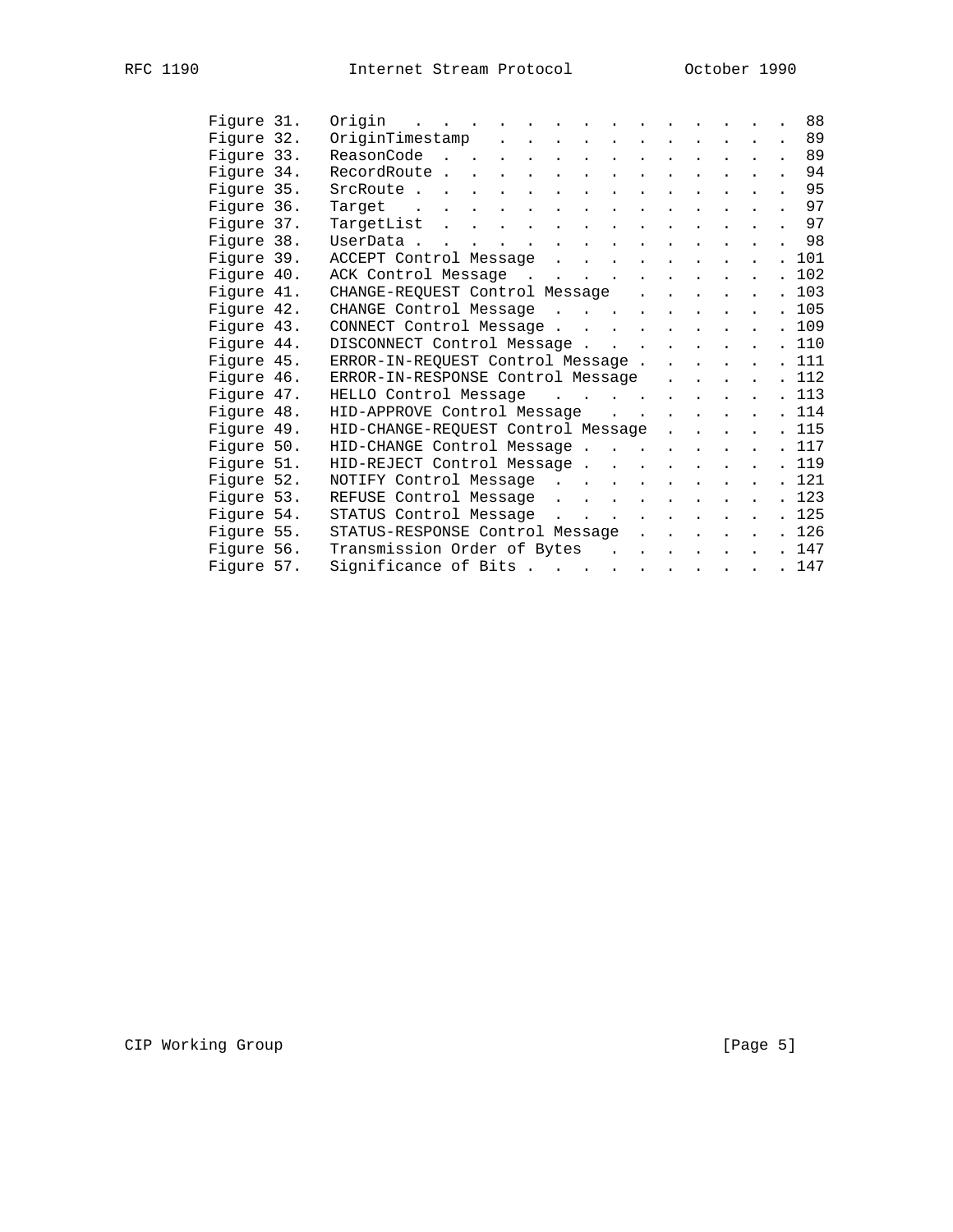

Figure 1. Protocol Relationships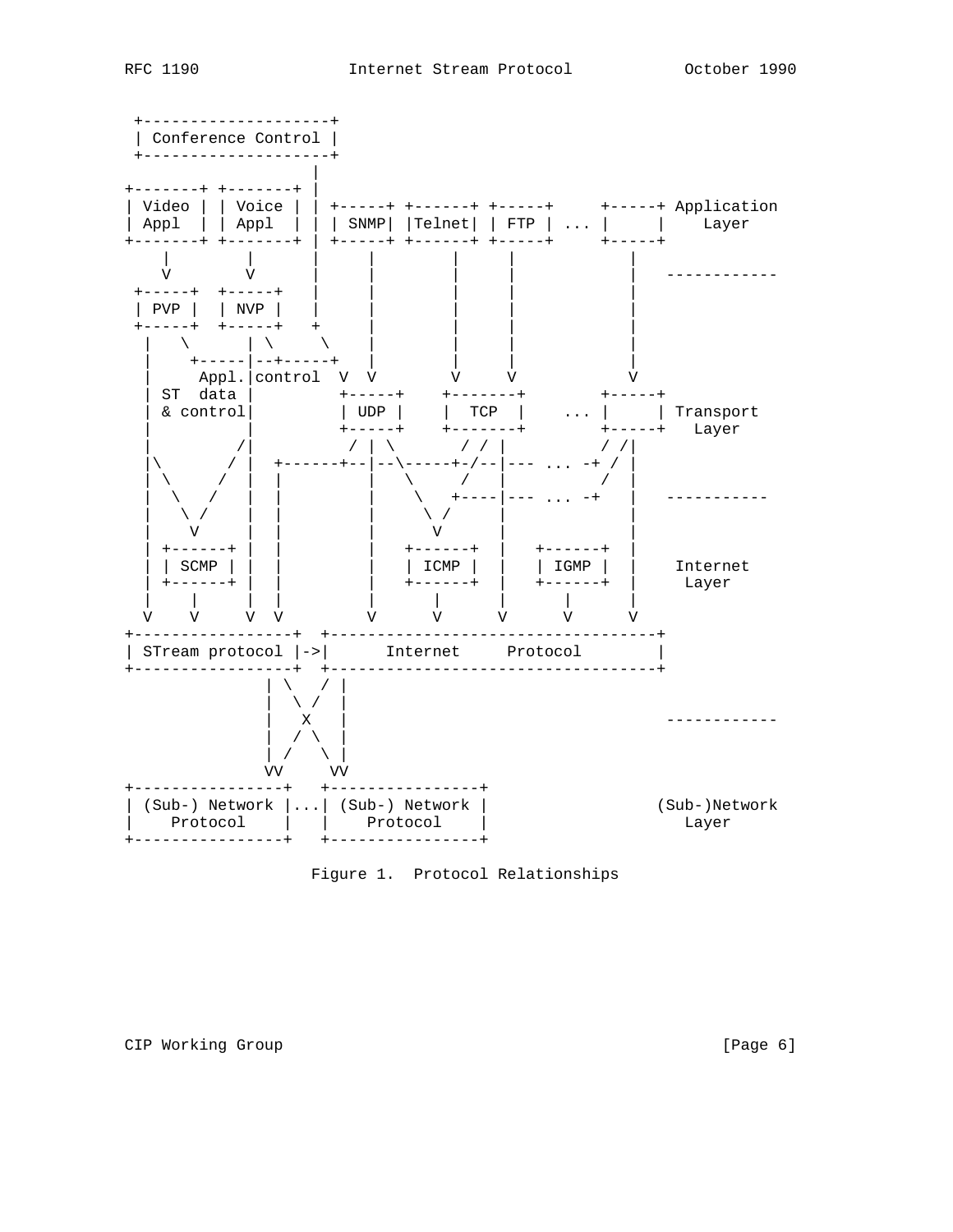### 2. Introduction

 ST has been developed to support efficient delivery of streams of packets to either single or multiple destinations in applications requiring guaranteed data rates and controlled delay characteristics. The motivation for the original protocol was that IP [2] [15] did not provide the delay and data rate characteristics necessary to support voice applications.

 ST is an internet protocol at the same layer as IP, see Figure 1. ST differs from IP in that IP, as originally envisioned, did not require routers (or intermediate systems) to maintain state information describing the streams of packets flowing through them. ST incorporates the concept of streams across an internet. Every intervening ST entity maintains state information for each stream that passes through it. The stream state includes forwarding information, including multicast support for efficiency, and resource information, which allows network or link bandwidth and queues to be assigned to a specific stream. This pre-allocation of resources allows data packets to be forwarded with low delay, low overhead, and a low probability of loss due to congestion. The characteristics of a stream, such as the number and location of the endpoints, and the bandwidth required, may be modified during the lifetime of the stream. This allows ST to give a real time application the guaranteed and predictable communication characteristics it requires, and is a good vehicle to support an application whose communications requirements are relatively predictable.

 ST proved quite useful in several early experiments that involved voice conferences in the Internet. Since that time, ST has also been used to support point-to-point streams that include both video and voice. Recently, multimedia conferencing applications have been developed that need to exchange real-time voice, video, and pointer data in a multi-site conferencing environment. Multimedia conferencing across an internet is an application for which ST provides ideal support. Simulation and wargaming applications [14] also place similar requirements on the communication system. Other applications may include scientific visualization between a number of workstations and one or more remote supercomputers, and the collection and distribution of real-time sensor data from remote sensor platforms. ST may also be useful to support activities that are currently supported by IP, such as bulk file transfer using TCP.

 Transport protocols above ST include the Packet Video Protocol (PVP) [5] and the Network Voice Protocol (NVP) [4], which are end-to-end protocols used directly by applications. Other transport layer protocols that may be used over ST include TCP [16], VMTP [3], etc. They provide the user interface, flow control, and packet ordering. This specification does not describe these higher layer protocols.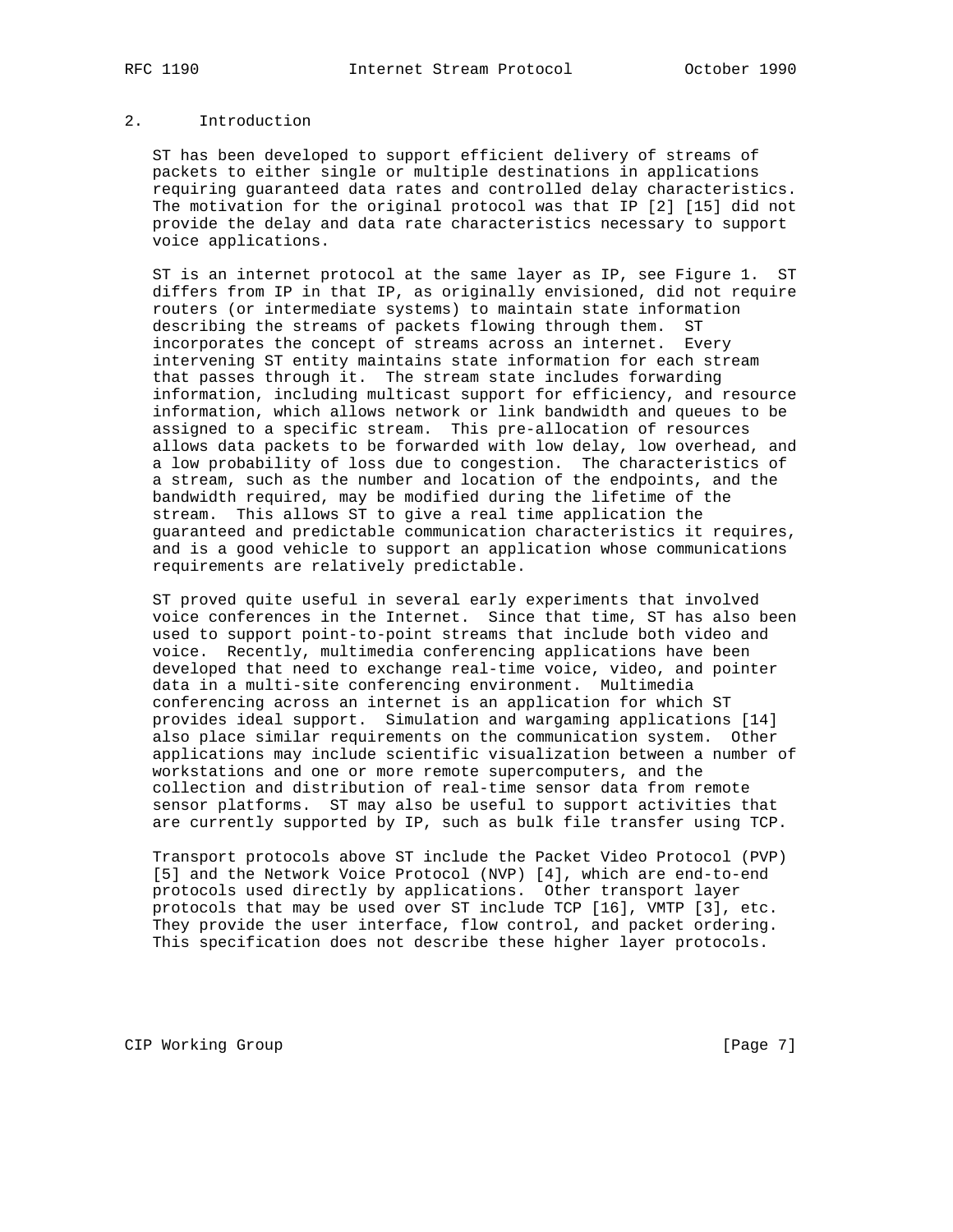## 2.1. Major Differences Between ST and ST-II

 ST-II supports a wider variety of applications than did the original ST. The differences between ST and ST-II are fairly straight forward yet provide great improvements. Four of the more notable differences are:

- 1 ST-II is decoupled from the Access Controller (AC). The AC, as well as providing a rudimentary access control function, also served as a centralized repository and distributor of the conference information. If an AC is necessary, it should be an entity in a higher layer protocol. A large variety of applications such as conferencing, distributed simulations, and wargaming can be run without an explicit AC.
- 2 The basic stream construct of ST-II is a directed tree carrying traffic away from a source to all the destinations, rather than the original ST's omniplex structure. For example, a conference is composed of a number of such trees, one for traffic from each participant. Although there are more (simplex) streams in ST-II, each is much simpler to manage, so the aggregate is much simpler. This change has a minimal impact on the application.
- 3 ST-II defines a number of the robustness and recovery mechanisms that were left undefined in the original ST specification. In case of a network or ST Agent failure, a stream may optionally be repaired automatically (i.e., without intervention from the user or the application) using a pruned depth first search starting at the ST Agent immediately preceding the failure.
- 4 ST-II does not make an inherent distinction between streams connecting only two communicants and streams among an arbitrary number of communicants.

 This memo is the specification for the ST-II Protocol. Since there should be no ambiguity between the original ST specification and the specification herein, the protocol is simply called ST hereafter.

 ST is the protocol used by ST entities to exchange information. The same protocol is used for communication among all ST entities, whether they communicate with a higher layer protocol or forward ST packets between attached networks.

 The remainder of this section gives a brief overview of the ST Protocol. Section 3 (page 17) provides a detailed description of the operations required by the protocol. Section 4 (page 75) provides descriptions of the ST Protocol Data Units exchanged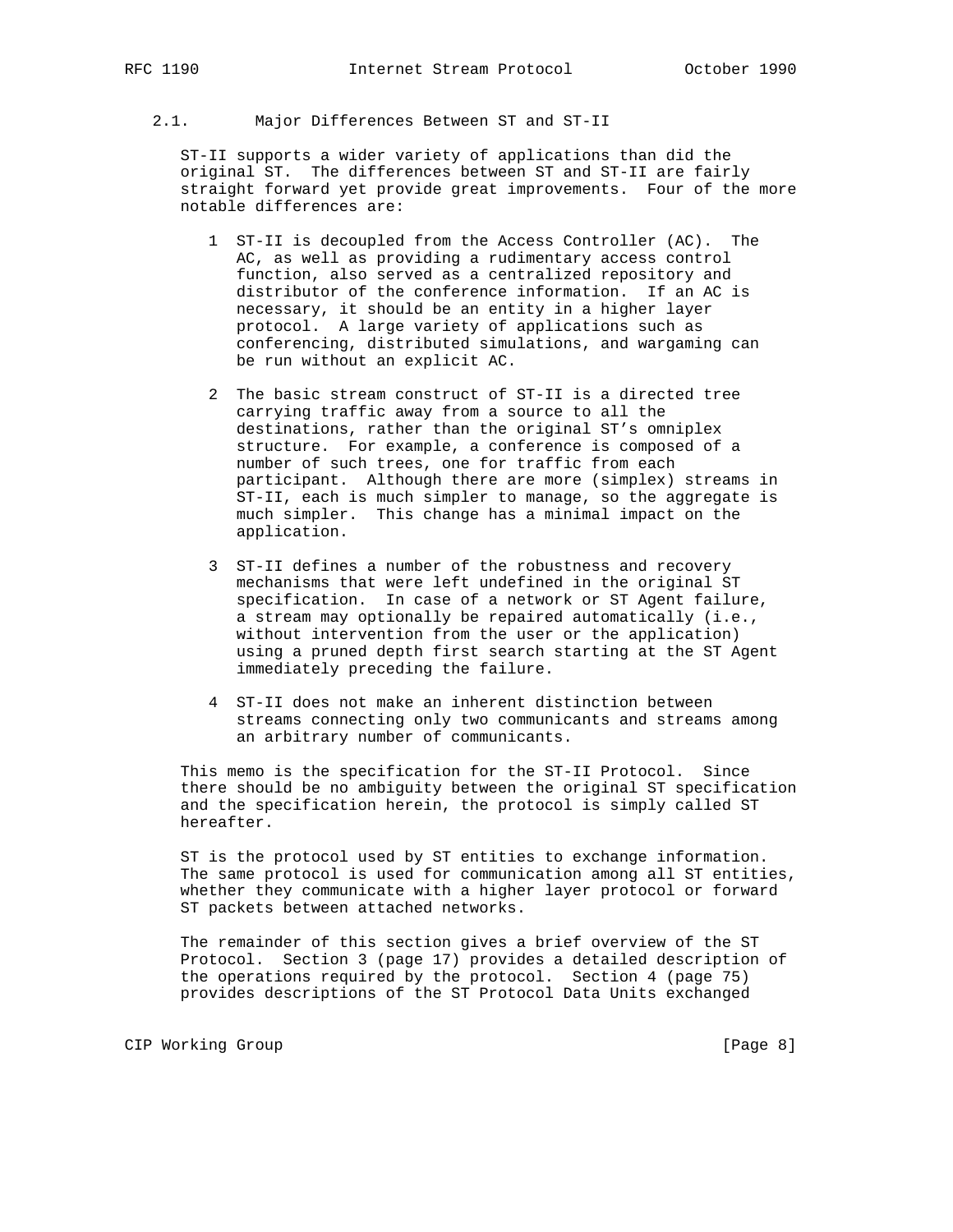between ST entities. Issues that have not yet been fully addressed are presented in Section 5 (page 131). A glossary and list of references are in Sections 6 (page 135) and 7 (page 143), respectively.

 This memo also defines "subsets" of ST that can be implemented. A subsetted implementation does not have full ST functionality, but it can interoperate with other similarly subsetted implementations, or with a full implementation, in a predictable and consistent manner. This approach allows an implementation to be built and provide service with minimum effort, and gives it an immediate and well defined growth path.

# 2.2. Concepts and Terminology

 The ST packet header is not constrained to be compatible with the IP packet header, except for the IP Version Number (the first four bits) that is used to distinguish ST packets (IP Version 5) from IP packets (IP Version 4). The ST packets, or protocol data units (PDUs), can be encapsulated in IP either to provide connectivity (possibly with degraded service) across portions of an internet that do not provide support for ST, or to allow access to services such as security that are not provided directly by ST.

 An internet entity that implements the ST Protocol is called an "ST Agent". We refer to two kinds of ST agents: "host ST agents", also called "host agents" and "intermediate ST agents", also called "intermediate agents". The ST agents functioning as hosts are sourcing or sinking data to a higher layer protocol or application, while ST agents functioning as intermediate agents are forwarding data between directly attached networks. This distinction is not part of the protocol, but is used for conceptual purposes only. Indeed, a given ST agent may be simultaneously performing both host and intermediate roles. Every ST agent should be capable of delivering packets to a higher layer protocol. Every ST agent can replicate ST data packets as necessary for multi-destination delivery, and is able to send packets whether received from a network interface or a higher layer protocol. There are no other kinds of ST agents.

 ST provides applications with an end-to-end flow oriented service across an internet. This service is implemented using objects called "streams". ST data packets are not considered to be totally independent as are IP data packets. They are transmitted only as part of a point-to-point or point-to-multi- point stream. ST creates a stream during a setup phase before data is transmitted. During the setup phase, routes are selected and internetwork resources are reserved. Except for explicit changes to the stream, the routes remain in effect until the stream is explicitly torn down.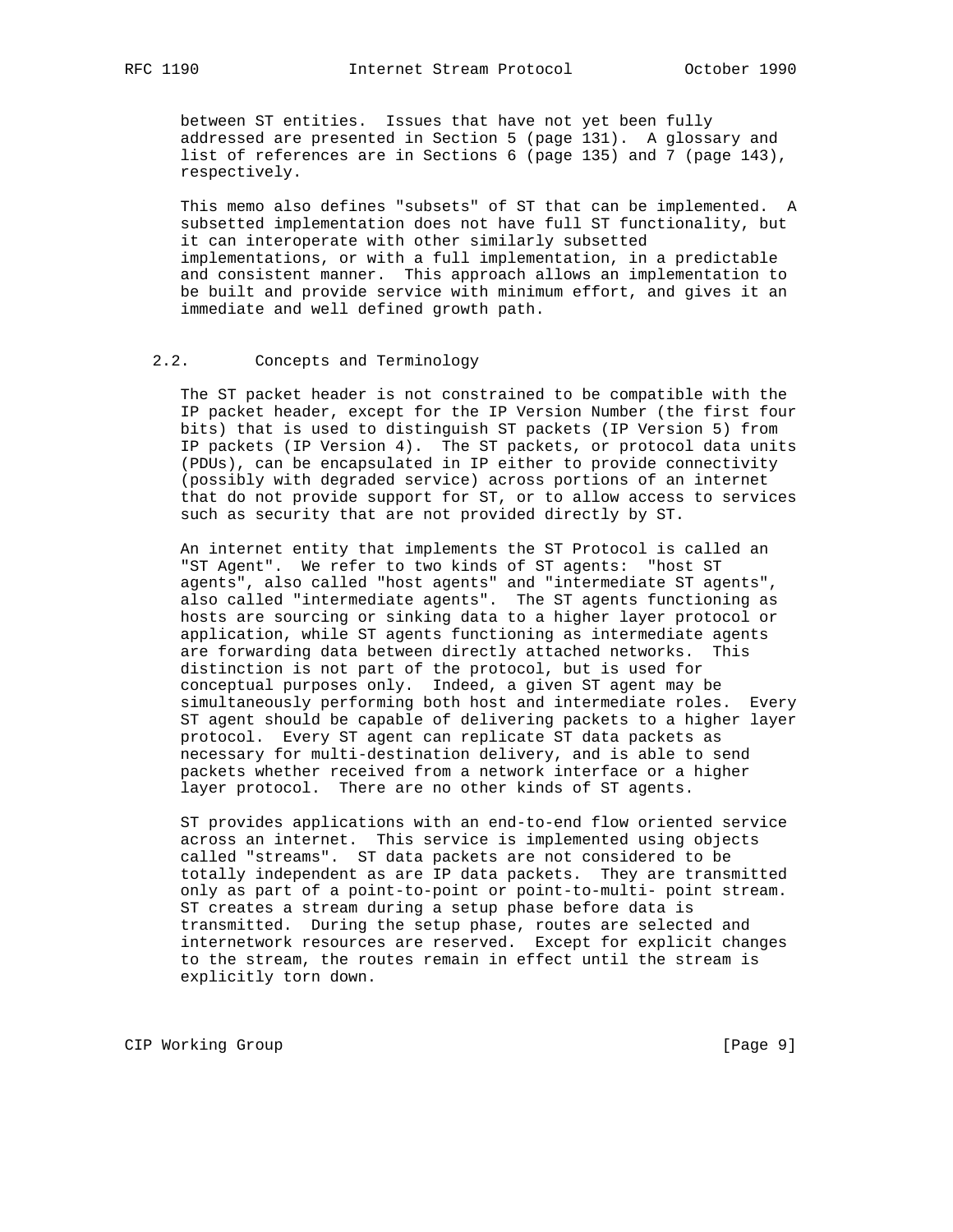An ST stream is:

- o the set of paths that data generated by an application entity traverses on its way to its peer application entity(s) that receive it,
- o the resources allocated to support that transmission of data, and
- o the state information that is maintained describing that transmission of data.

 Each stream is identified by a globally unique "Name"; see Section 4.2.2.8 (page 87). The Name is specified in ST control operations, but is not used in ST data packets. A set of streams may be related as members of a larger aggregate called a "group". A group is identified by a "Group Name"; see Section 3.7.3 (page 56).

 The end-users of a stream are called the "participants" in the stream. Data travels in a single direction through any given stream. The host agent that transmits the data into the stream is called the "origin", and the host agents that receive the data are called the "targets". Thus, for any stream one participant is the origin and the others are the targets.

 A stream is "multi-destination simplex" since data travels across it in only one direction: from the origin to the targets. A stream can be viewed as a directed tree in which the origin is the root, all the branches are directed away from the root toward the targets, which are the leaves. A "hop" is an edge of that tree. The ST agent that is on the end of an edge in the direction toward the origin is called the "previous-hop ST agent", or the "previous-hop". The ST agents that are one hop away from a previous-hop ST agent in the direction toward the targets are called the "next-hop ST agents", or the "next-hops". It is possible that multiple edges between a previous-hop and several next-hops are actually implemented by a network level multicast group.

 Packets travel across a hop for one of two purposes: data or control. For ST data packet handling, hops are marked by "Hop IDentifiers" (HIDs) used for efficient forwarding instead of the stream's Name. A HID is negotiated among several agents so that data forwarding can be done efficiently on both a point-to-point and multicast basis. All control message exchange is done on a point-to-point basis between a pair of agents. For control message handling, Virtual Link Identifiers are used to quickly dispatch the control messages to the proper stream's state machine.

CIP Working Group **compared to the CIP Working Group compared to the CIP Working Group compared to the CIP**  $\sim$  [Page 10]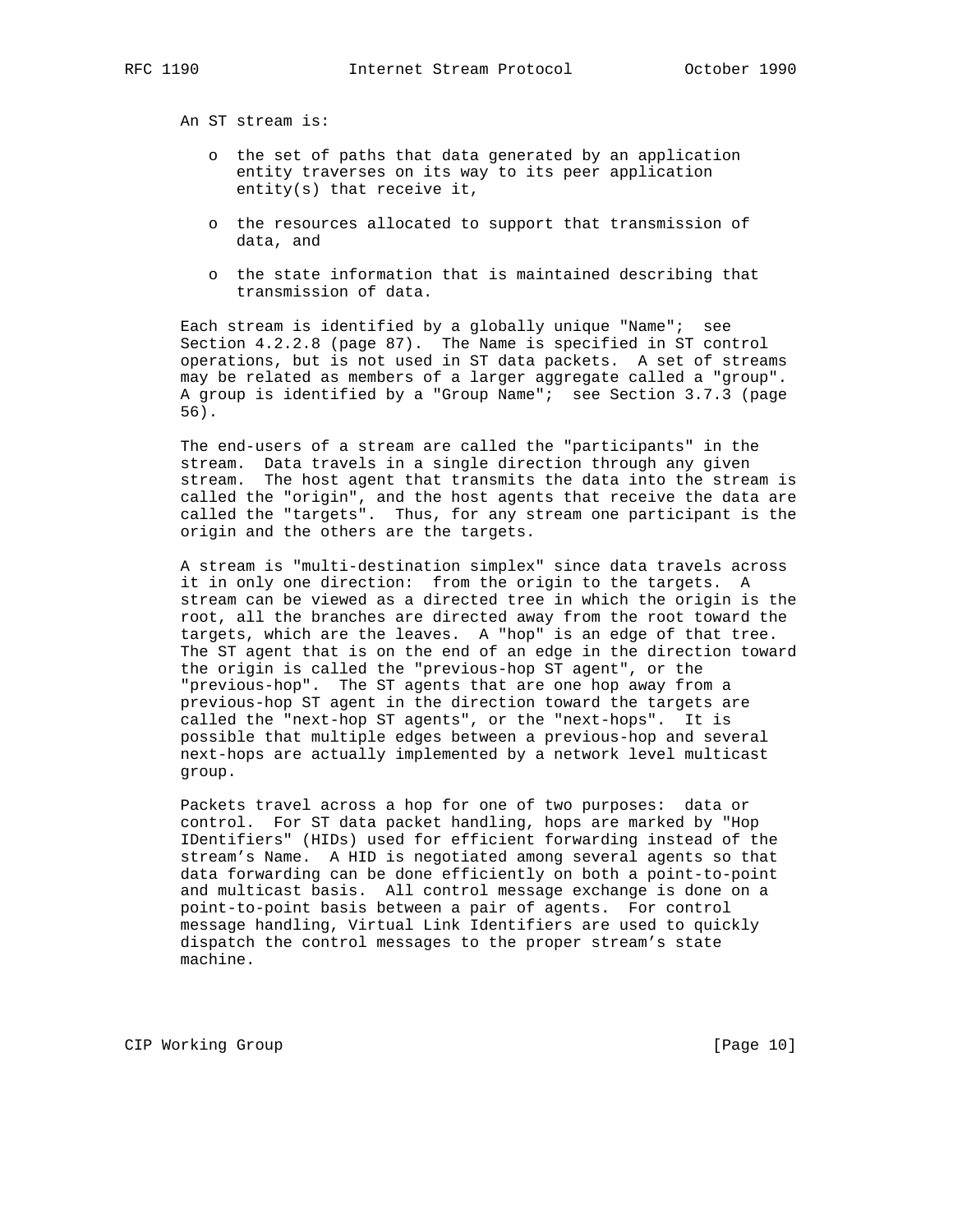ST requires routing decisions to be made at several points in the stream setup and management process. ST assumes that an appropriate routing algorithm exists to which ST has access; see Section 3.8.1 (page 69). However, routing is considered to be a separate issue. Thus neither the routing algorithm nor its implementation is specified here. A routing algorithm may attempt to minimize the number of hops to the target(s), or it may be more intelligent and attempt to minimize the total internet resources consumed. ST operates equally well with any reasonable routing algorithm. The availability of a source routing option does not eliminate the need for an appropriate routing algorithm in ST agents.

## 2.3. Relationship Between Applications and ST

 It is the responsibility of an ST application entity to exchange information among its peers, usually via IP, as necessary to determine the structure of the communication before establishing the ST stream. This includes:

- o identifying the participants,
- o determining which are targets for which origins,
- o selecting the characteristics of the data flow between any origin and its target(s),
- o specifying the protocol that resides above ST,
- o identifying the Service Access Point (SAP), port, or socket relevant to that protocol at every participant, and
- o ensuring security, if necessary.

 The protocol layer above ST must pass such information down to the ST protocol layer when creating a stream.

 ST uses a flow specification, abbreviated herein as "FlowSpec", to describe the required characteristics of a stream. Included are bandwidth, delay, and reliability parameters. Additional parameters may be included in the future in an extensible manner. The FlowSpec describes both the desired values and their minimal allowable values. The ST agents thus have some freedom in allocating their resources. The ST agents accumulate information that describes the characteristics of the chosen path and pass that information to the origin and the targets of the stream.

 ST stream setup control messages carry some information that is not specifically relevant to ST, but is passed through the interface to the protocol that resides above ST. The "next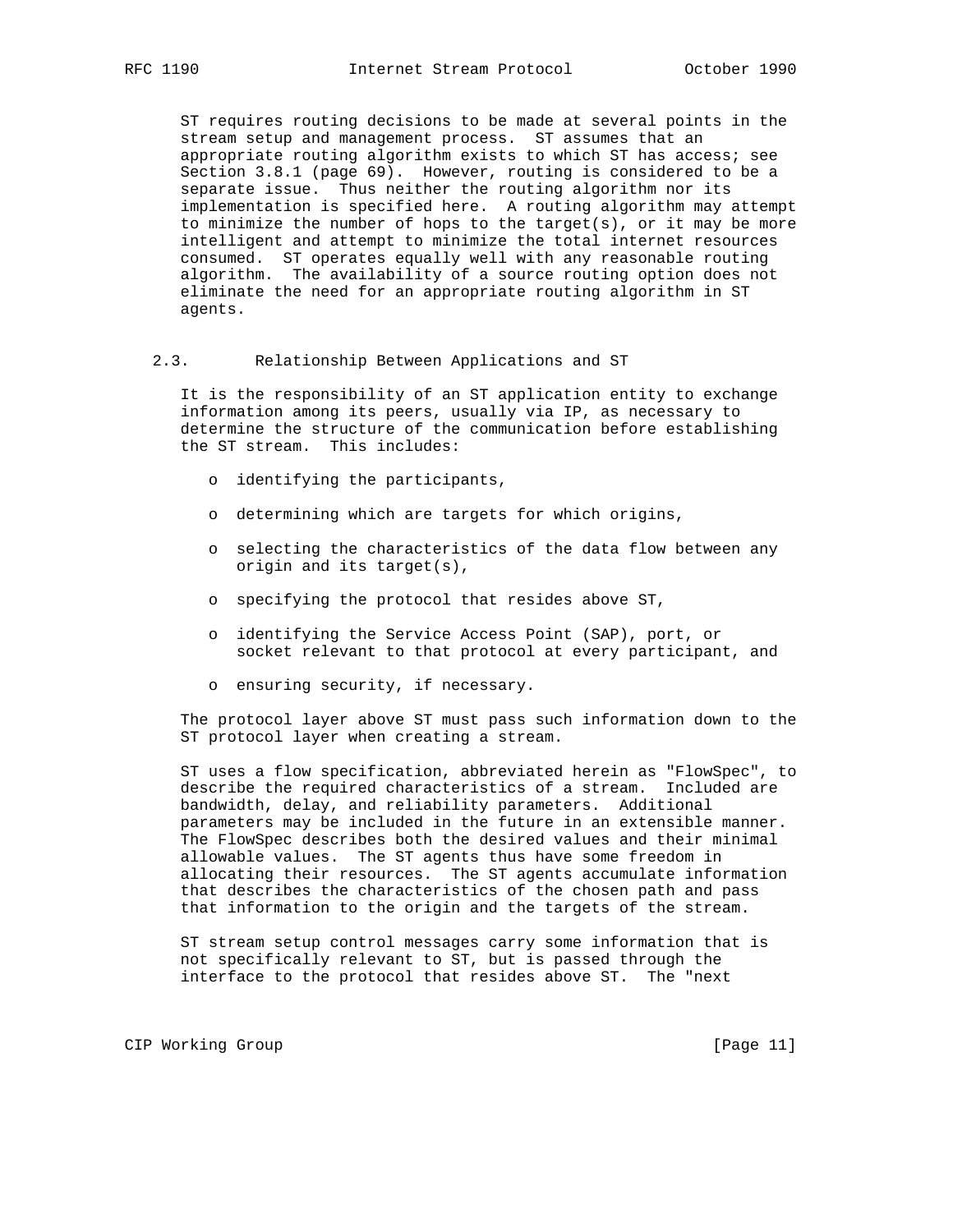protocol identifier" ("NextPcol") allows ST to demultiplex streams to a number of possible higher layer protocols. The SAP associated with each participant allows the higher layer protocol to further demultiplex to a specific application entity. A UserData parameter is provided; see Section 4.2.2.16 (page 98).

## 2.4. ST Control Message Protocol

 ST agents create and manage a stream using the ST Control Message Protocol (SCMP). Conceptually, SCMP resides immediately above ST (as does ICMP above IP) but is an integral part of ST. Control messages are used to:

- o create streams,
- o refuse creation of a stream,
- o delete a stream in whole or in part,
- o negotiate or change a stream's parameters,
- o tear down parts of streams as a result of router or network failures, or transient routing inconsistencies, and
- o reroute around network or component failures.

 SCMP follows a request-response model. SCMP reliability is ensured through use of retransmission after timeout; see Section 3.7.6 (page 66).

 An ST application that will transmit data requests its local ST agent, the origin, to create a stream. While only the origin requests creation of a stream, all the ST agents from the origin to the targets participate in its creation and management. Since a stream is simplex, each participant that wishes to transmit data must request that a stream be created.

 An ST agent that receives an indication that a stream is being created must:

- 1 negotiate a HID with the previous-hop identifying the stream,
- 2 map the list of targets onto a set of next-hop ST agents through the routing function,
- 3 reserve the local and network resources required to support the stream,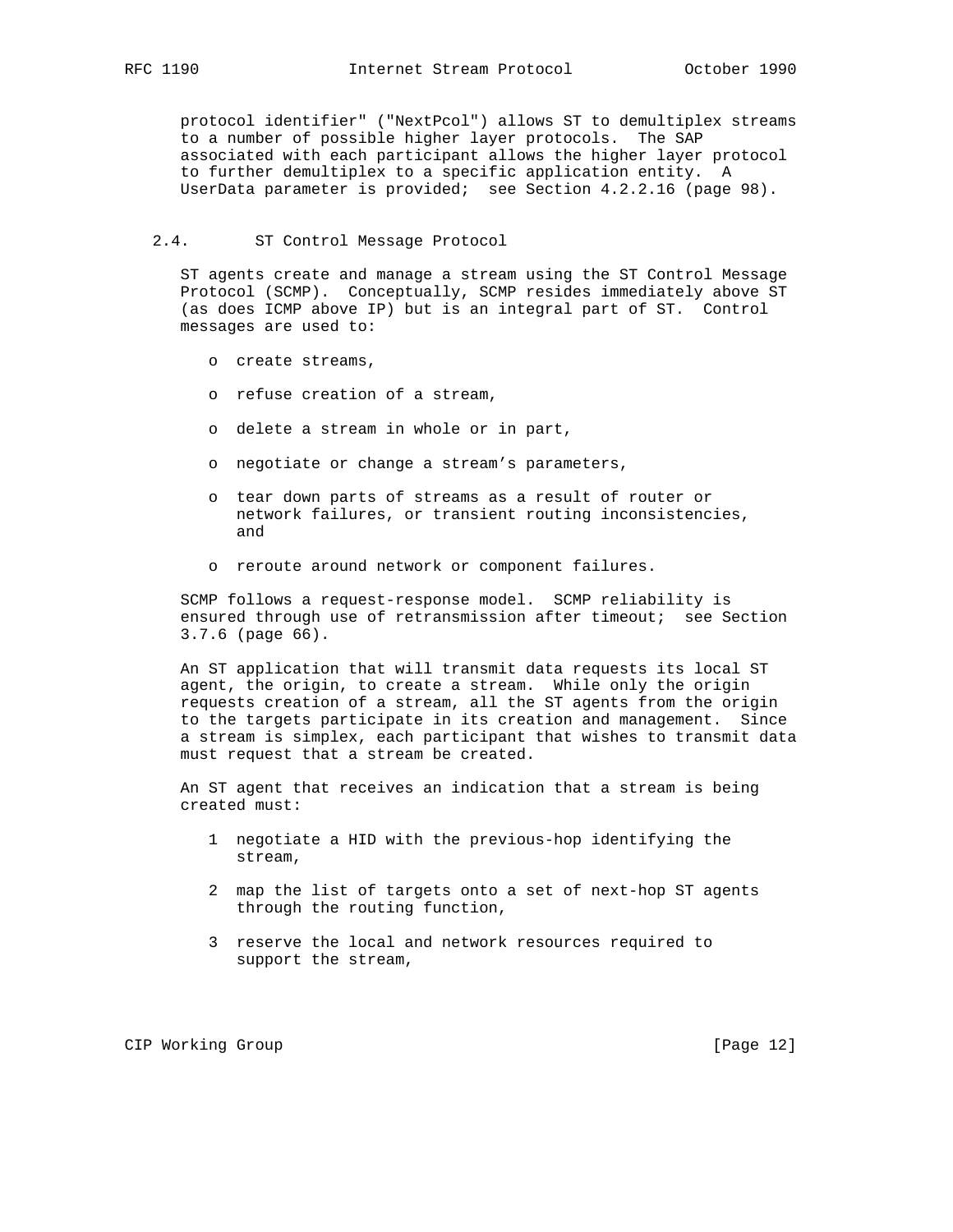- 4 update the FlowSpec, and
- 5 propagate the setup information and partitioned target list to the next-hop ST agents.

 When a target receives the setup message, it must inquire from the specified application process whether or not it is willing to accept the stream, and inform the origin accordingly.

 Once a stream is established, the origin can safely send data. ST and its implementations are optimized to allow fast and efficient forwarding of data packets by the ST agents using the HIDs, even at the cost of adding overhead to stream creation and management. Specifically, the forwarding decisions, that is, determining the set of next-hop ST agents to which a data packet belonging to a particular stream will be sent, are made during the stream setup phase. The shorthand HIDs are negotiated at that time, not only to reduce the data packet header size, but to access efficiently the stream's forwarding information. When possible, network-layer multicast is used to forward a data packet to multiple next-hop ST agents across a network. Note that when network-layer multicast is used, all members of the multicast group must participate in the negotiation of a common HID.

 An established stream can be modified by adding or deleting targets, or by changing the network resources allocated to it. A stream may be torn down by either the origin or the targets. A target can remove itself from a stream leaving the others unaffected. The origin can similarly remove any subset of the targets from its stream leaving the remainder unaffected. An origin can also remove all the targets from the stream and eliminate the stream in its entirety.

 A stream is monitored by the involved ST agents. If they detect a failure, they can attempt recovery. In general, this involves tearing down part of the stream and rebuilding it to bypass the failed component(s). The rebuilding always occurs from the origin side of the failure. The origin can optionally specify whether recovery is to be attempted automatically by intermediate ST agents or whether a failure should immediately be reported to the origin. If automatic recovery is selected but an intermediate agent determines it cannot effect the repair, it propagates the failure information backward until it reaches an agent that can effect repair. If the failure information propagates back to the origin, then the application can decide if it should abort or reattempt the recovery operation.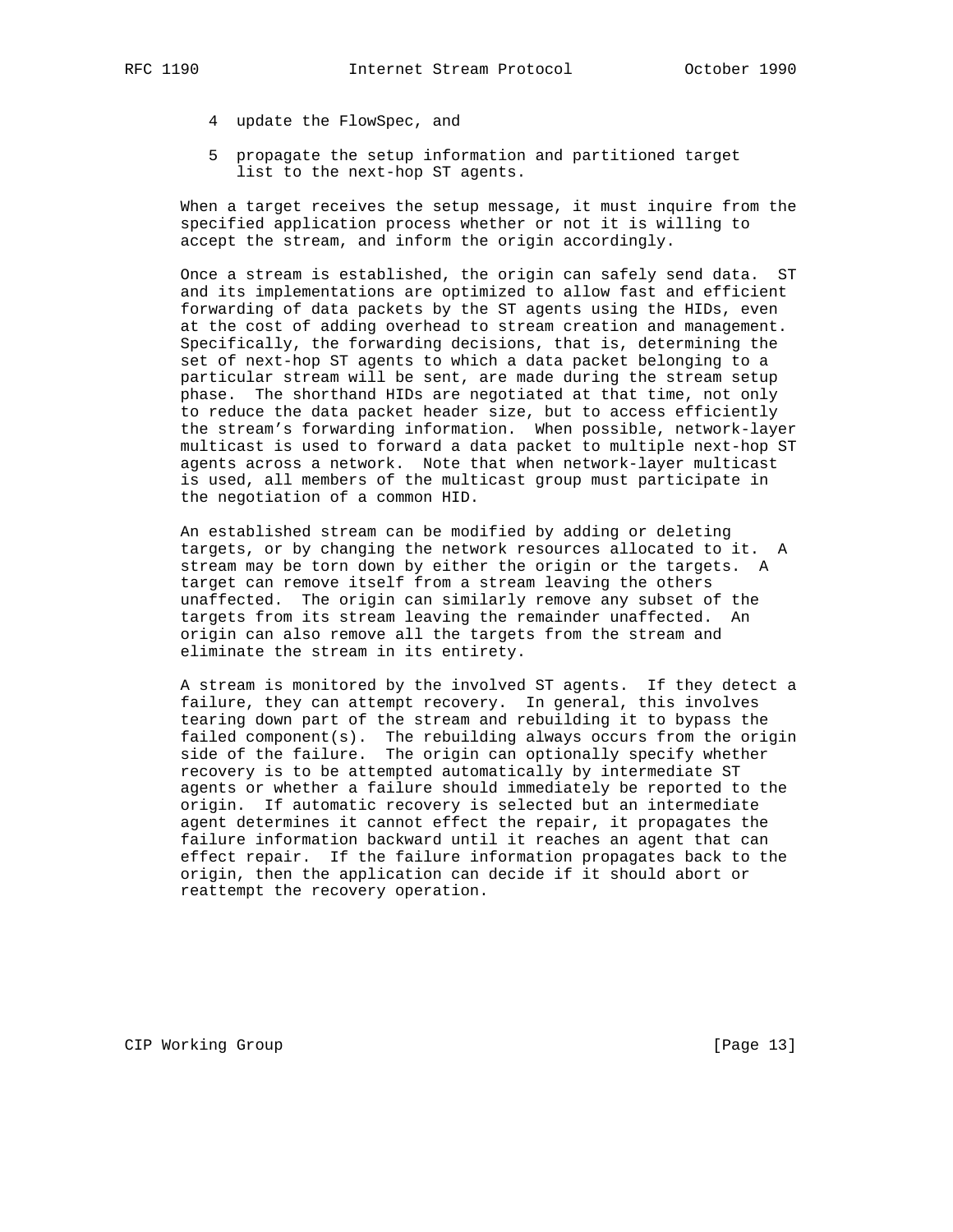Although ST supports an arbitrary connection structure, we recognize that certain stream topologies will be common and justify special features, or options, which allow for optimized support. These include:

- o streams with only a single target (see Section 3.6.2 (page 44)), and
- o pairs of streams to support full duplex communication between two points (see Section 3.6.3 (page 45)).

 These features allow the most frequently occurring topologies to be supported with less setup delay, with fewer control messages, and with less overhead than the more general situations.

### 2.5. Flow Specifications

 Real time data, such as voice and video, have predictable characteristics and make specific demands of the networks that must transfer it. Specifically, the data may be transmitted in packets of a constant size that are produced at a constant rate. Alternatively, the bandwidth may vary, due either to variable packet size or rate, with a predefined maximum, and perhaps a non-zero minimum. The variation may also be predictable based on some model of how the data is generated. Depending on the equipment used to generate the data, the packet size and rate may be negotiable. Certain applications, such as voice, produce packets at the given rate only some of the time. The networks that support real time data must add minimal delay and delay variance, but it is expected that they will be non-zero.

 The FlowSpec is used for three purposes. First, it is used in the setup message to specify the desired and minimal packet size and rate required by the origin. This information is used by ST agents when they attempt to reserve the resources in the intervening networks. Second, when the setup message reaches the target, the FlowSpec contains the packet size and rate that was actually obtained along the path from the origin, and the accrued mean delay and delay variance expected for data packets along that path. This information is used by the target to determine if it wishes to accept the connection. The target may reduce reserved resources if it wishes to do so and if the possibility is still available. Third, if the target accepts the connection, it returns the updated FlowSpec to the origin, so that the origin can decide if it still wishes to participate in the stream with the characteristics that were actually obtained.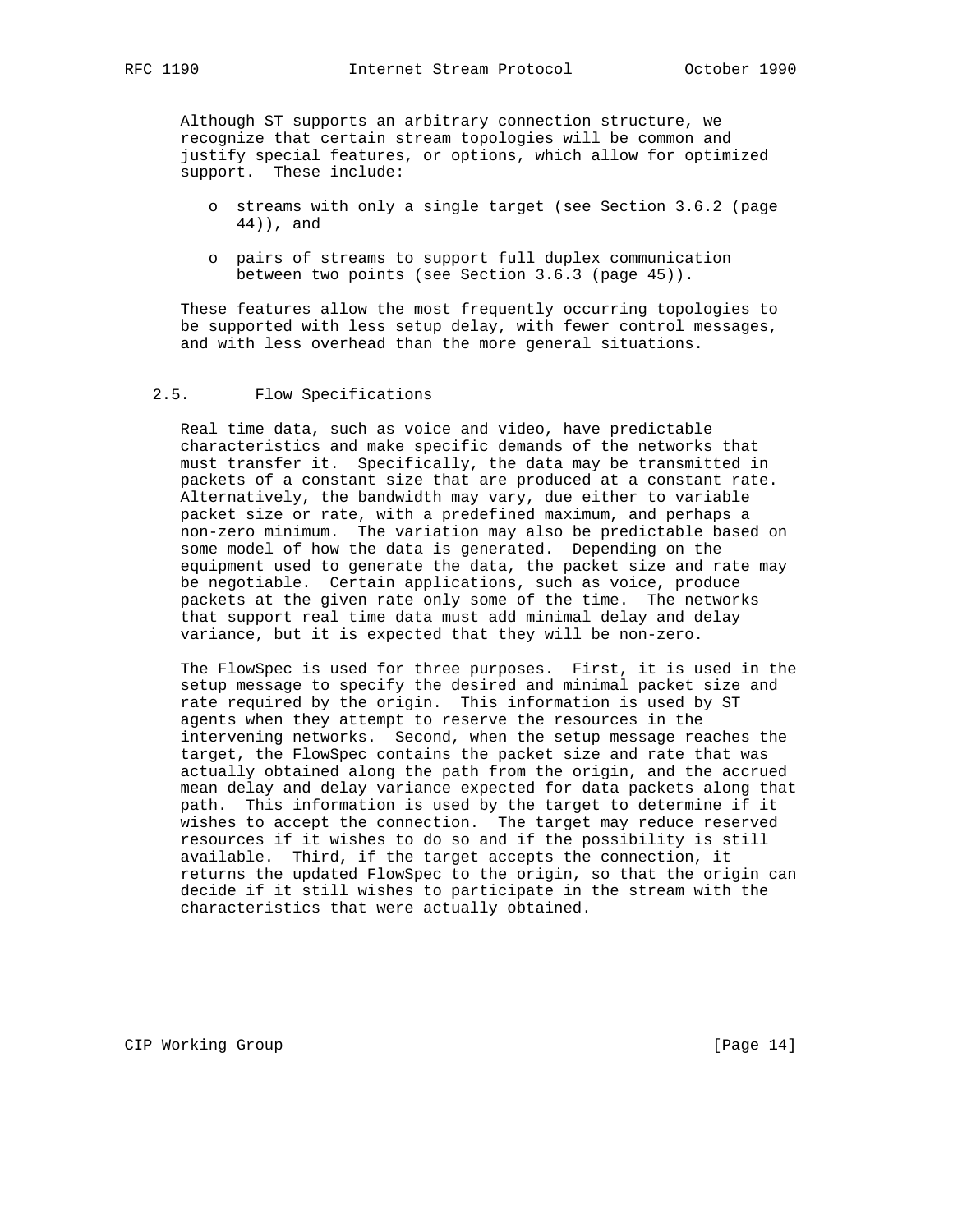When the data transmitted by stream users is generated at varying rates, including bursts of varying rate and duration, there is an opportunity to provide service to more subscribers by providing guaranteed service for the average data rate of each stream, and reserving additional network capacity, shared among all streams, to service the bursts. This concept has been recognized by analog voice network providers leading to the principle of time assigned speech interpolation (TASI) in which only the talkspurts of a speech conversation are transmitted, and, during silence periods, the circuit can be used to send the talkspurts of other conversations. The FlowSpec is intended to assist algorithms that perform similar kinds of functions. We do not propose such algorithms here, but rather expect that this will be an area for experimentation. To allow for experiments, and a range of ways that application traffic might be characterized, a "DutyFactor" is included in the FlowSpec and we expect that a "burst descriptor" will also be needed.

 The FlowSpec will need to be revised as experience is gained with connections involving numerous participants using multiple media across heterogeneous internetworks. We feel a change of the FlowSpec does not necessarily require a new version of ST, it only requires the FlowSpec version number be updated and software to manage the new FlowSpec to be distributed. We further suggest that if the change to the FlowSpec involves additional information for improved operation, such as a burst descriptor, that it be added to the end of the FlowSpec and that the current parameters be maintained so that obsolete software can be used to process the current parameters with minimum modifications.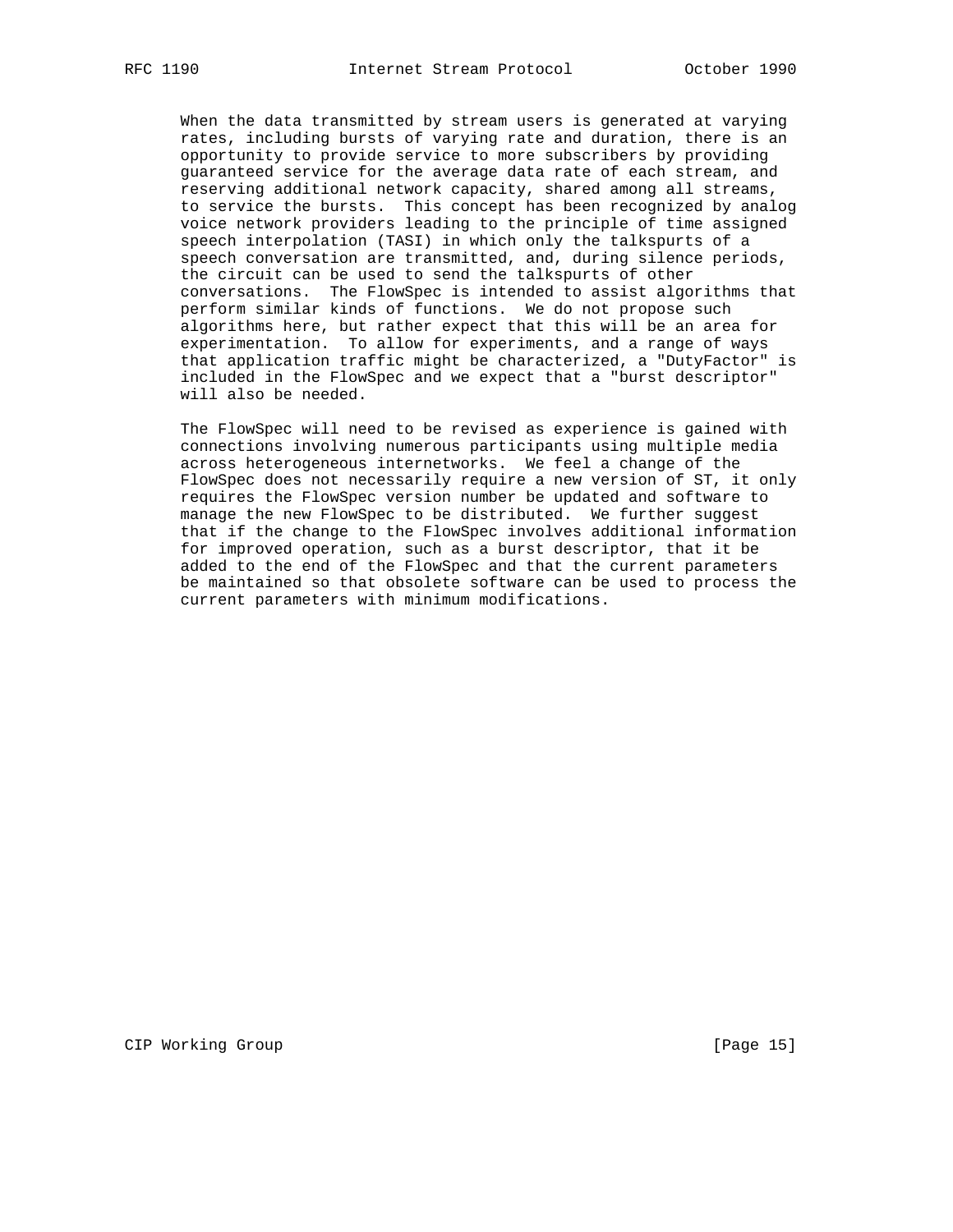

Figure 2. Topology Used in Protocol Exchange Diagrams



Figure 3. Virtual Link Identifiers for SCMP Messages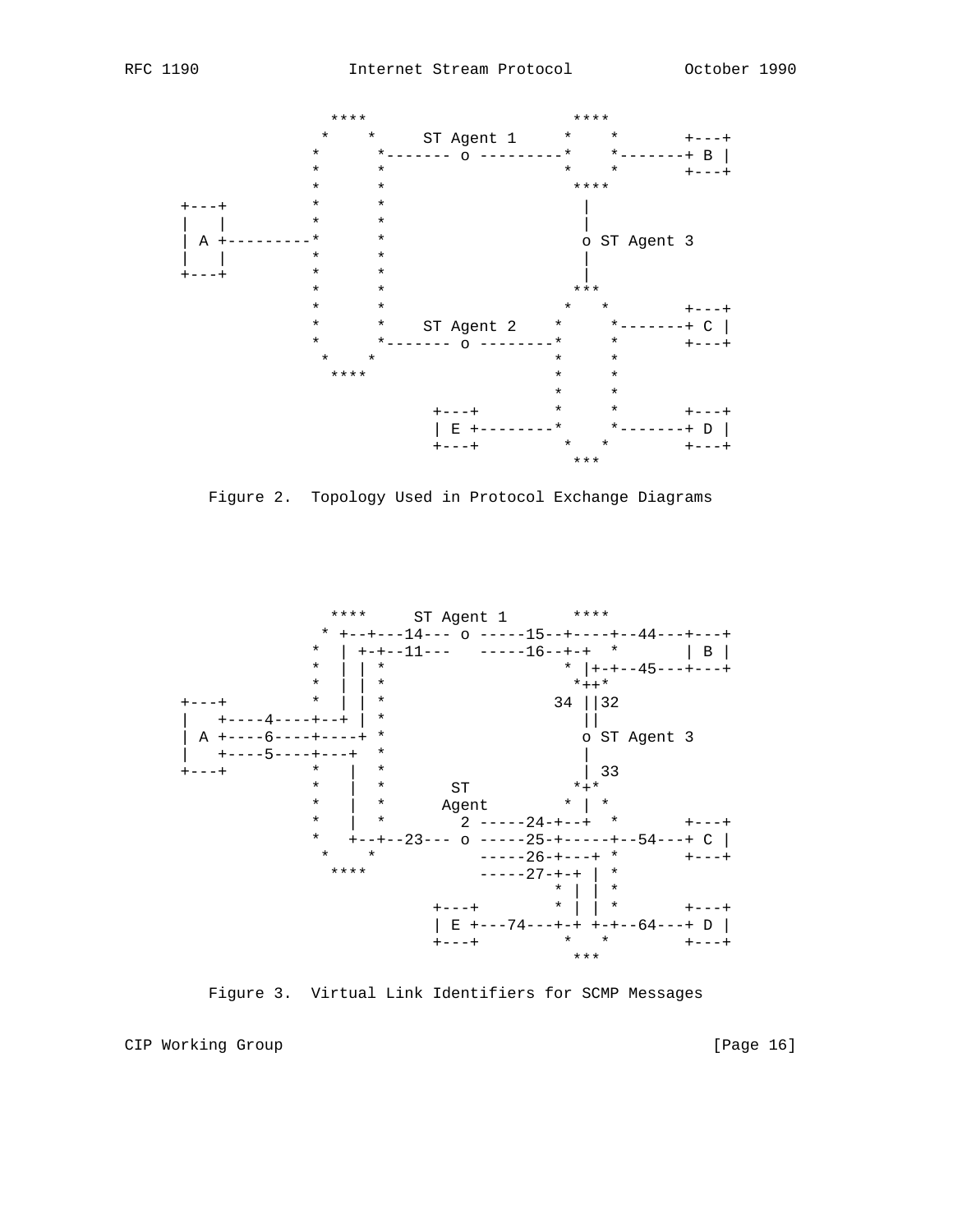### 3. ST Control Message Protocol Functional Description

 This section contains a functional description of the ST Control Message Protocol (SCMP); Section 4 (page 75) specifies the formats of the control message PDUs. We begin with a description of stream setup. Mechanisms used to deal with the exceptional cases are then presented. Complications due to options that an application or a ST agent may select are then detailed. Once a stream has been established, the data transfer phase is entered; it is described. Once the data transfer phase has been completed, the stream must be torn down and resources released; the control messages used to perform this function are presented. The resources or participants of a stream may be changed during the lifetime of the stream; the procedures to make changes are described. Finally, the section concludes with a description of some ancillary functions, such as failure detection and recovery, HID negotiation, routing, security, etc.

 To help clarify the SCMP exchanges used to setup and maintain ST streams, we have included a series of figures in this section. The protocol interactions in the figures assume the topology shown in Figure 2. The figures, taken together,

- o Create a stream from an application at A to three peers at B, C and D,
- o Add a peer at E,
- o Disconnect peers B and C, and
- o D drops out of the stream.

Other figures illustrate exchanges related to failure recovery.

 In order to make the dispatch function within SCMP more uniform and efficient, each end of a hop is assigned, by the agent at that end, a Virtual Link Identifier that uniquely (within that agent) identifies the hop and associates it with a particular stream's state machine(s). The identifier at the end of a link that is sending a message is called the Sender Virtual Link Identifier (SVLId); that at the receiving end is called the Receiver Virtual Link Identifier (RVLId). Whenever one agent sends a control message for the other to receive, the sender will place the receiver's identifier into the RVLId field of the message and its own identifier in the SVLId field. When a reply to the message is sent, the values in SVLId and RVLId fields will be reversed, reflecting the fact the sender and receiver roles are reversed. VLIds with values zero through three are received and should not be assigned in response to CONNECT messages. Figure 3 shows the hops that will be used in the examples and summarizes the VLIds that will be assigned to them.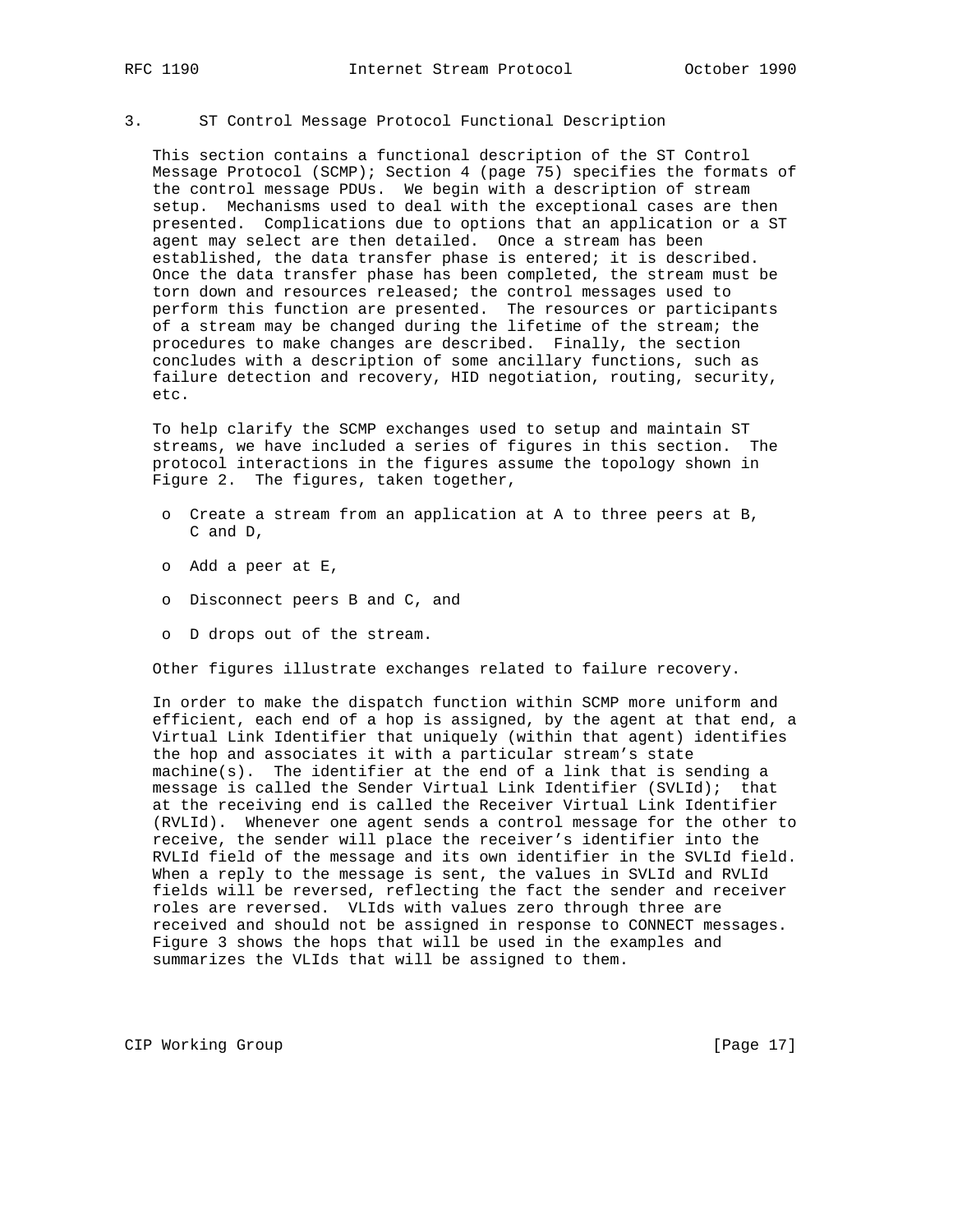Similarly, Figure 4 summarizes the HIDs that will eventually be negotiated as the stream is created.



Figure 4. HIDs Assigned for ST User Packets

 Some of the diagrams that follow form a progression. For example, the steps required initially to establish a connection are spread across five figures. Within a progression, the actions on the first diagram are numbered  $1.1$ ,  $1.2$ , etc.; within the second diagram they are numbered 2.1, 2.2, etc. Points where control leaves one diagram to enter another are identified with a continuation arrow "-->>", and are continued with "[a.b] >>-->" in the other diagram. The number in brackets shows the label where control left the earlier diagram. The reception of simple acknowledgments, e.g., ACKs, in one figure from another is omitted for clarity.

# 3.1. Stream Setup

 This section presents a description of stream setup assuming that everything succeeds -- HIDs are approved, any required resources are available, and the routing is correct.

3.1.1. Initial Setup at the Origin

 As described in Section 2.3 (page 11), the application has collected the information necessary to determine the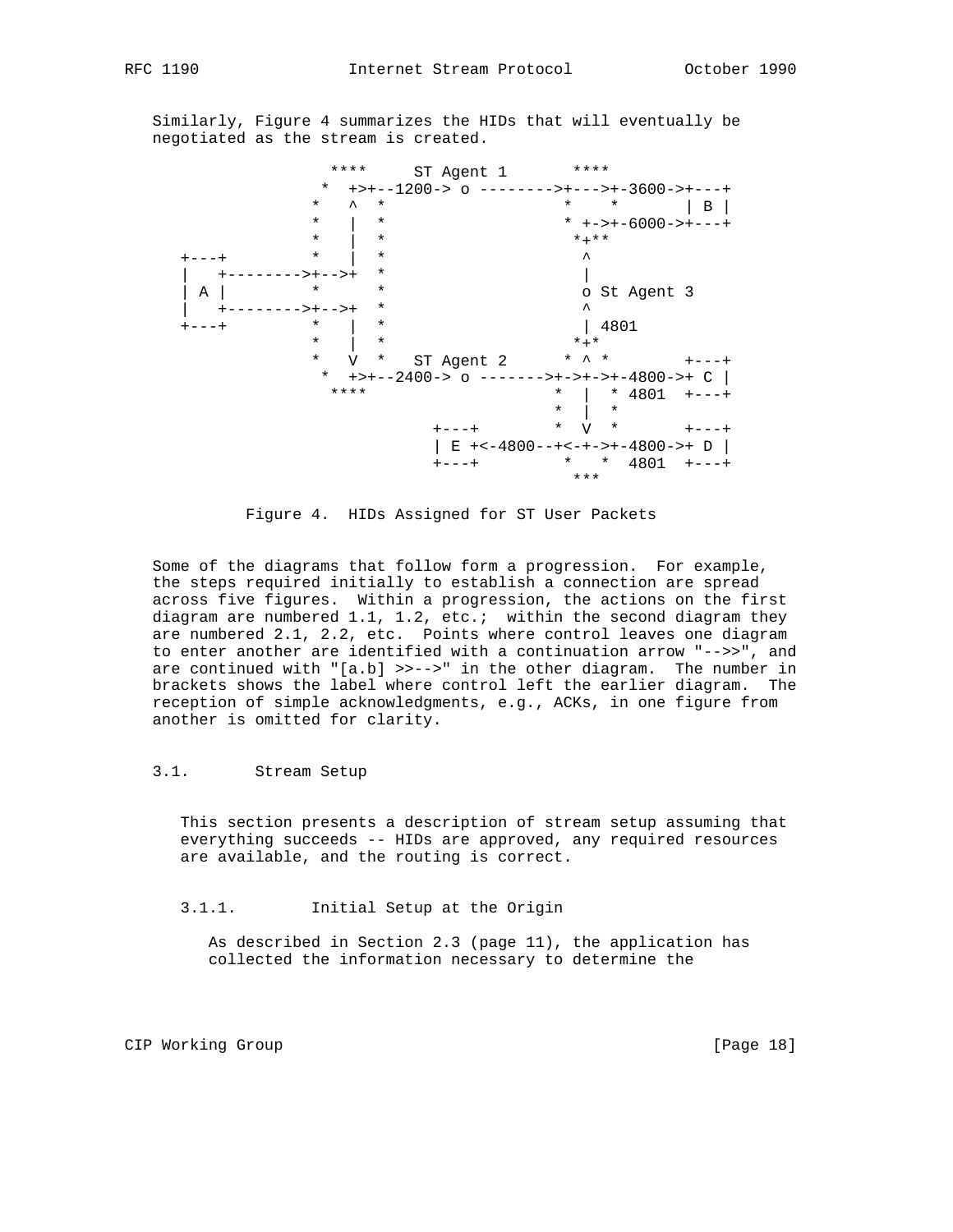participants in the communication before passing it to the host ST agent at the origin. The host ST agent will take this information, allocate a Name for the stream (see Section 4.2.2.8 (page 87)), and create a stream.

## 3.1.2. Invoking the Routing Function

 An ST agent that is setting up a stream invokes a routing function to find a path to reach each of the targets specified in the TargetList. This is similar to the routing decision in IP. However, in this case the route is to a multitude of targets rather than to a single destination.

 The set of next-hops that an ST agent would select is not necessarily the same as the set of next hops that IP would select given a number of independent IP datagrams to the same destinations. The routing algorithm may attempt to optimize parameters other than the number of hops that the packets will take, such as delay, local network bandwidth consumption, or total internet bandwidth consumption.

 The result of the routing function is a set of next-hop ST agents and the parameters of the intervening network(s). The latter permit the ST agent to determine whether the selected network has the resources necessary to support the level of service requested in the FlowSpec.

## 3.1.3. Reserving Resources

 The intent of ST is to provide a guaranteed level of service by reserving internet resources for a stream during a setup phase rather than on a per packet basis. The relevant resources are not only the forwarding information maintained by the ST agents, but also packet switch processor bandwidth and buffer space, and network bandwidth and multicast group identifiers. Reservation of these resources can help to increase the reliability and decrease the delay and delay variance with which data packets are delivered. The FlowSpec contains all the information needed by the ST agent to allocate the necessary resources. When and how these resources are allocated depends on the details of the networks involved, and is not specified here.

 If an ST agent must send data across a network to a single next-hop ST agent, then only the point-to-point bandwidth needs to be reserved. If the agent must send data to multiple next hop agents across one network and network layer multicasting is not available, then bandwidth must be reserved for all of them. This will allow the ST agent to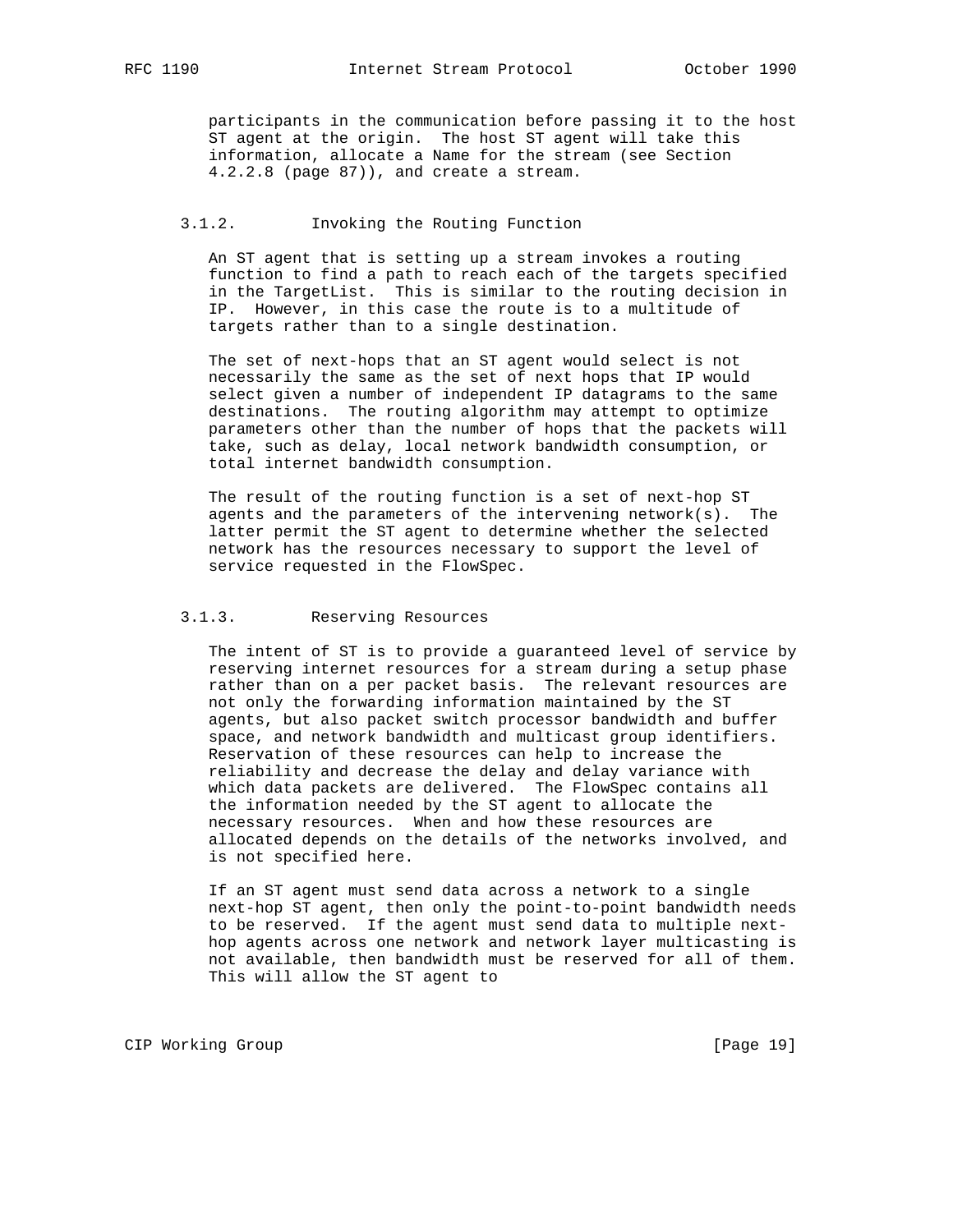use replication to send a copy of the data packets to each next-hop agent.

 If multicast is supported, its use will decrease the effort that the ST agent must expend when forwarding packets and also reduces the bandwidth required since one copy can be received by all next-hop agents. However, the setup phase is more complicated. A network multicast address must be allocated that contains all those next-hop agents, the sender must have access to that address, the next-hop agents must be informed of the address so they can join the multicast group identified by it (see Section 4.2.2.7 (page 86)), and a common HID must be negotiated.

 The network should consider the bandwidth and multicast requirements to determine the amount of packet switch processing bandwidth and buffer space to reserve for the stream. In addition, the membership of a stream in a Group may affect the resources that have to be allocated; see Section 3.7.3 (page 56).

 Few networks in the Internet currently offer resource reservation, and none that we know of offer reservation of all the resources specified here. Only the Terrestrial Wideband Network (TWBNet) [7] and the Atlantic Satellite Network (SATNET) [9] offer(ed) bandwidth reservation. Multicasting is more widely supported. No network provides for the reservation of packet switch processing bandwidth or buffer space. We hope that future networks will be designed to better support protocols like ST.

 Effects similar to reservation of the necessary resources may be obtained even when the network cannot provide direct support for the reservation. Certainly if total reservations are a small fraction of the overall resources, such as packet switch processing bandwidth, buffer space, or network bandwidth, then the desired performance can be honored if the degree of confidence is consistent with the requirements as stated in the FlowSpec. Other solutions can be designed for specific networks.

## 3.1.4. Sending CONNECT Messages

 A VLId and a proposed HID must be selected for each next-hop agent. The control packets for the next-hop must carry the VLId in the SVLId field. The data packets transmitted in the stream to the next-hop must carry the HID in the ST Header.

 The ST agent sends a CONNECT message to each of the ST agents identified by the routing function. Each CONNECT message contains the VLId, the proposed HID (the HID Field option bit

CIP Working Group **compared to the CIP Working Group compared to the CIP Working Group compared to the CIP**  $\sim$  [Page 20]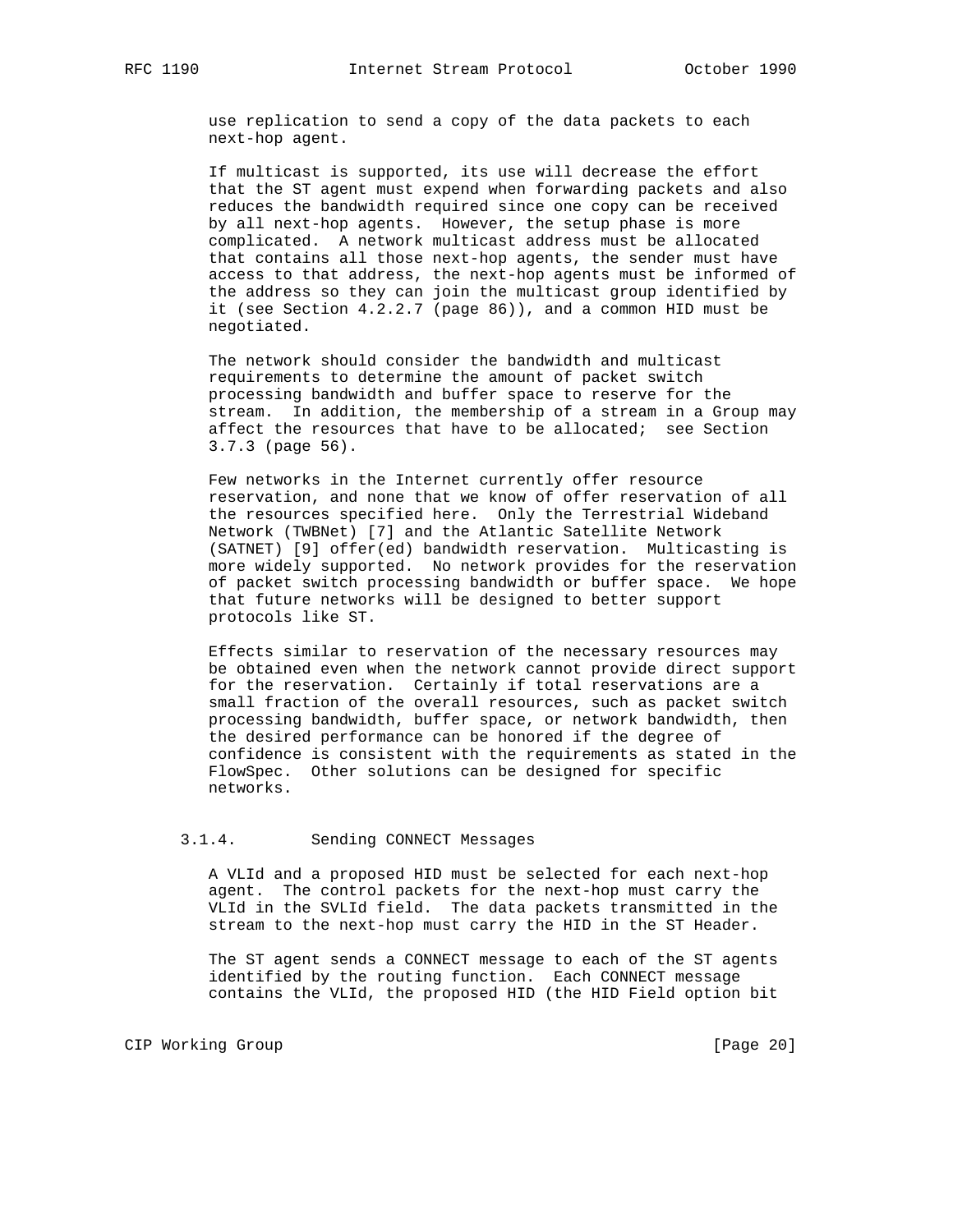must be set, see Section 3.6.1 (page 44)), an updated FlowSpec, and a TargetList. In general, the HID, FlowSpec, and TargetList will depend on both the next-hop and the intervening network. Each TargetList is a subset of the received (or original) TargetList, identifying the targets that are to be reached through the next-hop to which the CONNECT message is being sent. Note that a CONNECT message to a single next-hop might have to be fragmented into multiple CONNECTs if the single CONNECT is too large for the intervening network's MTU; fragmentation is performed by further dividing the TargetList.

 If multiple next-hops are to be reached through a network that supports network level multicast, a different CONNECT message must nevertheless be sent to each next-hop since each will have a different TargetList; see Section 4.2.3.5 (page 105). However, since an identical copy of each ensuing data packet will reach each member of the multicast group, all the CONNECT messages must propose the same HID. See Section 3.7.4 (page 58) for a detailed discussion on HID selection.

 In the example of Figure 2, the routing function might return that B is reachable via Agent 1 and C and D are reachable via Agent 2. Thus A would create two CONNECT messages, one each for Agents 1 and 2, as illustrated in Figure 5. Assuming that the proposed HIDs are available in the receiving agents, they would each send a responding HID-APPROVE back to Agent A.

```
Application Agent A and Agent 1 Agent 2
   1.1. (open B,C,D)
 V
  1.2. \qquad \qquad \text{+-> (routing to B,C,D)} V
   1.3. +->(reserve resources from A to Agent 1)
 | V
  1.4. \vert +-> CONNECT B --------->>
                      | <RVLId=0><SVLId=4>
                       | <Ref=10><HID=1200>
 V
   1.5. +->(reserve resources from A to Agent 2)
 V
   1.6. +-> CONNECT C,D ------------------>>
                       <RVLId=0><SVLId=5>
                       <Ref=15><HID=2400>
```

|  |  |  | Figure 5. Origin Sending CONNECT Message |  |  |
|--|--|--|------------------------------------------|--|--|
|--|--|--|------------------------------------------|--|--|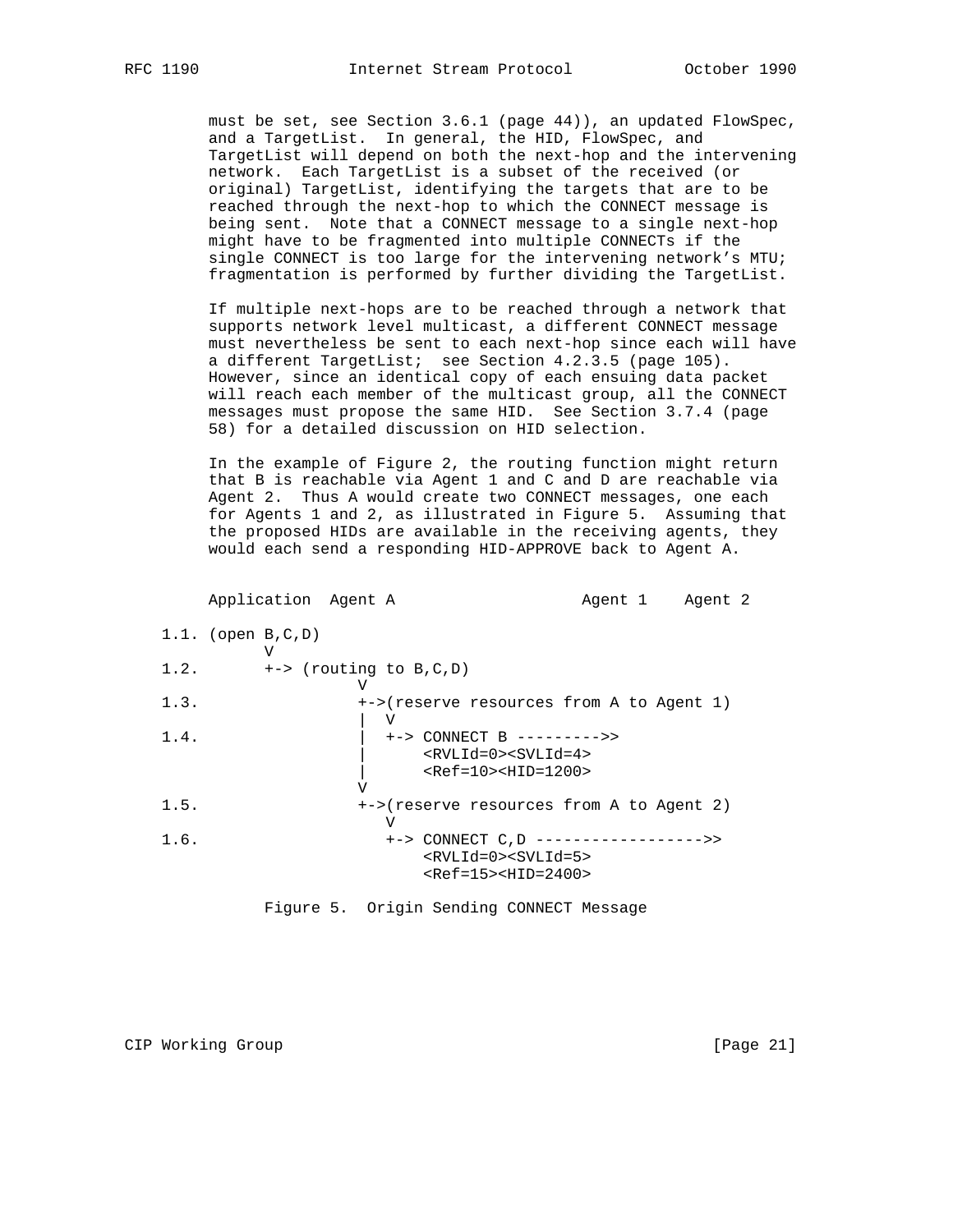# 3.1.5. CONNECT Processing by an Intermediate Agent

 An ST agent receiving a CONNECT message should, assuming no errors, quickly select a VLId and respond to the previous-hop with either an ACK, a HID-REJECT, or a HID-APPROVE message, as is appropriate. This message must identify the CONNECT to which it corresponds by including the CONNECT's Reference number in its Reference field. Note that the VLId that this agent selects is placed in the SVLId of the response, and the previous-hop's VLId (which is contained in the SVLId of the CONNECT) is copied into the RVLId of the response. If the agent is not a target, it must then invoke the routing function, reserve resources, and send a CONNECT message(s) to its next-hop(s), as described in Sections 3.1.2-4 (pages 19- 20).

| Agent A              |                                                                                                        | Agent 1                                                                                                                                      | Agent B |
|----------------------|--------------------------------------------------------------------------------------------------------|----------------------------------------------------------------------------------------------------------------------------------------------|---------|
| 2.1.                 | $[1.4]$ >>-> CONNECT B -------->+--+<br>$<$ RVLId=0> $<$ SVLId=4><br>$<$ Ref=10> <hid=1200></hid=1200> | (rooting to B)<br>V                                                                                                                          |         |
| 2.2.<br>2.3.<br>2.4. | V<br>$+-$ HID-APPROVE $---++$<br>$<$ RVLId=4> $<$ SVLId=14><br>$<$ Ref=10> <hid=1200></hid=1200>       | $+-$ >(reserve resources from 1 to B)<br>V<br><rvlid=0><svlid=15><br/><math>&lt;</math>Ref=110&gt;<hid=3600></hid=3600></svlid=15></rvlid=0> |         |

Agent A agent 2 Agent C

|       | $[1.6]$ >>-> CONNECT C, D ------>+-+                                                          |                                                                                                |
|-------|-----------------------------------------------------------------------------------------------|------------------------------------------------------------------------------------------------|
|       | $<$ RVLId=0> $<$ SVLId=5>                                                                     | V                                                                                              |
| 2.5.  | $<$ Ref=15> <hid=2400></hid=2400>                                                             | (routing to C,D)<br>V                                                                          |
| 2.6.  |                                                                                               | V +-->(reserve resources from 2 to C)                                                          |
| 2.7.  | $+-$ HID-APPROVE $---++$                                                                      | V                                                                                              |
| 2.8.  | <rvlid=5><svlid=23><br/><math>&lt;</math>Ref=15&gt;<hid=2400></hid=2400></svlid=23></rvlid=5> | +-> CONNECT C ---------->><br>$<$ RVLId=0> $<$ SVLId=25><br>$<$ Ref=210> <hid=4800></hid=4800> |
|       |                                                                                               |                                                                                                |
|       |                                                                                               | Agent D                                                                                        |
|       |                                                                                               | ٦7                                                                                             |
| 2.9.  |                                                                                               | $+-$ >(reserve resources from 2 to D)                                                          |
|       |                                                                                               | V                                                                                              |
| 2.10. |                                                                                               | +-> CONNECT D ---------->><br>$<$ RVLId=0> $<$ SVLId=26><br>$<$ Ref=215> <hid=4800></hid=4800> |

Figure 6. CONNECT Processing by an Intermediate Agent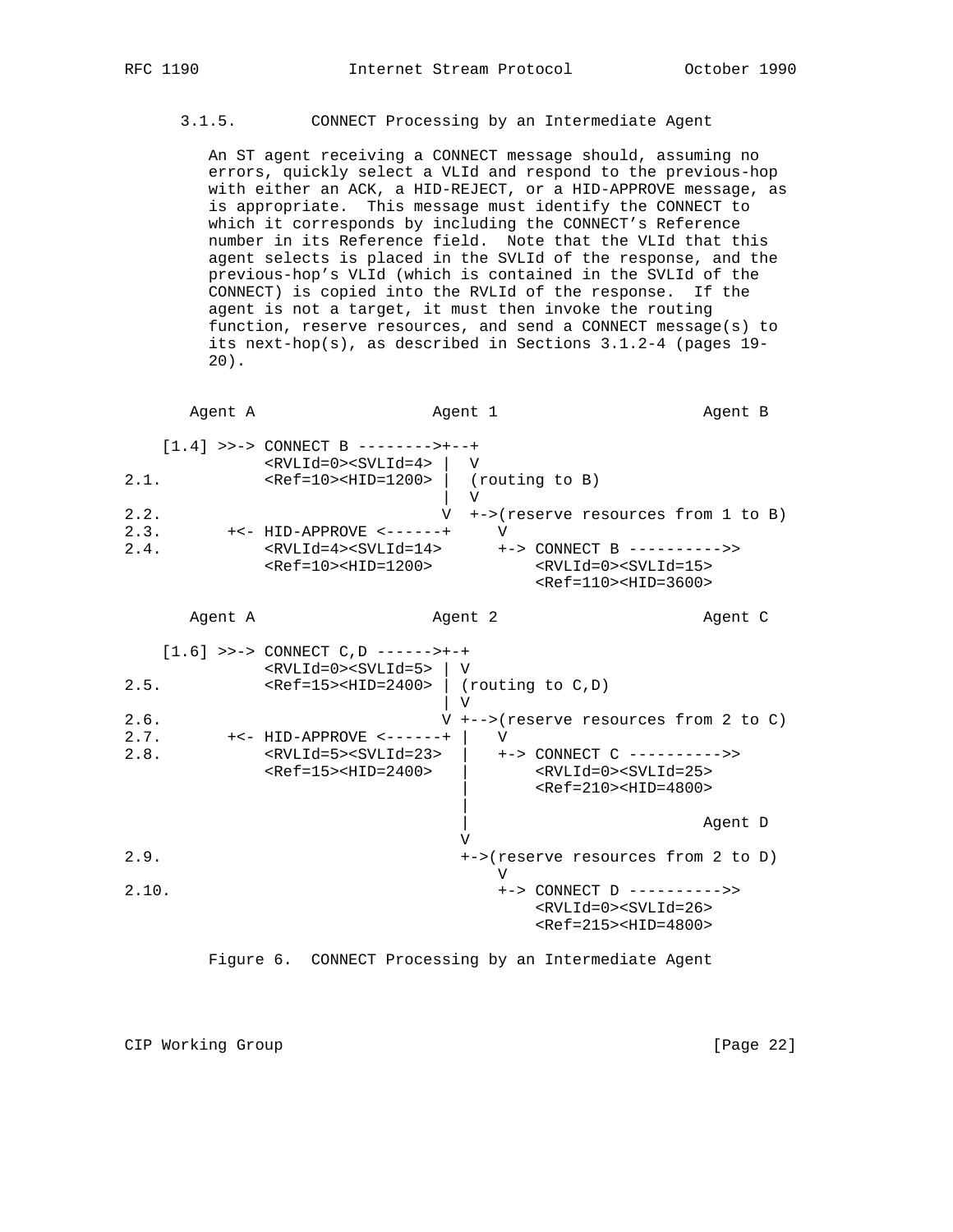The resources listed as Desired in a received FlowSpec may not correspond to those actually reserved in either the ST agent itself or in the network(s) used to reach the next-hop agent(s). As long as the reserved resources are sufficient to meet the specified Limits, the copy of the FlowSpec sent to a next-hop must have the Desired resources updated to reflect the resources that were actually obtained. For example, the Desired bandwidth might be reduced because the network to the next-hop could not provide all of the desired bandwidth. Also, the delay and delay variance are appropriately increased, and the link MTU may require that the DesPDUBytes field be reduced. (The minimum requirements that the origin had entered into the FlowSpec Limits fields cannot be altered by the intermediate or target agents.)

### 3.1.6. Setup at the Targets

 An ST agent that is the target of a CONNECT, whether from an intermediate ST agent, or directly from the origin host ST agent, must respond first (assuming no errors) with either a HID-REJECT or HID-APPROVE. After inquiring from the specified application process whether or not it is willing to accept the connection, the agent must also respond with either an ACCEPT or a REFUSE.

 In particular, the application must be presented with parameters from the CONNECT, such as the Name, FlowSpec, Options, and Group, to be used as a basis for its decision. The application is identified by a combination of the NextPcol field and the SAP field in the (usually) single remaining Target of the TargetList. The contents of the SAP field may specify the "port" or other local identifier for use by the protocol layer above the host ST layer. Subsequently received data packets will carry a short hand identifier (the HID) that can be mapped into this information and be used for their delivery.

 The responses to the CONNECT message are sent to the previous hop from which the CONNECT was received. An ACCEPT contains the Name of the stream and the updated FlowSpec. Note that the application might have reduced the desired level of service in the received FlowSpec before accepting it. The target must not send the ACCEPT until HID negotiation has been successfully completed.

 Since the ACCEPT or REFUSE message must be acknowledged by the previous-hop, it is assigned a new Reference number that will be returned in the ACK. The CONNECT to which the ACCEPT or REFUSE is a reply is identified by placing the CONNECT's Reference number in the LnkReference field of the ACCEPT or REFUSE.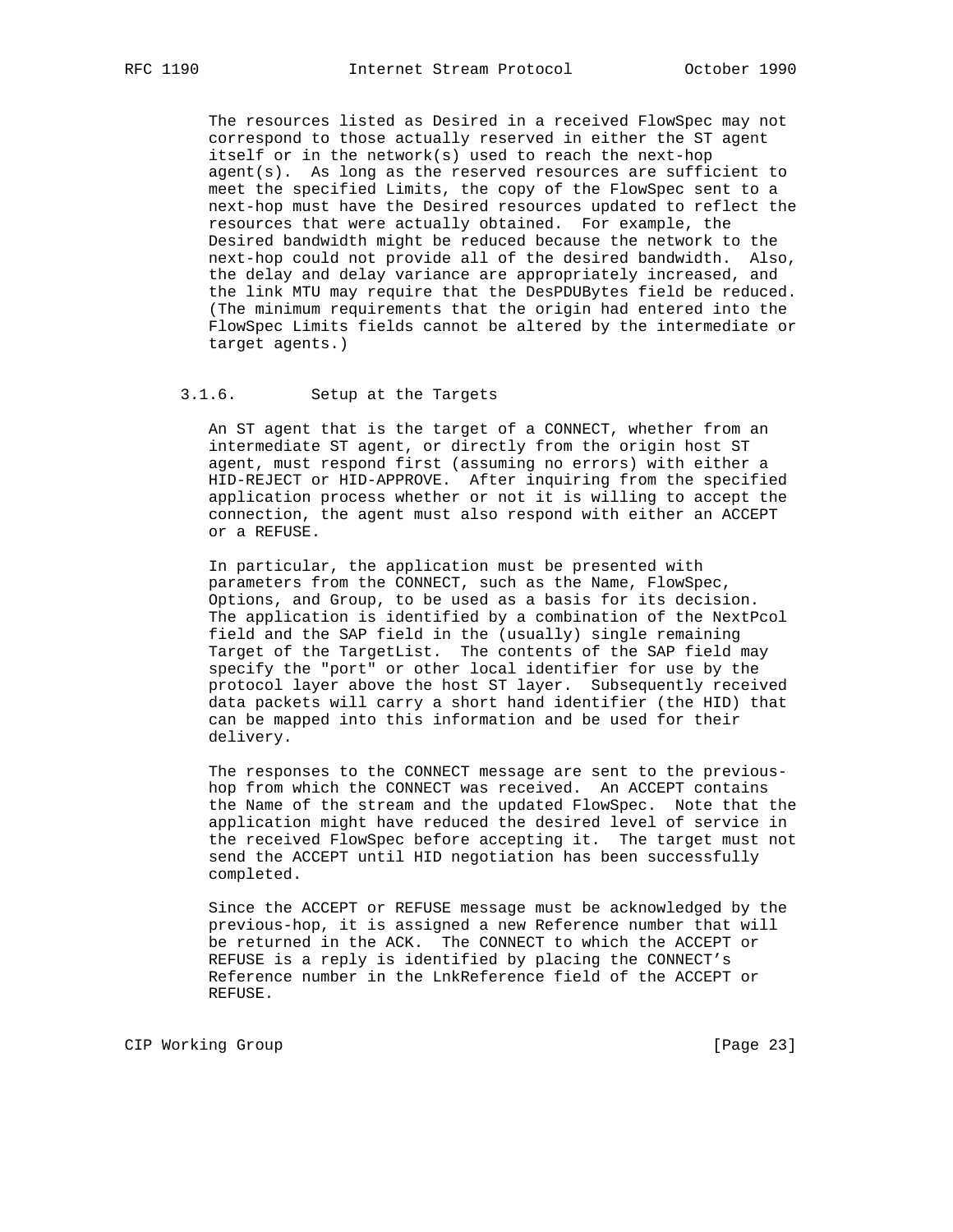| 3.1.  | Agent 1 | Application B<br>Agent B<br>(proc B listening)            |
|-------|---------|-----------------------------------------------------------|
|       |         | [2.4] >>-> CONNECT B ---------->+------------------+      |
|       |         | $<$ RVLId=0> $<$ SVLId=15>                                |
| 3.2.  |         | $Ref=110CHID=3600 V$<br>(proc B accepts)                  |
| 3.3.  |         |                                                           |
|       |         | $<$ RVLId=15> $<$ SVLId=44>                               |
|       |         | $<$ Ref=110> <hid=3600><br/>٦T</hid=3600>                 |
| 3.4.  |         | (wait until HID negotiated) <---+                         |
|       |         | V                                                         |
| 3.5.  |         | <<--+<- ACCEPT B <-----------+                            |
|       |         | $<$ RVLId=15> <svlid=44></svlid=44>                       |
|       |         | $<$ Ref=410> <lnkref=110></lnkref=110>                    |
|       | Agent 2 | Agent C Application C                                     |
| 3.6.  |         | (proc C listening)                                        |
|       |         | $[2.8]$ >>-> CONNECT C ---------->+------------------+    |
|       |         | $<$ RVLId=0> <svlid=25></svlid=25>                        |
| 3.7.  |         | $<$ Ref=210> <hid=4800> V<br/>(proc C accepts)</hid=4800> |
| 3.8.  |         |                                                           |
|       |         | $<$ RVLId=25> $<$ SVLId=54>                               |
|       |         | $<$ Ref=210> <hid=4800><br/>V</hid=4800>                  |
| 3.9.  |         | (wait until HID negotiated) <---+                         |
| 3.10. |         | V<br><<--+<- ACCEPT C <----------+                        |
|       |         | $<$ RVLId=25> $<$ SVLId=54>                               |
|       |         | $<$ Ref=510> <lnkref=210></lnkref=210>                    |
|       |         |                                                           |
|       | Agent 2 | Application D<br>Agent D                                  |
| 3.11. |         | (proc D listening)                                        |
|       |         | [2.10] >>-> CONNECT D ---------->+------------------+     |
|       |         | <rvlid=0><svlid=26></svlid=26></rvlid=0>                  |
| 3.12. |         | $REf=215CHID=4800> V$<br>(proc D accepts)                 |
| 3.13. |         |                                                           |
|       |         | $<$ RVLId=26> <svlid=64></svlid=64>                       |
|       |         | $<$ Ref=215> <hid=4800></hid=4800>                        |
| 3.14. |         | (wait until HID negotiated) <---+                         |
|       |         | V<br>$3.15.$ <<--+<- ACCEPT D <----------+                |
|       |         | $<$ RVLId=26> $<$ SVLId=64>                               |
|       |         | $<$ Ref=610> <lnkref=215></lnkref=215>                    |
|       |         |                                                           |

Figure 7. CONNECT Processing by the Target

# 3.1.7. ACCEPT Processing by an Intermediate Agent

 When an intermediate ST agent receives an ACCEPT, it first verifies that the message is a response to an earlier CONNECT. If not, it responds to the next-hop ST agent with an ERROR-IN- REPLY (LnkRefUnknown) message. Otherwise, it responds to the next-hop ST agent with an ACK, and propagates

CIP Working Group **compared to the CIP Working Group compared to the CIP Working Group compared to the CIP**  $\sim$  **[Page 24]**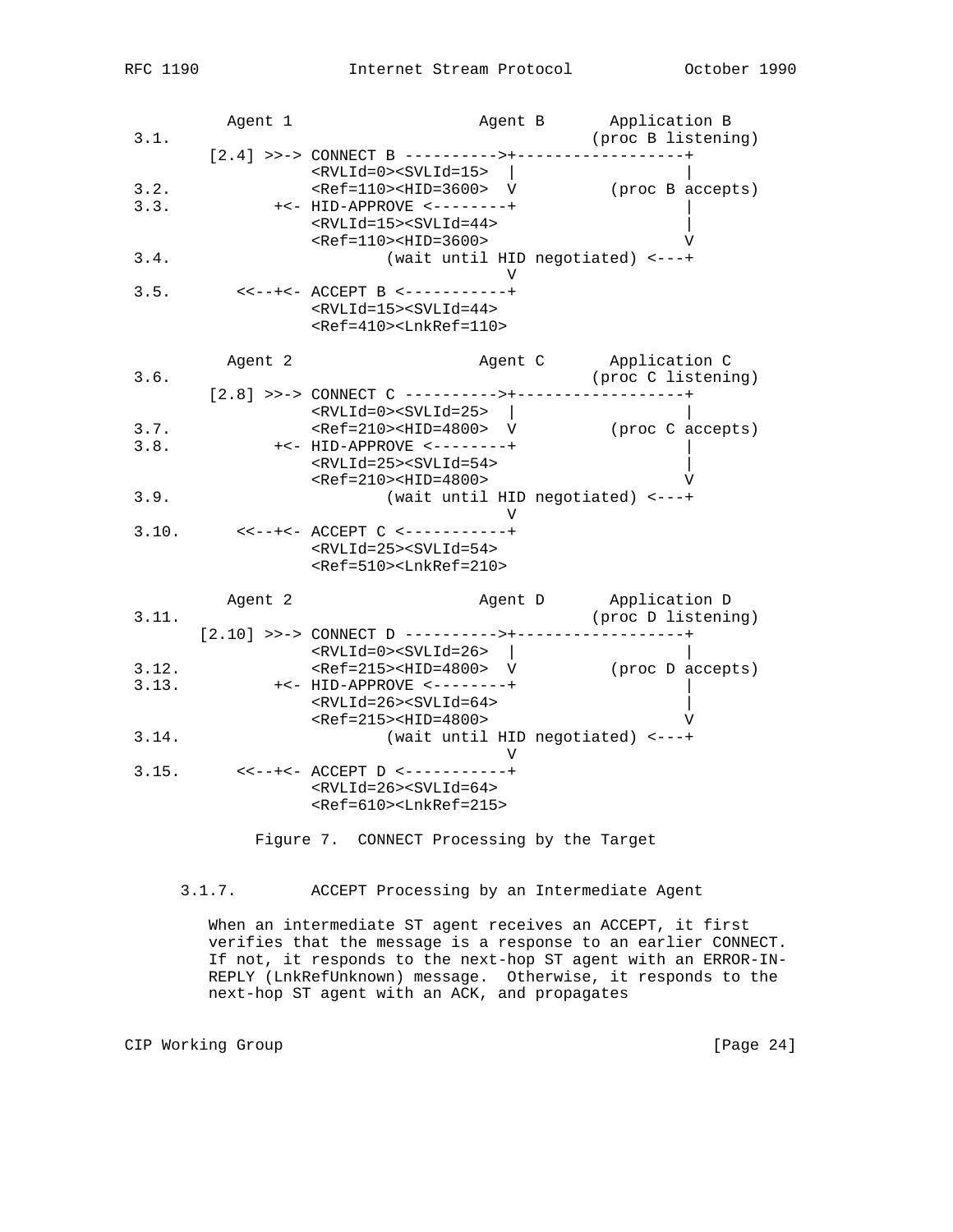the ACCEPT message to the previous-hop along the same path traced by the CONNECT but in the reverse direction toward the origin. The ACCEPT should not be propagated until all HID negotiations with the next-hop agent(s) have been successfully completed.

 The FlowSpec is included in the ACCEPT message so that the origin and intermediate ST agents can gain access to the information that was accumulated as the CONNECT traversed the internet. Note that the resources, as specified in the FlowSpec in the ACCEPT message, may differ from the resources that were reserved by the agent when the CONNECT was

Agent A agent 1 Agent B +<-+<- ACCEPT B <-------<< [3.5] V | <RVLId=15><SVLId=44> 4.1. (wait for ACCEPTS) V <Ref=410><LnkRef=110> 4.2. V +-> ACK --------------->+ 4.3. (wait until HID negotiated)<-+ <RVLId=44><SVLId=15>  $V \n< \text{Ref}=410$ 4.4. <<--+<-- ACCEPT B <---------+ <RVLId=4><SVLId=14> <Ref=115><LnkRef=10> Agent A  $A$  Agent 2  $A$  Agent C +<-+<- ACCEPT C <------<< [3.10]  $\vert \quad \vert$  < RVLId=25><SVLId=54> | V <Ref=510><LnkRef=210>  $4.5.$   $+ -5$  ACK  $- - - - - - - - - - - - +$  | <Ref=510> | <RVLId=54><SVLId=25> | Agent D V +<-+<- ACCEPT D <------<< [3.15]  $\rm{V}$   $\rm{V}$   $\rm{<}$   $\rm{c}$   $\rm{c}$   $\rm{c}$   $\rm{c}$   $\rm{c}$   $\rm{c}$   $\rm{c}$   $\rm{c}$   $\rm{c}$   $\rm{c}$   $\rm{c}$   $\rm{c}$   $\rm{c}$   $\rm{c}$   $\rm{c}$   $\rm{c}$   $\rm{c}$   $\rm{c}$   $\rm{c}$   $\rm{c}$   $\rm{c}$   $\rm{c}$   $\rm{c}$   $\rm{c}$   $\rm{c$ 4.6. (wait for ACCEPTS) V <Ref=610><LnkRef=215> 4.7. V +-> ACK --------------->+ 4.8. (wait until HID negotiated)<-+ <RVLId=64><SVLId=26> V <Ref=610> 4.9. <<--+<- ACCEPT C <----------+ <RVLId=5><SVLId=23> | <Ref=220><LnkRef=15>| V 4.10. <<--+<- ACCEPT D <----------+ <RVLId=5><SVLId=23> <Ref=225><LnkRef=15> Figure 8. ACCEPT Processing by an Intermediate Agent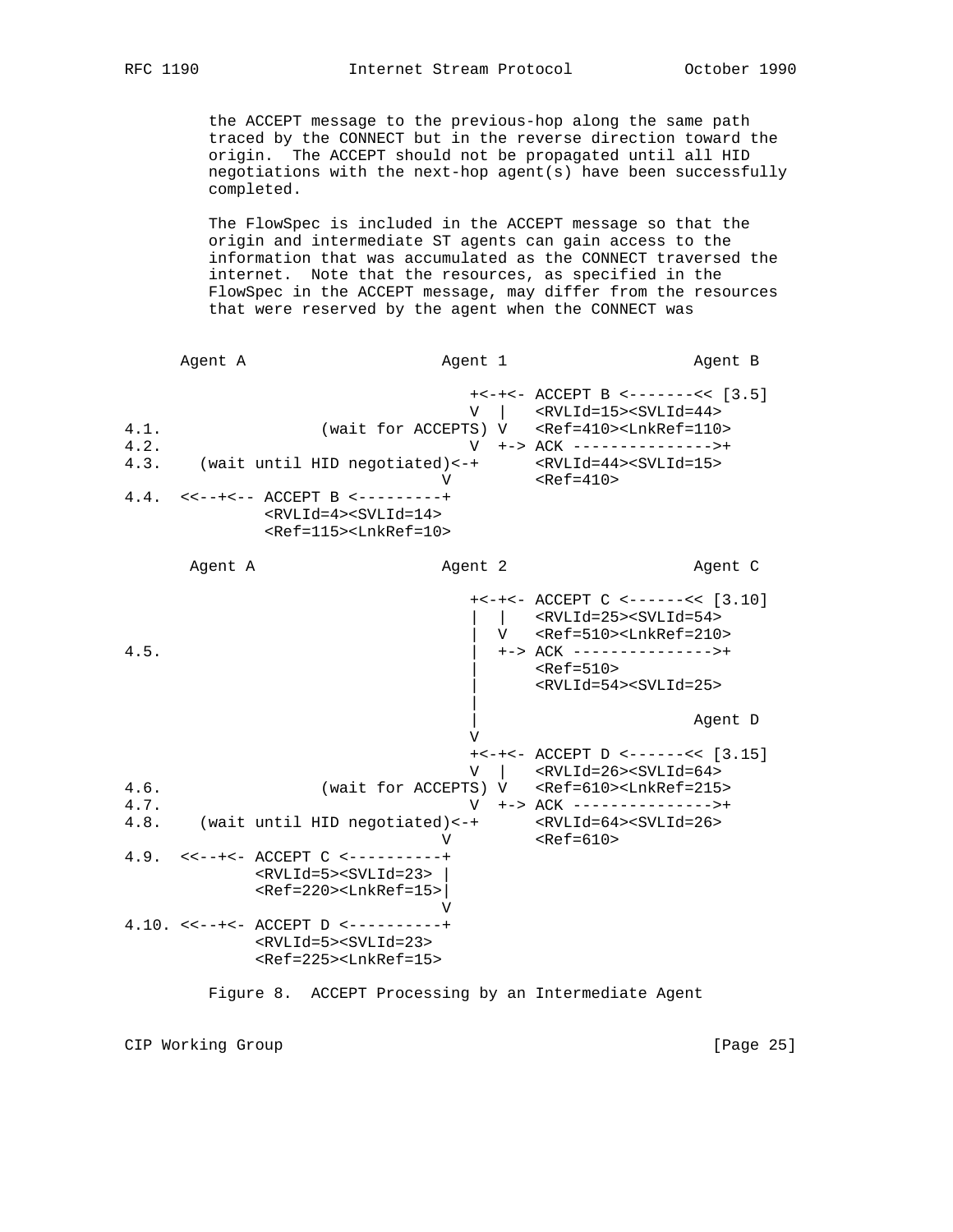originally processed. However, the agent does not adjust the reservation in response to the ACCEPT. It is expected that any excess resource allocation will be released for use by other stream or datagram traffic through an explicit CHANGE message initiated by the application at the origin if it does not wish to be charged for any excess resource allocations.

## 3.1.8. ACCEPT Processing by the Origin

 The origin will eventually receive an ACCEPT (or REFUSE or ERROR-IN-REQUEST) message from each of the targets. As each ACCEPT is received, the application should be notified of the target and the resources that were successfully allocated along the path to it, as specified in the FlowSpec contained in the ACCEPT message. The application may then use the information to either adopt or terminate the portion of the stream to each target. When ACCEPTs (or failures) from all targets have been received at the origin, the application is notified that stream setup is complete, and that data may be sent.

|      | Application A Agent A                               | Agent 1 Agent 2                                                                                                                         |
|------|-----------------------------------------------------|-----------------------------------------------------------------------------------------------------------------------------------------|
|      |                                                     | $+$ <-- ACCEPT B <--------<< [4.4]<br><rvlid=4><svlid=14><br/><math>V \times Ref=115&gt;<ln kref="10"></ln></math></svlid=14></rvlid=4> |
| 5.1. |                                                     | +--> ACK ----------------->+                                                                                                            |
|      |                                                     | <rvlid=14><svlid=4></svlid=4></rvlid=14>                                                                                                |
|      |                                                     | $V \n<\nRef=115$                                                                                                                        |
| 5.2. | +<-- (inform A of B's FlowSpec)                     | +<-- ACCEPT C <---------------<< [4.9]                                                                                                  |
|      |                                                     | <rvlid=5><svlid=23></svlid=23></rvlid=5>                                                                                                |
|      |                                                     | $V \qquad \text{$                                                                                                                       |
| 5.3. |                                                     | +--> ACK ------------------------->+                                                                                                    |
|      |                                                     | <rvlid=23><svlid=5></svlid=5></rvlid=23>                                                                                                |
|      |                                                     |                                                                                                                                         |
| 5.4. | +<-- (inform A of C's FlowSpec)                     |                                                                                                                                         |
|      |                                                     | +<-- ACCEPT D <----------------<< $[4.10]$<br>  <rvlid=5><svlid=23></svlid=23></rvlid=5>                                                |
|      |                                                     | $V \qquad \text{}$                                                                                                                      |
| 5.5. |                                                     | +--> ACK ------------------------->+                                                                                                    |
|      |                                                     | <rvlid=23><svlid=5></svlid=5></rvlid=23>                                                                                                |
|      |                                                     | $V \n<\nRef=225$                                                                                                                        |
| 5.6. | +<-- (inform A of D's FlowSpec)                     |                                                                                                                                         |
|      | V                                                   |                                                                                                                                         |
|      | 5.7. (wait until HIDs negotiated)<br>$\overline{V}$ |                                                                                                                                         |
| 5.8. | (inform A open to B, C, D)                          |                                                                                                                                         |
|      |                                                     |                                                                                                                                         |

Figure 9. ACCEPT Processing by the Origin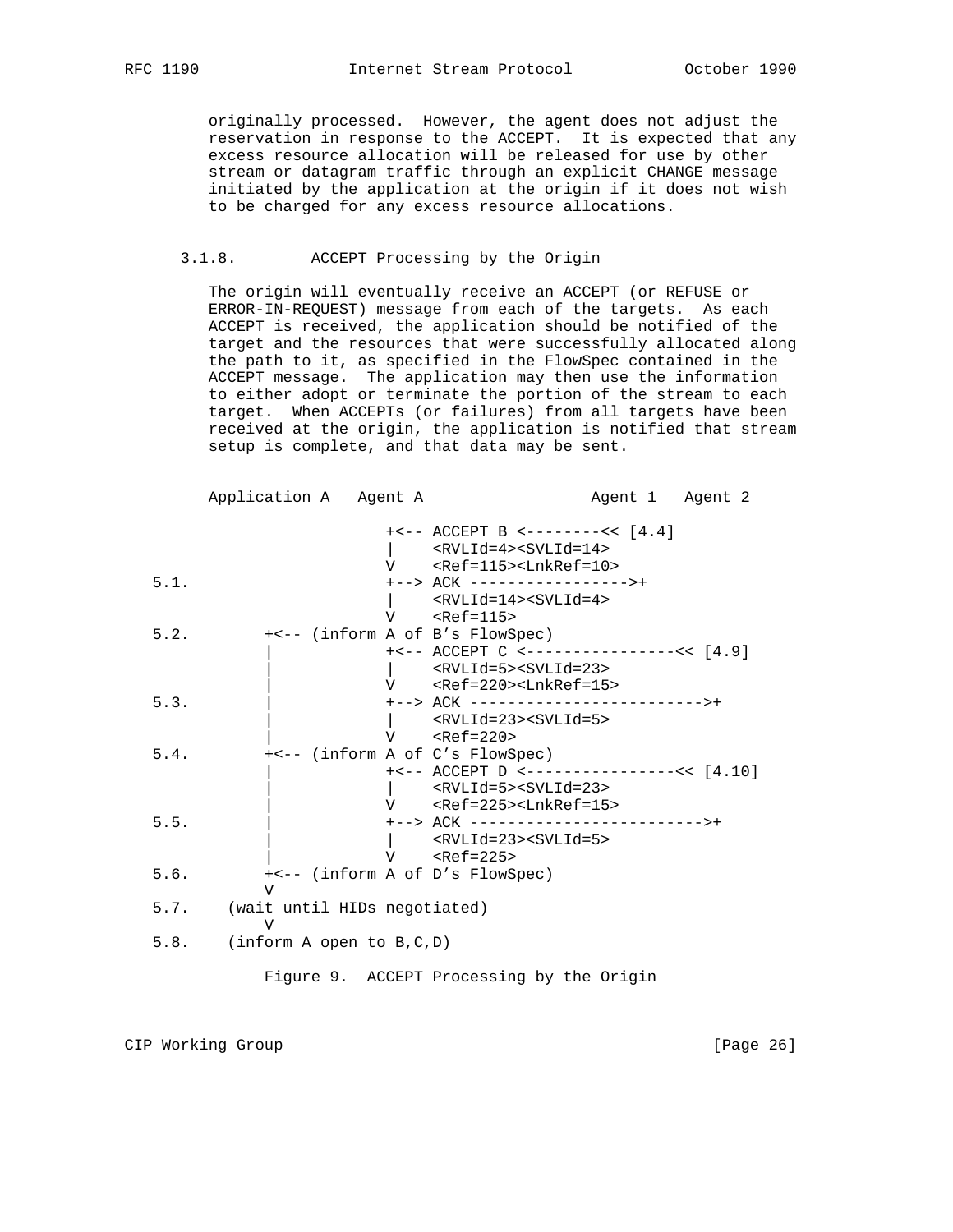There are several pieces of information contained in the FlowSpec that the application must combine before sending data through the stream. The PDU size should be computed from the minimum value of the DesPDUBytes field from all ACCEPTs and the protocol layers above ST should be informed of the limit. It is expected that the next higher protocol layer above ST will segment its PDUs accordingly. Note, however, that the MTU may decrease over the life of the stream if new targets are subsequently added. Whether the MTU should be increased as targets are dropped from a stream is left for further study.

 The available bandwidth and packet rate limits must also be combined. In this case, however, it may not be possible to select a pair of values that may be used for all paths, e.g., one path may have selected a low rate of large packets while another selected a high rate of small packets. The application may remedy the situation by either tearing down the stream, dropping some participants, or creating a second stream.

 After any differences have been resolved (or some targets have been deleted by the application to permit resolution), the application at the origin should send a CHANGE message to release any excess resources along paths to those targets that exceed the resolved parameters for the stream, thereby reducing the costs that will be incurred by the stream.

## 3.1.9. Processing a REFUSE Message

 REFUSE messages are used to indicate a failure to reach an application at a target; they are propagated toward the origin of a stream. They are used in three situations:

- 1 during stream setup or expansion to indicate that there is no satisfactory path from an ST agent to a target,
- 2 when the application at the target either does not exist does not wish to be a participant, or wants to cease being a participant, and
- 3 when a failure has been detected and the agents are trying to find a suitable path around the failure.

 The cases are distinguished by the ReasonCode field and an agent receiving a REFUSE message must examine that field in order to determine the proper action to be taken. In particular, if the ReasonCode indicates that the CONNECT message reached the target then the REFUSE should be propagated back to the origin, releasing resources as appropriate along the way. If the ReasonCode indicates that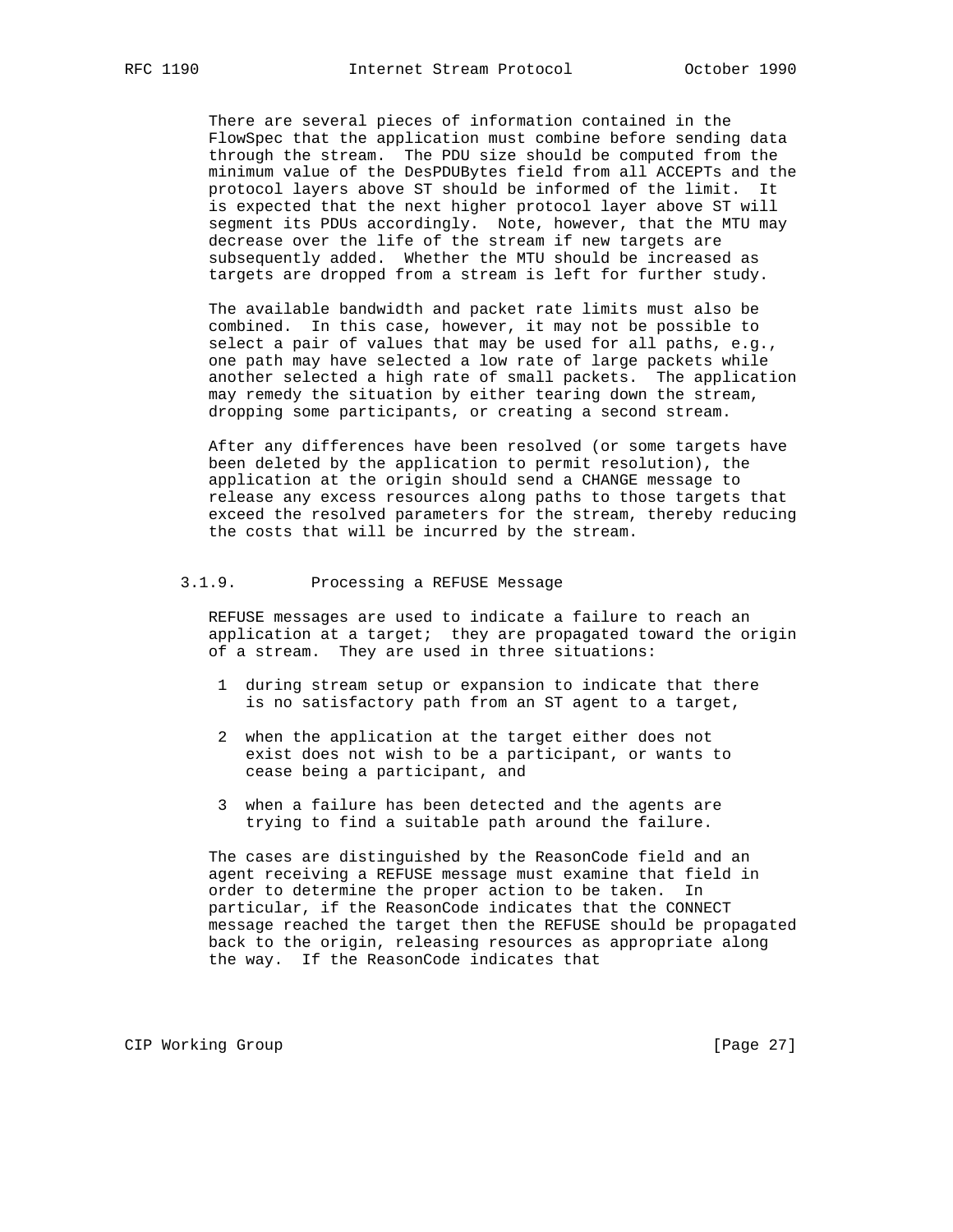the CONNECT message did not reach the target then the intermediate (origin) ST agent(s) should check for alternate routes to the target before propagating the REFUSE back another hop toward the origin. This implies that an agent must keep track of the next-hops that it has tried, on a target by target basis, in order not to get caught in a loop.

 An ST agent that receives a REFUSE message must acknowledge it by sending an ACK to the next-hop. The REFUSE must also be propagated back to the previous-hop ST agent. Note that the ST agent may not have any information about the target in

Appl. Agent A agent 2 Agent E (proc E NOT listening) 1. (add E) 2. +----->+-> CONNECT E ---------->+->+ <RVLId=23><SVLId=5> | | <Ref=65> V | 3. +<-- ACK <---------------+ | <RVLId=5><SVLId=23> V 4. <Ref=65> (routing to E) V 5. (reserve resources 2 to E) V 6. +--> CONNECT E --------->+ <RVLId=0><SVLId=27> | <Ref=115><HID=4600> | V 7. +<-+<- REFUSE B <-----------+ | | <RVLId=27><SVLId=74>  $\vert \hspace{1.5cm} \vert$   $<$ Ref=705><LnkRef=115> | V <RC=SAPUnknown> 8. | +-> ACK ---------------->+  $\vert \quad \vert \quad <$ RVLId=74><SVLId=27>  $\vert$  | V <Ref=705> | 9. | (free link 27) V 10. V (free link 74) 11. +<- REFUSE B <-----------+ | <RVLId=5><SVLId=23> | | <Ref=550><LnkRef=65> V 12. | <RC=SAPUnknown> (free resources 2 to E) V 13. +-> ACK --------------->+ | <RVLId=23><SVLId=5> |  $|$  <Ref=550>  $V$ <br>V (keep link 2) 14. V (keep link 23 for C,D) 15. (keep link 5 for C,D)  $\overline{V}$ 16. (inform application failed SAPUnknown) Figure 10. Sending REFUSE Message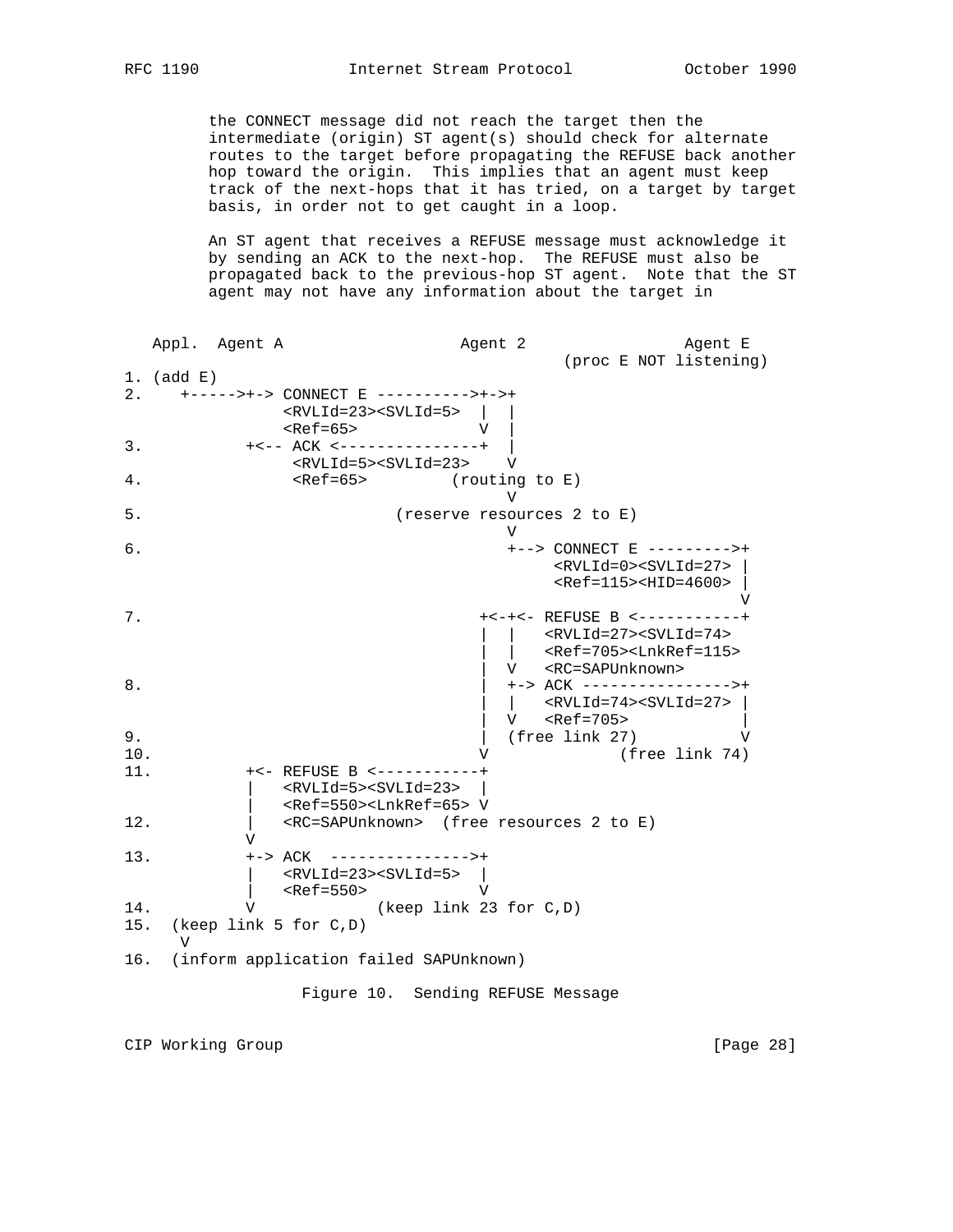the TargetList. This may result from interacting DISCONNECT and REFUSE messages and should be logged and silently ignored.

 If, after deleting the specified target, the next-hop has no remaining targets, then those resources associated with that next-hop agent may be released. Note that network resources may not actually be released if network multicasting is being

Appl. Agent A agent 2 Agent 1 Agent 3 Agent B 1. (network from 1 to B fails) 2. (add B) 3. +-> CONNECT B ----------------->+  $<$ RVLId=0> $<$ SVLId=6> <Ref=35><HID=100> 3. +<- HID-APPROVE <---------------+ <RVLId=6><SVLId=11> | <Ref=35><HID=100> V 4. (routing to B: no route) V 5. +<-+-- REFUSE B ----------------+ | | <RVLId=6><SVLId=11> | | <Ref=155><LnkRef=35> | V <RC=NoRouteToDest> 6. | +-> ACK -------------------->+ | | <RVLId=11><SVLId=6> V | | <RVLId=11><SVLId=6> V<br>
7. | V <Ref=155> (drop link 6)<br>
8 V (drop link 11) 8. V (drop link 11) 9. (find alternative route: via agent 2) 10. (resources from A to 2 already allocated: V reuse control link & HID, no additional resources required) 11. +-> CONNECT B -------->+->+ <RVLId=23><SVLId=5>| |  $<sub>kef=40</sub>$  v</sub> 12. +<- ACK <--------------+ | <RVLId=5><SVLId=23> V 13. <Ref=40> (routing to B: via agent 3) V 14.  $+->$  CONNECT B  $-->+$ 15. <RVLId=0><SVLId=24> +-> CONNECT B --------->+ <Ref=245><HID=4801> V <RVLId=0><SVLId=32> | 16.  $+<-$  HID-APPROVE  $-+$   $<$ Ref=310><HID=6000>  $<$ RVLId=24> $<$ SVLId=33> <Ref=245><HID=4801> V 17. +<- HID-APPROVE --------+ <RVLId=32><SVLId=45>| <Ref=310><HID=6000> V 18. (ACCEPT handling follows normally to complete stream setup) Figure 11. Routing Around a Failure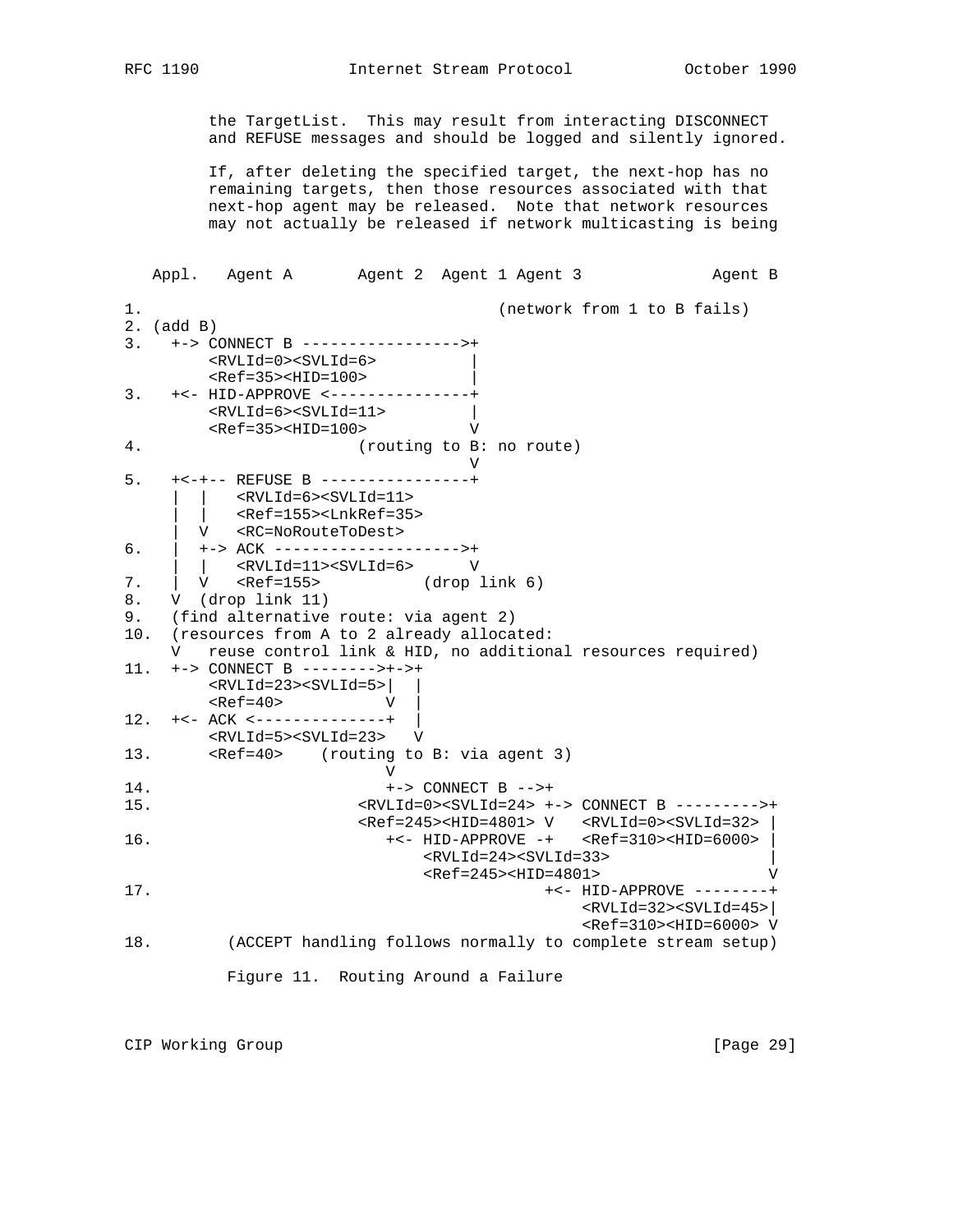used since they may still be required for traffic to other next-hops in the multicast group.

 When the REFUSE reaches a origin, the origin sends an ACK and notifies the application via the next higher layer protocol that the target listed in the TargetList is no longer part of the stream and also if the stream has no remaining targets. If there are no remaining targets, the application may wish to terminate the stream.

 Figure 10 illustrates the protocol exchanges for processing a REFUSE generated at the target, either because the target application is not running or that the target application rejects membership in the stream. Figure 11 illustrates the case of rerouting around a failure by an intermediate agent that detects a failure or receives a refuse. The protocol exchanges used by an application at the target to delete itself from the stream is discussed in Section 3.3.3 (page 35).

### 3.2. Data Transfer

 At the end of the connection setup phase, the origin, each target, and each intermediate ST agent has a database entry that allows it to forward the data packets from the origin to the targets and to recover from failures of the intermediate agents or networks. The database should be optimized to make the packet forwarding task most efficient. The time critical operation is an intermediate agent receiving a packet from the previous-hop agent and forwarding it to the next-hop agent(s). The database entry must also contain the FlowSpec, utilization information, the address of the origin and previous-hop, and the addresses of the targets and next-hops, so it can perform enforcement and recover from failures.

 An ST agent receives data packets encapsulated by an ST header. A data packet received by an ST agent contains the non-zero HID assigned to the stream for the branch from the previous-hop to itself. This HID was selected so that it is unique at the receiving ST agent and thus can be used, e.g., as an index into the database, to obtain quickly the necessary replication and forwarding information.

 The forwarding information will be network and implementation specific, but must identify the next-hop agent or agents and their respective HIDs. It is suggested that the cached information for a next-hop agent include the local network address of the next hop. If the data packet must be forwarded to multiple next-hops across a single network that supports multicast, the database may specify a single HID and may identify the next-hops by a (local network) multicast address.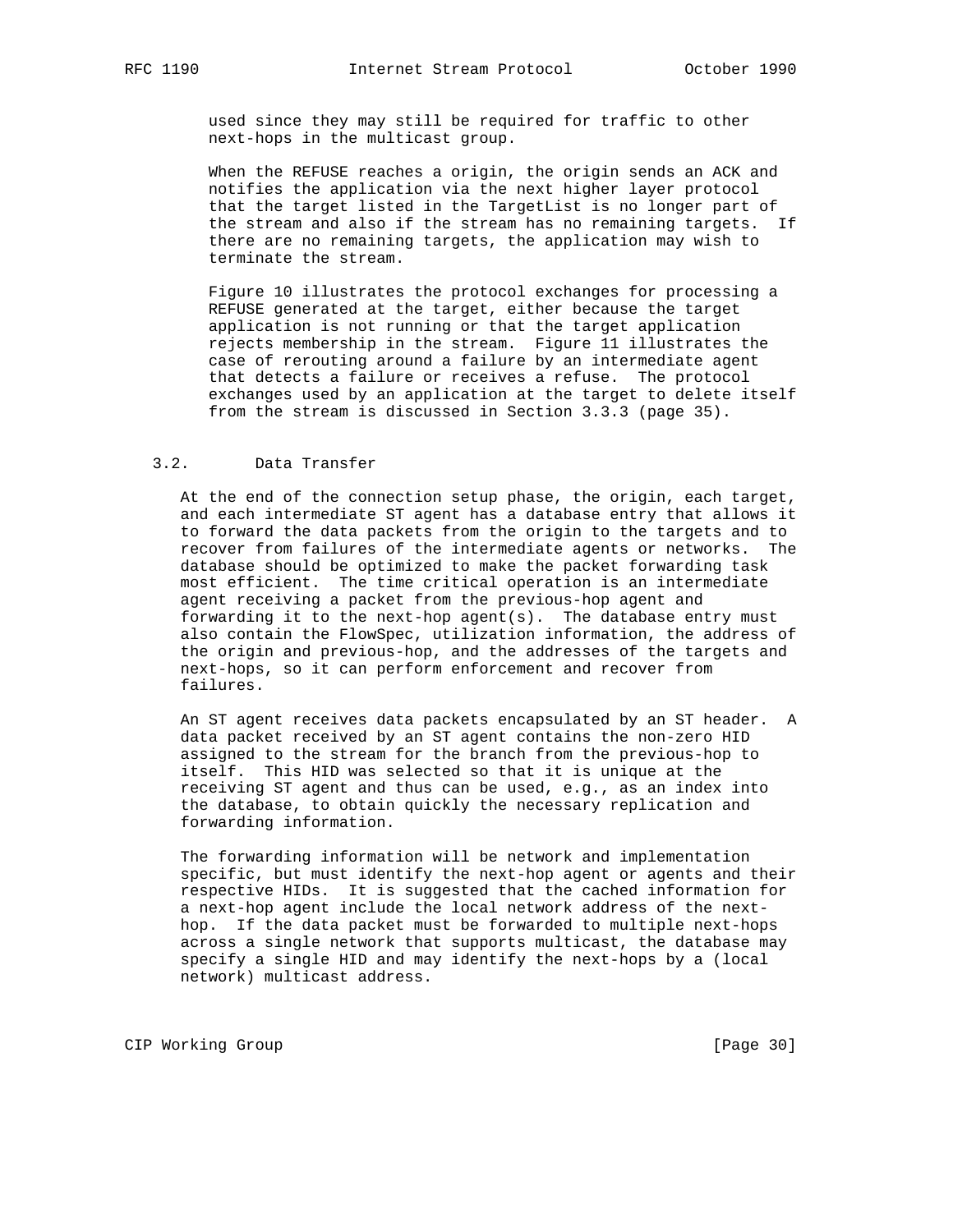If the network does not support multicast, or the next-hops are on different networks, then the database must indicate multiple (next-hop, HID) tuples. When multiple copies of the data packet must be sent, it may be necessary to invoke a packet replicator.

 Data packets should not require fragmentation as the next higher protocol layer at the origin was informed of the minimum MTU over all paths in the stream and is expected to segment its PDUs accordingly. However, it may be the case that a data packet that is being rerouted around a failed network component may be too large for the MTU of an intervening network. This should be a transient condition that will be corrected as soon as the new minimum MTU has been propagated back to the origin. Disposition by a mechanism other than dropping of the too large PDUs is left for further study.

### 3.3. Modifying an Existing Stream

 Some applications may wish to change the parameters of a stream after it has been created. Possible changes include adding or deleting targets and changing the FlowSpec. These are described below.

## 3.3.1. Adding a Target

 It is possible for an application to add a new target to an existing stream any time after ST has incorporated information about the stream into its database. At a high level, the application entities exchanges whatever information is necessary. Although the mechanism or protocol used to accomplish this is not specified here, it is necessary for the higher layer protocol to inform the host ST agent at the origin of this event. The host ST agent at the target must also be informed unless this had previously been done. Generally, the transfer of a target list from an ST agent to another, or from a higher layer protocol to a host ST agent, will occur atomically when the CONNECT is received. Any information concerning a new target received after this point can be viewed as a stream expansion by the receiving ST agent. However, it may be possible that an ST agent can utilize such information if it is received before it makes the relevant routing decisions. These implementation details are not specified here, but implementations must be prepared to receive CONNECT messages that represent expansions of streams that are still in the process of being setup.

 To expand an existing stream, the origin issues one or more CONNECT messages that contain the Name, the VLId, the FlowSpec, and the TargetList specifying the new target or targets. The origin issues multiple CONNECT messages if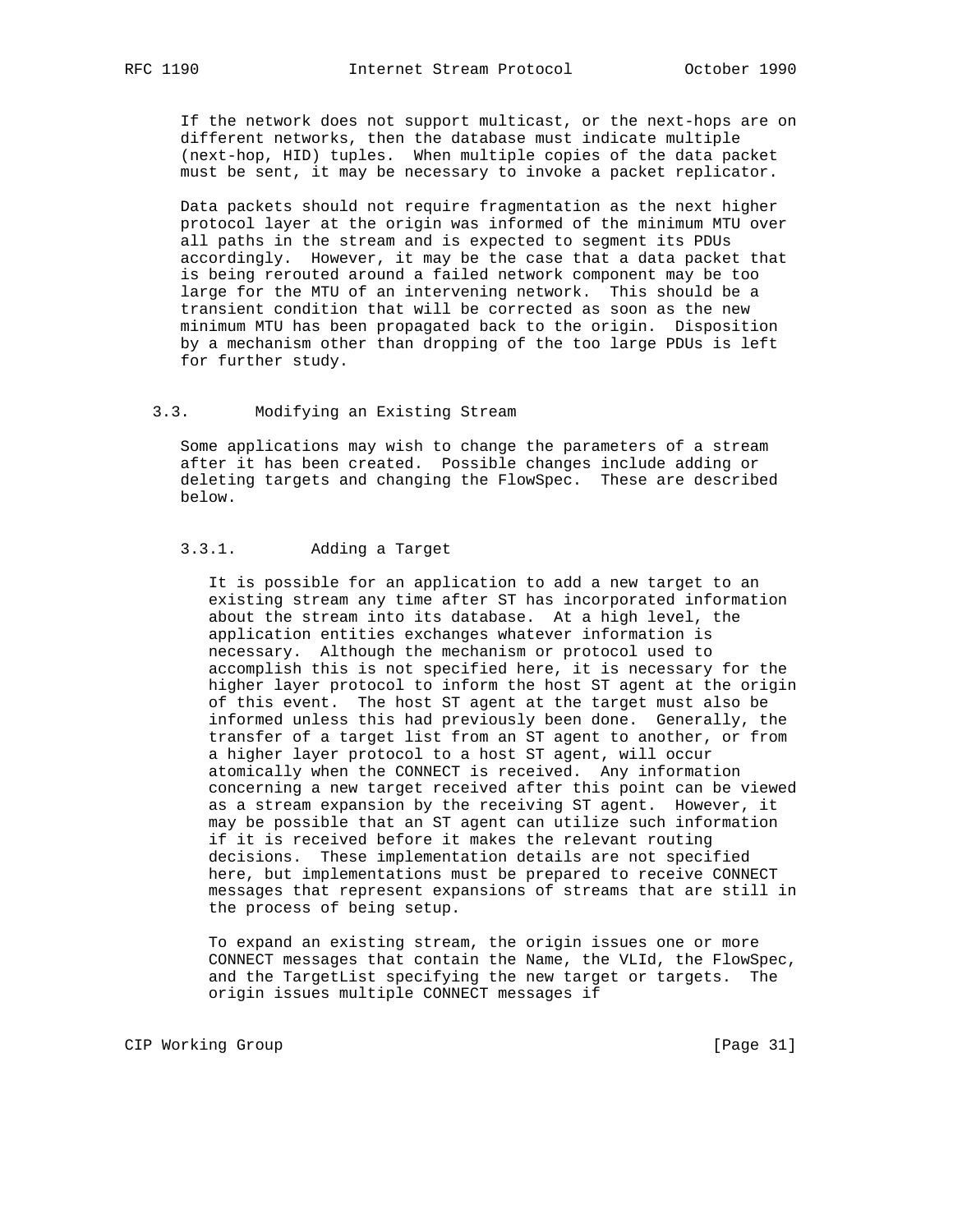either the targets are to be reached through different next-hop agents, or a single CONNECT message is too large for the network MTU. The HID Field option is not set since the HID has already been (or is being) negotiated for the hop; consequently, the CONNECT is acknowledged with an ACK instead of a HID-REJECT or HID-APPROVE.

Application Agent A agent 2 Agent E 1. (open E) 2. V Contract V (Proc E listening)  $3. + -\frac{5}{\pi}$  + -> (routing to E) V 4. +-> (check resources from A to Agent 2: already allocated, V reuse control link & HID, no additional resources needed) 5. +-> CONNECT E --------->+->+ <RVLId=23><SVLId=5> | V 6. Sef=20> V (routing to E) 7. +<- ACK <---------------+ V <RVLId=5><SVLId=23> +->(reserve resources 2 to E) <Ref=20> V 8. +-> CONNECT E --------->+ <RVLId=0><SVLId=27> |  $<sub>kef=230</sub>$   $<sub>HID=4800</sub>$  |</sub></sub> 9. +<- HID-APPROVE <-------+ <RVLId=27><SVLId=74>| <Ref=230><HID=4800> V 10. (proc E accepts) 11. (wait until HID negotiated) V 12. +<-+<- ACCEPT E <----------+  $\rm{V}$   $\rm{V}$   $\rm{<}$   $\rm{<}$   $\rm{<}$   $\rm{<}$   $\rm{<}$   $\rm{<}$   $\rm{<}$   $\rm{<}$   $\rm{<}$   $\rm{<}$   $\rm{<}$   $\rm{<}$   $\rm{<}$   $\rm{<}$   $\rm{<}$   $\rm{<}$   $\rm{<}$   $\rm{<}$   $\rm{<}$   $\rm{<}$   $\rm{<}$   $\rm{<}$   $\rm{<}$   $\rm{<}$   $\rm{<}$   $\rm{<$ 13. (wait for ACCEPTS) V <Ref=710><LnkRef=230> 14. V +-> ACK --------------->+ 15. (wait until HID negotiated)<-+ <RVLId=74><SVLId=27> V <Ref=710> 16. +<- ACCEPT E <-------+ | <RVLId=5><SVLId=23> V <Ref=235><LnkRef=20> 17. +-> ACK ------------>+ | <RVLId=23><SVLId=5>  $V$  <Ref=235> 18. +<-(inform A of E's FlowSpec) V 19. +<-(wait for ACCEPTS) V 20. +<-(wait until HID negotiated)  $\overline{V}$ 21. (inform A open to E) Figure 12. Addition of Another Target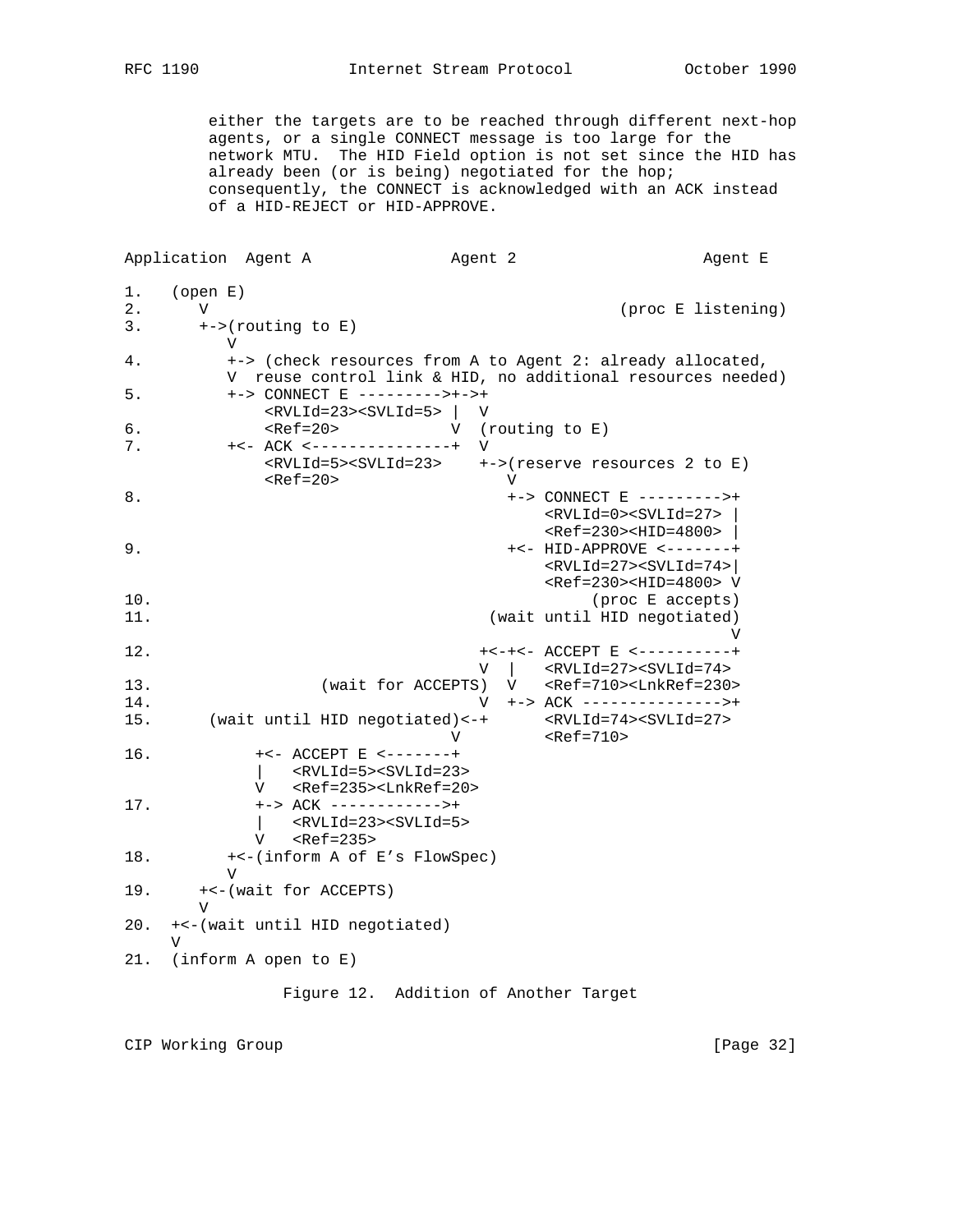An ST agent that is already a node in the stream recognizes the RVLId and verifies that the Name of the stream is the same. It then checks if the intersection of the TargetList and the targets of the established stream is empty. If this is not the case, then the receiver responds with an ERROR-IN-REQUEST with the appropriate reason code (RouteLoop) that contains a TargetList of those targets that were duplicates; see Section 4.2.3.5 (page 106).

 For each new target in the TargetList, processing is much the same as for the original CONNECT; see Sections 3.1.2-4 (pages 19-20). The CONNECT must be acknowledged, propagated, and network resources must be reserved. However, it may be possible to route to the new targets using previously allocated paths or an existing multicast group. In that case, additional resources do not need to be reserved but more next-hop(s) might have to be added to an existing multicast group.

 Nevertheless, the origin, or any intermediate ST agent that receives a CONNECT for an existing stream, can make a routing decision that is independent of any it may have made previously. Depending on the routing algorithm that is used, the ST agent may decide to reach the new target by way of an established branch, or it may decide to create a new branch. The fact that a new target is being added to an existing stream may result in a suboptimal overall routing for certain routing algorithms. We take this problem to be unavoidable since it is unlikely that the stream routing can be made optimal in general, and the only way to avoid this loss of optimality is to redefine the routing of potentially the entire stream, which would be too expensive and time consuming.

# 3.3.2. The Origin Removing a Target

 The application at the origin specifies a set of targets that are to be removed from the stream and an appropriate reason code (ApplDisconnect). The targets are partitioned into multiple DISCONNECT messages based on the next-hop to the individual targets. As with CONNECT messages, an ST agent that is sending a DISCONNECT must make sure that the message fits into the MTU for the intervening network. If the message is too large, the TargetList must be further partitioned into multiple DISCONNECT messages.

 An ST agent that receives a DISCONNECT message must acknowledge it by sending an ACK back to the previous-hop. The DISCONNECT must also be propagated to the relevant next-hop ST agents. Before propagating the message, however, the TargetList should be partitioned based on next-hop ST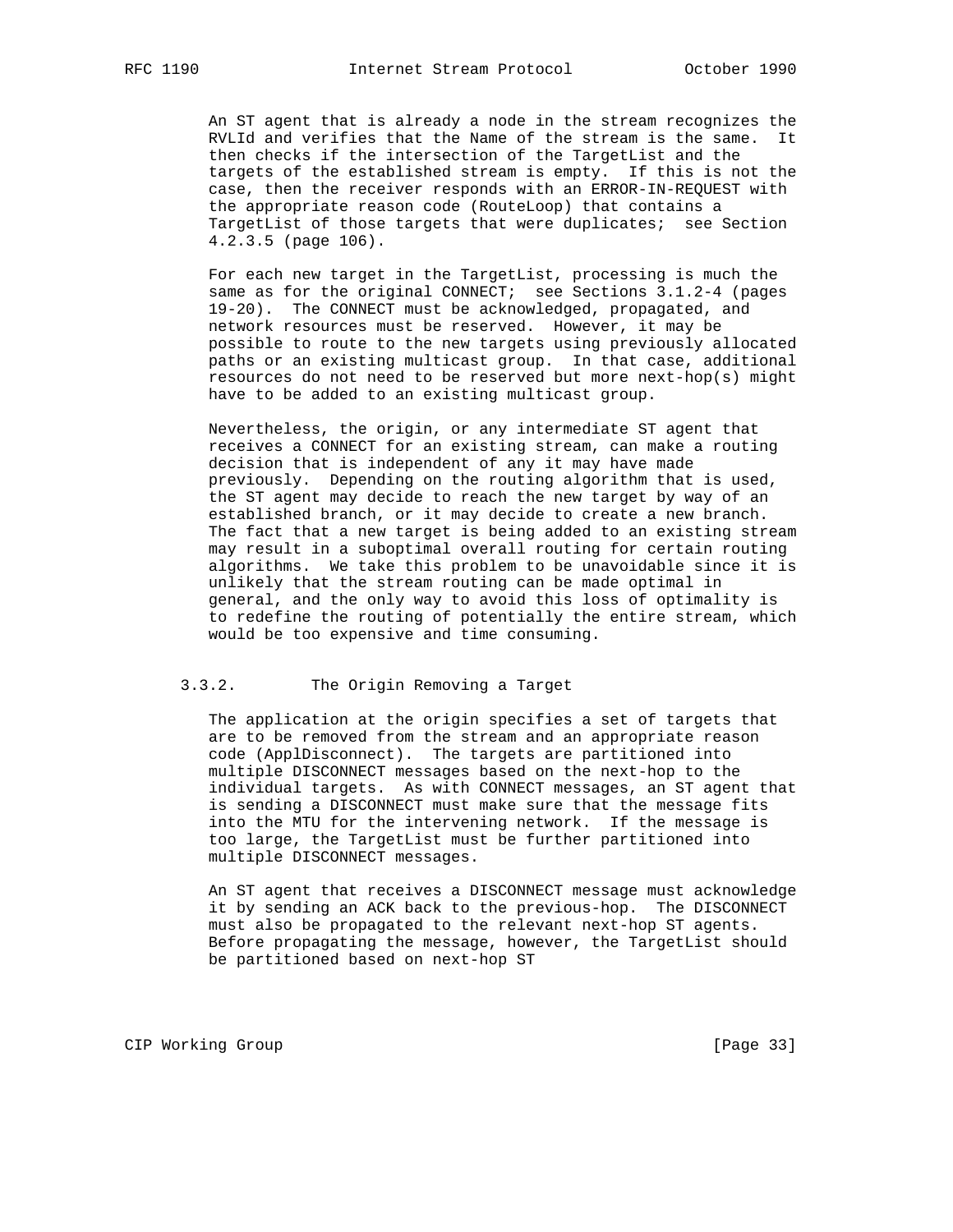agent and MTU, as described above. Note that there may be targets in the TargetList for which the ST agent has no information. This may result from interacting DISCONNECT and REFUSE messages and should be logged and silently ignored.

 If, after deleting the specified targets, any next-hop has no remaining targets, then those resources associated with that next-hop agent may be released. Note that network resources may not actually be released if network multicasting is being used since they may still be required for traffic to other next-hops in the multicast group.

|            | Application |                                                                             |                                                                           |                |                                                            |                | Application    |
|------------|-------------|-----------------------------------------------------------------------------|---------------------------------------------------------------------------|----------------|------------------------------------------------------------|----------------|----------------|
|            |             | Agent A                                                                     | Agent 1 Agent 2                                                           |                |                                                            | Agent B        | $\mathbb{C}$   |
|            |             |                                                                             |                                                                           |                |                                                            |                |                |
| 1.         |             | (close B,C ApplDisconnect)                                                  |                                                                           |                |                                                            |                |                |
|            | V           |                                                                             |                                                                           |                |                                                            |                |                |
| 2.<br>3.   |             | +->+-+-> DISCONNECT B ----->+                                               | <rvlid=14><svlid=4>+-+-&gt; DISCONNECT B ------&gt;+</svlid=4></rvlid=14> |                |                                                            |                |                |
|            |             | $Ref=25>$                                                                   |                                                                           |                | $<$ RVLId=44> <svlid=15></svlid=15>                        |                |                |
|            |             | V <rc=appldisconnect>    <ref=120></ref=120></rc=appldisconnect>            |                                                                           |                |                                                            |                |                |
| 4.         |             | (free A to 1 resrc.) $ V \times RC = Apply Disconnect >$                    |                                                                           |                |                                                            |                |                |
| 5.         |             |                                                                             |                                                                           |                | V (free 1 to B resrc.)                                     |                |                |
| б.         |             | $+$ <- $ACK$ <--------------+                                               |                                                                           |                |                                                            |                |                |
| 7.         |             |                                                                             |                                                                           |                |                                                            |                |                |
|            |             | $V <$ Ref=25>                                                               |                                                                           |                | $\vert$ $\vert$ <rvlid=15><svlid=44></svlid=44></rvlid=15> |                |                |
| 8.         |             | $(free link 4)$ $V  $ <ref=120></ref=120>                                   |                                                                           |                |                                                            |                |                |
| 9.         |             |                                                                             | (free link 14) V                                                          |                |                                                            |                |                |
| 10.        |             |                                                                             |                                                                           |                | (free link 15)                                             |                | V              |
| 11.        |             |                                                                             | (inform B that stream closed ApplDisconnect)                              |                |                                                            |                |                |
| 12.        | ٦T          |                                                                             |                                                                           |                |                                                            | (free link 44) |                |
| 13.        |             | +<-+-+-> DISCONNECT C ---------->+                                          |                                                                           |                |                                                            |                |                |
| 14.        |             |                                                                             | $RVLId=23>$ +-+-> DISCONNECT C ------>+                                   |                |                                                            |                |                |
|            |             | $ref=30>$                                                                   |                                                                           |                | <rvlid=54><svlid=25> </svlid=25></rvlid=54>                |                |                |
|            |             | $V$ <rc=appldisconnect>    </rc=appldisconnect>                             |                                                                           |                | $kef=240>$                                                 |                |                |
| 15.        |             | (keep A to 2 resrc for $ \nabla \times \text{RC} = \text{ApplDisconnect}$ ) |                                                                           |                |                                                            |                |                |
| 16.        |             |                                                                             | data going to $D, E$ )   (free 2 to C resrc.)                             |                |                                                            |                |                |
|            |             |                                                                             |                                                                           |                |                                                            |                |                |
| 17.        |             | $+ < -$ ACK $< - - - - - - - - - - - - - - - - +$                           |                                                                           |                |                                                            |                |                |
| 18.        |             |                                                                             |                                                                           |                |                                                            |                |                |
|            |             | $V <$ Ref=30>                                                               |                                                                           |                | $<$ RVLId=25> <svlid=54></svlid=54>                        |                |                |
| 19.<br>20. |             | (keep link 5 for D,E) $V \mid$ <ref=240></ref=240>                          |                                                                           |                |                                                            |                |                |
| 21.        |             |                                                                             | (keep link 23 for D,E) V                                                  | (free link 25) |                                                            |                |                |
| 22.        |             |                                                                             | (inform C that stream closed ApplDisconnect>)                             |                |                                                            |                |                |
| 23.        |             |                                                                             |                                                                           |                |                                                            |                | (free link 54) |
| 24.        |             | (inform A closed to B,C ApplDisconnect)                                     |                                                                           |                |                                                            |                |                |
|            |             |                                                                             |                                                                           |                |                                                            |                |                |

Figure 13. Origin Removing a Target

CIP Working Group [Page 34]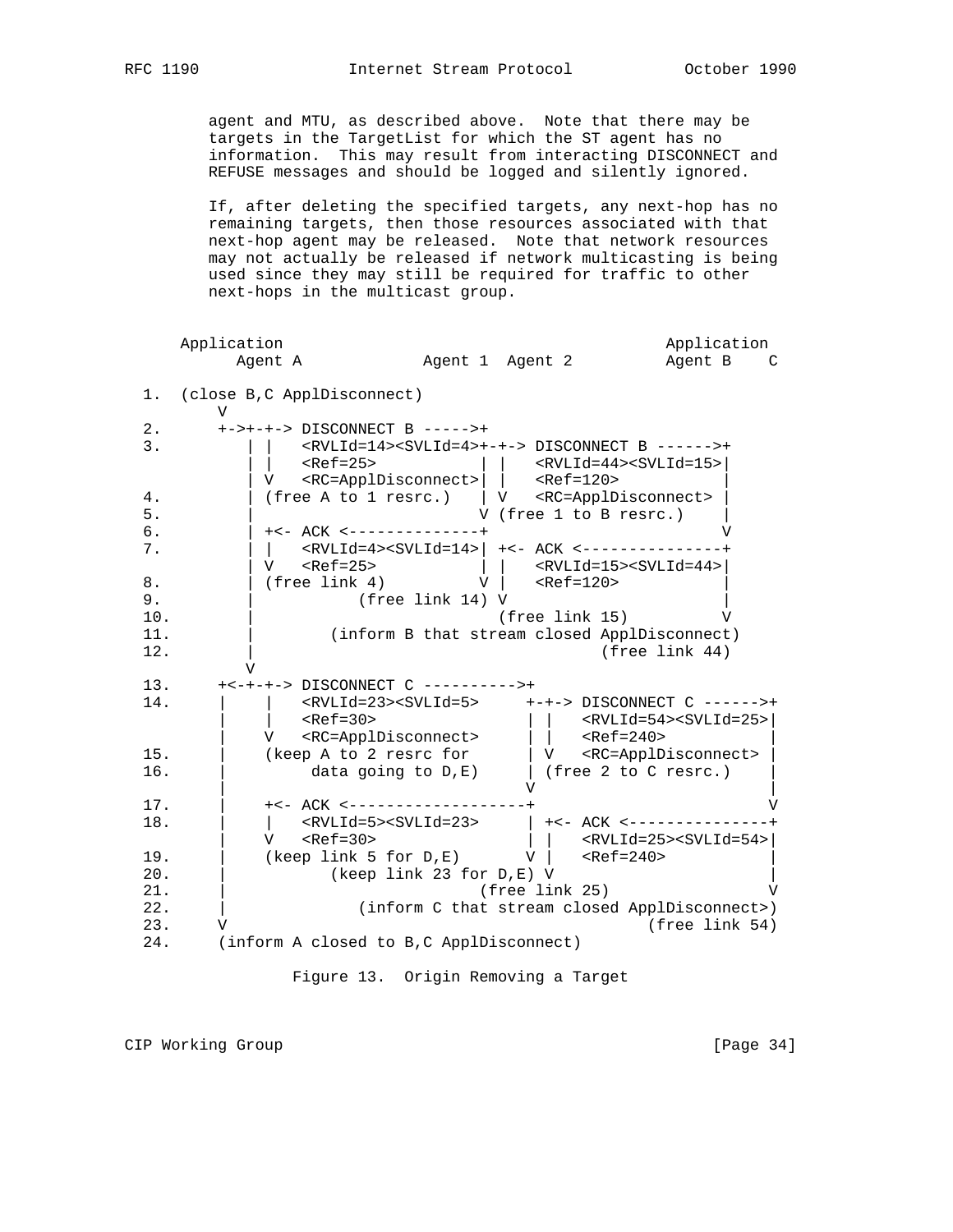When the DISCONNECT reaches a target, the target sends an ACK and notifies the application that it is no longer part of the stream and the reason. The application should then inform ST to terminate the stream, and ST should delete the stream from its database after performing any necessary management and accounting functions.

## 3.3.3. A Target Deleting Itself

 The application at the target may inform ST that it wants to be removed from the stream and the appropriate reason code (ApplDisconnect). The agent then forms a REFUSE message with itself as the only entry in the TargetList. The REFUSE is sent back to the origin via the previous-hop. If a stream has multiple targets and one target leaves the stream using this REFUSE mechanism, the stream to the other targets is not affected; the stream continues to exist.

 An ST agent that receives such a REFUSE message must acknowledge it by sending an ACK to the next-hop. The target is deleted and, if the next-hop has no remaining targets, then the those resources associated with that next-hop agent may be released. Note that network resources may not actually be released if network multicasting is being used since they may still be required for traffic to other next-hops in the multicast group. The REFUSE must also be propagated back to the previous-hop ST agent.

|       | Agent A | Agent 2                                                                                                                                                                                                                                                                                                                                                                  | Agent E                                                                                                                                   |
|-------|---------|--------------------------------------------------------------------------------------------------------------------------------------------------------------------------------------------------------------------------------------------------------------------------------------------------------------------------------------------------------------------------|-------------------------------------------------------------------------------------------------------------------------------------------|
| 1.    |         |                                                                                                                                                                                                                                                                                                                                                                          | (close E ApplDisconnect)                                                                                                                  |
| $2$ . |         |                                                                                                                                                                                                                                                                                                                                                                          | $+-$ REFUSE E $--$<br><rvlid=27><svlid=74><br/><math>ref=720&gt;</math><br/><rc=appldisconnect></rc=appldisconnect></svlid=74></rvlid=27> |
| 3.    |         |                                                                                                                                                                                                                                                                                                                                                                          | $+$ < $-$ + $-$ > $ACK$ - $-$ - $  >$ +<br><rvlid=74><svlid=27></svlid=27></rvlid=74>                                                     |
| 4.    |         |                                                                                                                                                                                                                                                                                                                                                                          | $V$ V $\leq$ Ref=720>                                                                                                                     |
| 5.    |         | $+$ $ +$ $<$ - $+$ $\leq$ $  +$ $\leq$ $\leq$ $\leq$ $\leq$ $\leq$ $\leq$ $\leq$ $\leq$ $\leq$ $\leq$ $\leq$ $\leq$ $\leq$ $\leq$ $\leq$ $\leq$ $\leq$ $\leq$ $\leq$ $\leq$ $\leq$ $\leq$ $\leq$ $\leq$ $\leq$ $\leq$ $\leq$ $\leq$ $\leq$ $\leq$<br><rvlid=5><svlid=23><br/><math>ref=245&gt;</math><br/>V <rc=appldisconnect></rc=appldisconnect></svlid=23></rvlid=5> |                                                                                                                                           |
| б.    | V       | $+->$ ACK $---->+$<br>$<$ RVLId=23> <svlid=5><br/><math>&lt;</math>Ref=245&gt;</svlid=5>                                                                                                                                                                                                                                                                                 |                                                                                                                                           |
|       | 7.      | V (prune allocations)                                                                                                                                                                                                                                                                                                                                                    |                                                                                                                                           |
| 8.    |         |                                                                                                                                                                                                                                                                                                                                                                          | (inform application closed E ApplDisconnect)                                                                                              |
|       |         |                                                                                                                                                                                                                                                                                                                                                                          |                                                                                                                                           |

Figure 14. Target Deleting Itself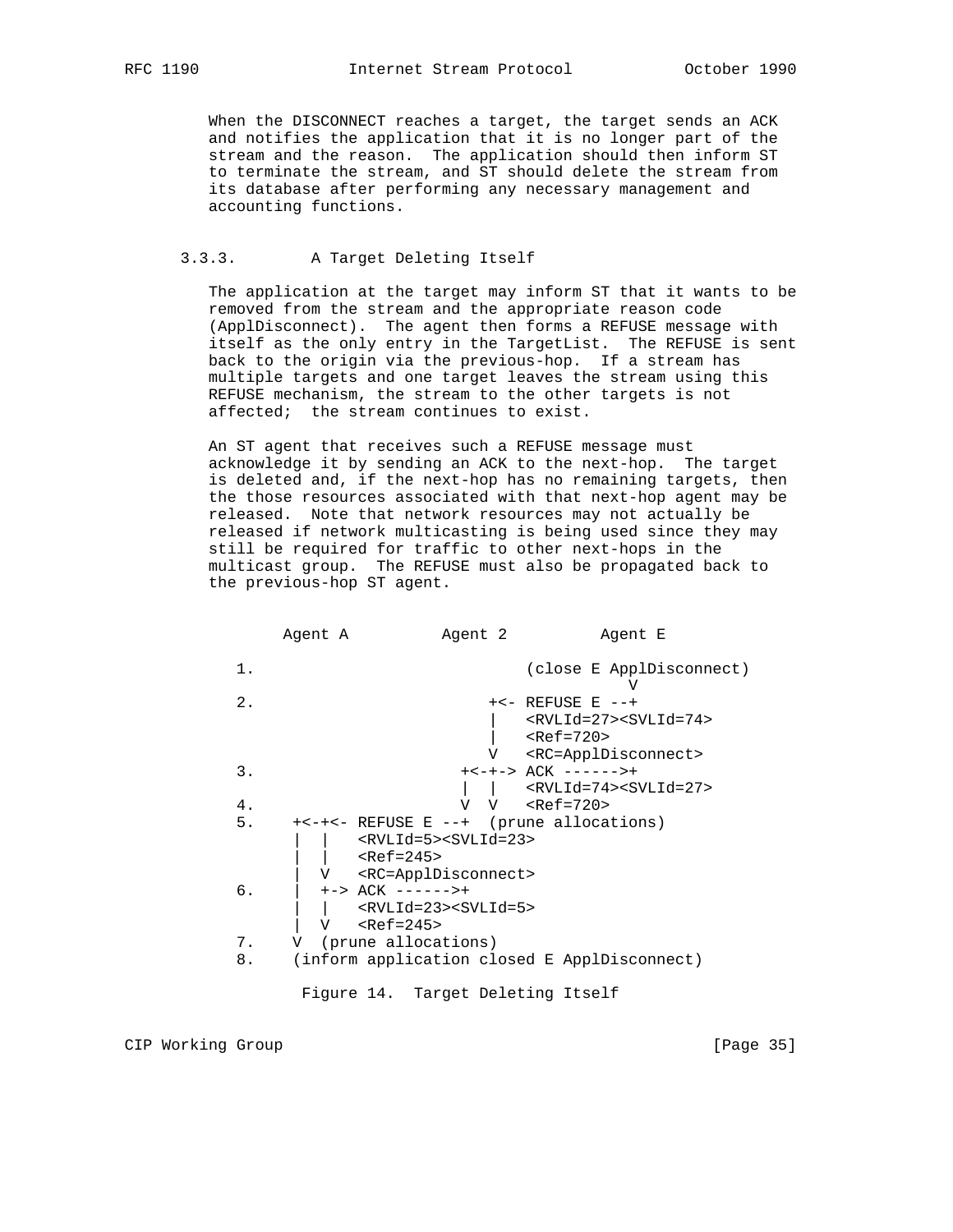When the REFUSE reaches the origin, the origin sends an ACK and notifies the application that the target listed in the TargetList is no longer part of the stream. If the stream has no remaining targets, the application may choose to terminate the stream.

# 3.3.4. Changing the FlowSpec

 An application may wish to change the FlowSpec of an established stream. To do so, it informs ST of the new FlowSpec and the list of targets that are to be changed. The origin ST agent then issues one or more CHANGE messages with the new FlowSpec and sends them to the relevant next-hop agents. CHANGE messages are structured and processed similarly to CONNECT messages. A next-hop agent that is an intermediate agent and receives a CHANGE message similarly determines if it can implement the new FlowSpec along the hop to each of its next-hop agents, and if so, it propagates the CHANGE messages along the established paths. If this process succeeds, the CHANGE messages will eventually reach the targets, which will each respond with an ACCEPT message that is propagated back to the origin.

 Note that since a CHANGE may be sent containing a FlowSpec with a range of permissible values for bandwidth, delay, and/or error rate, and the actual values returned in the ACCEPTs may differ, then another CHANGE may be required to release excess resources along some of the paths.

## 3.4. Stream Tear Down

 A stream is usually terminated by the origin when it has no further data to send, but may also be partially torn down by the individual targets. These cases will not be further discussed since they have already been described in Sections 3.3.2-3 (pages  $33 - 35$ ).

 A stream is also torn down if the application should terminate abnormally. Processing in this case is identical to the previous descriptions except that the appropriate reason code is different (ApplAbort).

 When all targets have left a stream, the origin notifies the application of that fact, and the application then is responsible for terminating the stream. Note, however, that the application may decide to add a target(s) to the stream instead of terminating it.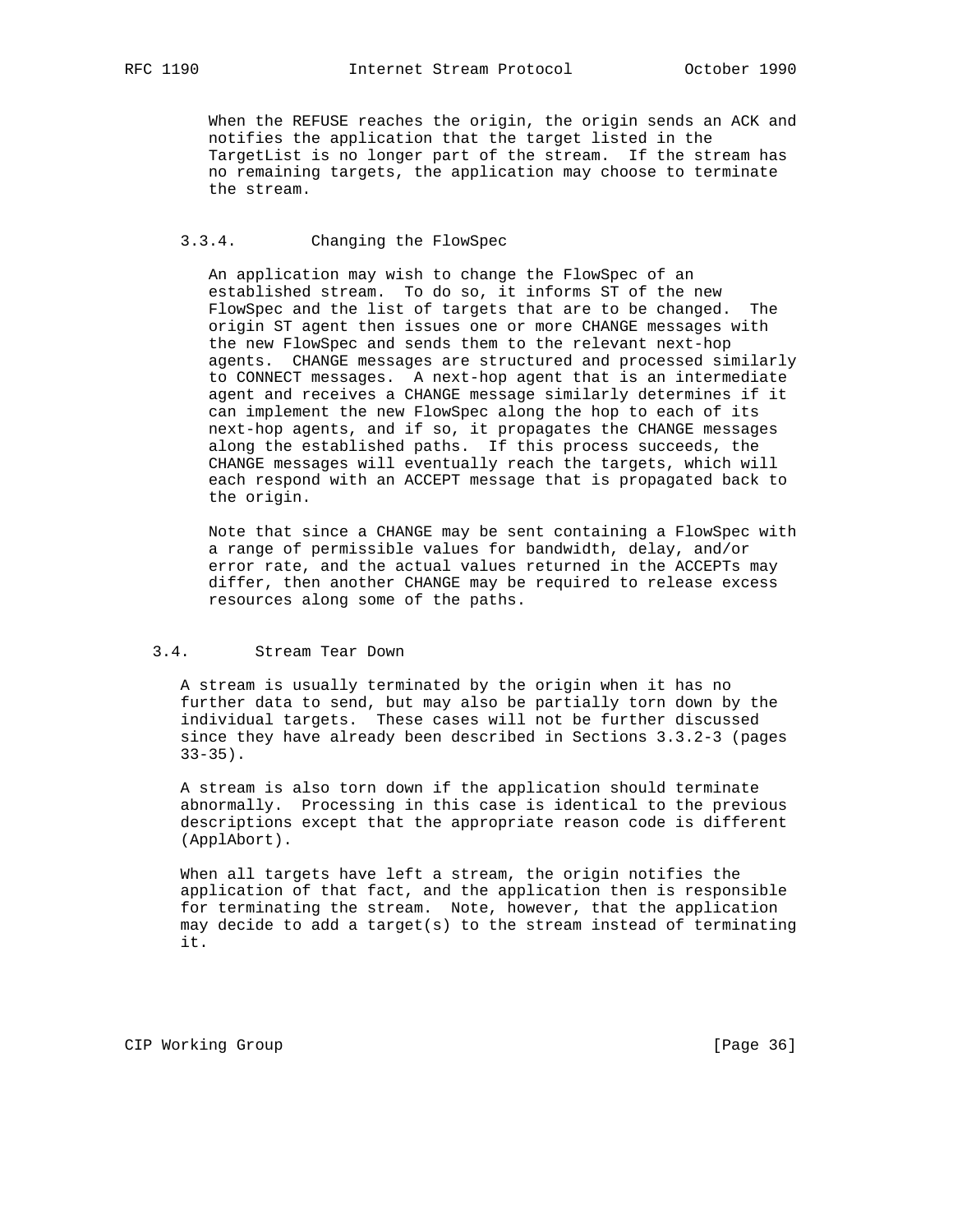## 3.5. Exceptional Cases

 The previous descriptions covered the simple cases where everything worked. We now discuss what happens when things do not succeed. Included are situations where messages are lost, the requested resources are not available, the routing fails or is inconsistent.

 In order for the ST Control Message Protocol to be reliable over an unreliable internetwork, the problems of corruption, duplication, loss, and ordering must be addressed. Corruption is handled through use of checksumming, as described in Section 4 (page 76). Duplication of control messages is detected by assigning a transaction number (Reference) to each control message; duplicates are discarded. Loss is detected using a timeout at the sender; messages that are not acknowledged before the timeout expires are retransmitted; see Section 3.7.6 (page 66). If a message is not acknowledged after a few retransmissions a fault is reported. The protocol does not have significant ordering constraints. However, minor sequencing of control messages for a stream is facilitated by the requirement that the Reference numbers be monotonically increasing; see Section 4.2 (page 78).

## 3.5.1. Setup Failure due to CONNECT Timeout

 If a response (an ERROR-IN-REQUEST, an ACK, a HID-REJECT, or a HID-APPROVE) has not been received within time ToConnect, the ST agent should retransmit the CONNECT message. If no response has been received within NConnect retransmissions, then a fault occurs and a REFUSE message with the appropriate reason code (RetransTimeout) is sent back in the direction of the origin, and, in place of the CONNECT, a DISCONNECT is sent to the next-hop (in case the response to the CONNECT is the message that was lost). The agent will expect an ACK for both the REFUSE and the DISCONNECT messages. If it does not receive an ACK after retransmission time ToRefuse and ToDisconnect respectively, it will resend the REFUSE/DISCONNECT message. If it does not receive ACKs after sending NRefuse/ NDisconnect consecutive REFUSE/DISCONNECT messages, then it simply gives up trying.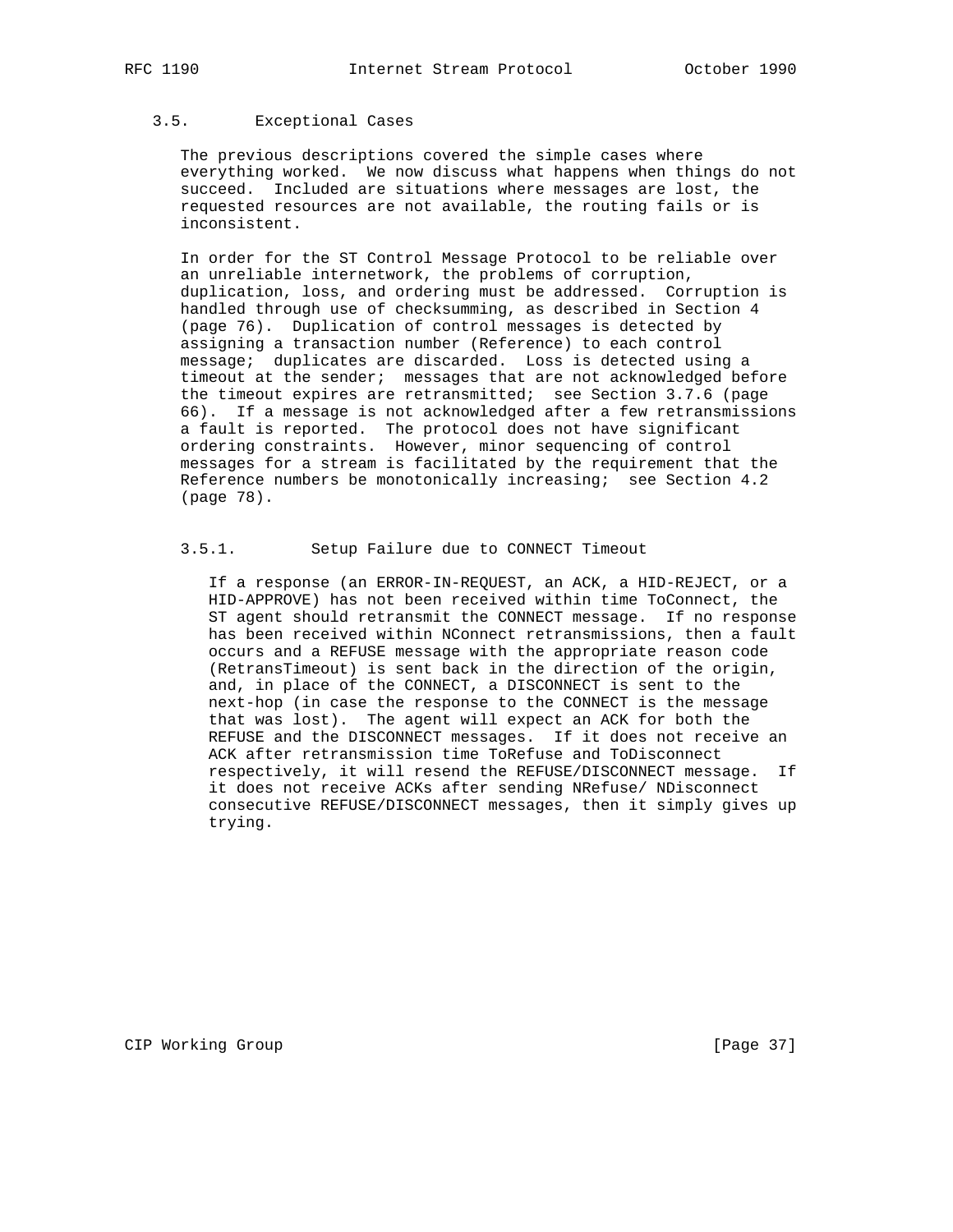Sending Agent **Receiving Agent**  1. ->+----> CONNECT X ------>//// (message lost or garbled) | <RVLId=0><SVLId=99> V <Ref=1278><HID=1234> 2. (timeout) V 3. +----> CONNECT X ------------>+ 4. | <RVLId=0><SVLId=99> +----> CONNECT X ----------->+ | <Ref=1278><HID=1234> V <RVLId=0><SVLId=1010> | 5. | //<- HID-APPROVE <----------+ <Ref=6666><HID=6666> V 6. | <RVLId=99><SVLId=88> +<- HID-APPROVE <---------+ V <Ref=1278><HID=1234> <RVLId=1010><SVLId=1111> 7. (timeout) <Ref=6666><HID=6666>  $\nabla$  8. +----> CONNECT X ------------>+ <RVLId=0><SVLId=99> | <Ref=1278><HID=1234> V 9. +<-+<- HID-APPROVE <----------+ | <RVLId=99><SVLId=88> V <Ref=1278><HID=1234> (cancel timer)

Figure 15. CONNECT Retransmission after a Timeout

# 3.5.2. Problems due to Routing Inconsistency

 When an intermediate agent receives a CONNECT, it selects the next-hop agents based on the TargetList and the networks to which it is connected. If the resulting next-hop to any of the targets is across the same network from which it received the CONNECT (but not the previous-hop itself), there may be a routing problem. However, the routing algorithm at the previous-hop may be optimizing differently than the local algorithm would in the same situation. Since the local ST agent cannot distinguish the two cases, it should permit the setup but send back to the previous-hop agent an informative NOTIFY message with the appropriate reason code (RouteBack), pertinent TargetList, and in the NextHopIPAddress element the address of the next-hop ST agent returned by its routing algorithm.

 The agent that receives such a NOTIFY should ACK it. If the agent is using an algorithm that would produce such behavior, no further action is taken; if not, the agent should send a DISCONNECT to the next-hop agent to correct the problem.

 Alternatively, if the next-hop returned by the routing function is in fact the previous-hop, a routing inconsistency has been detected. In this case, a REFUSE is sent back to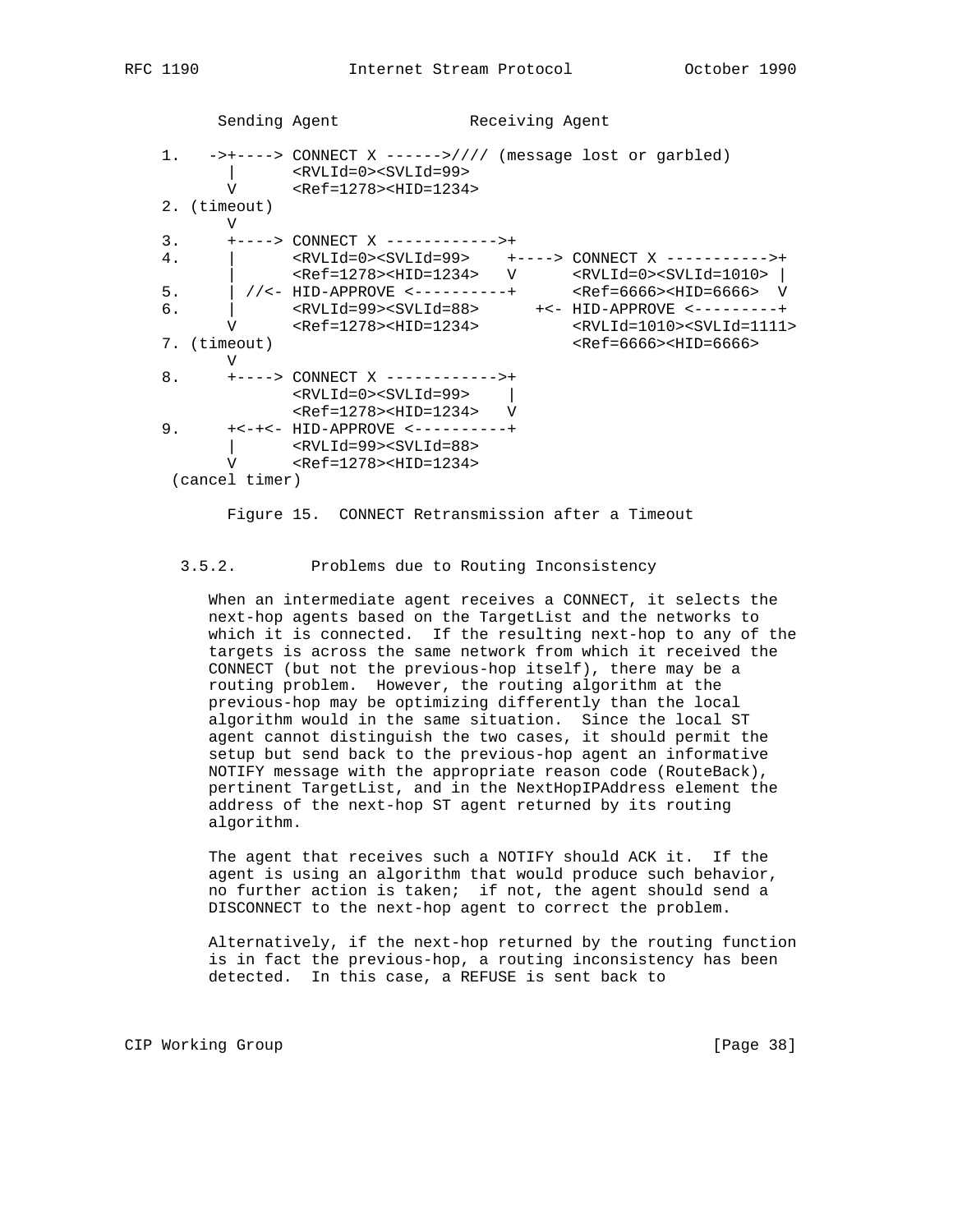the previous-hop agent containing an appropriate reason code (RouteInconsist), pertinent TargetList, and in the NextHopIPAddress element the address of the previous-hop. When the previous-hop receives the REFUSE, it will recompute the next-hop for the affected targets. If there is a difference in the routing databases in the two agents, they may exchange CONNECT and REFUSE messages again. Since such routing errors in the internet are assumed to be temporary, the situation should eventually stabilize.

## 3.5.3. Setup Failure due to a Routing Failure

 It is possible for an agent to receive a CONNECT message that contains a known Name, but from an agent other than the previous-hop agent of the stream with that Name. This may be:

- 1 that two branches of the tree forming the stream have joined back together,
- 2 a deliberate source routing loop,
- 3 the result of an attempted recovery of a partially failed stream, or
- 4 an erroneous routing loop.

 The TargetList is used to distinguish the cases 1 and 2 (see also Section 4.2.3.5 (page 107)) by comparing each newly received target with those of the previously existing stream:

- o if the IP address of the targets differ, it is case 1;
- o if the IP address of the targets match but the source route(s) are different, it is case 2;
- o if the target (including any source route) matches a target (including any source route) in the existing stream, it may be case 3 or 4.

 It is expected that the joining of branches will become more common as routing decisions are based on policy issues and not just simple connectivity. Unfortunately, there is no good way to merge the two parts of the stream back into a single stream. They must be treated independently with respect to processing in the agent. In particular, a separate state machine is required, the Virtual Link Identifiers and HIDs from the previous-hops and to the next-hops must be different, and duplicate resources must be reserved in both the agent and in any next-hop networks. Processing is the same for a deliberate source routing loop.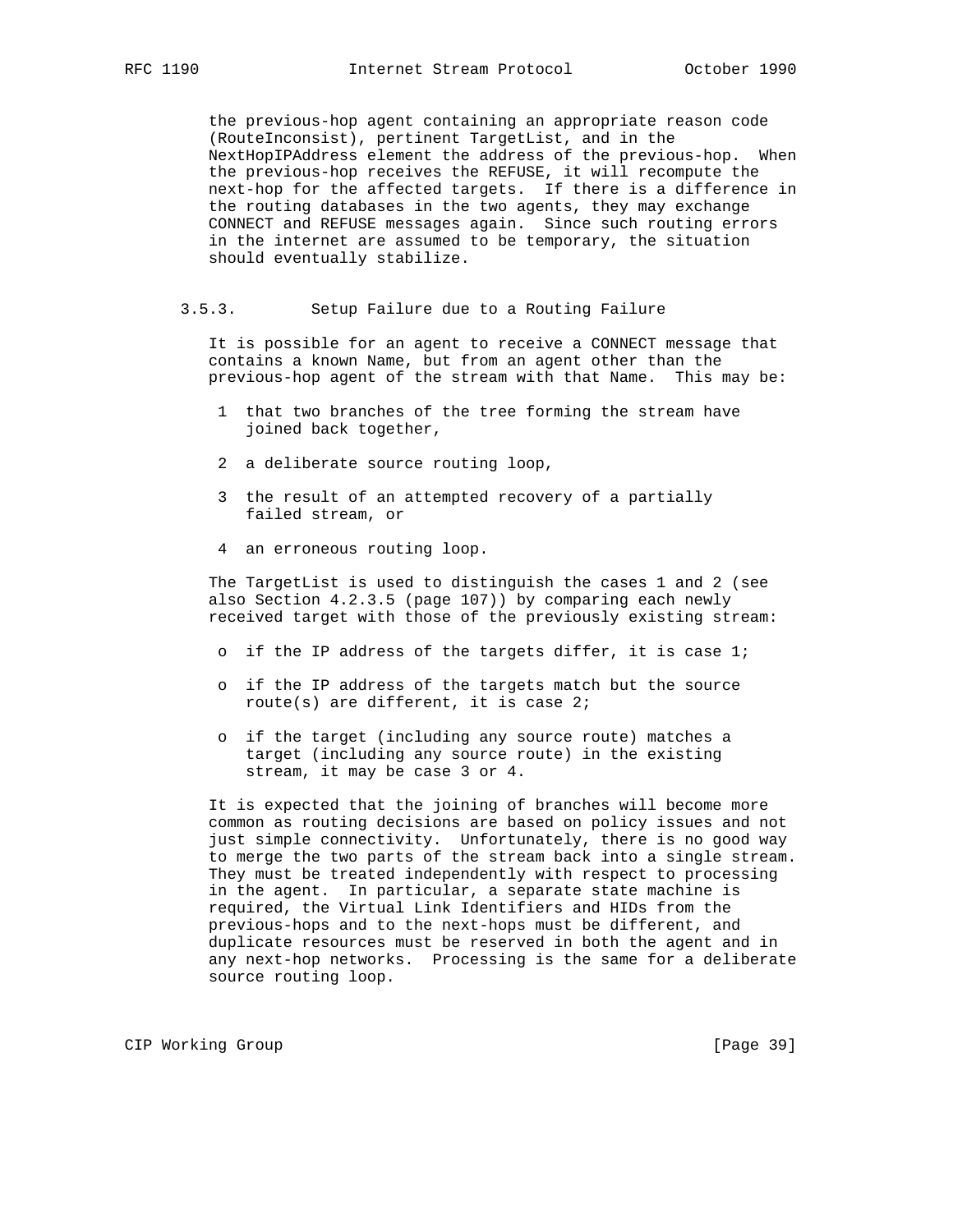The remaining cases requiring recovery, a partially failed stream and an erroneous routing loop, are not easily distinguishable. In attempting recovery of a failed stream, an agent may issue new CONNECT messages to the affected targets; for a full explanation see also Section 3.7.2 (page 51), Failure Recovery. Such a CONNECT may reach an agent downstream of the failure before that agent has received a DISCONNECT from the neighborhood of the failure. Until that agent receives the DISCONNECT, it cannot distinguish between a failure recovery and an erroneous routing loop. That agent must therefore respond to the CONNECT with a REFUSE message with the affected targets specified in the TargetList and an appropriate reason code (StreamExists).

 The agent immediately preceding that point, i.e., the latest agent to send the CONNECT message, will receive the REFUSE message. It must release any resources reserved exclusively for traffic to the listed targets. If this agent was not the one attempting the stream recovery, then it cannot distinguish between a failure recovery and an erroneous routing loop. It should repeat the CONNECT after a ToConnect timeout. If after NConnect retransmissions it continues to receive REFUSE messages, it should propagate the REFUSE message toward the origin, with the TargetList that specifies the affected targets, but with a different error code (RouteLoop).

 The REFUSE message with this error code (RouteLoop) is propagated by each ST agent without retransmitting any CONNECT messages. At each agent, it causes any resources reserved exclusively for the listed targets to be released. The REFUSE will be propagated to the origin in the case of an erroneous routing loop. In the case of stream recovery, it will be propagated to the ST agent that is attempting the recovery, which may be an intermediate agent or the origin itself. In the case of a stream recovery, the agent attempting the recovery may issue new CONNECT messages to the same or to different next-hops.

 If an agent receives both a REFUSE message and a DISCONNECT message with a target in common then it can release the relevant resources and propagate neither the REFUSE nor the DISCONNECT (however, we feel that it is unlikely that most implementations will be able to detect this situation).

 If the origin receives such a REFUSE message, it should attempt to send a new CONNECT to all the affected targets. Since routing errors in an internet are assumed to be temporary, the new CONNECTs will eventually find acceptable routes to the targets, if one exists. If no further routes exist after NRetryRoute tries, the application should be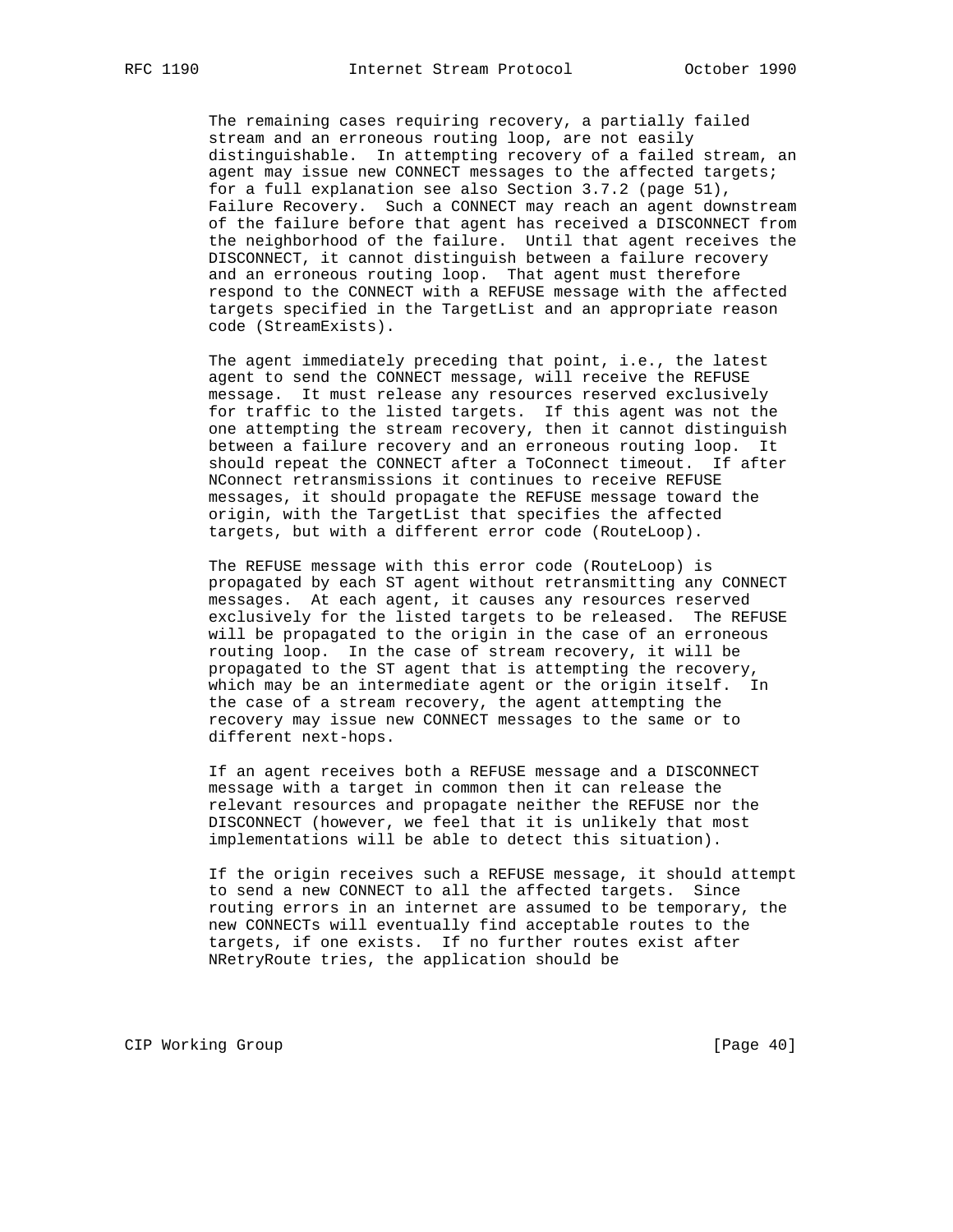informed so that it may take whatever action it deems necessary.

## 3.5.4. Problems in Reserving Resources

 If the network or ST agent resources are not available, an ST agent may preempt one or more streams that have lower precedence than the one being created. When it breaks a lower precedence stream, it must issue REFUSE and DISCONNECT messages as described in Sections 4.2.3.15 (page 122) and 4.2.3.6 (page 110). If there are no streams of lower precedence, or if preempting them would not provide sufficient resources, then the stream cannot be accepted by the ST agent.

 If an intermediate agent detects that it cannot allocate the necessary resources, then it sends a REFUSE that contains an appropriate reason code (CantGetResrc) and the pertinent TargetList to the previous-hop ST agent. For further study are issues of reporting what resources are available, whether the resource shortage is permanent or transitory, and in the latter case, an estimate of how long before the requested resources might be available.

## 3.5.5. Setup Failure due to ACCEPT Timeout

 An ST agent that propagates an ACCEPT message backward toward the origin expects an ACK from the previous-hop. If it does not receive an ACK within a timeout, called ToAccept, it will retransmit the ACCEPT. If it does not receive an ACK after sending a number, called NAccept, of ACCEPT messages, then it will replace the ACCEPT with a REFUSE, and will send a DISCONNECT in the direction toward the target. Both the REFUSE and DISCONNECT will identify the affected target(s) and specify an appropriate reason code (AcceptTimeout). Both are also retransmitted until ACKed with timeout ToRefuse/ ToDisconnect and retransmit count NRefuse/NDisconnect. If they are not ACKed, the agent simply gives up, letting the failure detection mechanism described in Section 3.7.1 (page 48) take care of any cleanup.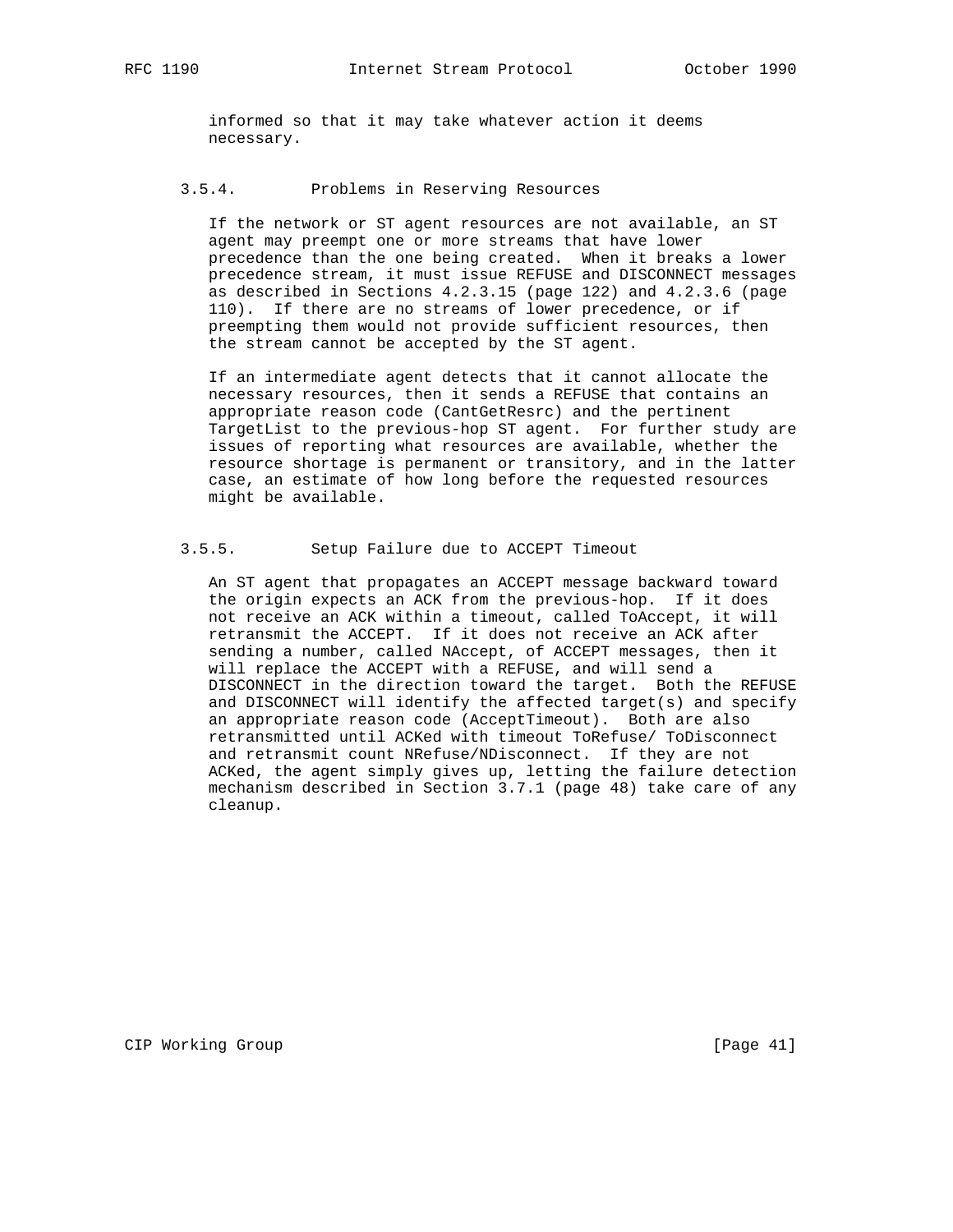## 3.5.6. Problems Caused by CHANGE Messages

 An application must exercise care when changing a FlowSpec to prevent a failure. A CHANGE might fail for two reasons. The request may be for a larger amount of network resources when those resources are not available; this failure may be prevented by requiring that the current level of service be contained within the ranges of the FlowSpec in the CHANGE.

 Alternatively, the local network might require all the former resources to be released before the new ones are requested and, due to unlucky timing, an unrelated request for network resources might be processed between the time the resources are released and the time the new resources are requested, so that the former resources are no longer available. There is not much that an application or ST can do to prevent such failures.

 If the attempt to change the FlowSpec fails then the ST agent where the failure occurs must intentionally break the stream and invoke the stream recovery mechanism using REFUSE and DISCONNECT messages; see Section 3.7.2 (page 51). Note that the reserved resources after the failure of a CHANGE may not be the same as before, i.e., the CHANGE may have been partially completed. The application is responsible for any cleanup (another CHANGE).

## 3.5.7. Notification of Changes Forced by Failures

 NOTIFY is issued by a an ST Agent to inform upsteam agents and the origin that resource allocation changes have occurred after a stream was established. These changes occur when network components fail and when competing streams preempt resources previously reserved by a lower precedence stream. We also anticipate that NOTIFY can be used in the future when additional resources become available, as is the case when network components recover or when higher precedence streams are deleted.

 NOTIFY is also used to inform upstream agents that a routing anomaly has occurred. Such an example was cited in Section 3.5.2 (page 38), where an agent notices that the next-hop agent is on the same network as the previous-hop agent; the anomaly is that the previous-hop should have connected directly to the next-hop without using an intermediate agent. Delays in propagating host status and routing information can cause such anomalies to occur. NOTIFY allows ST to correct automatically such mistakes.

 NOTIFY reports a FlowSpec that reflects that revised guarantee that can be promised to the stream. NOTIFY also

CIP Working Group [Page 42]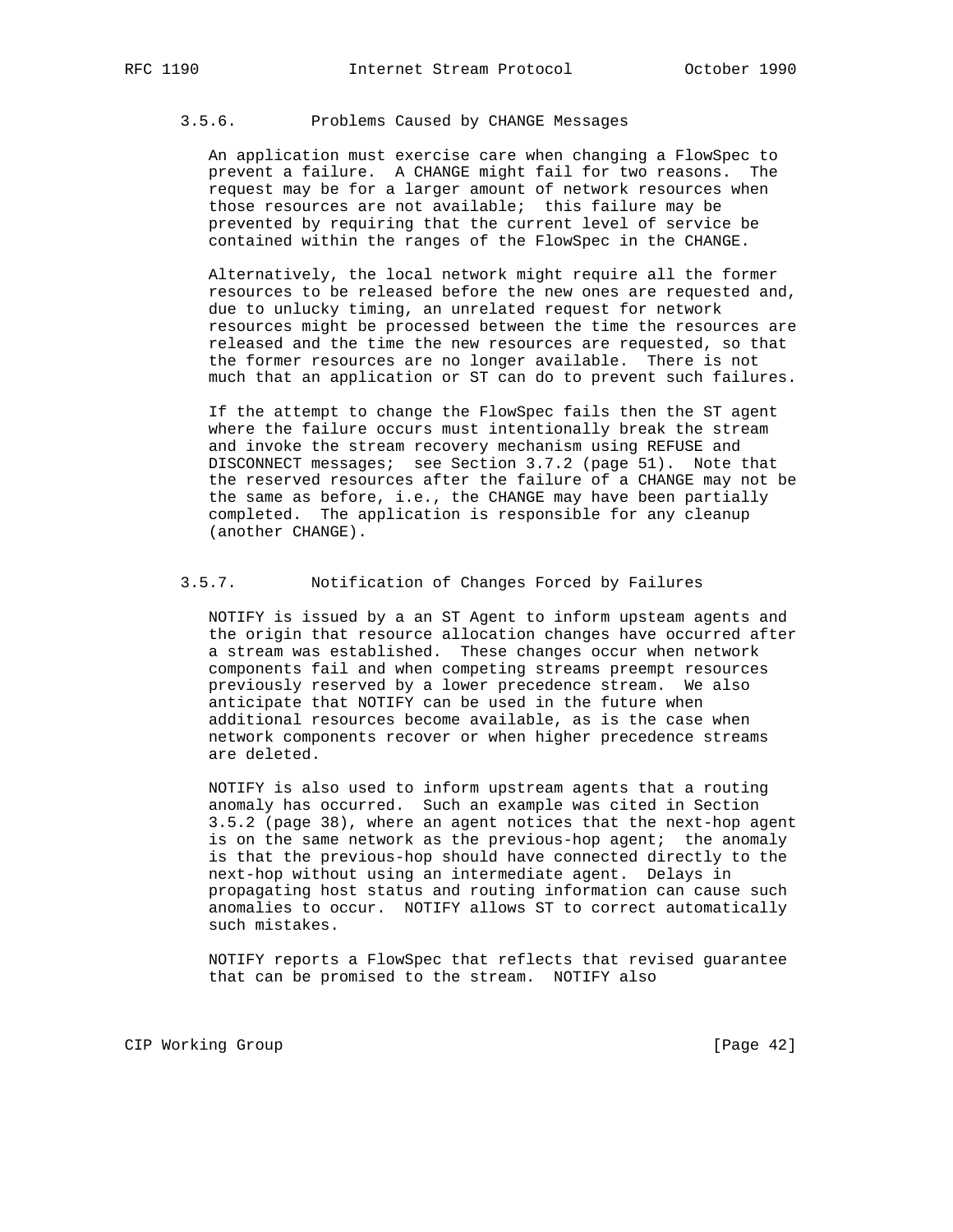identifies those targets affected by the change. In this way, NOTIFY is similar to ACCEPT. NOTIFY includes a ReasonCode to identify the event that triggered the notification. It also includes a TargetList, rather than a single Target, since a single event can affect a branch leading to several targets.

 NOTIFY is relayed by the ST agents back toward the origin, along the path established by the CONNECT but in the reverse direction. NOTIFY must be acknowledged with an ACK at each hop. If intermediate agent corrects the situation without causing any disruption to the data flow or guarantees, it can choose to drop the notification message before it reaches the origin. If the originating agent receives a NOTIFY, it is then expected to adjust its own processing and data rates, and to submit any required CHANGE requests. As with ACCEPT, the FlowSpec is not modified on this trip from the target back to the origin. It is up to the origin to decide whether a CHANGE should be submitted. (However, even though the FlowSpec has not been modified, the situation reported in the

| Application Agent A                                |                                                                                                                                                                        | Agent 1                                                                                                                                        | Agent B                     |  |  |  |
|----------------------------------------------------|------------------------------------------------------------------------------------------------------------------------------------------------------------------------|------------------------------------------------------------------------------------------------------------------------------------------------|-----------------------------|--|--|--|
| $1$ .                                              |                                                                                                                                                                        | (high precedence request preempts 10K of<br>the stream's original 30Kb bandwidth<br>allocated to the hop from 1 to B)<br>٦T                    |                             |  |  |  |
| 2.                                                 | +<------+-- NOTIFY -------------+<br><rvlid=4><svlid=14><br/><ref=150><br/>V <flowspec=20kb,><targlist=b></targlist=b></flowspec=20kb,></ref=150></svlid=14></rvlid=4> |                                                                                                                                                |                             |  |  |  |
| 3.<br>V                                            | +-> ACK --------------->+<br>$<$ RVLId=14> <svlid=4><br/><math>ref=150</math></svlid=4>                                                                                |                                                                                                                                                |                             |  |  |  |
| 4. (inform application)                            |                                                                                                                                                                        |                                                                                                                                                |                             |  |  |  |
| 5. $change(FlowSpec=20Kb,)$<br>V                   |                                                                                                                                                                        |                                                                                                                                                |                             |  |  |  |
| б.<br>7.                                           | +---------> CHANGE B ---------->+                                                                                                                                      | <rvlid=14><svlid=4> +--&gt; CHANGE B -----------&gt;+-&gt;+<br/><math>&lt;</math>FlowSpec=20Kb,&gt; V <ref=160></ref=160></svlid=4></rvlid=14> |                             |  |  |  |
| 8.                                                 | $<$ RVLId=4> $<$ SVLId=14>                                                                                                                                             | $\leftarrow$ ACK ---------------+ $\leftarrow$ FlowSpec=20Kb,>                                                                                 | ٦T                          |  |  |  |
| 9.                                                 |                                                                                                                                                                        | $ref=160>$                                                                                                                                     | $<$ RVLId=15> $<$ SVLId=44> |  |  |  |
| perform normal ACCEPT processing<br>$-2$ - - - - + |                                                                                                                                                                        |                                                                                                                                                |                             |  |  |  |
| Figure 16. Processing NOTIFY Messages              |                                                                                                                                                                        |                                                                                                                                                |                             |  |  |  |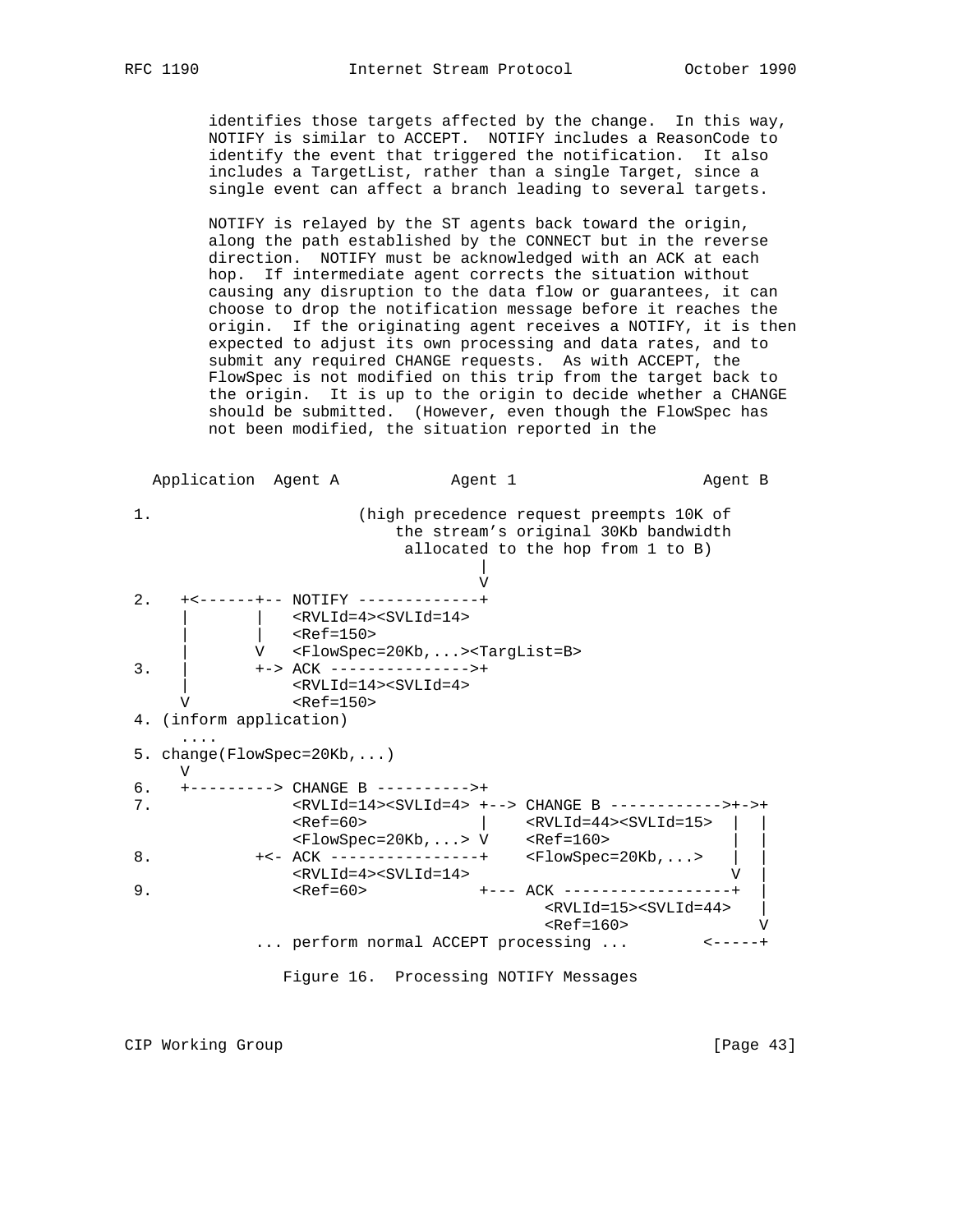notify may have prevented the ST agents from meeting the original guarantees.)

## 3.6. Options

 Several options are defined in the CONNECT message. The special processing required to support each will be described in the following sections. The options are independent, i.e., can be set to one (1, TRUE) or zero (0, FALSE) in any combination. However, the effect and implementation of the options is NOT necessarily independent, and not all combinations are supported.

## 3.6.1. HID Field Option

 The sender of a CONNECT message may or not specify an HID in the HID field. If the HID Field option of the CONNECT message is not set (the H bit is 0), then the HID field does not contain relevant information and should be ignored.

 If this option is set (the H bit is 1), then the HID field contains a relevant value. If this option is set and the HID field of the CONNECT contains a non-zero value, that value represents a proposed HID that initiates the HID negotiation.

 If the HID Field option is set but the HID field of the CONNECT message contains a zero, this means that the sender of that CONNECT message has chosen to defer selection of the HID to the next-hop agent (the receiver of a CONNECT message). This choice can allow a more efficient mechanism for selecting HIDs and possibly a more efficient mechanism for forwarding data packets in the case when the previous-hop does not need to select the HID; see also Section 4.2.3.5 (page 105).

 Upon receipt of a CONNECT message with the HID Field option set and the HID field set to zero, a next-hop agent selects the HID for the hop, enters it into its appropriate data structure, and returns it in the HID field of the HID-APPROVE message. The previous-hop takes the HID from the HID-APPROVE message and enters it into its appropriate data structure.

## 3.6.2. PTP Option

 The PTP option (Point-to-Point) is used to indicate that the stream will never have more than a single target. It consequently implies that the stream will never need to support any form of multicasting. Use of the PTP option may thus allow efficiencies in the way the stream is built or is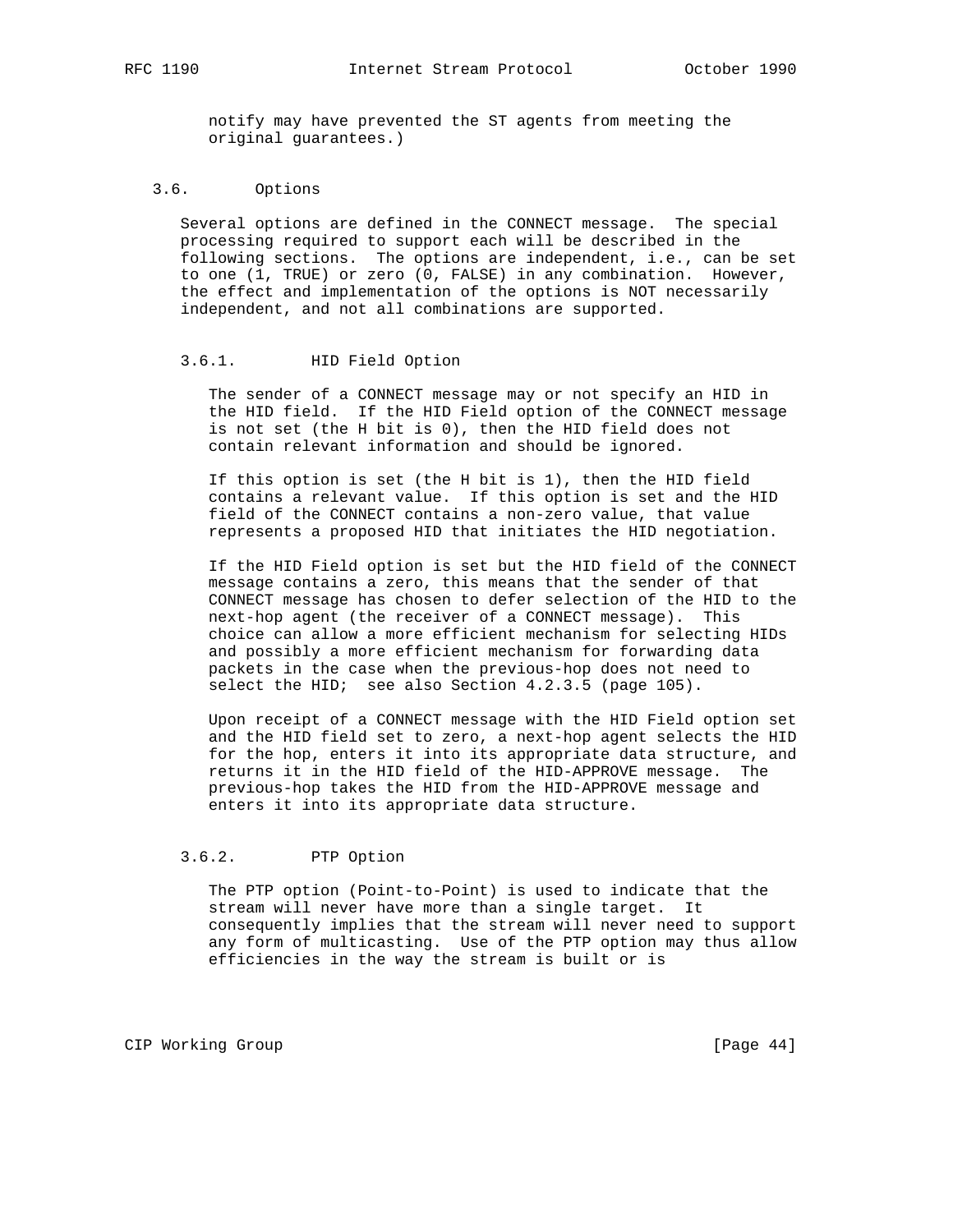managed. Specifically, the ST agents do not need to request that the intervening networks allocate multicast groups to support this stream.

 The PTP option can only be set to one (1) by the origin, and must be the same for the entire stream (i.e., propagated by ST agents). The details of what this option does are implementation specific, and do not affect the protocol very much.

 If the application attempts to add a new target to an existing stream that was created with the PTP option set to one (1), the application should be informed of the error with an ERROR-IN- REQUEST message with the appropriate reason code. If a CONNECT is received whose TargetList contains more than a single entry, an ERROR-IN-REQUEST message with the appropriate reason code (PTPError) should be returned to the previous-hop agent (note that such a CONNECT should never be received if the origin both implements the PTP option and is functioning properly).

 As implied in the last paragraph, a subsetted implementation might choose not to implement the PTP option.

# 3.6.3. FDx Option

 The FDx option is used to indicate that a second stream in the reverse direction, from the target to the origin, should automatically be created. This option is most likely to be used when the TargetList has only a single entry. If used when the TargetList has multiple entries, the resulting streams would allow bi-directional communication between the origin and the various targets, but not among the targets. The FDx option can only be invoked by the origin, and must be propagated by intermediate agents.

 This option is specified by inclusion of both an RFlowSpec and an RHID parameter in the CONNECT message (possibly with an optional RGroup parameter).

 Any ST agent that receives a CONNECT message with both an RFlowSpec and an RHID parameter will create database entries for streams in both directions and will allocate resources in both directions for them. By this we mean that an ST agent will reserve resources to the next-hop agent for the normal stream and resources back to the previous-hop agent for the reverse stream. This is necessary since it is expected that network reservation interfaces will require the destination address(es) in order to make reservations, and because all ST agents must use the same reservation model.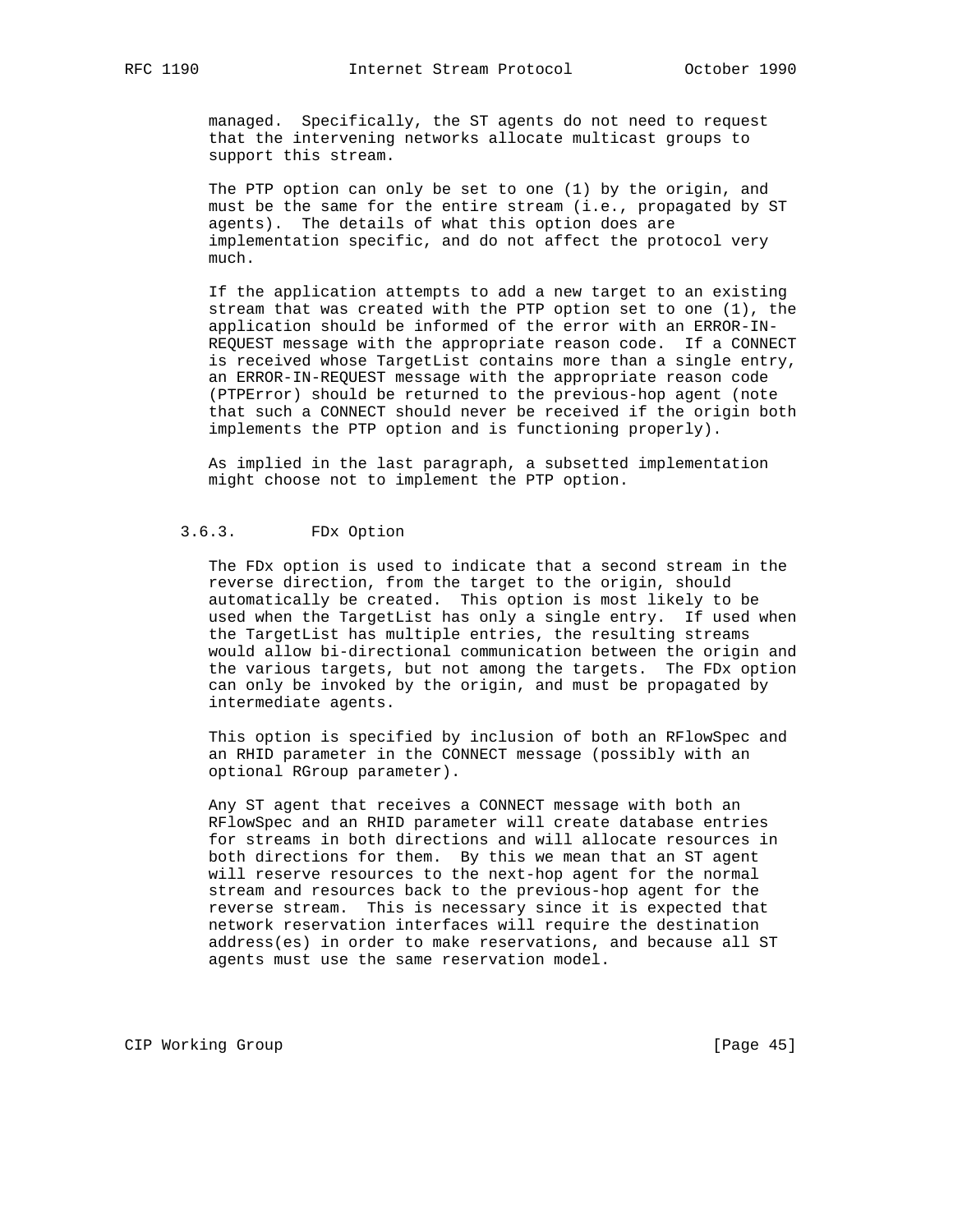The target agent will select a Name for the reverse stream and return it (in the RName parameter) and the resulting FlowSpec (in the RFlowSpec parameter) of the ACCEPT message. Each agent that processes the ACCEPT will update its partial stream database entry for the reverse stream with the Name contained in the RName parameter. We assume that the next higher protocol layer will use the same SAP for both streams.

## 3.6.4. NoRecovery Option

 The NoRecovery option is used to indicate that ST agents should not attempt recovery in case of network or component failure. If a failure occurs, the origin will be notified via a REFUSE message and the target(s) via a DISCONNECT, with an appropriate reason code of "failure" (i.e., one of DropFailAgt, DropFailHst, DropFailIfc, DropFailNet, IntfcFailure, NetworkFailure, STAgentFailure, FailureRecovery). They can then decide whether to wait for the failed component to be fixed, or drop the target via DISCONNECT/REFUSE messages. The NoRecovery option can only be set to one (1) by the origin, and must be the same for the entire stream.

# 3.6.5. RevChrg Option

 The RevChrg option bit in the FlowSpec is set to one (1) by the origin to request that the target(s) pay any charges associated with the stream (to the target(s)); see Section 4.2.2.3 (page 83). If the target is not willing to accept charges, the bit should be set to zero (0) by the target before returning the FlowSpec to the origin in an ACCEPT message.

 If the FDx option is also specified, the target pays charges for both streams.

## 3.6.6. Source Route Option

 The Source Route Option may be used both for diagnostic purposes, and, in those hopefully infrequent cases where the standard routing mechanisms do not produce paths that satisfy some policy constraint, to allow the origin to prespecify the ST agents along the path to the target(s). The idea is that the origin can explicitly specify the path to a target, either strictly hop-by-hop or more loosely by specification of one or more agents through which the path must pass.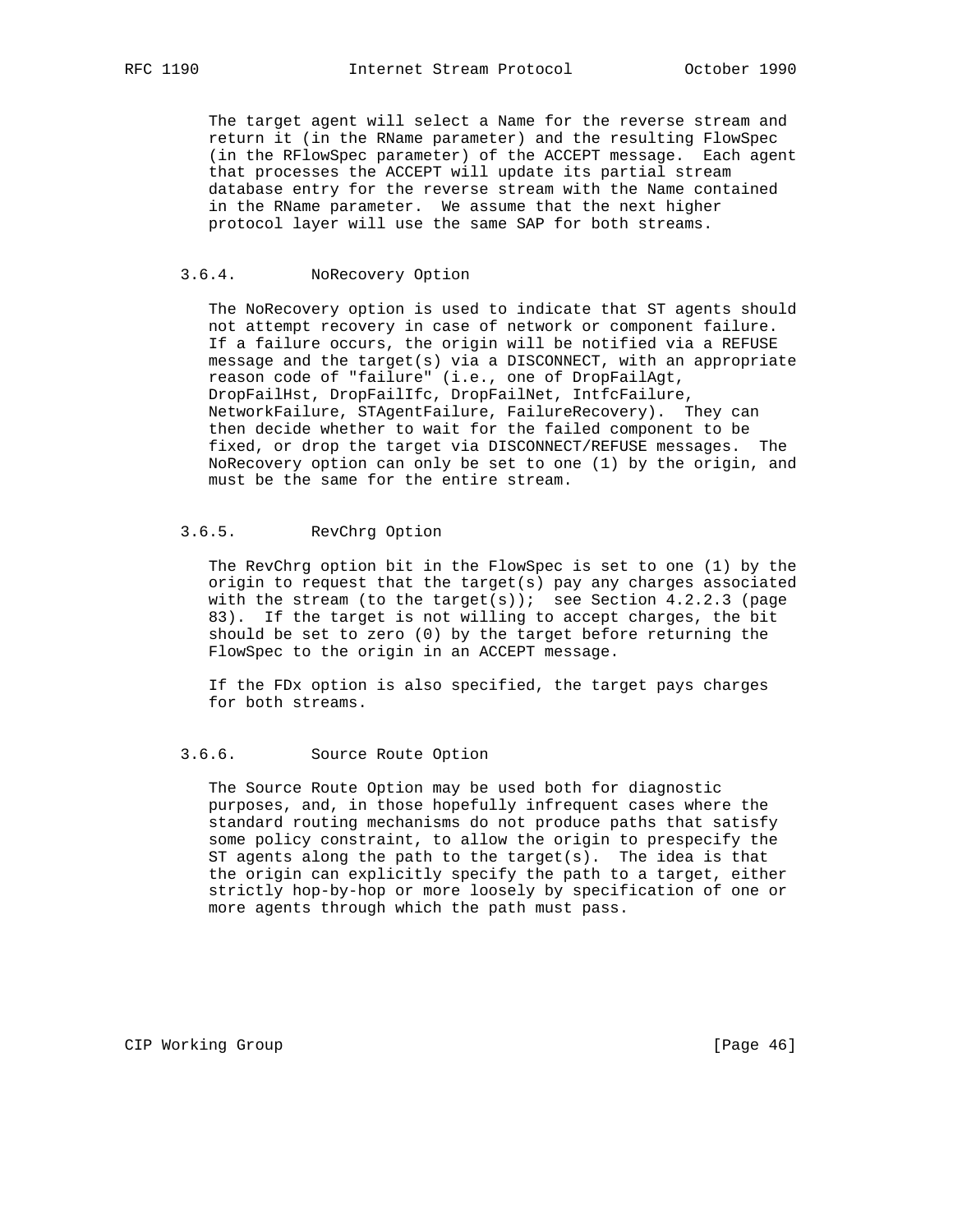The option is specified by including source routing information in the Target structure. A target may contain zero or more SrcRoute options; when multiple options are present, they are processed in the order in which they occur. The parameter code indicates whether the portion of the path contained in the parameter is of the strict or loose variety.

 Since portions of a path may pass through portions of an internet that does not support ST agents, there are also forms of the SrcRoute option that are converted into the

Application Agent A Agent 2 Agent 3 Agent B 1. (open B<SR=2,3>) 2. V (proc B listening) 3. (source routed to 2) V 4. (check resources from A to Agent 2: already allocated, V reuse control link & HID, no additional resources needed) 5. +-> CONNECT B<SR=2,3>->-+-+ <RVLId=23><SVLId=5> | | 6. <Ref=50> V | 7. +<- ACK ----------------+ |  $<$ RVLId=5> $<$ SVLId=23> | <Ref=50> V 8. (source routed to 3) V 9. (reserve resources 2 to 3) V 10. +-> CONNECT B<SR=3> ---->+  $<$ RVLId=0> $<$ SVLId=24> | <Ref=280><HID=4801> V 11. +<- HID-APPROVE <--------+  $<$ RVLId=24> $<$ SVLId=33> | <Ref=280><HID=4801> | V (routing to B) V (reserve resources from 3 to B) V 12. +-> CONNECT B ---------->+  $<$ RVLId=0> $<$ SVLId=32> | <Ref=330><HID=6000> V 13. +<- HID-APPROVE <--------+ <RVLId=32><SVLId=45> | <Ref=330><HID=6000> V 14. (proc B accepts) V ... perform normal ACCEPT processing ... <-----+ Figure 17. Source Routing Option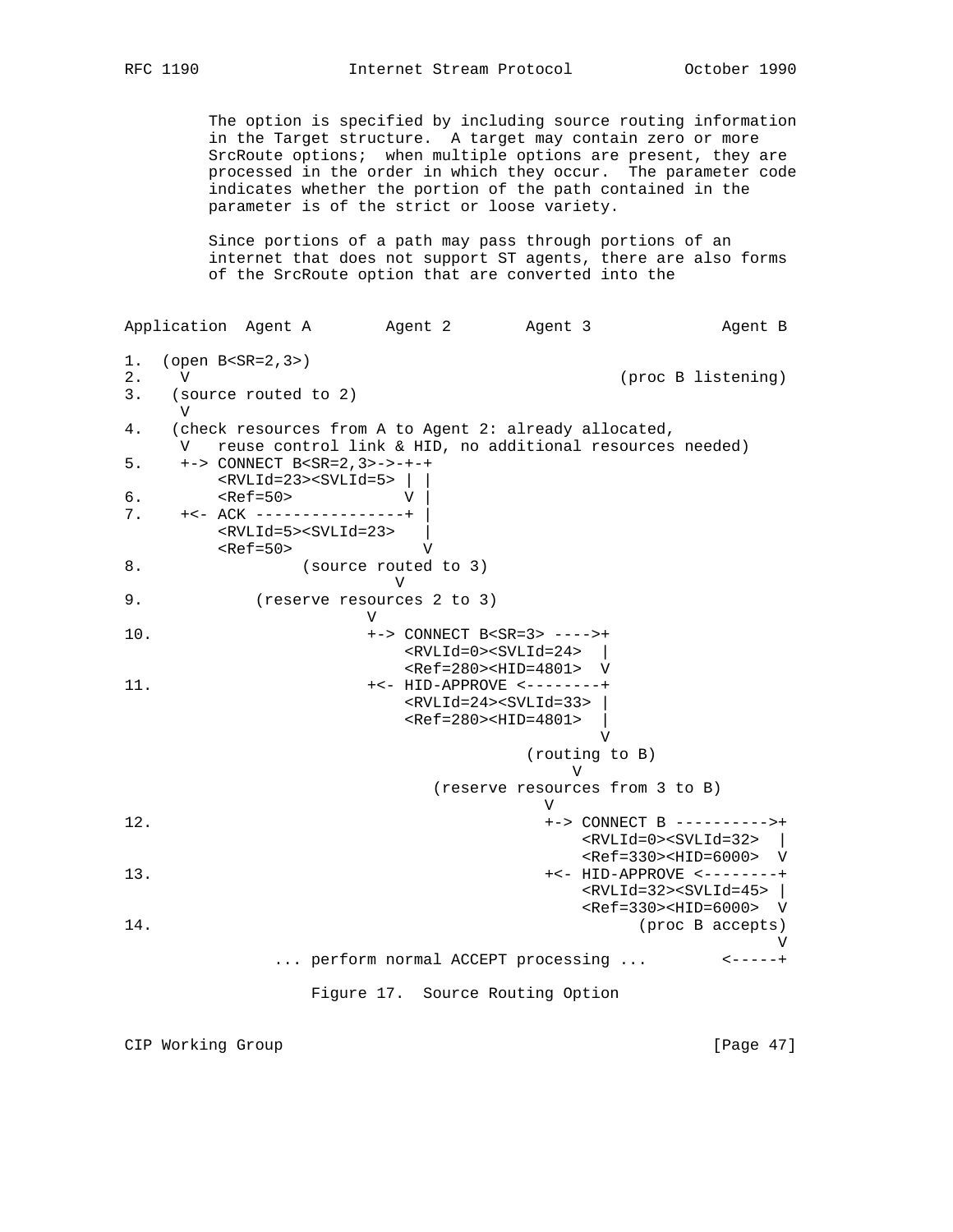corresponding IP Source Routing options by the ST agent that performs the encapsulation.

 The SrcRoute option is usually selected by the origin, but may be used by intermediate agents if specified as a result of the routing function.

 For example, in the topology of Figure 2, if A wants to add B back into the stream, its routing function might decide that the best path is via Agent 3. Since the data is already being multicast across the network connected to C, D, and E, the route via Agent 3 might cost less than having A replicate the data packets and send them across A's network a second time.

## 3.7. Ancillary Functions

 There are several functions and procedures that are required by the ST Protocol. They are described in subsequent sections.

## 3.7.1. Failure Detection

The ST failure detection mechanism is based on two assumptions:

- 1 If a neighbor of an ST agent is up, and has been up without a disruption, and has not notified the ST agent of a problem with streams that pass through both, then the ST agent can assume that there has not been any problem with those streams.
- 2 A network through which an ST agent has routed a stream will notify the ST agent if there is a problem that affects the stream data packets but does not affect the control packets.

 The purpose of the robustness protocol defined here is for ST agents to determine that the streams through a neighbor have been broken by the failure of the neighbor or the intervening network. This protocol should detect the overwhelming majority of failures that can occur. Once a failure is detected, recovery procedures are initiated.

## 3.7.1.1. Network Failures

 In this memo, a network is defined to be the protocol layer(s) below ST. This function can be implemented in a hardware module separate from the ST agent, or as software modules within the ST agent itself, or as a combination of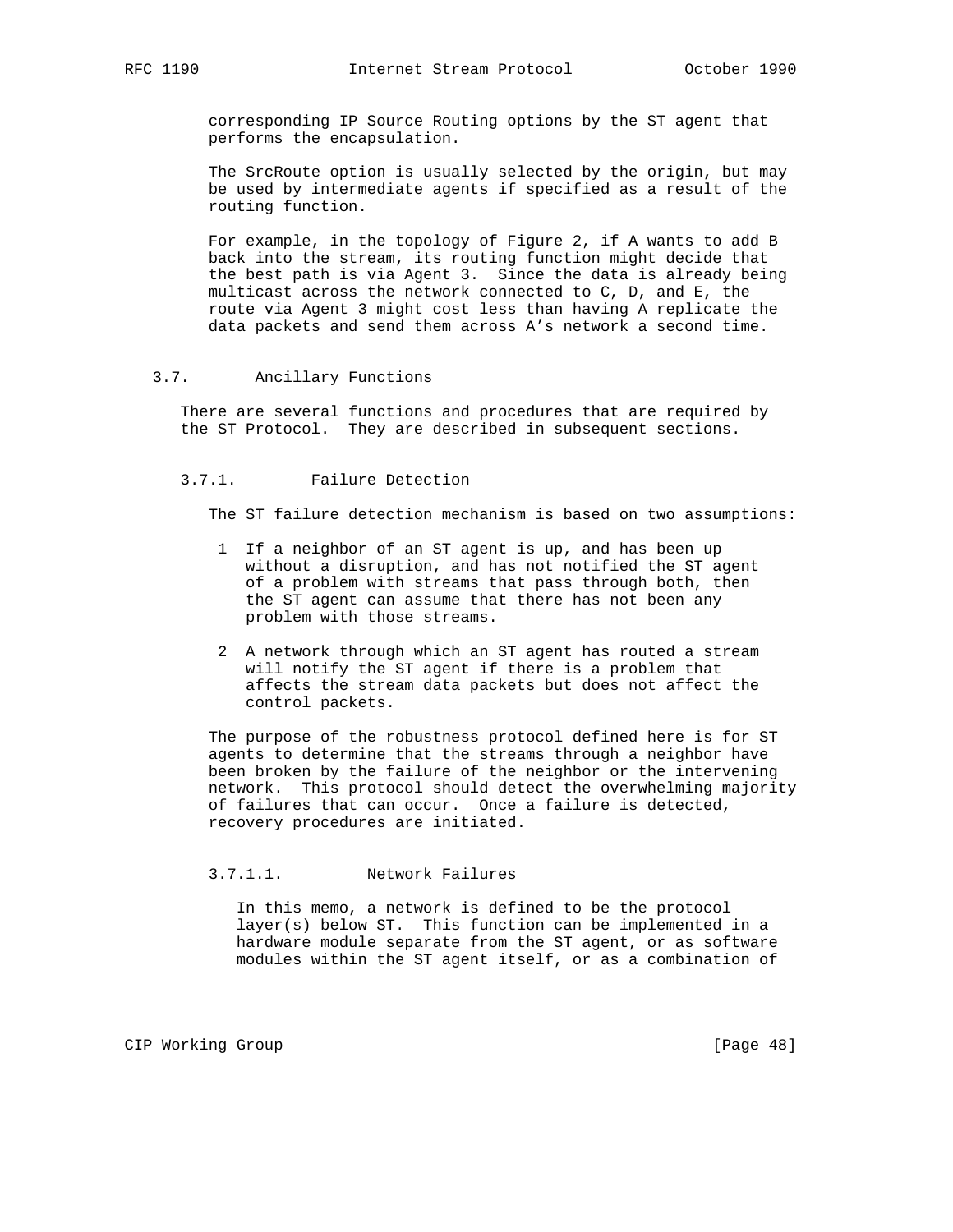both. This specification and the robustness protocol do not differentiate between these alternatives.

An ST agent can detect network failures by two mechanisms; the network can report a failure, or the ST agent can discover a failure by itself. They differ in the amount of information that ST agent has available to it in order to make a recovery decision. For example, a network may be able to report that reserved bandwidth has been lost and the reason for the loss and may also report that connectivity to the neighboring ST agent remains intact. In this case, the ST agent may request the network to allocate bandwidth anew. On the other hand, an ST agent may discover that communication with a neighboring ST agent has ceased because it has not received any traffic from that neighbor in some time period. If an ST agent detects a failure, it may not be able to determine if the failure was in the network while the neighbor remains available, or the neighbor has failed while the network remains intact.

## 3.7.1.2. Detecting ST Stream Failures

 Each ST agent periodically sends each neighbor with which it shares a stream a HELLO message. A HELLO message is ACKed if the Reference field is non-zero. This message exchange is between ST agents, not entities representing streams or applications (there is no Name field in a HELLO message). That is, an ST agent need only send a single HELLO message to a neighbor regardless of the number of streams that flow between them. All ST agents (host as well as intermediate) must participate in this exchange. However, only agents that share active streams need to participate in this exchange.

 To facilitate processing of HELLO messages, an implementation may either create a separate Virtual Link Identifier for each neighbor having an active stream, or may use the reserved identifier of one (1) for the SVLId field in all its HELLO messages.

 An implementation that wishes to send its HELLO messages via a data path instead of the control path may setup a separate stream to its neighbor agent for that purpose. The HELLO message would contain a HID of zero, indicating a control message, but would be identified to the next lower protocol layer as being part of the separate stream.

 As well as identifying the sender, the HELLO message has two fields; a HelloTimer field that is in units of milliseconds modulo the maximum for the field size, and a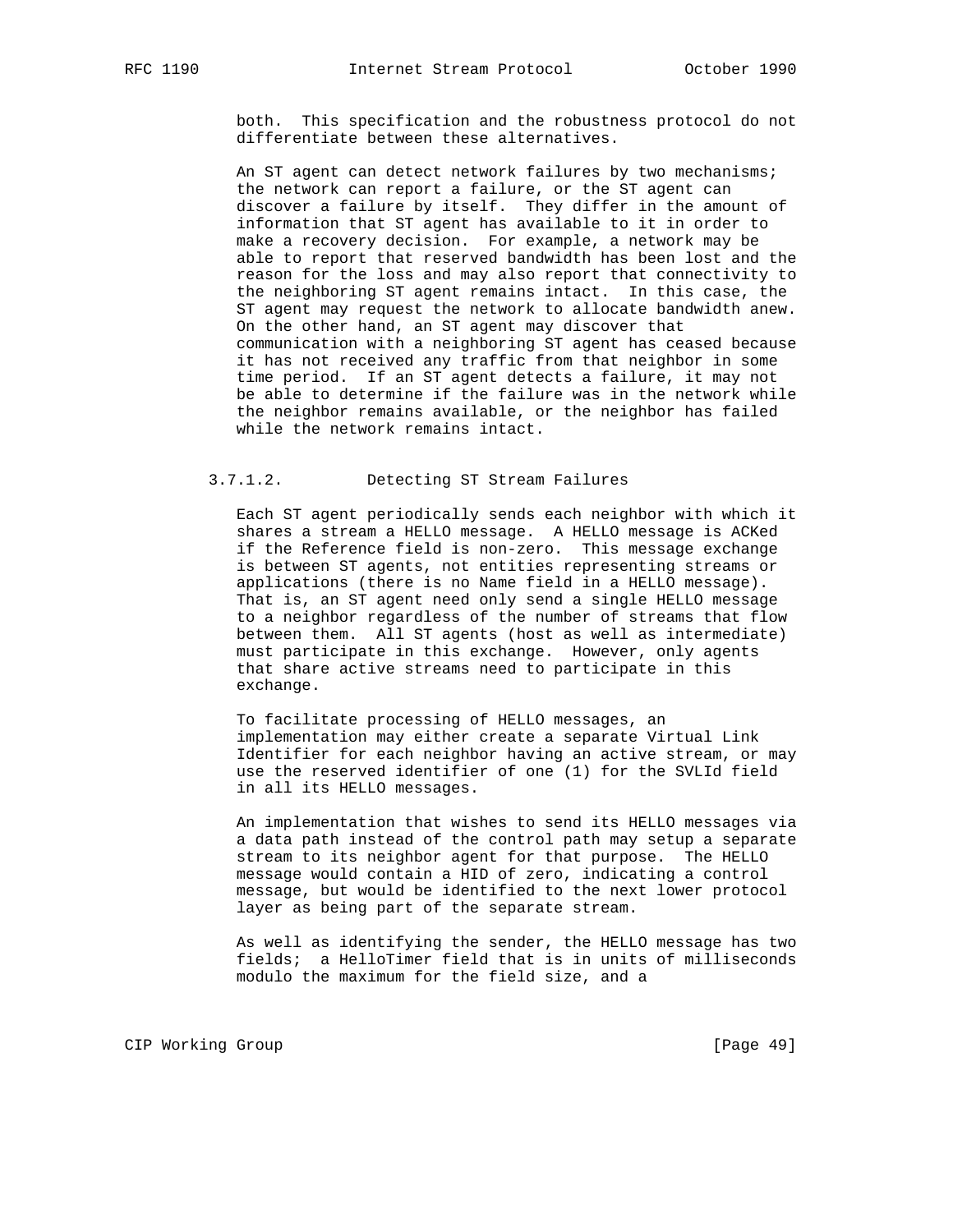Restarted bit specifying that the ST agent has been restarted recently. The HelloTimer must appear to be incremented every millisecond whether a HELLO message is sent or not, but it is allowable for an ST agent to create a new HelloTimer only when it sends a HELLO message. The HelloTimer wraps around to zero after reaching the maximum value. Whenever an ST agent suffers a catastrophic event that may result in it losing ST state information, it must reset its HelloTimer to zero and must set the Restarted bit for the following HelloTimerHoldDown seconds.

 An ST agent must send HELLO messages to its neighbor with a period shorter than the smallest RecoveryTimeout parameter of the FlowSpecs of all the active streams that pass between the two agents, regardless of direction. This period must be smaller by a factor, called HelloLossFactor, which is at least as large as the greatest number of consecutive HELLO messages that could credibly be lost while the communication between the two ST agents is still viable.

 An ST agent may send simultaneous HELLO messages to all its neighbors at the rate necessary to support the smallest RecoveryTimeout of any active stream. Alternately, it may send HELLO messages to different neighbors independently at different rates corresponding to RecoveryTimeouts of individual streams.

 The agent that receives a HELLO message expects to receive at least one new HELLO message from a neighbor during the RecoveryTimeout of every active stream through that neighbor. It can detect duplicate or delayed HELLO messages by saving the HelloTimer field of the most recent valid HELLO message from that neighbor and comparing it with the HelloTimer field of incoming HELLO messages. It will only accept an incoming HELLO message from that neighbor if it has a HelloTimer field that is greater than the most recent valid HELLO message by the time elapsed since that message was received plus twice the maximum likely delay variance from that neighbor. If the ST agent does not receive a valid HELLO message within the RecoveryTimeout of a stream, it must assume that the neighboring ST agent or the communication link between the two has failed and it must initiate stream recovery activity.

 Furthermore, if an ST agent receives a HELLO message that contains the Restarted bit set, it must assume that the sending ST agent has lost its ST state. If it shares streams with that neighbor, it must initiate stream recovery activity. If it does not share streams with that neighbor, it should not attempt to create one until that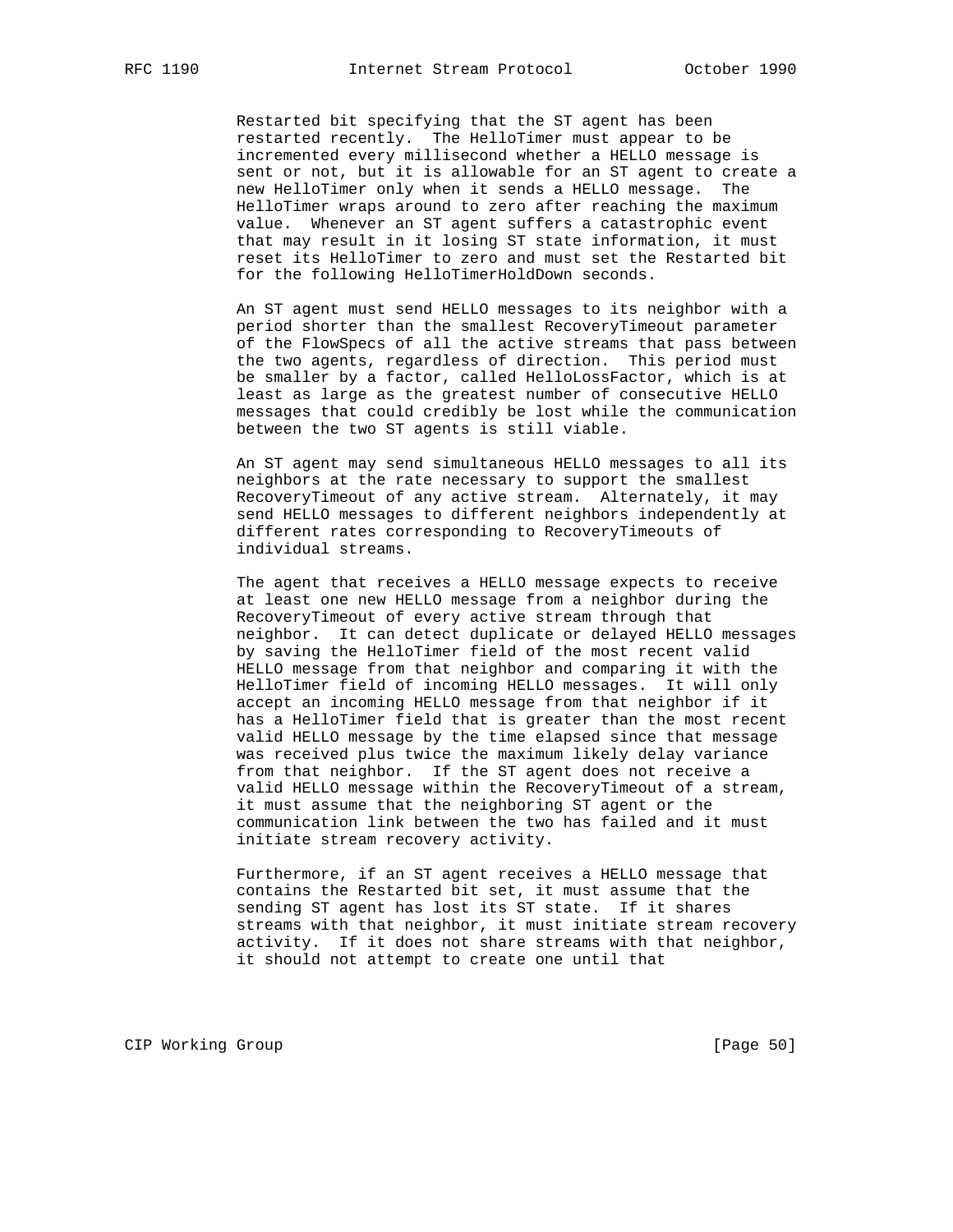bit is no longer set. If an ST agent receives a CONNECT message from a neighbor whose Restarted bit is still set, it must respond with ERROR-IN-REQUEST with the appropriate reason code (RemoteRestart). If it receives a CONNECT message while its own Restarted bit is set, it must respond with ERROR-IN-REQUEST with the appropriate reason code (RestartLocal).

# 3.7.1.3. Subset

 This failure detection mechanism subsets by reducing the complexity of the timing and decisions. A subsetted ST agent sends HELLO messages to all its ST neighbors regardless of whether there is an active ST stream between them or not. The RecoveryTimeout parameter of the FlowSpec is ignored and is assumed to be the DefaultRecoveryTimeout. Note that this implies that a REFUSE should be sent for all CONNECT or CHANGE messages whose RecoveryTimeout is less than DefaultRecoveryTimeout. An ST agent will accept an incoming HELLO message if it has a HelloTimer field that is greater than the most recent valid HELLO message by DefaultHelloFactor times the time elapsed since that message was received.

# 3.7.2. Failure Recovery

 Streams can fail from various causes; an ST agent can break, a network can break, or an ST agent can intentionally break a stream in order to give the stream's resources to a higher precedence stream. We can envision several approaches to recovery of broken streams, and we consider the one described here the simplest and therefore the most likely to be implemented and work.

 If an intermediate agent fails or a network or part of a network fails, the previous-hop agent and the various next-hop agents will discover the fact by the failure detection mechanism described in Section 3.7.1 (page 48). An ST agent that intentionally breaks a stream obviously knows of the event.

 The recovery of an ST stream is a relatively complex and time consuming effort because it is designed in a general manner to operate across a large number of networks with diverse characteristics. Therefore, it may require information to be distributed widely, and may require relatively long timers. On the other hand, since a network is a homogeneous system, failure recovery in the network may be a relatively faster and simpler operation. Therefore an ST agent that detects a failure should attempt to fix the network failure before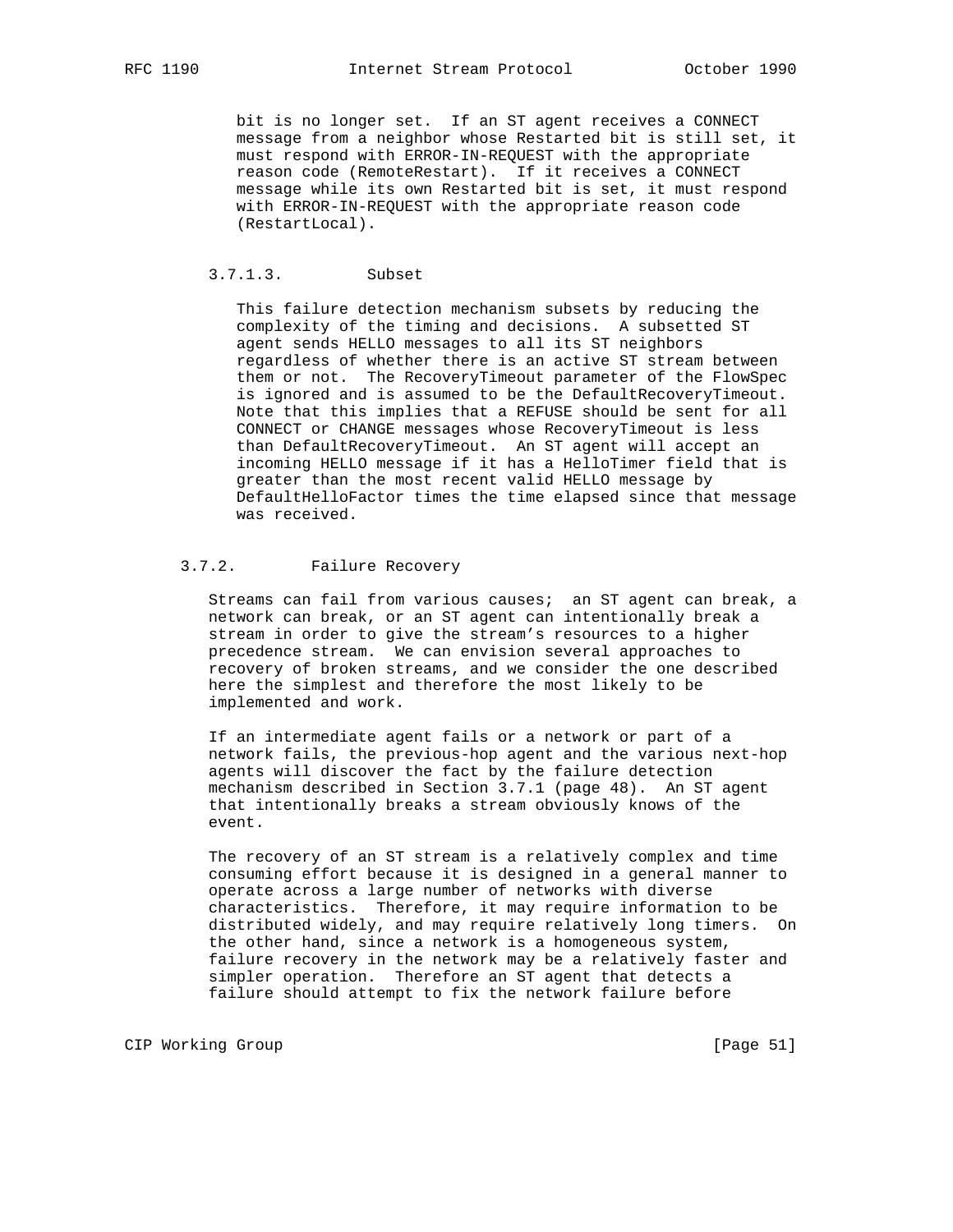attempting recovery of the ST stream. If the stream that existed between two ST agents before the failure cannot be reconstructed by network recovery mechanisms alone, then the ST stream recovery mechanism must be invoked.

 If stream recovery is necessary, the different ST agents may need to perform different functions, depending on their relation to the failure.

 An intermediate agent that breaks the stream intentionally sends DISCONNECT messages with the appropriate reason code (StreamPreempted) toward the affected targets. If the NoRecovery option is selected, it sends a REFUSE message with the appropriate reason code(StreamPreempted) toward the origin. If the NoRecovery option is not selected, then this agent attempts recovery of the stream, as described below.

 A host agent that is a target of the broken stream or is itself the next-hop of the failed component should release resources that are allocated to the stream, but should maintain the internal state information describing the stream. It should inform any next higher protocol of the failure. It is appropriate for that protocol to expect that the stream will be fixed shortly by some alternate path and so maintain, for some time period, whatever information in the ST layer, the next higher layer, and the application is necessary to reactivate quickly entries for the stream as the alternate path develops. The agent should use a timeout to delete all the stream information in case the stream cannot be fixed in a reasonable time.

 An intermediate agent that is a next-hop of a failure that was not due to a preemption should first verify that there was a failure. It can do this using STATUS messages to query its upstream neighbor. If it cannot communicate with that neighbor, then it should first send a REFUSE message with the appropriate reason code of "failure" to the neighbor to speed up the failure recovery in case the hop is unidirectional, i.e., the neighbor can hear the agent but the agent cannot hear the neighbor. The ST agent detecting the failure must then send DISCONNECT messages with the same reason code toward the targets. The intermediate agents process this DISCONNECT message just like the DISCONNECT that tears down the stream. However, a target ST agent that receives a DISCONNECT message with the appropriate reason code (StreamPreempted, or "failure") will maintain the stream state and notify the next higher protocol of the failure. In effect, these DISCONNECT messages tear down the stream from the point of the failure to the targets, but inform the targets that the stream may be fixed shortly.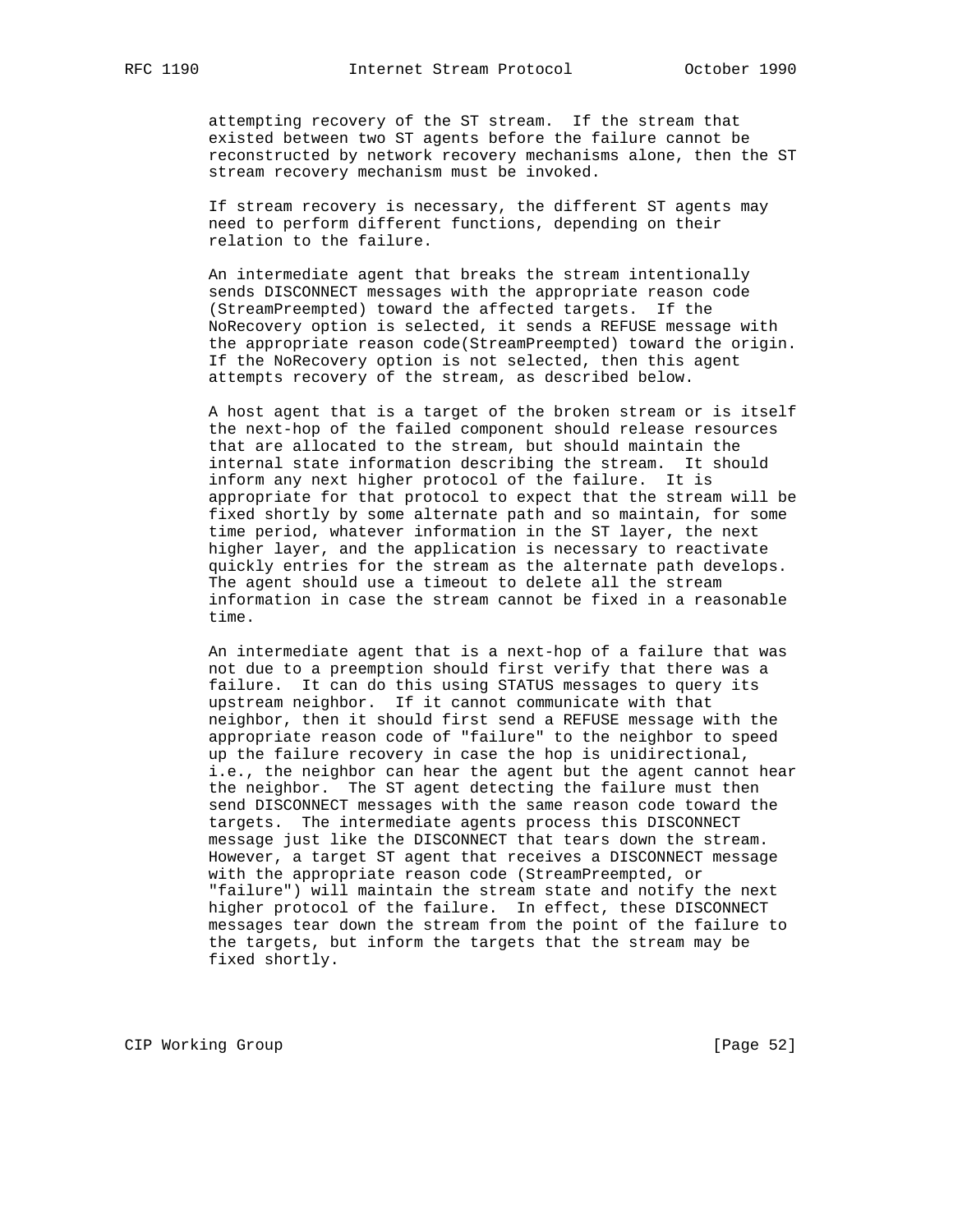An ST agent that is the previous-hop before the failed component first verifies that there was a failure by querying the downstream neighbor using STATUS messages. If the neighbor has lost its state but is available, then the ST agent may reconstruct the stream if the NoRecovery option is not selected, as described below. If it cannot communicate with the next-hop, then the agent detecting the failure releases any resources that are dedicated exclusively to sending data on the broken branch and sends a DISCONNECT message with the appropriate reason code ("failure") toward the affected targets. It does so to speed up failure recovery in case the communication may be unidirectional and this message might be delivered successfully.

 If the NoRecovery option is selected, then the ST agent that detects the failure sends a REFUSE message with the appropriate reason code ("failure") to the previous-hop. If it is breaking the stream intentionally, it sends a REFUSE message with the appropriate reason code (StreamPreempted) to the previous-hop. The TargetList in these messages contains all the targets that were reached through the broken branch. Multiple REFUSE messages may be required if the PDU is too long for the MTU of the intervening network. The REFUSE message is propagated all the way to the origin, which can attempt recovery of the stream by sending a new CONNECT to the affected targets. The new CONNECT will be treated by intermediate ST agents as an addition of new targets into the established stream.

 If the NoRecovery option is not selected, the ST agent that breaks the stream intentionally or is the previous-hop before the failed component can attempt recovery of the stream. It does so by issuing a new CONNECT message to the affected targets. If the ST agent cannot find new routes to some targets, or if the only route to some targets is through the previous-hop, then it sends one or more REFUSE messages to the previous-hop with the appropriate reason code ("failure" or StreamPreempted) specifying the affected targets in the TargetList. The previous-hop can then attempt recovery of the stream by issuing a CONNECT to those targets. If it cannot find an appropriate route, it will propagate the REFUSE message toward the origin.

 Regardless of which agent attempts recovery of a damaged stream, it will issue one or more CONNECT messages to the affected targets. These CONNECT messages are treated by intermediate ST agents as additions of new targets into the established stream. The FlowSpecs of the new CONNECT messages should be the same as the ones contained in the most recent CONNECT or CHANGE messages that the ST agent had sent toward the affected targets when the stream was operational.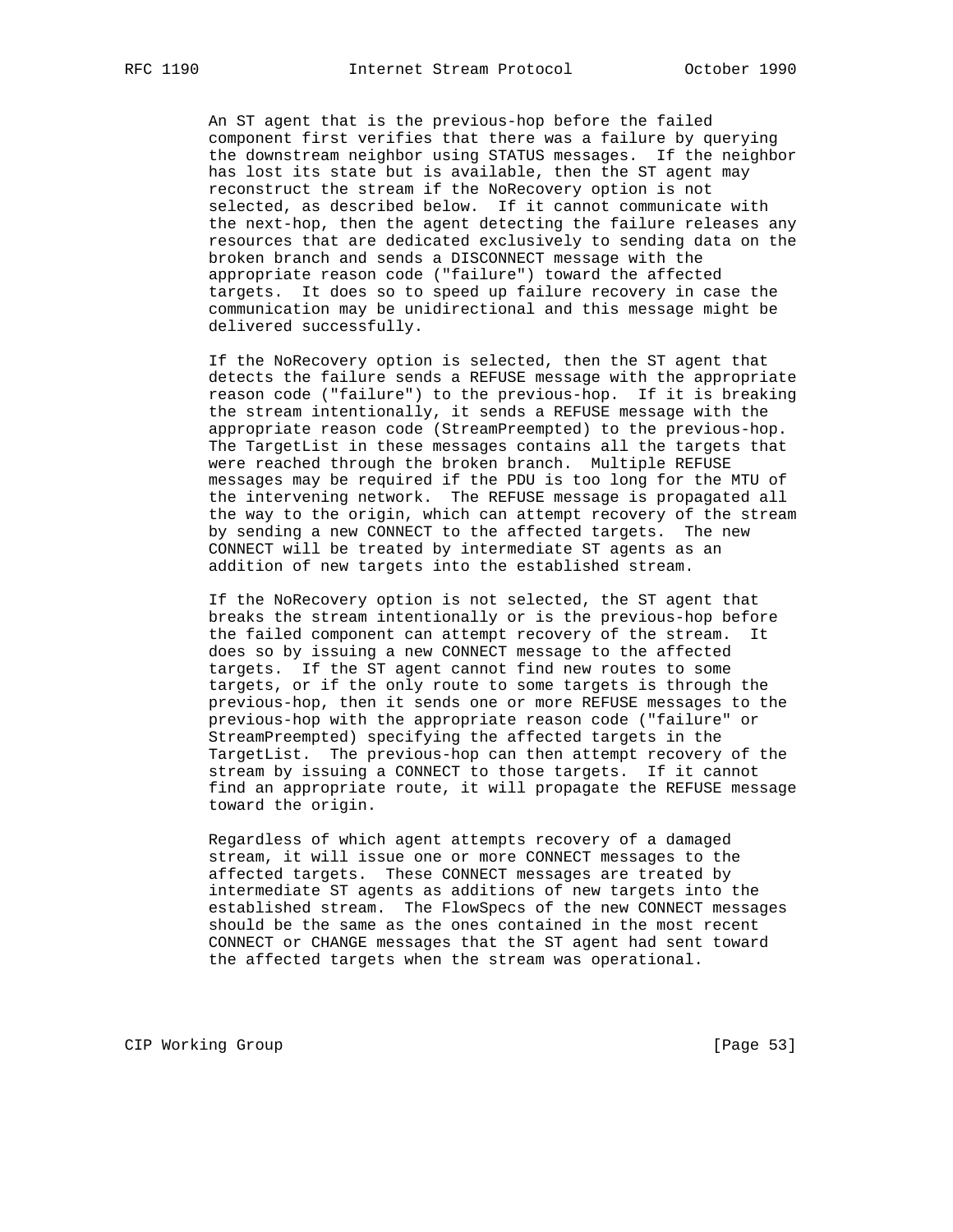The reconstruction of a broken stream may not proceed smoothly. Since there may be some delay while the information concerning the failure is propagated throughout an internet, routing errors may occur for some time after a failure. As a result, the ST agent attempting the recovery may receive REFUSE or ERROR-IN-REQUEST messages for the new CONNECTs that are caused by internet routing errors. The ST agent attempting the recovery should be prepared to resend CONNECTs before it succeeds in reconstructing the stream. If the failure partitions the internet and a new set of routes cannot be found to the targets, the REFUSE messages will eventually be propagated to the origin, which can then inform the application so it can decide whether to terminate or to continue to attempt recovery of the stream.

 The new CONNECT may at some point reach an ST agent downstream of the failure before the DISCONNECT does. In this case, the agent that receives the CONNECT is not yet aware that the stream has suffered a failure, and will interpret the new CONNECT as resulting from a routing failure. It will respond with an ERROR-IN-REQUEST message with the appropriate reason code (StreamExists). Since the timeout that the ST agents immediately preceding the failure and immediately following the failure are approximately the same, it is very likely that the remnants of the broken stream will soon be torn down by a DISCONNECT message with the appropriate reason code ("failure"). Therefore, the ST agent that receives the ERROR- IN-REQUEST message with reason code (StreamExists) should retransmit the CONNECT message after the ToConnect timeout expires. If this fails again, the request will be retried for NConnect times. Only if it still fails will the ST agent send a REFUSE message with the appropriate reason code (RouteLoop) to its previous-hop. This message will be propagated back to the ST agent that is attempting recovery of the damaged stream. That ST agent can issue a new CONNECT message if it so chooses. The REFUSE is matched to a CONNECT message created by a recovery operation through the LnkReference field in the CONNECT.

 ST agents that have propagated a CONNECT message and have received a REFUSE message should maintain this information for some period of time. If an agent receives a second CONNECT message for a target that recently resulted in a REFUSE, that agent may respond with a REFUSE immediately rather than attempting to propagate the CONNECT. This has the effect of pruning the tree that is formed by the propagation of CONNECT messages to a target that is not reachable by the routes that are selected first. The tree will pass through any given ST agent only once, and the stream setup phase will be completed faster.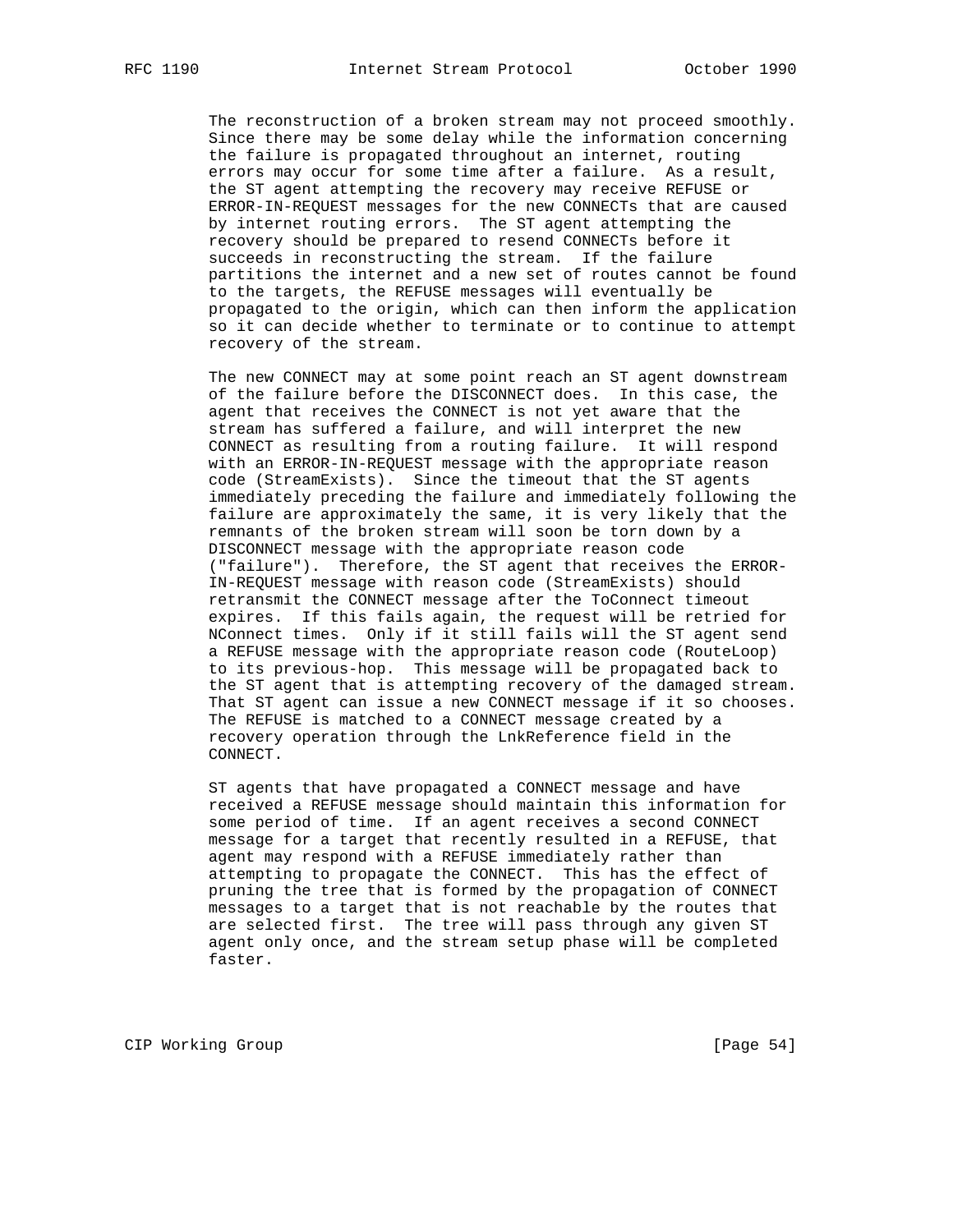The time period for which the failure information is maintained must be consistent with the expected lifetime of that information. Failures due to lack of reachability will remain relevant for time periods large enough to allow for network reconfigurations or repairs. Failures due to routing loops will be valid only until the relevant routing information has propagated, which can be a short time period. Lack of bandwidth resulting from over-allocation will remain valid until streams are terminated, which is an unpredictable time, so the time that such information is maintained should also be short.

 If a CONNECT message reaches a target, the target should as efficiently as possible use the state that it has saved from before the stream failed during recovery of the stream. It will then issue an ACCEPT message toward the origin. The ACCEPT message will be intercepted by the ST agent that is attempting recovery of the damaged stream, if not the origin. If the FlowSpec contained in the ACCEPT specifies the same selection of parameters as were in effect before the failure, then the ST agent that is attempting recovery will not propagate the ACCEPT. If the selections of the parameters are different, then the agent that is attempting recovery will send the origin a NOTIFY message with the appropriate reason code (FailureRecovery) that contains a FlowSpec that specifies the new parameter values. The origin may then have to change its data generation characteristics and the stream's parameters with a CHANGE message to use the newly recovered subtree.

# 3.7.2.1. Subset

 Subsets of this mechanism may reduce the functionality in the following ways. A host agent might not retain state describing a stream that fails with a DISCONNECT message with the appropriate reason code ("failure" or StreamPreempted).

 An agent might force the NoRecovery option always to be set. In this case, it will allow the option to be propagated in the CONNECT message, but will propagate the REFUSE message with the appropriate reason code ("failure" or StreamPreempted) without attempting recovery of the damaged stream.

 If an ST agent allows stream recovery and attempts recovery of a stream, it might choose a FlowSpec to specify exactly the current values of the parameters, with no ranges or options.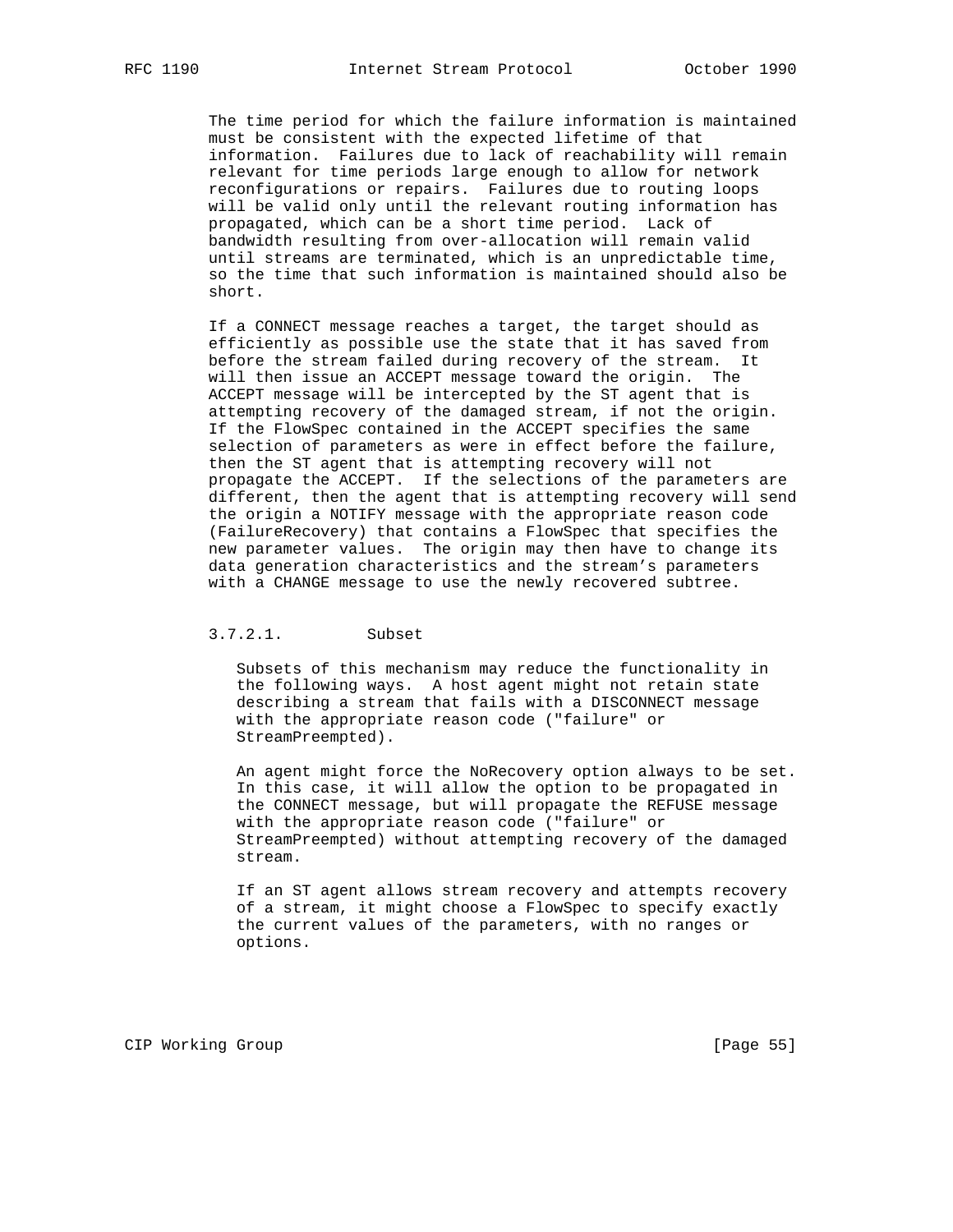# 3.7.3. A Group of Streams

 There may be a need to associate related streams. The Group mechanism is simply an association technique that allows ST agents to identify the different streams that are to be associated. Streams are in the same Group if they have the same Group Name in the GroupName field of the (R)Group parameter. At this time there are no ST control messages that modify Groups. Group Names have the same format as stream Names, and can share the same name space. A stream that is a member of a Group can specify one or more (Subgroup Identifier, Relation) tuples. The Relation specifies how the members of the Subgroup of the Group are related. The Subgroups Identifiers need only be unique within the Group.

 Streams can be associated into Groups to support activities that deal with a number of streams simultaneously. The operation of Groups of streams is a matter for further study, and this mechanism is provided to support that study. This mechanism allows streams to be identified as belonging to a given Group and Subgroup, but in order to have any effect, the behavior that is expected of the Relation must be implemented in the ST agents. Possible applications for this mechanism include the following:

- o Associating streams that are part of a floor-controlled conference. In this case, only one origin can send data through its stream at any given time. Therefore, at any point where more than one stream passes through a branch or network, only enough bandwidth for one stream needs to be allocated.
- o Associating streams that cannot exist independently. An example of this may be the various streams that carry the audio, video, and data components of a conference, or the various streams that carry data from the different participants in a conference. In this case, if some ST agent must preempt more than a single stream, and it has selected any one of the streams so associated, then it should also preempt the rest of the members of that Subgroup rather than preempting any other streams.
- o Associating streams that must not be completed independently. This example is similar to the preceding one, but relates to the stream setup phase. In this example, any single member of a Subgroup of streams need not be completed unless the rest are also completed. Therefore, if one stream becomes blocked, all the others will also be blocked. In this case, if there are not enough resources to support all the conferences that are attempted, some number of the conferences will complete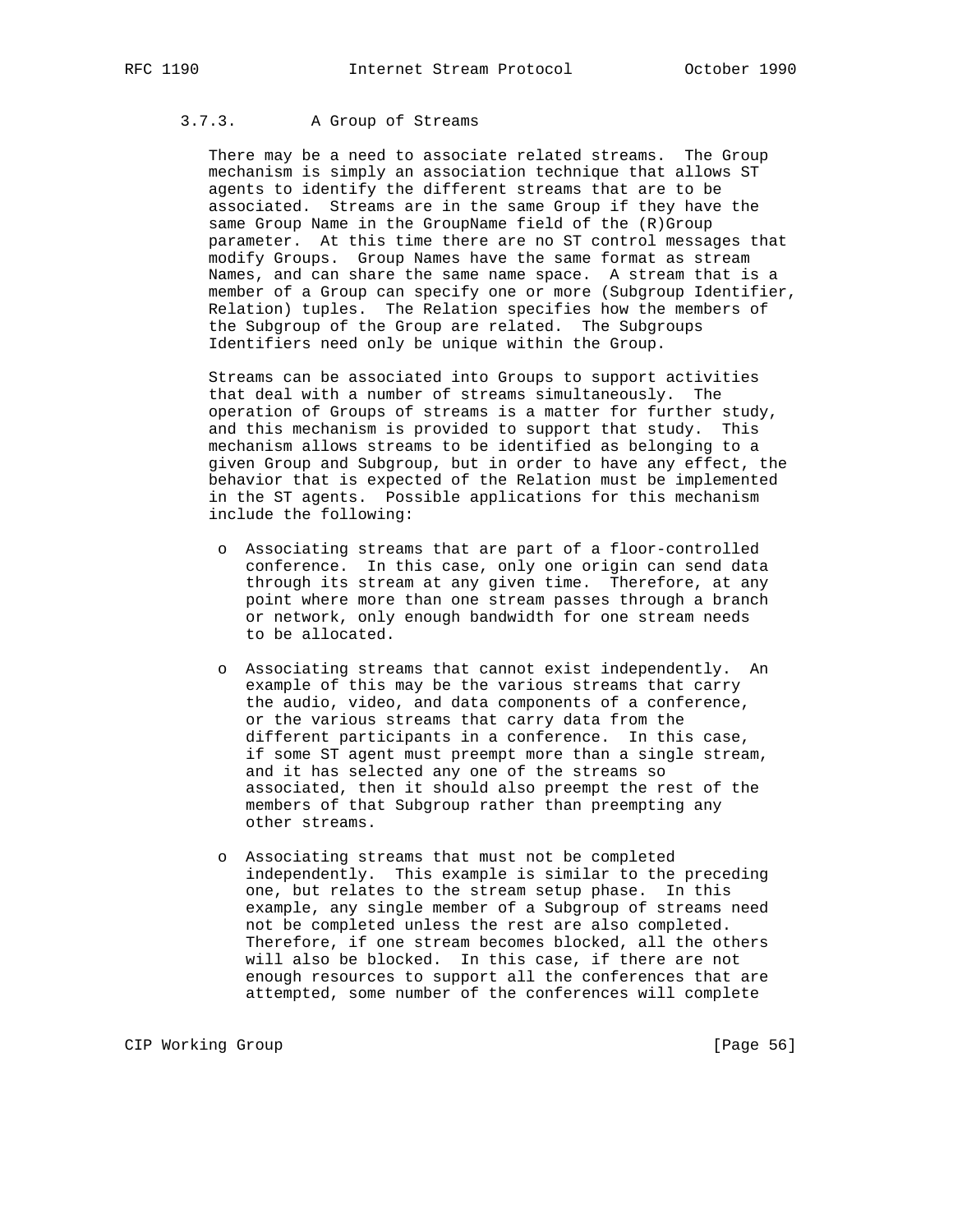and other will be blocked, rather than all conferences be partially completed and partially blocked.

 This document assumes that the creation and membership of the Group will be managed by the next protocol above ST, with the assistance of ST. For example, the next higher protocol would request ST to create a unique Group Name and a set of Subgroups with specified characteristics. The next higher protocol would distribute this information to the other participants that were to be members of the Group. Each would transfer the Group Name, Subgroups, and Relations to the ST layer, which would simply include them in the stream state.

## 3.7.3.1. Group Name Generator

 This facility is provided so that an application or higher layer protocol can obtain a unique Group Name from the ST layer. This is a mechanism for the application to request the allocation of a Group Name that is independent of the request to create a stream. The Group Name is used by the application or higher layer protocol when creating the streams that are to be part of a group. All that is required is a function of the form:

 AllocateGroupName() -> result, GroupName

 A corresponding function to release a Group Name is also desirable; its form is:

 ReleaseGroupName( GroupName ) -> result

## 3.7.3.2. Subset

 Since Groups are currently intended to support experimentation, and it is not clear how best to use them, it is appropriate for an implementation not to support Groups. At this time, a subsetted ST agent may ignore the Group parameter. It is expected that in the future, when Groups transition from being an experimental concept to an operational one, it may be the case that such subsetting will no longer be acceptable. At that time, a new subsetting option may be defined.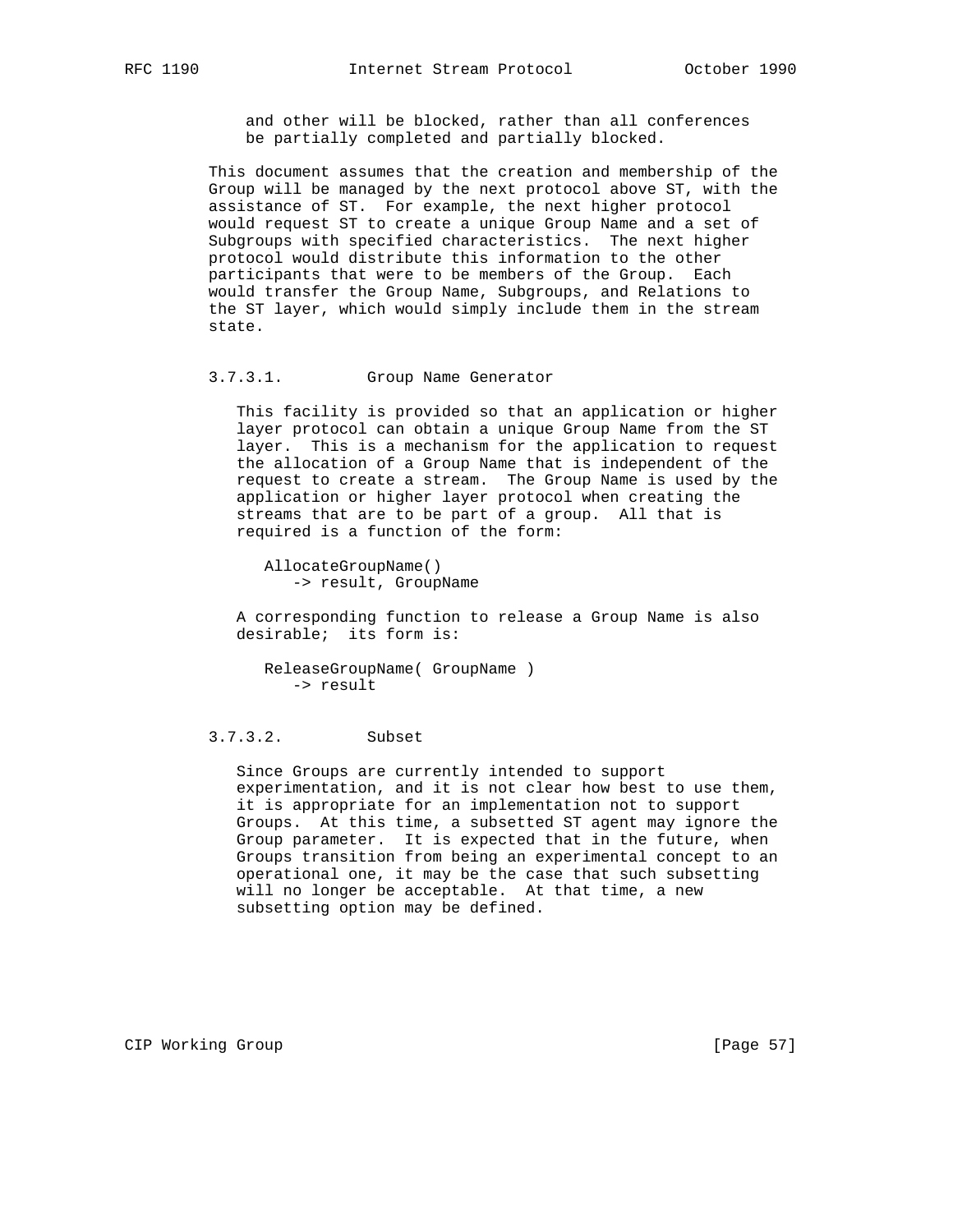## 3.7.4. HID Negotiation

 Each data packet must carry a value to identify the stream to which it belongs, so that forwarding can be performed. Conceptually, this value could be the Name of the stream. A shorthand identifier is desirable for two reasons. First, since each data packet must carry this identifier, network bandwidth efficiency suggests that it be as small as possible. This is particularly important for applications that use small data packets, and that use low bandwidth networks, such as voice across packet radio networks. Second, the operation of mapping this identifier into a data object that contains the forwarding information must be performed at each intermediate ST agent in the stream. To minimize delay and processing overhead, this operation should be as efficient as possible. Most likely, this identifier will be used to index into an internal table. To meet these goals, ST has chosen to use a 16-bit hop-by-hop identifier (HID). It is large enough to handle the foreseen number of streams during the expected life of the protocol while small enough not to preclude its use as a forwarding table index. Note, however, that HID 0 is reserved for control messages, and that HIDs 1-3 are also reserved for future use.

 When ST makes use of multicast ability in networks that provide it, a data packet multicast by an ST agent will be received identically by several next-hop ST agents. In a multicast environment, the HID must be selected either by some network-wide mechanism that selects unique identifiers, or it must be selected by the sender of the CONNECT message. Since we feel any network-wide mechanism is outside the scope of this protocol, we propose that the previous-hop agent select the HID and send it in the CONNECT message (with the HID Field option set, see Section 3.6.1 (page 44)) subject to the approval of the next-hop agents. We call this "HID negotiation".

 As an origin ST agent is creating a stream or as an intermediate agent is propagating a CONNECT message, it must make a routing decision to determine which targets will be reached through which next-hop ST agents. In some cases, several next-hops can be reached through a network that supports multicast delivery. If so, those next-hops will be made members of a multicast group and data packets will be sent to the group. Different CONNECT messages are sent to the several next-hops even if the data packets will be sent to the multicast group, because the CONNECT messages contain different TargetLists and are acknowledged and accepted separately. However, the HID contained by the different CONNECT message must be identical. The ST agent selects a 16-bit quantity to be the HID and inserts it into each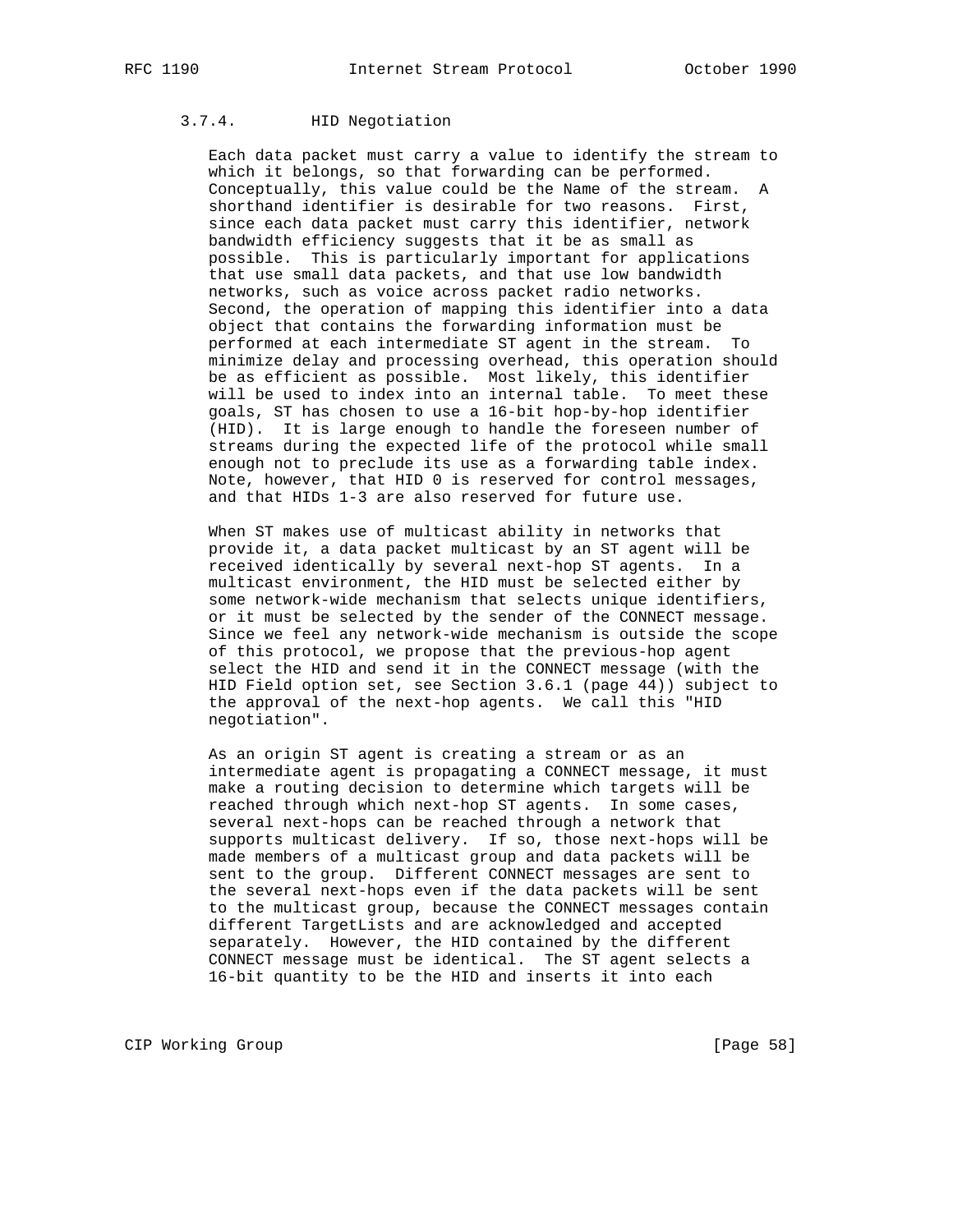CONNECT message that is then sent to the appropriate next-hop.

 The next-hop agents that receive the CONNECT messages must propagate the CONNECT messages toward the targets, but must also look at the HID and decide whether they can approve it. An ST agent can only receive data packets with a given HID if they belong to a single stream. If the ST agent already has an established stream that uses the proposed HID, this is a HID collision, and the agent cannot approve the HID for the new stream. Otherwise the agent can approve the HID. If it can approve the HID, then it must make note of that HID and it must respond with a HID-APPROVE message (unless it can immediately respond with an ERROR-IN-REQUEST or a REFUSE). If it cannot approve the HID then it must respond with a HID-REJECT message.

 An agent that sends a CONNECT message with the H bit set awaits its acknowledgment message (which could be a HID-ACCEPT, HID-REJECT, or an ERROR-IN-REQUEST) from the next-hops independently of receiving ACCEPT messages. If it does not receive an acknowledgment within timeout ToConnect, it will resend the CONNECT. If each next-hop agent responds with a HID-ACCEPT, this implies that they have each approved of the HID, so it can be used for all subsequent data packets. If one or more next-hops respond with an HID-REJECT, then the agent that selected the HID must select another HID and send it to each next-hop in a set of HID-CHANGE messages. The next-hop agents must respond to (and thus acknowledge) these HID-CHANGE messages with either a HID-ACCEPT or a HID-REJECT (or, in the case of an error, an ERROR-IN-REQUEST, or a REFUSE if the next-hop agent wants to abort the HID negotiation process after rejecting NHIDAbort proposed HIDs). If the agent does not receive such a response within timeout ToHIDChange, it will resend the HID-CHANGE up to NHIDChange times. If any next-hop agents respond with a REFUSE message that specifies all the targets that were included in the corresponding CONNECT, then that next-hop is removed from the negotiation. The overall negotiation is complete only when the agent receives a HID-ACCEPT to the same proposed HID from all the next-hops that do not respond with an ERROR-IN-REQUEST or a REFUSE.

 This negotiation may continue an indeterminate length of time. In fact, the CONNECT messages could propagate to the targets and their ACCEPT messages may potentially propagate back to the origin before the negotiation is complete. If this were permitted, the origin would not be aware of the incomplete negotiation and could begin to send data packets. Then the agent that is attempting to select a HID would have to discard any data rather than sending it to the next-hops since it might not have a valid HID to send with the data.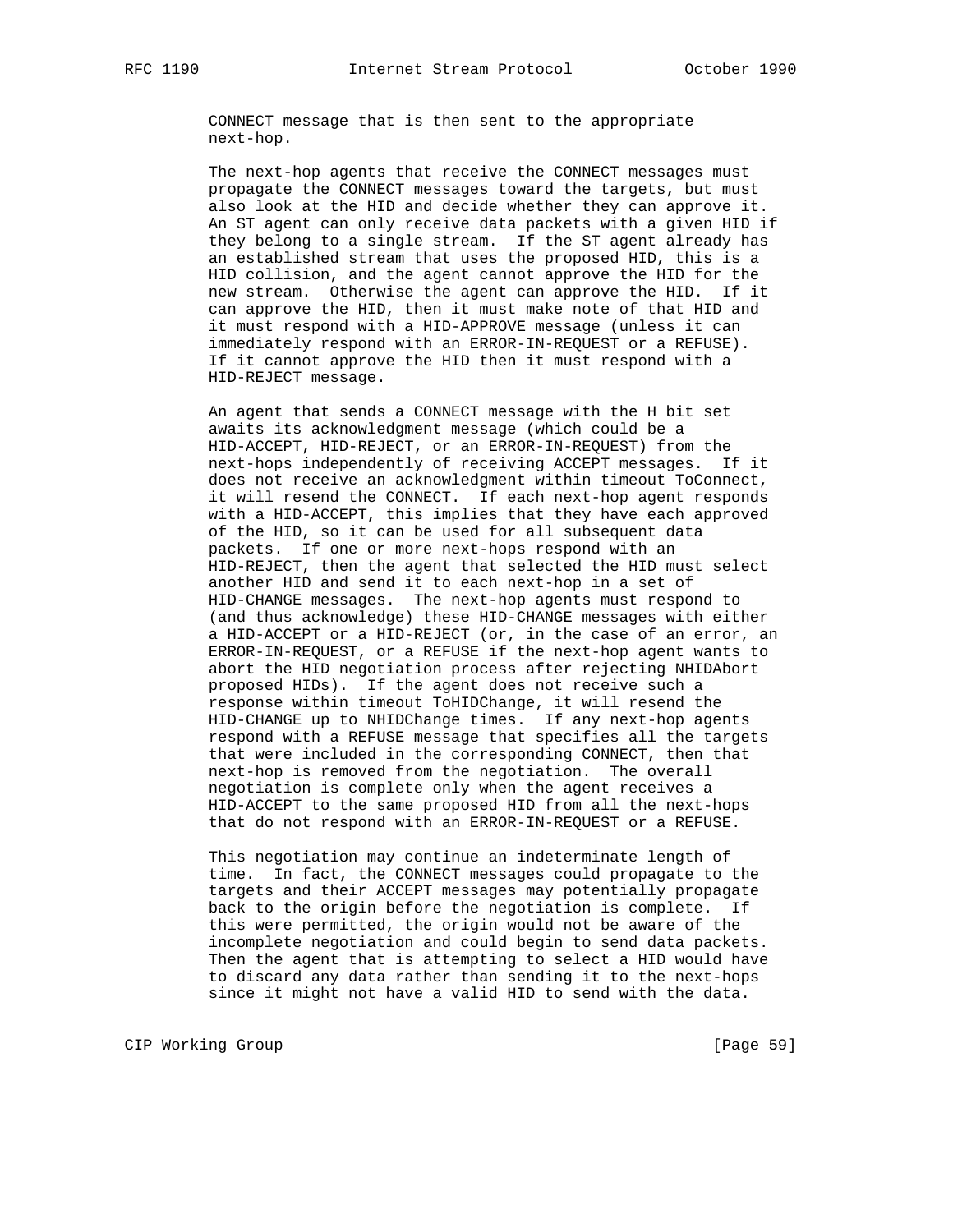To prevent this situation, an ACCEPT should not be propagated back to the previous-hop until the HID negotiation with the next-hops has been completed.

 Although it is possible that the negotiation extends for an arbitrary length of time, we consider this to be very unlikely. Since the HID is only relevant across a single hop, we can estimate the probability that a randomly selected HID will conflict with the HID of an established stream. Consider a stream in which the hop from an ST agent to ten next-hop agents is through the multicast facility of a given network. Assume also that each of the next-hop agents participates in 1000 other streams, and that each has been created with a different HID. A randomly selected 16-bit HID will have a probability of greater than 85.9% of succeeding on the first try, 98.1% of succeeding on the second, and 99.8% of succeeding on the third. We therefore suggest that a 16-bit HID space is sufficiently large to support ST until better multicast HID selection procedures, e.g., HID servers, can be deployed.

 An obvious way to select the HID is for the ST agents to use a random number generator as suggested above. An alternate mechanism is for the intermediate agents to use the HID contained in the incoming CONNECT message for all the outgoing CONNECT messages, and generate a random number only as a second choice. In this case, the origin ST agent would

Agent 3 Agent B

| 1. | +-> CONNECT B -------------->+                          |
|----|---------------------------------------------------------|
|    | $<$ RVLId=0> $<$ SVLId=32>                              |
|    | $<$ Ref=315> <hid=5990><br/>V</hid=5990>                |
| 2. | (Check HID Table, 5990 busy, 6000-11 unused)            |
|    | V                                                       |
| 3. | +<- HID-REJECT --------------+                          |
|    | $<$ RVLId=32> $<$ SVLId=45>                             |
|    | $<$ Ref=315> <hid=5990></hid=5990>                      |
|    | <freehids=5990:0000fff0><br/>V</freehids=5990:0000fff0> |
| 4. |                                                         |
|    | $<$ RVLId=45> $<$ SVLId=32>                             |
|    | $<$ Ref=320> <hid=6000> V</hid=6000>                    |
| 5. | (Check HID Table, 6000 (still) available)               |
|    | ٦Z                                                      |
| б. | +<- HID-APPROVE -------------+                          |
|    | $<$ RVLId=32> <svlid=45></svlid=45>                     |
|    | $<$ Ref=320> <hid=6000></hid=6000>                      |
|    |                                                         |
| 7. | (Both parties have now agreed to use HID 6000)          |

Figure 18. Typical HID Negotiation (No Multicasting)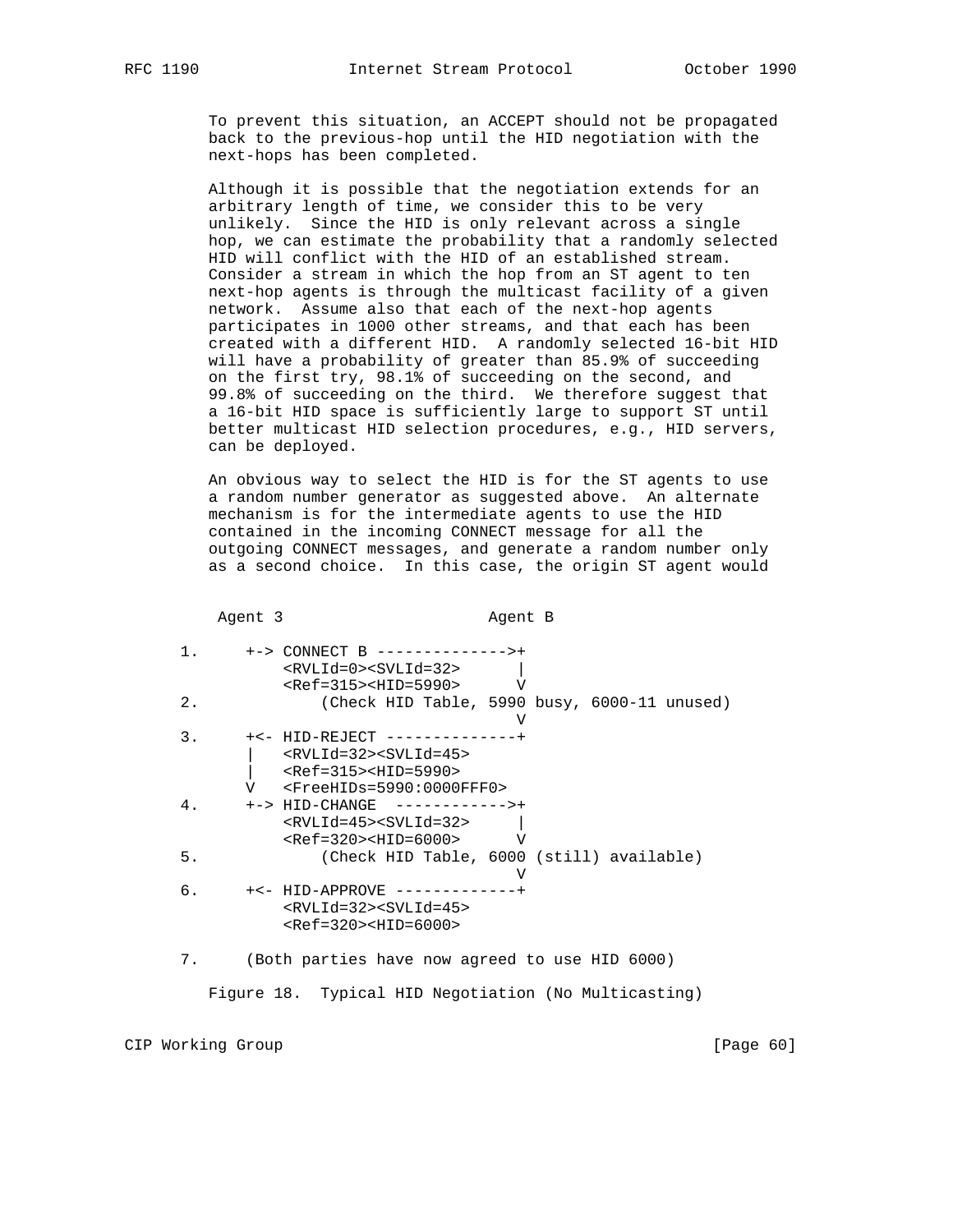be responsible for generating the HID, and the same HID could be propagated for the entire stream. This approach has the marginal advantage that the HID could be created by a higher layer protocol that might have global knowledge and could select small, globally unique HIDs for all the streams. While this is possible, we leave it for further study.

Agent 2 Agent C Agent D 1. +->+-> CONNECT ---------------------------------->+ | <RVLId=0><SVLId=26> | | <Ref=250><HID=4824> |  $V$  <Mcast=224.1.18.216,01:00:5E:01:12:d8> 2. +-> CONNECT --------------------+ | <RVLId=0><SVLId=25> | | <Ref=252><HID=4824> | V 3. <Mcast=224.1.18.216, V (Check HID Table) 4. 01:00:5E:01:12:d8> (Check HID Table) (4824 ok) (4824 busy) (4800-4809 ok) (4800-4820 ok) | V | 5. +<- HID-REJECT -----------------+ |  $|\times$ RVLId=25><SVLId=54>  $|\times$  $\vert$  <Ref=252><HID=4824>  $\vert$  V <FreeHIDs=4824:FFFFF800> V 6. +<-+<- HID-APPROVE -------------------------------+ | <RVLId=26><SVLId=64> | <Ref=250><HID=4824> V <FreeHIDs=4824:FFC00080> (find common HID 4800) V 7. +->+-> HID-CHANGE ------------------------------->+ | <RVLId=64><SVLId=26> | V <Ref=253><HID=4800><br>+-> HID-CHANGE ---------------->+ 8. +-> HID-CHANGE ---------------->+ | <RVLId=54><SVLId=25> | V 9. <Ref=254><HID=4800> V (Check HID Table) 10. (Check HID Table) (4800 ok) (4800-4820 ok) (4800-4809 ok)  $\mathbf V$  11. +<- HID-APPROVE ----------------+ | | <RVLId=25><SVLId=54> |  $\vert$  <Ref=254><HID=4800> V <FreeHIDs=4800:7FFFF800> V 12. +<-+<- HID-APPROVE -------------------------------+ | <RVLId=26><SVLId=64> | <Ref=253><HID=4800>  $V$  <FreeHIDs=4800:7FC00080> 13. (all parties have now agreed to use HID 4800)

Figure 19. Multicast HID Negotiation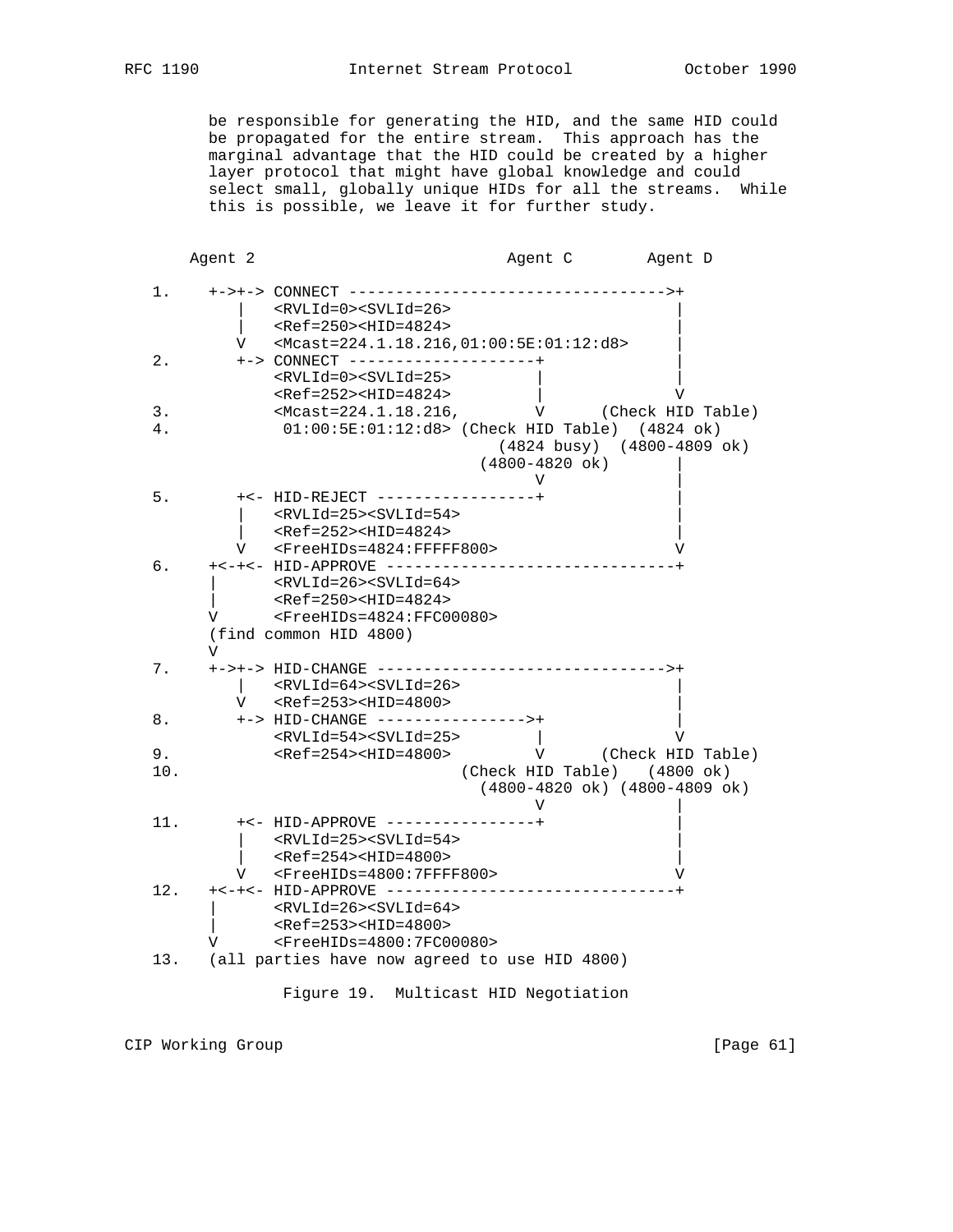|     | Agent 2 |                                                              | Agent C Agent D Agent 3                           |                            |
|-----|---------|--------------------------------------------------------------|---------------------------------------------------|----------------------------|
|     |         |                                                              |                                                   |                            |
|     |         | <rvlid=0><svlid=24></svlid=24></rvlid=0>                     |                                                   | V                          |
| 2.  |         | $<$ Ref=260> <hid=4800></hid=4800>                           |                                                   | (Check HID Table)          |
|     |         | $<$ Mcast=224.1.18.216,                                      |                                                   | (4800 busy, 4801-4810 ok)  |
|     |         | 01:00:5E:01:12:dB>                                           |                                                   | $\mathbf{V}$               |
|     |         |                                                              |                                                   |                            |
|     |         | <rvlid=24><svlid=33></svlid=33></rvlid=24>                   |                                                   |                            |
|     |         | $<$ Ref=260> <hid=4824></hid=4824>                           |                                                   |                            |
|     | V       | <freehids=4824:7fe00000></freehids=4824:7fe00000>            |                                                   |                            |
| 4.  |         | (find common HID 4810)                                       |                                                   |                            |
|     | V       |                                                              |                                                   |                            |
| 5.  |         |                                                              |                                                   |                            |
|     |         | $<$ RVLId=33> <svlid=24></svlid=24>                          |                                                   |                            |
|     |         | $V \,$ <ref=262><hid=4810></hid=4810></ref=262>              |                                                   |                            |
| 6.  |         | +-> HID-CHANGE-ADD ------------------->+                     |                                                   |                            |
|     |         | <rvlid=64><svlid=26></svlid=26></rvlid=64>                   |                                                   | V                          |
| 7.  |         | $V$ <ref=263><hid=4810></hid=4810></ref=263>                 |                                                   | (Check HID Table)          |
| 8.  |         | $\leftarrow$ > HID-CHANGE-ADD ---->+                         |                                                   | $(4801 - 4815 \text{ ok})$ |
|     |         | $<$ RVLId=54> $<$ SVLId=25> $ $                              | V                                                 |                            |
| 9.  |         | <ref=265><hid=4810> V (Check HID Table)</hid=4810></ref=265> |                                                   |                            |
| 10. |         |                                                              | (Check HID Table) (4810 busy)                     |                            |
|     |         |                                                              | $(4801-4812 \text{ ok})$ $(4801-4807 \text{ ok})$ |                            |
|     |         | V                                                            |                                                   |                            |
| 11. |         |                                                              |                                                   |                            |
|     |         | <rvlid=25><svlid=54></svlid=54></rvlid=25>                   |                                                   |                            |
|     |         | $<$ Ref=265> <hid=4810></hid=4810>                           |                                                   |                            |
|     |         | V <freehids=4810:7fd8000></freehids=4810:7fd8000>            | V                                                 |                            |
| 12. |         |                                                              |                                                   |                            |
|     |         | $<$ RVLId=26> $<$ SVLId=64>                                  |                                                   |                            |
|     |         | $<$ Ref=263> <hid=4810></hid=4810>                           |                                                   |                            |
|     |         | $V$ <freehids=4810:7f000000></freehids=4810:7f000000>        |                                                   | V                          |
|     |         |                                                              |                                                   |                            |
|     |         | $<$ RVLId=24> $<$ SVLId=33>                                  |                                                   |                            |
|     |         | $<$ Ref=262> <hid=4810></hid=4810>                           |                                                   |                            |
|     | V       | <freehids=4810:7fdf0000></freehids=4810:7fdf0000>            |                                                   |                            |
|     |         | 14. +->+-> HID-CHANGE-DELETE ------------------------------- |                                                   |                            |
|     |         | $ $ <rvlid=33><svlid=24></svlid=24></rvlid=33>               |                                                   |                            |
|     |         | $V$ <ref=266><hid=4810></hid=4810></ref=266>                 |                                                   |                            |
| 15. |         | +-> HID-CHANGE-DELETE ->+                                    |                                                   |                            |
|     |         | $<$ RVLId=54> <svlid=25></svlid=25>                          |                                                   |                            |
|     |         | $<$ Ref=268> <hid=4810> V</hid=4810>                         |                                                   |                            |
| 16. |         | +<- HID-APPROVE --------+                                    |                                                   |                            |
|     |         | <rvlid=25><svlid=54></svlid=54></rvlid=25>                   |                                                   |                            |
|     |         | $<$ Ref=268> <hid=0></hid=0>                                 |                                                   | V                          |
| 17. |         | +<- HID-APPROVE ------------------------------               |                                                   |                            |
|     |         | <rvlid=24><svlid=33></svlid=33></rvlid=24>                   |                                                   |                            |
|     | V       | $<$ Ref=266> <hid=0></hid=0>                                 |                                                   |                            |
| 18. |         | (find common HID 4801)                                       |                                                   |                            |
|     |         |                                                              |                                                   |                            |

Figure 20. Multicast HID Re-Negotiation (part 1)

CIP Working Group **compared to the CIP CIP Working Group [Page 62]**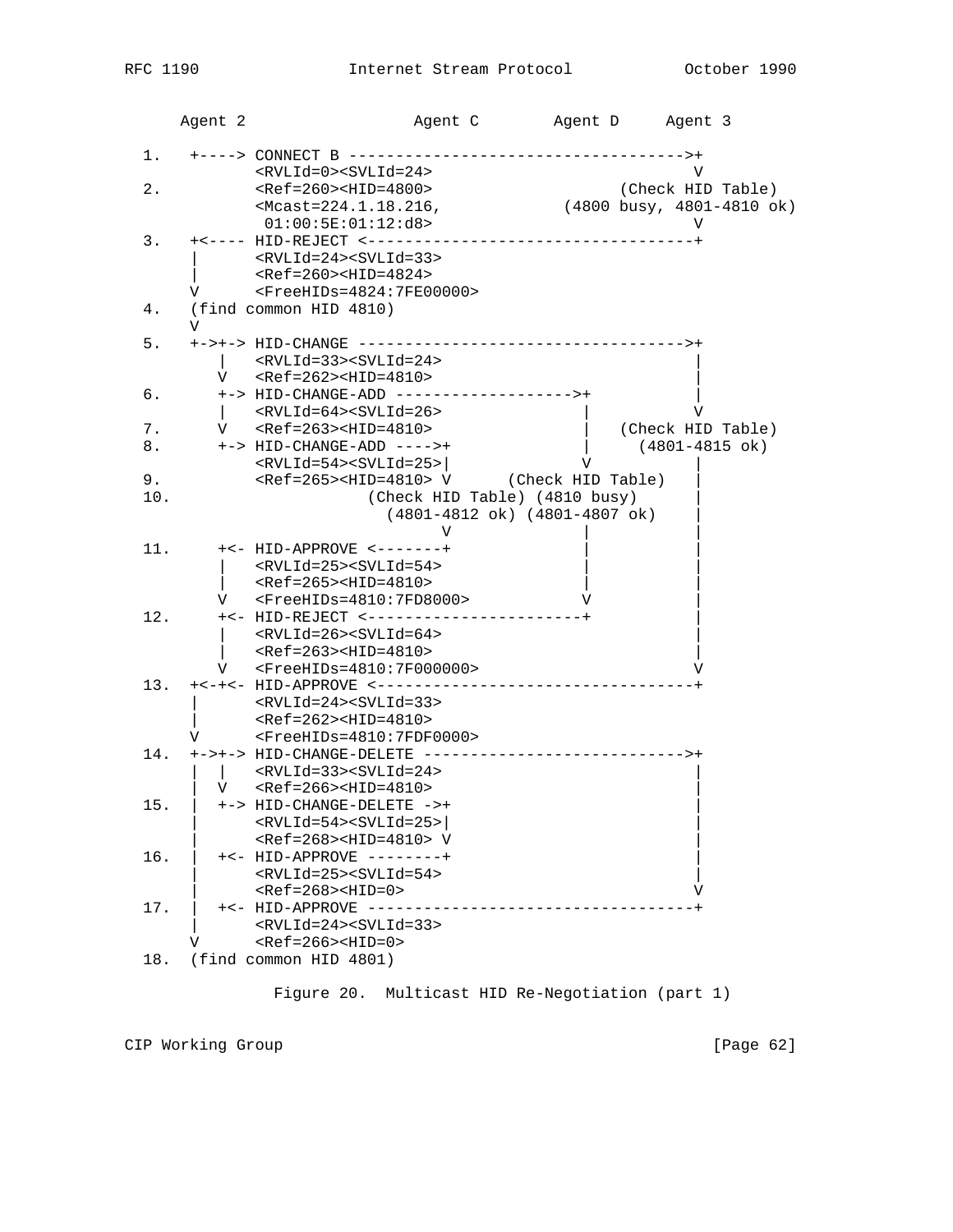

Figure 20. Multicast HID Re-Negotiation (part 2)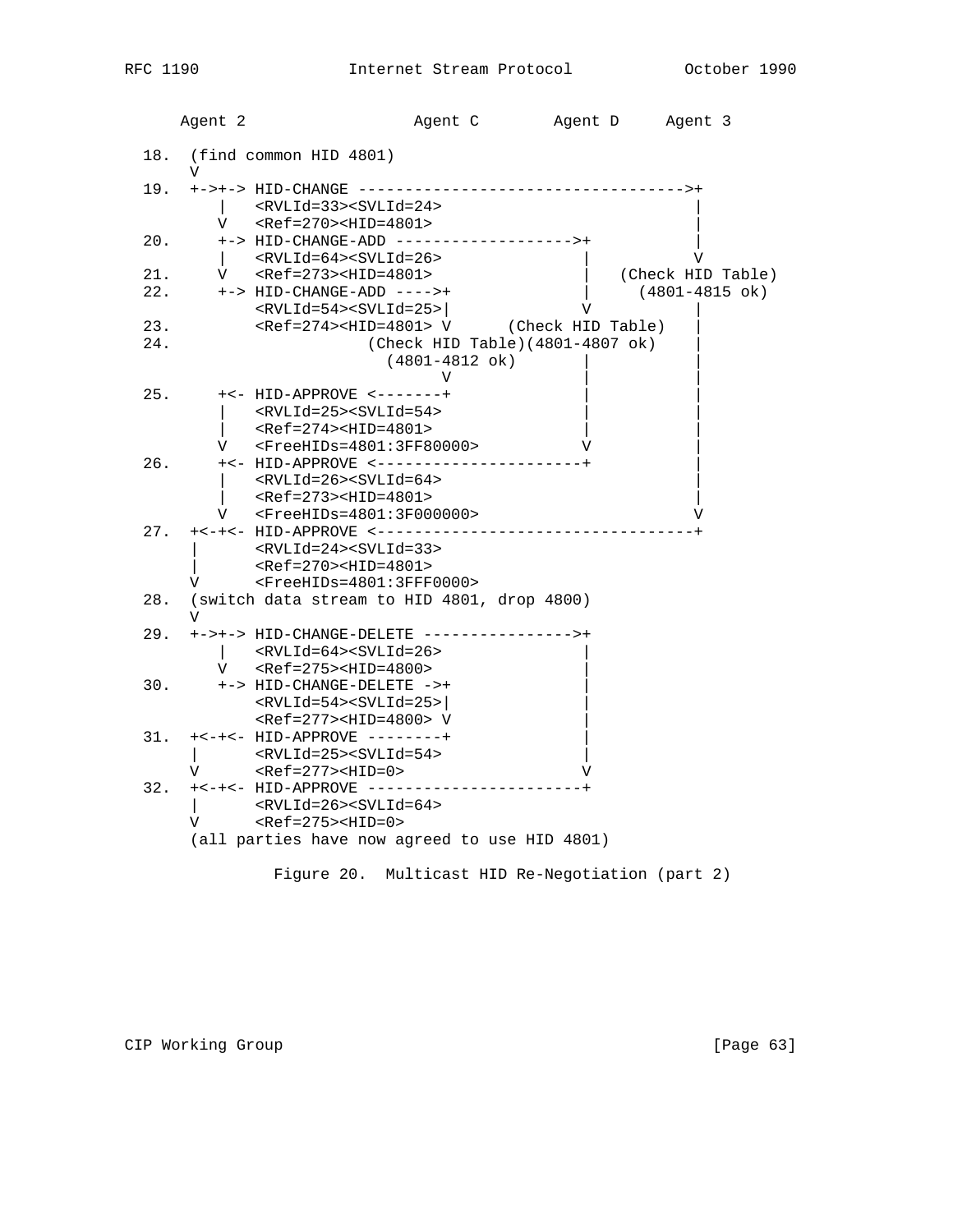# 3.7.4.1. Subset

 The above mechanism can operate exactly as described even if the ST agents do not all use the entire 16 bits of the HID. A low capacity ST agent that cannot support a large number of simultaneous streams may use only some of the bits in the HID, say for example the low order byte. This may allow this disadvantaged agent to use smaller internal data structures at the expense of causing HID collisions to occur more often. However, neither the disadvantaged agent's previous-hop nor its next-hops need be aware of its limitations. In the HID negotiation, the negotiators still exchange a 16-bit quantity.

## 3.7.5. IP Encapsulation of ST

 ST packets may be encapsulated in IP to allow them to pass through routers that don't support the ST Protocol. Of course, ST resource management is precluded over such a path, and packet overhead is increased by encapsulation, but if the performance is reasonably predictable this may be better than not communicating at all. IP encapsulation may also be required either for enhanced security (see Section 3.7.8 (page 67)) or for user-space implementations of ST in hosts that don't allow demultiplexing on the IP Version Number field (see Section 4 (page 75)), but do allow access to raw IP packets.

 IP-encapsulated ST packets begin with a normal IP header. Most fields of the IP header should be filled in according to the same rules that apply to any other IP packet. Three fields of special interest are:

- o Protocol is 5 to indicate an ST packet is enclosed, as opposed to TCP or UDP, for example. The assignment of protocol 5 to ST is an arranged coincidence with the assignment of IP Version 5 to ST [18].
- o Destination Address is that of the next-hop ST agent. This may or may not be the target of the ST stream. There may be an intermediate ST agent to which the packet should be routed to take advantage of service guarantees on the path past that agent. Such an intermediate agent would not be on a directly-connected network (or else IP encapsulation wouldn't be needed), so it would probably not be listed in the normal routing table. Additional routing mechanisms, not defined here, will be required to learn about such agents.
- o Type-of-Service may be set to an appropriate value for the service being requested (usually low delay, high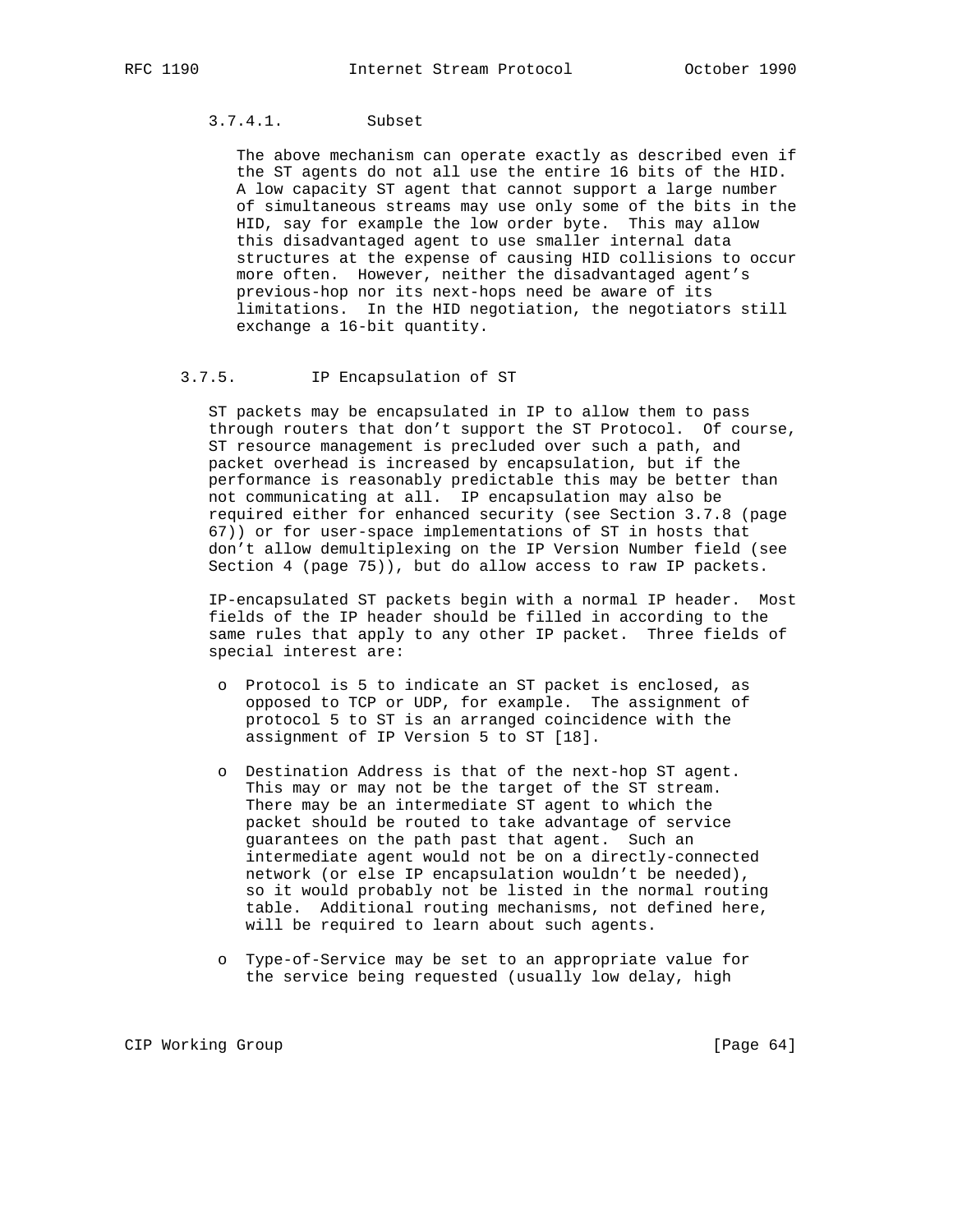throughput, normal reliability). This feature is not implemented uniformly in the Internet, so its use can't be precisely defined here.

 Since there can be no guarantees made about performance across a normal IP network, the ST agent that will encapsulate should modify the Desired FlowSpec parameters when the stream is being established to indicate that performance is not guaranteed. In particular, Reliability should be set to the minimum value (1/256), and suitably large values should be added to the Accumulated Mean Delay and Accumulated Delay Variance to reflect the possibility that packets may be delayed up to the point of discard when there is network congestion. A suitably large value is 255 seconds, the maximum packet lifetime as defined by the IP Time-to-Live field.

 IP encapsulation adds little difficulty for the ST agent that receives the packet. The IP header is simply removed, then the ST header is processed as usual.

 The more difficult part is during setup, when the ST agent must decide whether or not to encapsulate. If the next-hop ST agent is on a remote network and the route to that network is through a router that supports IP but not ST, then encapsulation is required. As mentioned in Section 3.8.1 (page 69), routing table entries must be expanded to indicate whether the router supports ST.

 On forwarding, the (mostly constant) IP Header must be inserted and the IP checksum appropriately updated.

 On a directly connected network, though, one might want to encapsulate only when sending to a particular destination host that does not allow demultiplexing on the IP Version Number field. This requires the routing table to include host-route as well as network-route entries. Host-route entries might require static definition if the hosts do not participate in the routing protocols. If packet size is not a critical performance factor, one solution is always to encapsulate on the directly connected network whenever some hosts require encapsulation. Those that don't require the encapsulation should be able to remove it upon reception.

# 3.7.5.1. IP Multicasting

 If an ST agent must use IP encapsulation to reach multiple next-hops toward different targets, then either the packet must be replicated for transmission to each next-hop, or IP multicasting [6] may be used if it is implemented in the next-hop ST agents and in the intervening IP routers.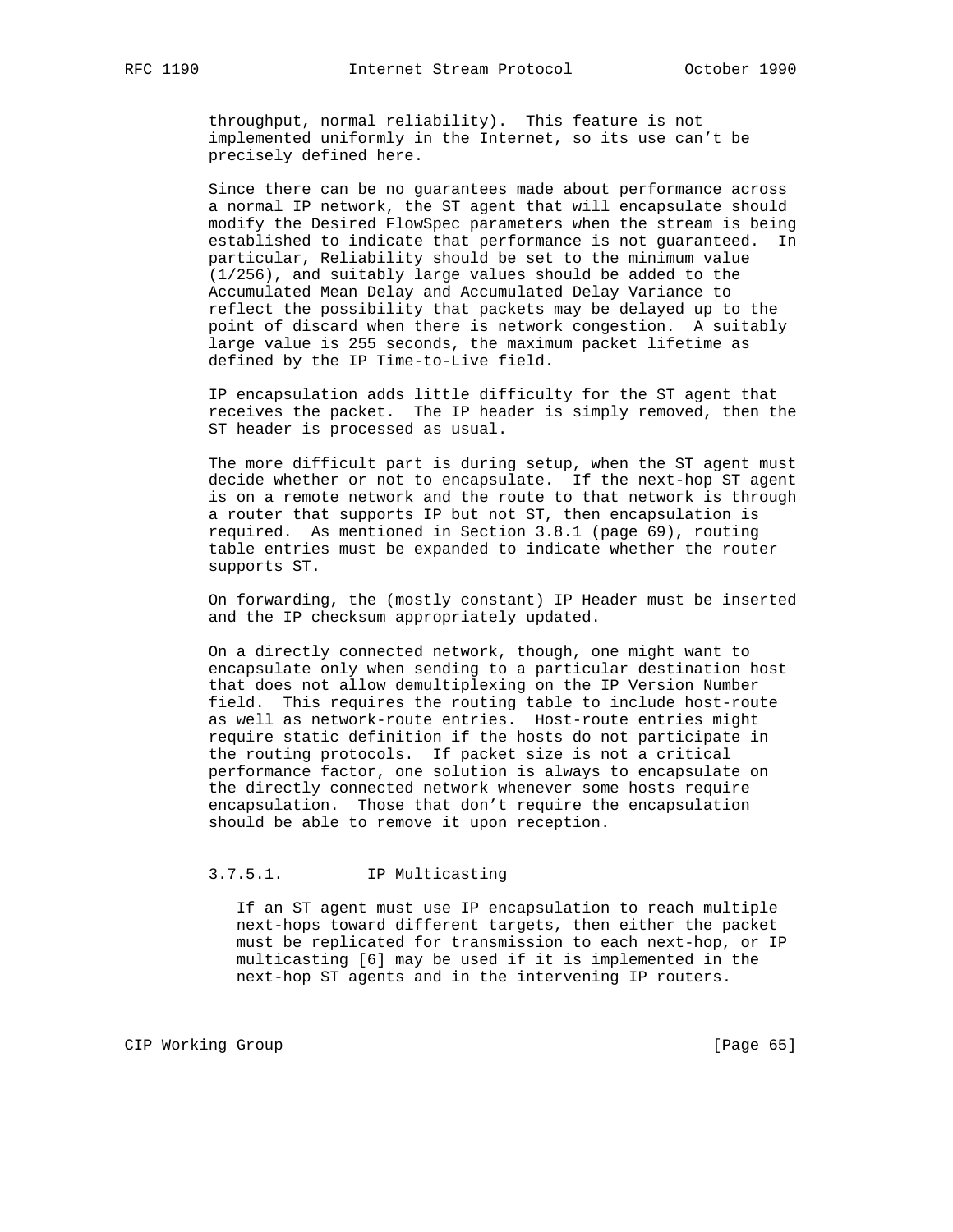This is analogous to using network-level service to multicast to several next-hop agents on a directly connected network.

 When the stream is established, the collection of next-hop ST agents must be set up as an IP multicast group. It may be necessary for the ST agent that wishes to send the IP multicast to allocate a transient multicast group address and then tell the next-hop agents to join the group. Use of the MulticastAddress parameter (see Section 4.2.2.7 (page 86)) provides one way that the information may be communicated, but other techniques are possible. The multicast group address in inserted in the Destination Address field of the IP encapsulation when data packets are transmitted.

 A block of transient IP multicast addresses, 224.1.0.0 - 224.1.255.255, has been allocated for this purpose. There are 2^16 addresses in this block, allowing a direct mapping with 16-bit HIDs, if appropriate. The mechanisms for allocating these addresses are not defined here.

 In addition, two permanent IP multicast addresses have been assigned to facilitate experimentation with exchange of routing or other information among ST agents. Those addresses are:

 224.0.0.7 All ST routers 224.0.0.8 All ST hosts

 An ST router is an ST agent that can pass traffic between attached networks; an ST host is an ST agent that is connected to a single network or is not permitted to pass traffic between attached networks. Note that the range of these multicasts is normally just the attached local network, limited by setting the IP time-to-live field to 1 (see [6]).

## 3.7.6. Retransmission

 The ST Control Message Protocol is made reliable through use of retransmission when an expected acknowledgment is not received in a timely manner. The problem of when to send a retransmission has been studied for protocols such as TCP [2] [10] [11]. The problem should be simpler for ST since control messages usually only have to travel a single hop and they do not contain very much data. However, the algorithms developed for TCP are sufficiently simple that their use is recommended for ST as well; see [2]. An implementor might, for example, choose to keep statistics separately for each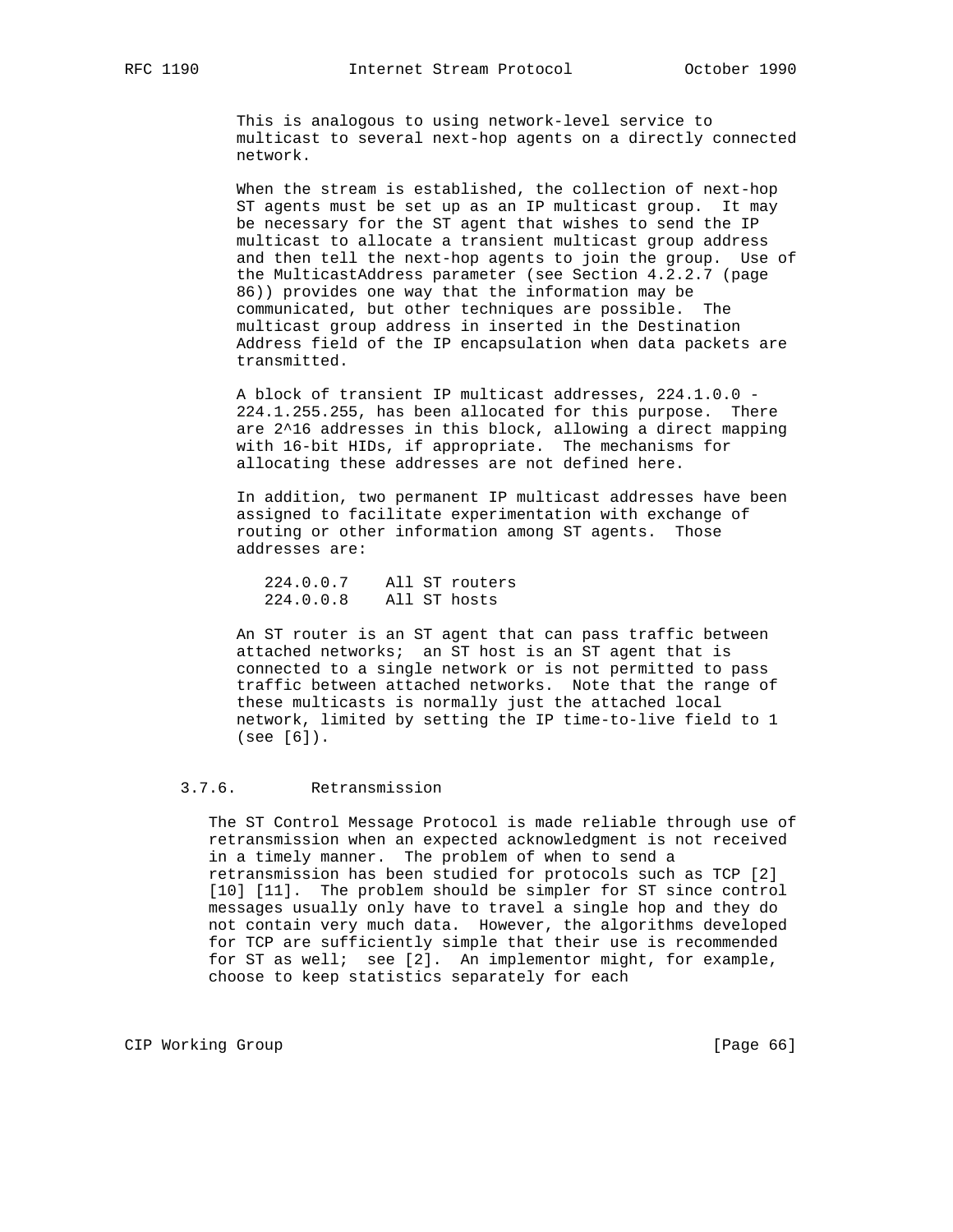neighboring ST agent, or combined into a single statistic for an attached network.

 Estimating the packet round-trip time (RTT) is a key function in reliable transport protocols such as TCP. Estimation must be dynamic, since congestion and resource contention result in varying delays. If RTT estimates are too low, packets will be retransmitted too frequently, wasting network capacity. If RTT estimates are too high, retransmissions will be delayed reducing network throughput when transmission errors occur. Article [11] identifies problems that arise when RTT estimates are poor, outlines how RTT is used and how retransmission timeouts (RTO) are estimated, and surveys several ways that RTT and RTO estimates can be improved.

 Note the HELLO/ACK mechanism described in Section 3.7.1.2 (page 49) can give an estimate of the RTT and its variance. These estimates are also important for use with the delay and delay variance entries in the FlowSpec.

## 3.7.7. Routing

 ST requires access to routing information in order to select a path from an origin to the destination(s). However, routing is considered to be a separate issue and neither the routing algorithm nor its implementation is specified here. ST should operate equally well with any reasonable routing algorithm.

 While ST may be capable of using several types of information that are not currently available, the minimal information required is that provided by IP, namely the ability to find an interface and next hop router for a specified IP destination address and Type of Service. Methods to make more information available and to use it are left for further study. For initial ST implementations, any routing information that is required but not automatically provided will be assumed to be manually configured into the ST agents.

## 3.7.8. Security

 The ST Protocol by itself does not provide security services. It is more vulnerable to misdelivery and denial of service than IP since the ST Header only carries a 16-bit HID for identification purposes. Any information, such as source and destination addresses, which a higher-layer protocol might use to detect misdelivery are the responsibility of either the application or higher-layer protocol.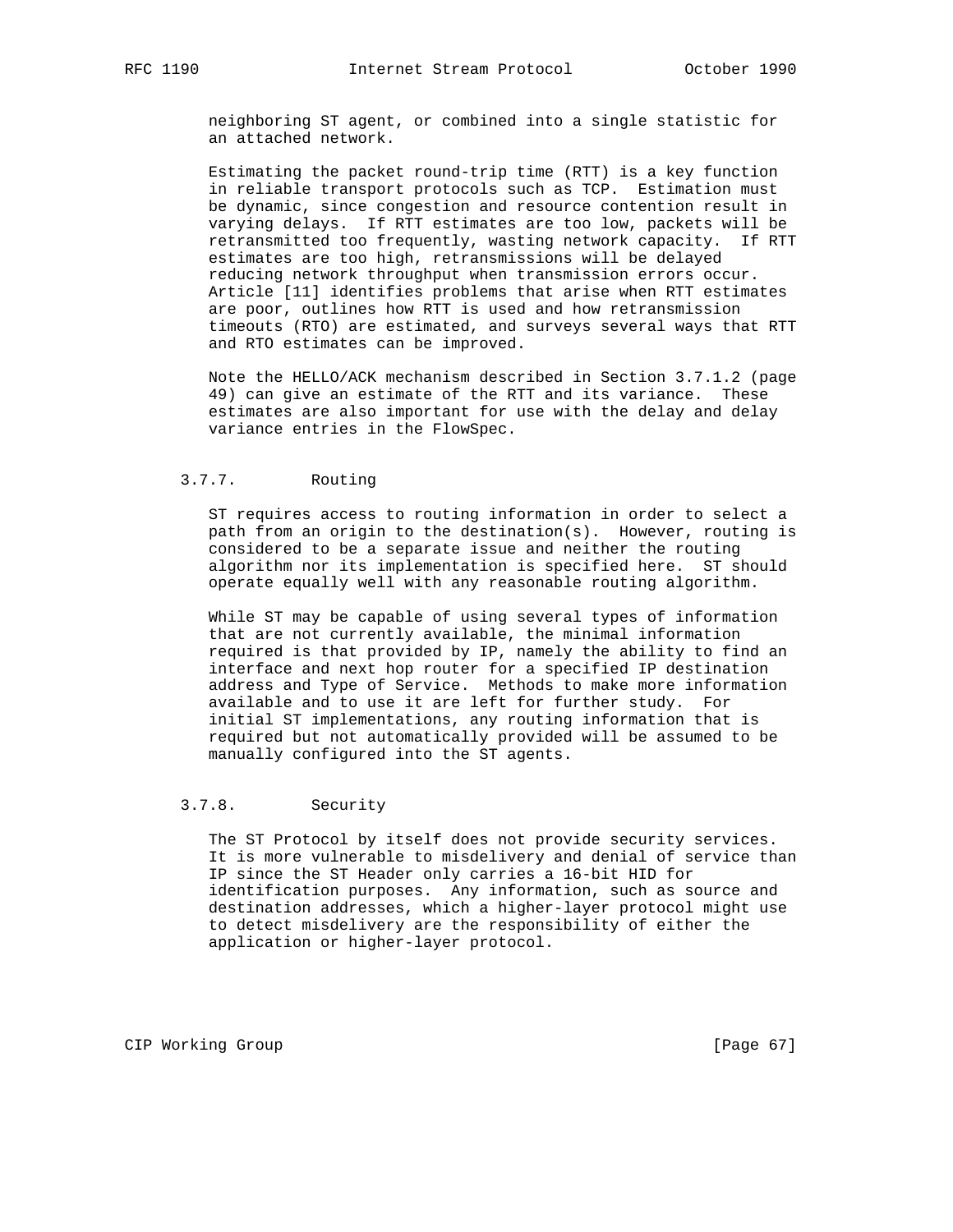ST is less prone to traffic analysis than IP since the only identifying information contained in the ST Header is a hop by-hop identifier (HID). However, the use of a HID is also what makes ST more vulnerable to denial of service since an ST agent has no reliable way to detect when bogus traffic is injected into, and thus consumes bandwidth from, a user's stream. Detection can be enhanced through use of per-interface forwarding tables and verification of local network source and destination addresses.

 We envision that applications that require security services will use facilities, such as the Secure Digital Networking System (SDNS) layer 3 Security Protocol (SP3/D) [19] [20]. In such an environment, ST PDUs would first be encapsulated in an IP Header, using IP Protocol 5 (ST) as described in Section 3.7.5 (page 64). These IP datagrams would then be secured using SP3/D, which results in another IP Protocol 5 PDU that can be passed between ST agents.

 This memo does not specify how an application invokes security services.

## 3.8. ST Service Interfaces

 ST has several interfaces to other modules in a communication system. ST provides its services to applications or transport level protocols through its "upper" interface (or SAP). ST in turn uses the services provided by network layers, management functions (e.g., address translation and routing), and IP. The interfaces to these modules are described in this section in the form of subroutine calls. Note that this does not mean that an implementation must actually be implemented as subroutines, but is instead intended to identify the information to be passed between the modules.

 In this style of outlining the module interfaces, the information passed into a module is shown as arguments to the subroutine call. Return information and/or success/failure indications are listed after the arrow ("->") that follows the subroutine call. In several cases, a list of values must either be passed to or returned from a module interface. Examples include a set of target addresses, or the mappings from a target list to a set of next hop addresses that span the route to the originally listed targets. When such a list is appropriate, the values repeated for each list element are bracketed and an asterisk is added to indicate that zero, one, or many list elements can be passed across the interface (e.g., "<target>\*" means zero, one, or more targets).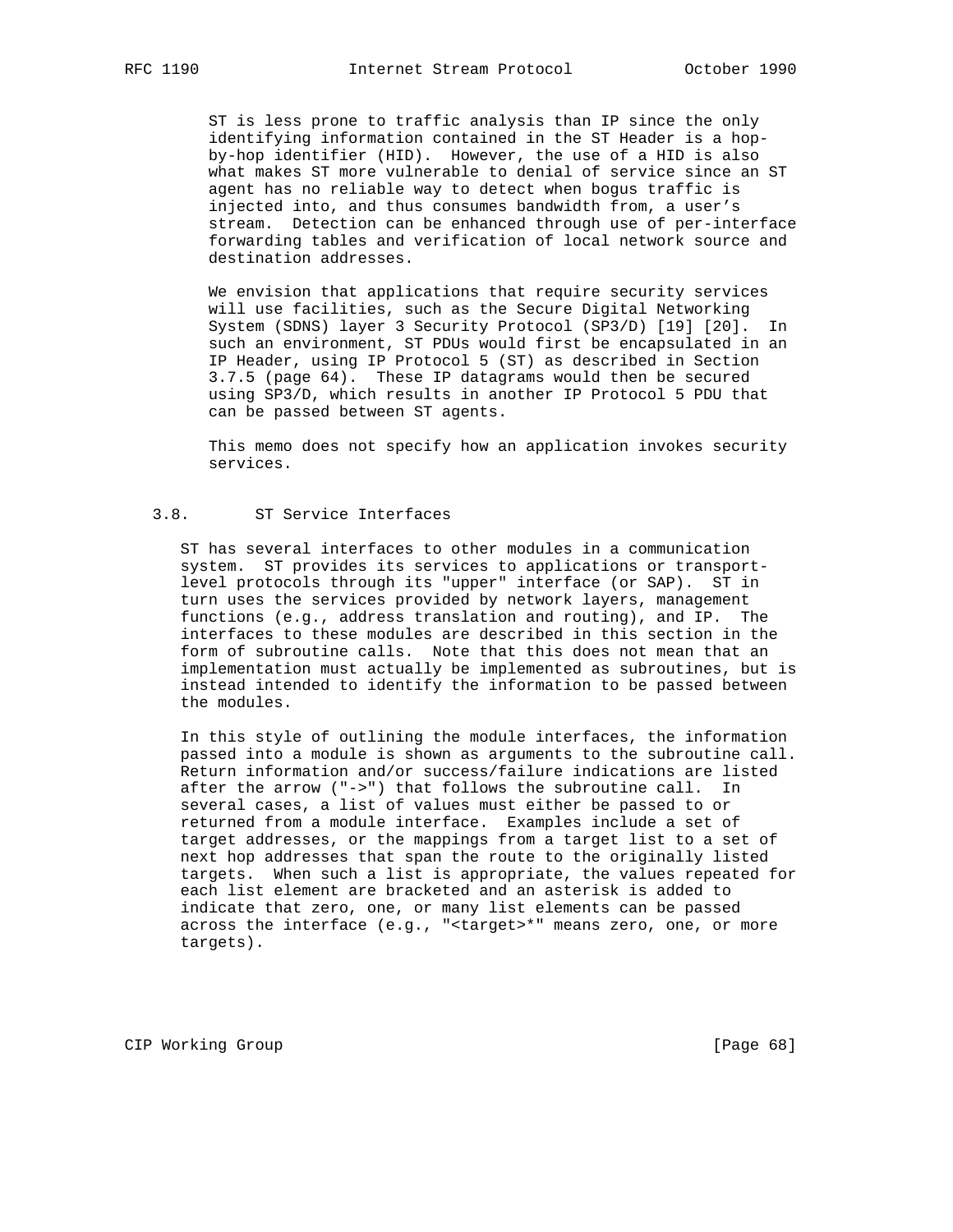## 3.8.1. Access to Routing Information

 The design of routing functions that can support a variety of resource management algorithms is difficult. In this section we suggest a set of preliminary interfaces suitable for use in initial experiments. We expect that these interfaces will change as we gain more insight into how routing, resource allocation, and decision making elements are best divided.

 Routing functions are required to identify the set of potential routes to each destination site. The routing functions should make some effort to identify routes that are currently available and that meet the resource requirements. However, these properties need not be confirmed until the actual resource allocation and connection setup propagation are performed.

 The minimum capability required of the interface to routing is to identify the network interface and next hop toward a given target. We expect that the traditional routing table will need to be extended to include information that ST requires such as whether or not a next hop supports ST, and, if so, whether or not IP encapsulation (see Section 3.7.5 (page 64)) is required to communicate with it. In particular, host entries will be required for hosts that can only support ST through encapsulation because the IP software either is not capable of demultiplexing datagrams based on the IP Version Number field, or the application interface only supports access to raw IP datagrams. This interface is illustrated by the function:

```
 FindNextHop( destination, TOS )
 -> result, < interface, next hop, ST-capable,
   MustEncapsulate >*
```
 However, the resource management functions can best tradeoff among alternative routes when presented with a matrix of all potential routes. The matrix entry corresponding to a destination and a next hop would contain the estimated characteristics of the corresponding pathway. Using this representation, the resource management functions can quickly determine the next hop sets that cover the entire destination list, and compare the various parameters of the tradeoff between the guarantees that can be promised by each set. An interface that returns a compressed matrix, listing the suitable routes by next hop and the destinations reachable through each, is illustrated by the function:

```
 FindNextHops( < destination >*, TOS )
 -> result, < destination, < interface, next hop,
    ST-capable, MustEncapsulate >* >*
```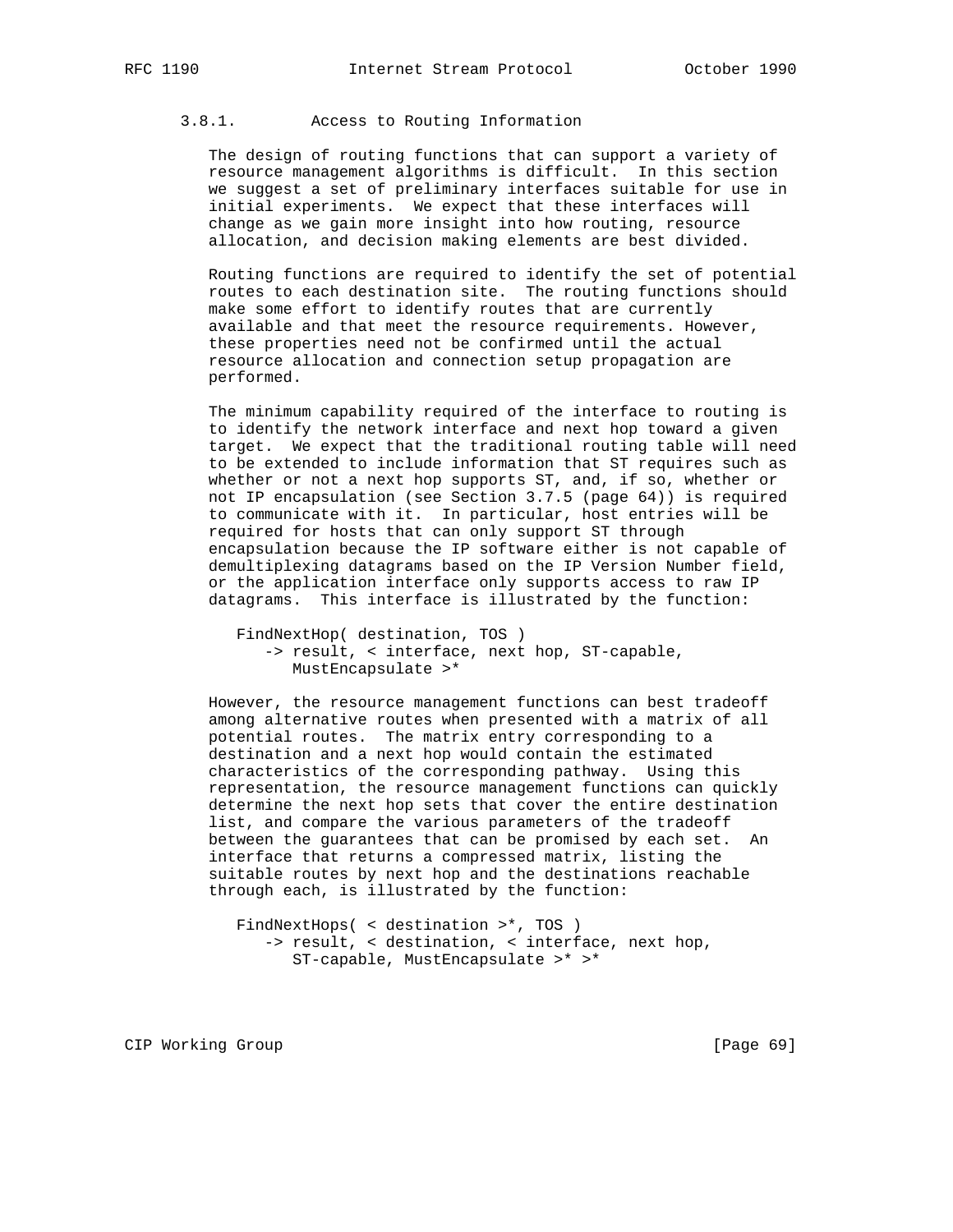We hope that routing protocols will be available that propagate additional metrics of bandwidth, delay, bit/burst error rate, and whether a router has ST capability. However, propagating this information in a timely fashion is still a key research issue.

## 3.8.2. Access to Network Layer Resource Reservation

 The resources required to reach the next-hops associated with the chosen routes must be allocated. These allocations will generally be requested and released incrementally. As the next-hop elements for the routes are chosen, the network resources between the current node and the next-hops must be allocated. Since the resources are not guaranteed to be available -- a network or node further down the path might have failed or needed resources might have been allocated since the routing decisions where made -- some of these allocations may have to be released, another route selected, and a new allocation requested.

 There are four basic interface functions needed for the network resource allocator. The first checks to see if the required resources are available, returning the likelihood that an ensuing resource allocation will succeed. A probability of 0% indicates the resources are not available or cannot promise to meet the required guarantees. Low probabilities indicate that most of the resource has been allocated or that there is a lot of contention for using the resource. This call does not actually reserve the resources:

```
 ResourceProbe( requirements )
 -> likelihood
```
Another call reserves the resources:

```
 ResourceReserve( requirements )
 -> result, reservation_id
```
The third call adjusts the resource guarantees:

```
 ResourceAdjust( reservation_id, new requirements )
 -> result
```
The final call allows the resources to be released:

```
 ResourceRelease( reservation_id )
-> result
```
CIP Working Group **compared to the CIP Working Group compared to the CIP Working Group compared to the CIP**  $\sim$  [Page 70]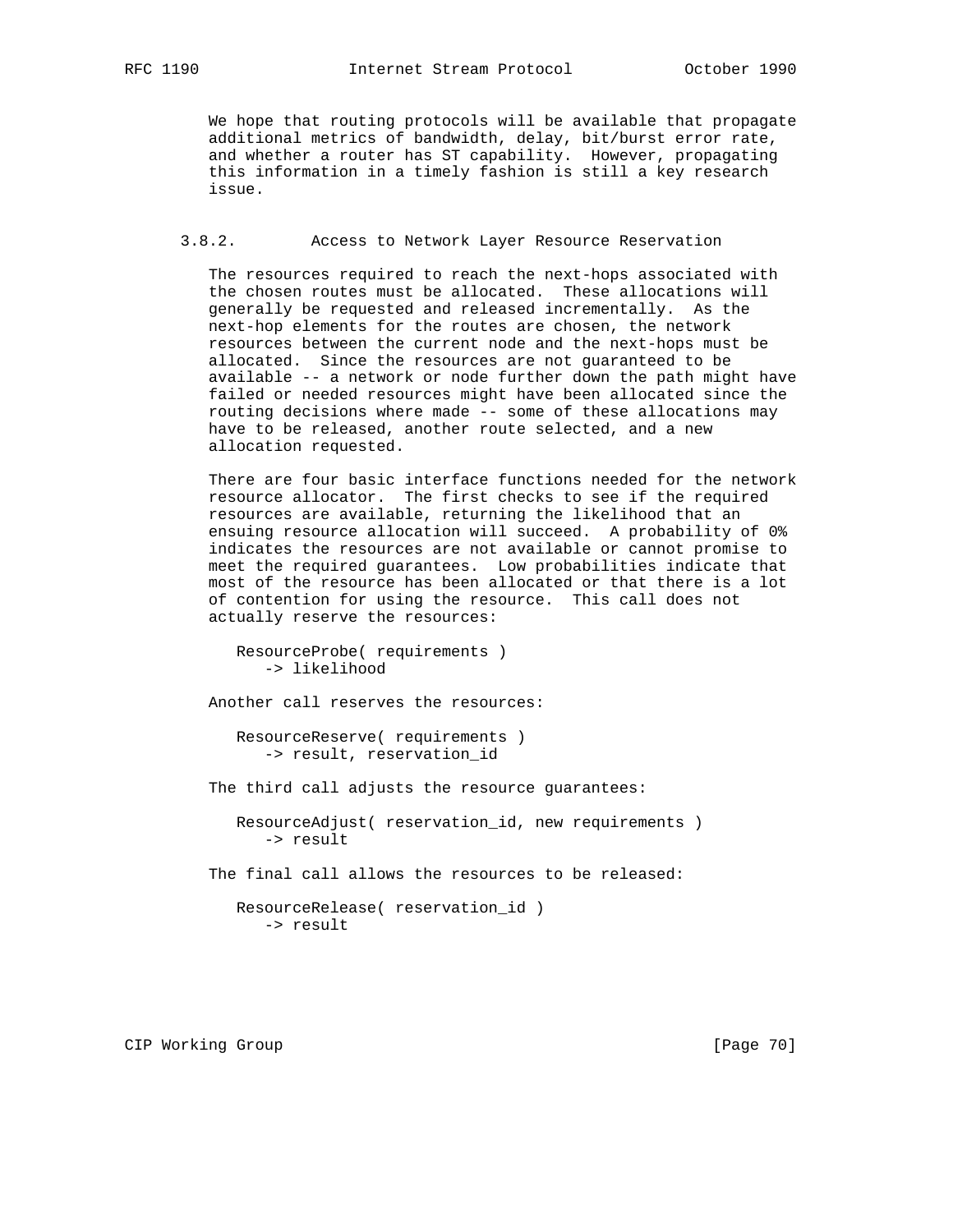3.8.3. Network Layer Services Utilized

 ST requires access to the usual network layer functions to send and receive packets and to be informed of network status information. In addition, it requires functions to enable and disable reception of multicast packets. Such functions might be defined as:

 JoinLocalGroup( network level group-address ) -> result, multicast\_id LeaveLocalGroup( network level group-address ) -> result RecvNet( SAP ) -> result, src, dst, len, BufPTR ) SendNet( src, dst, SAP, len, BufPTR ) -> result GetNotification( SAP ) -> result, infop

# 3.8.4. IP Services Utilized

 Since ST packets might be sent or received using IP encapsulation, IP level routines to join and leave multicast groups are required in addition to the usual services defined in the IP specification (see the IP specification [2] [15] and the IP multicast specification [6] for details).

 JoinHostGroup( IP level group-address, interface ) -> result, multicast\_id LeaveHostGroup( IP level group-address, interface ) -> result GET\_SRCADDR( remote IP addr, TOS ) -> local IP address SEND( src, dst, prot, TOS, TTL, BufPTR, len, Id, DF, opt ) -> result RECV( BufPTR, prot ) -> result, src, dst, SpecDest, TOS, len, opt GET\_MAXSIZES( local, remote, TOS ) -> MMS\_R, MMS\_S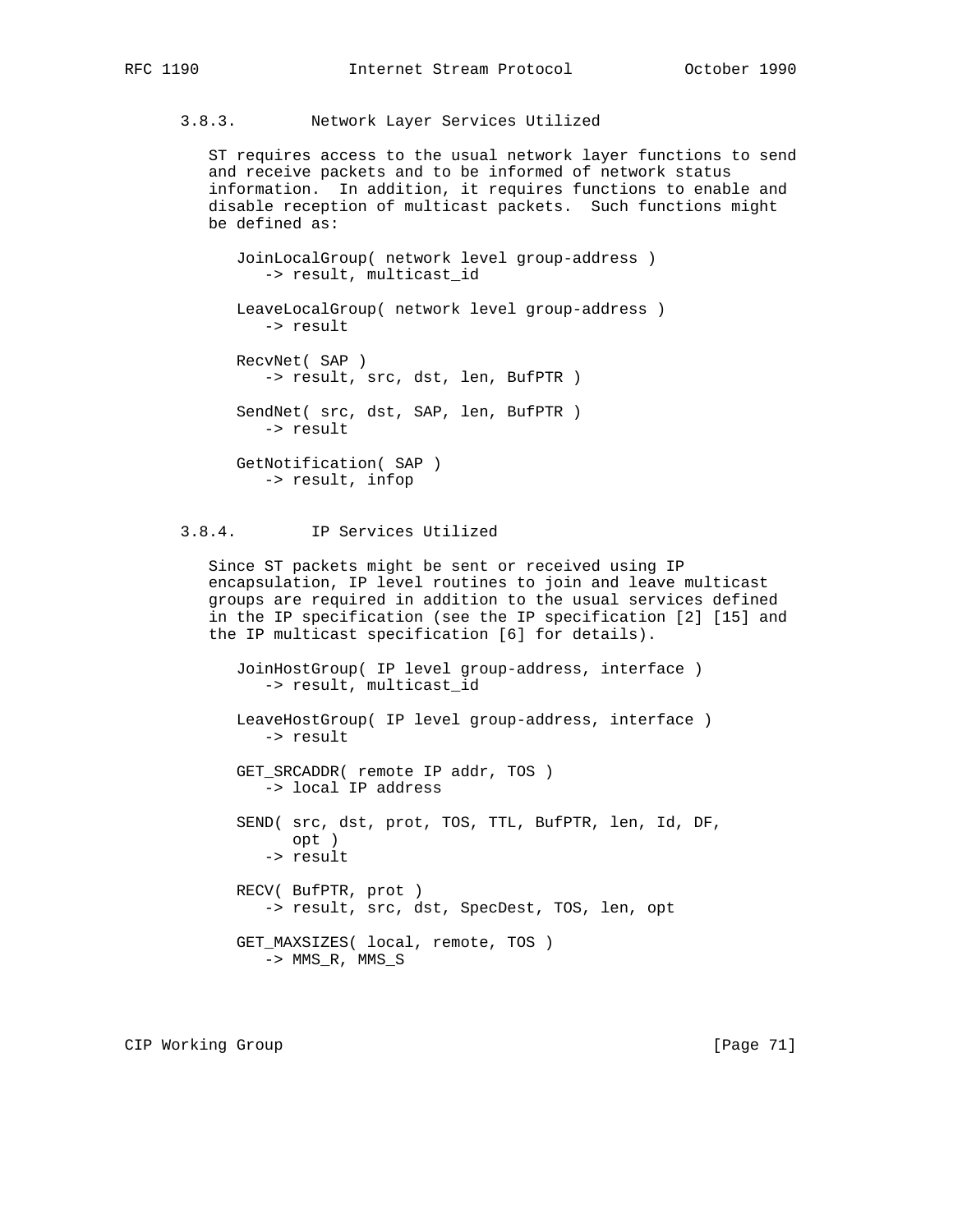ADVISE\_DELIVPROB( problem, local, remote, TOS ) -> result SEND ICMP( src, dst, TOS, TTL, BufPTR, len, Id, DF, opt ) -> result RECV\_ICMP( BufPTR ) -> result, src, dst, len, opt

# 3.8.5. ST Layer Services Provided

 Interface to the ST layer services may be modeled using a set of subroutine calls (but need not be implemented as such). When the protocol is implemented as part of an operating system, these subroutines may be used directly by a higher level protocol processing layer.

 These subroutines might also be provided through system service calls to provide a raw interface for use by an application. Often, this will require further adaptation to conform with the idiom of the particular operating system. For example, 4.3 BSD UNIX (TM) provides sockets, ioctls and signals for network programming.

 open( connect/listen, SAPBytes, local SAP, local host, account, authentication info, < foreign host, SAPBytes, foreign SAP, options >\*, flow spec, precedence, group name, optional parameters ) -> result, id, stream name, < foreign host, foreign SAPBytes, foreign SAP, result, flow spec, rname, optional parameters >\*

 Note that an open by a target in "listen mode" may cause ST to create a state block for the stream to facilitate rendezvous.

- add( id, SAPBytes, local SAP, local host, < foreign host, SAPBytes, foreign SAP, options >\*, flow spec, precedence, group name, optional parameters ) -> result, < foreign host, foreign SAPBytes, foreign SAP, result, flow spec, rname, optional parameters >\*
- send( id, buffer address, byte count, priority ) -> result, next send time, burst send time

 recv( id, buffer address, max byte count ) -> result, byte count

 recvsignal( id ) -> result, signal, info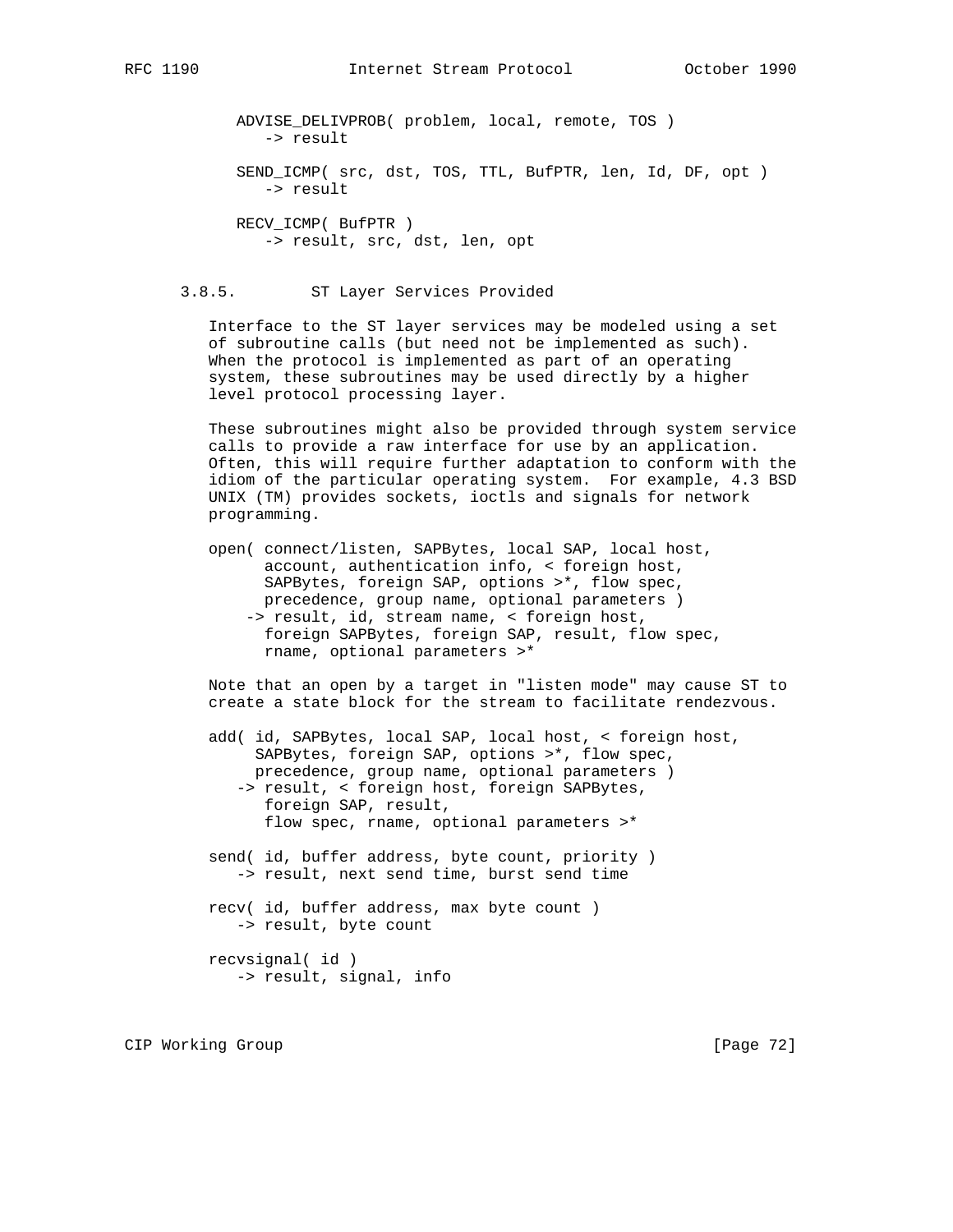receivecontrol( id ) -> result, id, stream name, < foreign host, foreign SAPBytes, foreign SAP, result, flow spec, rname, optional parameters >\* sendcontrol( id, flow spec, precedence, options, < foreign host, SAPBytes, foreign SAP, options >\*) -> result, < foreign host, foreign SAPBytes, foreign SAP, result, flow spec, rname, optional parameters >\* change( id, flow spec, precedence, options, < foreign host, SAPBytes, foreign SAP, options >\*) -> result, < foreign host, foreign SAPBytes, foreign SAP, result, flow spec, rname, optional parameters >\* close( id, < foreign host, SAPBytes, foreign SAP >\*, optional parameters ) -> result status( id/stream name/group name ) -> result, account, group name, protocol, < stream name, < foreign host, SAPbytes, foreign SAP, state, options, flow spec, routing info, rname >\*, precedence, options >\* creategroup( members\* ) -> result, group name deletegroup( group name, members\* ) -> result

CIP Working Group **compared to the CIP Working Group compared to the CIP Working Group compared to the CIP** Working C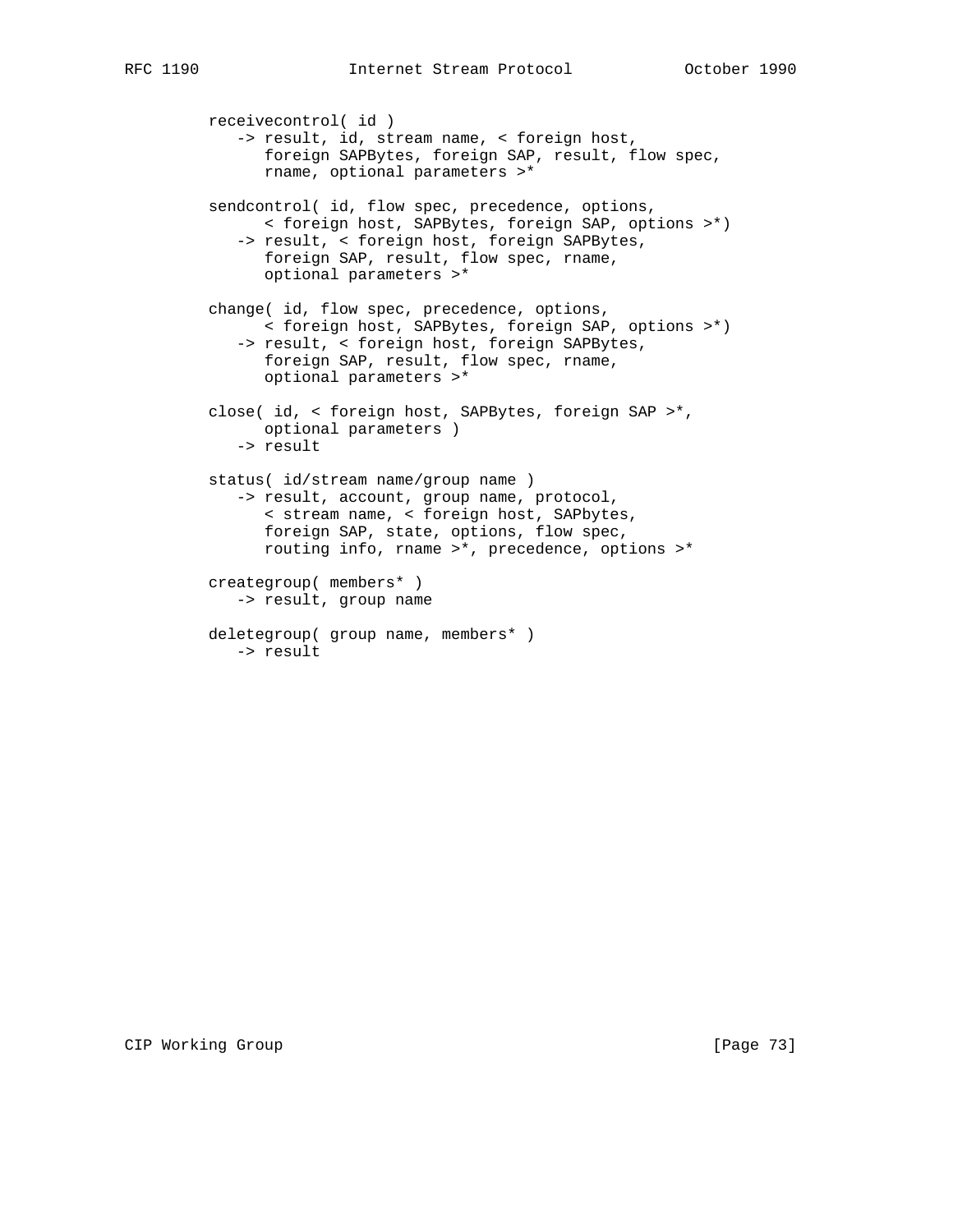[This page intentionally left blank.]

CIP Working Group [Page 74]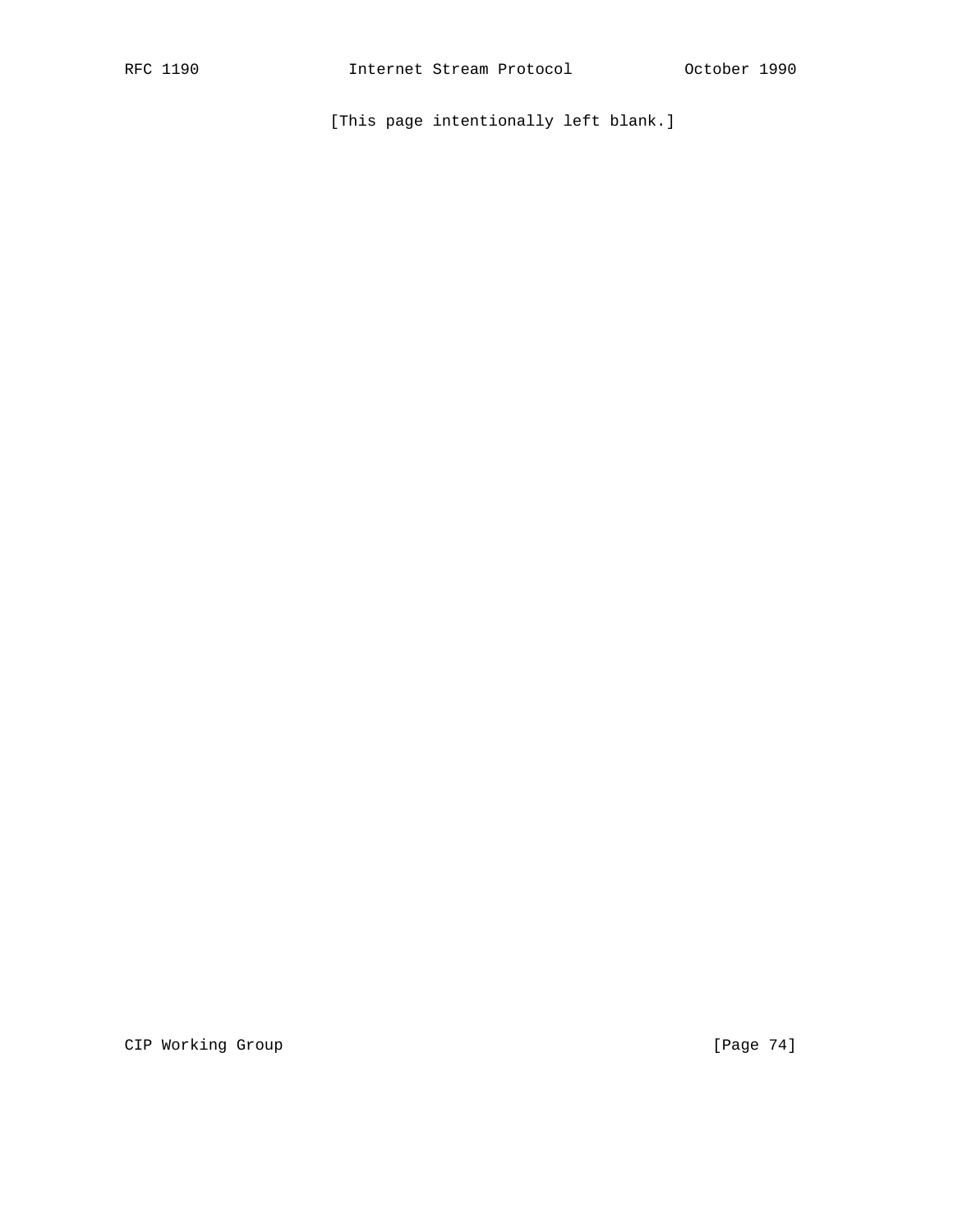## 4. ST Protocol Data Unit Descriptions

 The ST PDUs sent between ST agents consist of an ST Header ncapsulating either a higher layer PDU or an ST Control Message. Since ST operates as an extension of IP, the packet arrives at the same network service access point that IP uses to receive IP datagrams, e.g., ST would use the same ethertype (0x800) as does IP. The two types of packets are distinguished by the IP Version Number field (the first four bits of the packet); IP currently uses a value of 4, while ST has been assigned the value 5 [18]. There is no requirement for compatibility between IP and ST packet headers beyond the first four bits.

 The ST Header also includes an ST Version Number, a total length field, a header checksum, and a HID, as shown in Figure 21. See Appendix 1 (page 147) for an explanation of the notation.

 ST is the IP Version Number assigned to identify ST packets. The value for ST is 5.

Ver is the ST Version Number. This document defines ST Version 2.

 Pri is the priority of the packet. It is used in data packets to indicate those packets to drop if a stream is exceeding its allocation. Zero is the lowest priority and 7 the highest.

 T (bit 11) is used to indicate that a Timestamp is present following the ST Header but before any next higher layer protocol data. The Timestamp is not permitted on ST Control Messages (which may use the OriginTimestamp option).

Bits 12 through 15 are spares and should be set to 0.

| 0 1 2 3 4 5 6 7 8 9 0 1 2 3 4 5 6 7 8 9 0 1 2 3 4 5 6 7 8 9 |  |                |            |  |  |  |  |  |  |  |  |
|-------------------------------------------------------------|--|----------------|------------|--|--|--|--|--|--|--|--|
| $ST=5$   Ver=2   Pri  T  Bits                               |  |                | TotalBytes |  |  |  |  |  |  |  |  |
| HID                                                         |  | HeaderChecksum |            |  |  |  |  |  |  |  |  |
|                                                             |  |                |            |  |  |  |  |  |  |  |  |
|                                                             |  |                |            |  |  |  |  |  |  |  |  |
|                                                             |  | Timestamp      |            |  |  |  |  |  |  |  |  |
|                                                             |  |                |            |  |  |  |  |  |  |  |  |

Figure 21. ST Header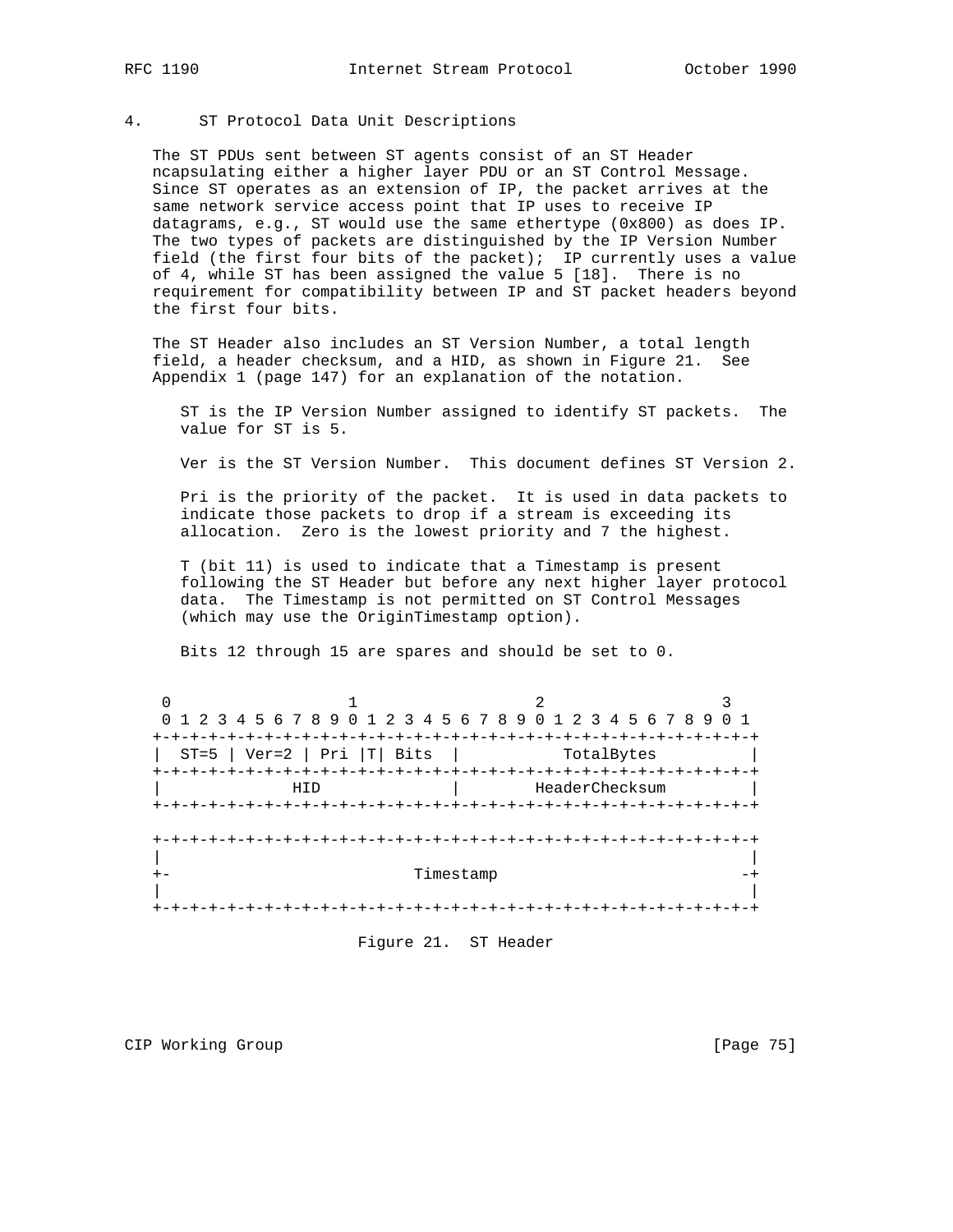TotalBytes is the length, in bytes, of the entire ST packet, it includes the ST Header and optional Timestamp but does not include any local network headers or trailers. In general, all length fields in the ST Protocol are in units of bytes.

 HID is the 16-bit hop-by-hop stream identifier. It is an abbreviation for the Name of the stream and is used both to reduce the packet header length and, by the receiver of the data packet, to make the forwarding function more efficient. Control Messages have a HID value of zero. HIDs are negotiated by the next-hop and previous-hop agents to make the abbreviation unique. It is used here in the ST Header and in various Control Messages. HID values 1-3 are reserved for future use.

 HeaderChecksum covers only the ST Header and Timestamp, if present. The ST Protocol uses 16-bit checksums here in the ST Header and in each Control Message. The standard Internet checksum algorithm is used: "The checksum field is the 16-bit one's complement of the one's complement sum of all 16-bit words in the header. For purposes of computing the checksum, the value of the checksum field is zero." See [1] [12] [15] for suggestions for efficient checksum algorithms.

 Timestamp is an optional timestamp inserted into data packets by the origin. It is only present when the T bit, described above, is set (1). Its use is negotiated at connection setup time; see Sections 4.2.3.5 (page 108) and 4.2.3.1 (page 100). The Timestamp has the NTP format; see [13].

## 4.1. Data Packets

 ST packets whose HID is not zero to three are user data packets. Their interpretation is a matter for the higher layer protocols and consequently is not specified here. The data packets are not protected by an ST checksum and will be delivered to the higher layer protocol even with errors.

 ST agents will not pass data packets over a new hop whose setup is not complete, i.e., a HID must have been negotiated and either an ACCEPT or REFUSE has been received for all targets specified in the CONNECT.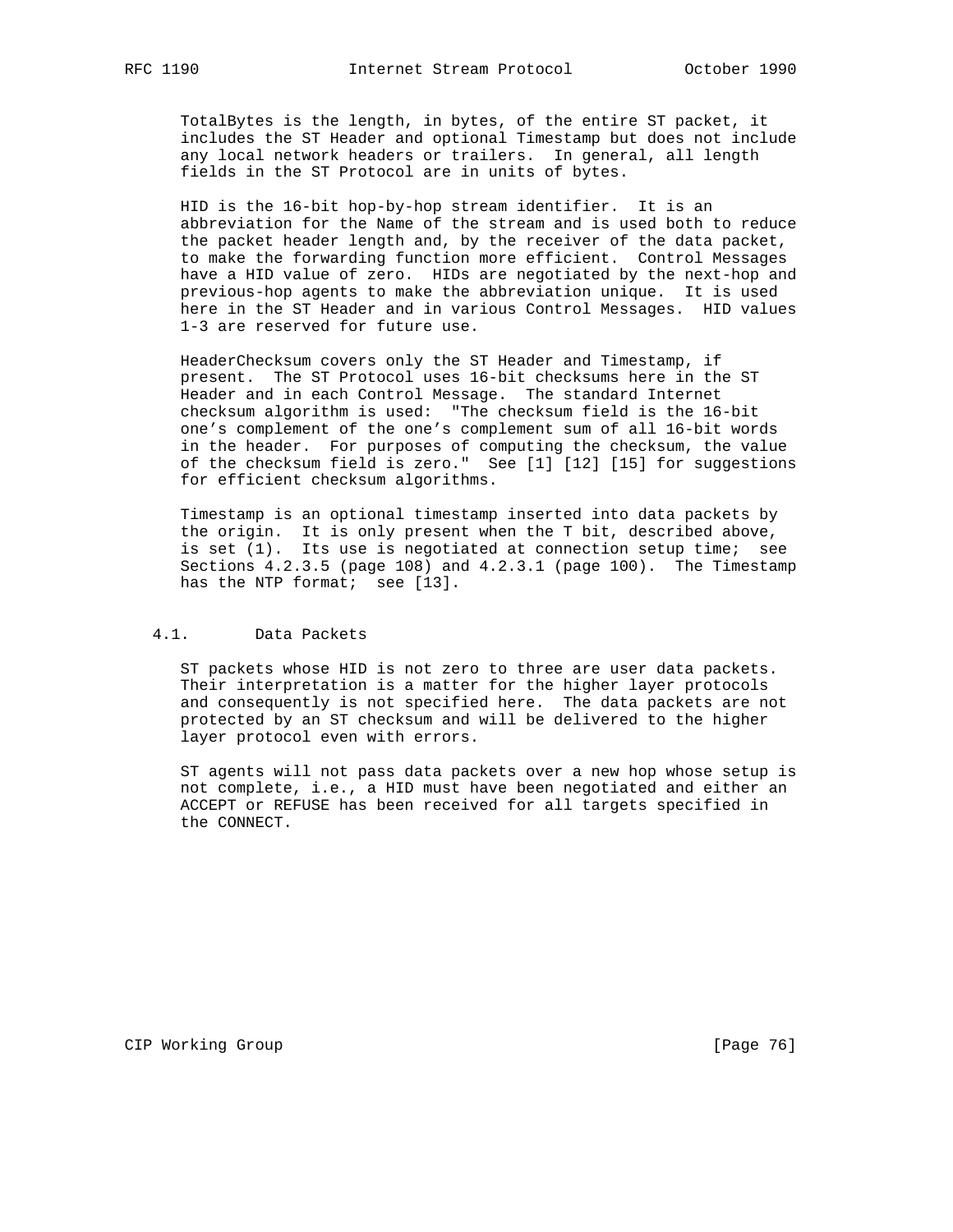### 4.2. ST Control Message Protocol Descriptions

 ST Control Messages are between a previous-hop agent and its next-hop agent(s) using a HID of zero. The control protocol follows a request-response model with all requests expecting responses. Retransmission after timeout (see Section 3.7.6 (page 66)) is used to allow for lost or ignored messages. Control messages do not extend across packet boundaries; if a control message is too large for the MTU of a hop, its information (usually a TargetList) is partitioned and a control message per partition is sent. All control messages have the following format:

 OpCode identifies the type of control message. Each is described in detail in following sections.

 Options is used to convey OpCode-specific variations for a control message.

 TotalBytes is the length of the control message, in bytes, including all OpCode specific fields and optional parameters. The value is always divisible by four.

 RVLId is used to convey the Virtual Link Identifier of the receiver of the control message, when known, or zero in the case of an initial CONNECT or diagnostic message. The RVLId is intended to permit efficient dispatch to the portion of a stream's state machine containing information about a specific operation in progress over the link. RVLId values 1-3 are reserved; see Sections 3 (page 17) and 3.7.1.2 (page 49).

|        |                      | 1 2 3 4 5 6 7 8 9 0 1 2 3 4 5 6 7 8 9 0 1 2 3 4 5 6 7 8 9 |  |  |  |  |  |  |  |  |  |  |
|--------|----------------------|-----------------------------------------------------------|--|--|--|--|--|--|--|--|--|--|
|        |                      |                                                           |  |  |  |  |  |  |  |  |  |  |
| OpCode | Options              | TotalBytes                                                |  |  |  |  |  |  |  |  |  |  |
|        |                      |                                                           |  |  |  |  |  |  |  |  |  |  |
|        | RVLId                | SVLId                                                     |  |  |  |  |  |  |  |  |  |  |
|        |                      |                                                           |  |  |  |  |  |  |  |  |  |  |
|        | Reference            | LnkReference                                              |  |  |  |  |  |  |  |  |  |  |
|        | -+-+-+-+             |                                                           |  |  |  |  |  |  |  |  |  |  |
|        | SenderIPAddress      |                                                           |  |  |  |  |  |  |  |  |  |  |
|        |                      |                                                           |  |  |  |  |  |  |  |  |  |  |
|        | Checksum             |                                                           |  |  |  |  |  |  |  |  |  |  |
|        | +-+-+-+-+-+-+-       |                                                           |  |  |  |  |  |  |  |  |  |  |
|        | OpCode Specific Data |                                                           |  |  |  |  |  |  |  |  |  |  |
|        |                      |                                                           |  |  |  |  |  |  |  |  |  |  |

Figure 22. ST Control Message Format

CIP Working Group **compared to the CIP Working Group compared to the CIP Working Group compared to the CIP**  $\sim$  [Page 77]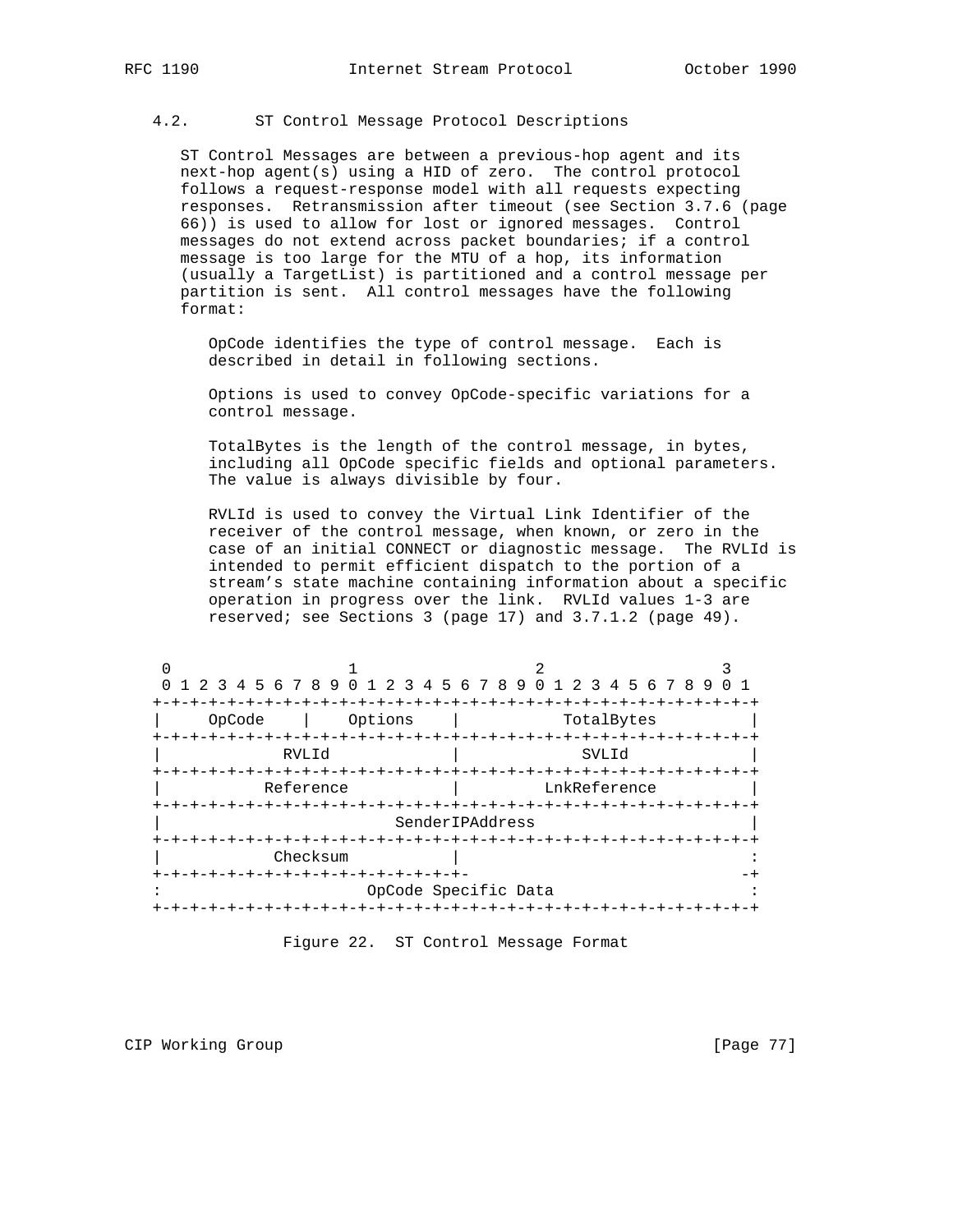SVLId is used to convey the Virtual Link Identifier of the sender of the control message. Except for ERROR-IN-REQUEST and diagnostic messages, it must never be zero. SVLId values 1-3 are reserved; see Sections 3 (page 17) and 3.7.1.2 (page 49).

 Reference is a transaction number. Each sender of a request control message assigns a Reference number to the message that is unique with respect to the stream. The Reference number is used by the receiver to detect and discard duplicates. Each acknowledgment carries the Reference number of the request being acknowledged. Reference zero is never used, and Reference numbers are assumed to be monotonically increasing with wraparound so that the older-than and more-recent-than relations are well defined.

 LnkReference contains the Reference field of the request control message that caused this request control message to be created. It is used in situations where a single request leads to multiple "responses". Examples are CONNECT and CHANGE messages that must be acknowledged hop-by-hop and will also lead to an ACCEPT or REFUSE from each target in the TargetList.

 SenderIPAddress is the 32-bit IP address of the network interface that the ST agent used to send the control message. This value changes each time the packet is forwarded by an ST agent (hop-by-hop).

 Checksum is the checksum of the control message. Because the control messages are sent in packets that may be delivered with bits in error, each control message must be checked before it is acted upon; see Section 4 (page 76).

 OpCode Specific Data contains any additional information that is associated with the control message. It depends on the specific control message and is explained further below. In some response control messages, fields of zero are included to allow the format to match that of the corresponding request message. The OpCode Specific Data may also contain any of the optional Parameters defined in Section 4.2.2 (page 80).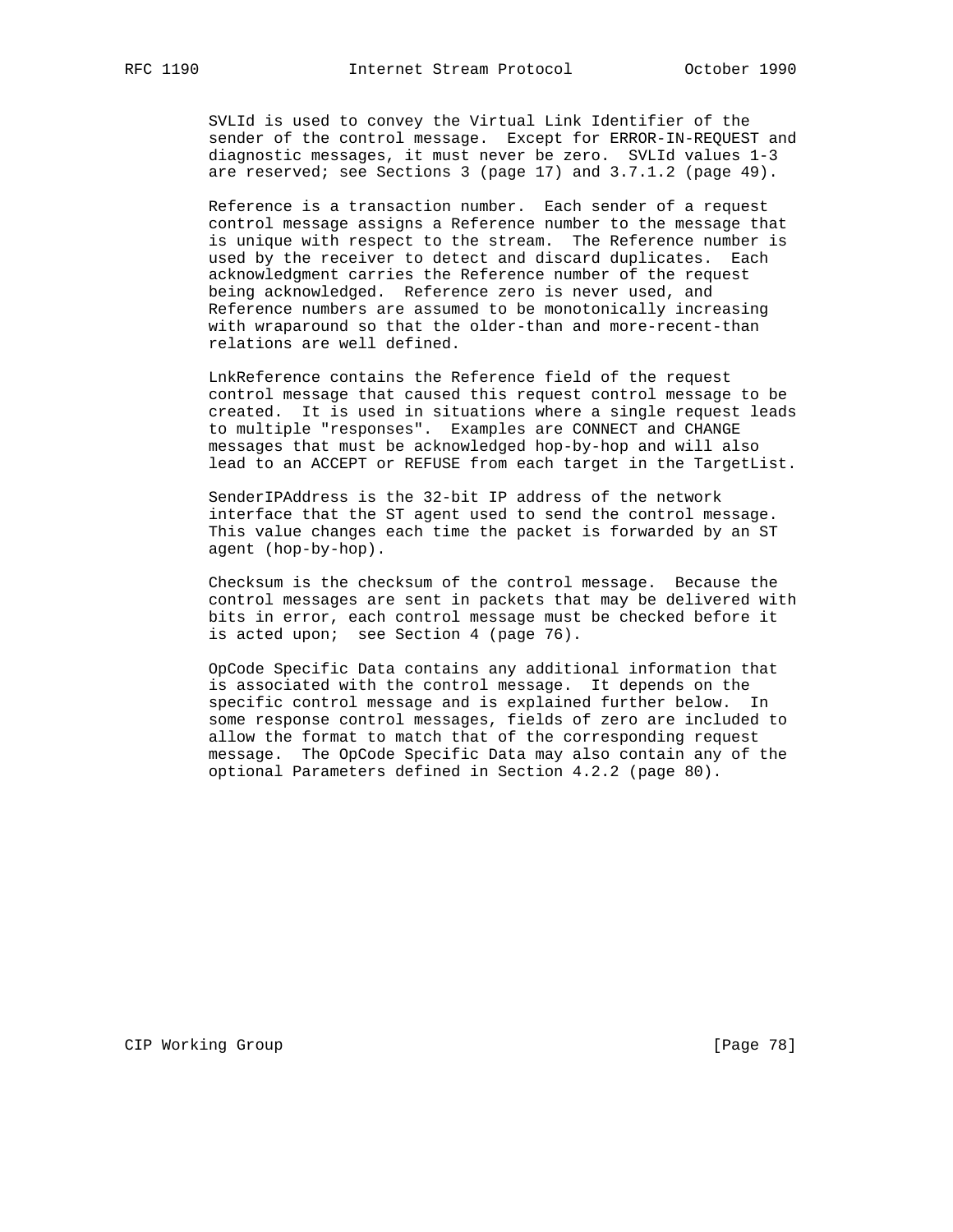## 4.2.1. ST Control Messages

 The CONNECT and CHANGE messages are used to establish or modify branches in the stream. They propagate in the direction from the origin toward the targets. They are end-to-end messages created by the origin. They propagate all the way to the targets, and require ERROR-IN-REQUEST, ACK, HID-REJECT, HID- APPROVE, ACCEPT, or REFUSE messages in response. The CONNECT message is the stream setup message. The CHANGE message is used to change the characteristics of an established stream. The CONNECT message is also used to add one or more targets to an existing stream and during recovery of a broken stream. Both messages have a TargetList parameter and are processed similarly.

 The DISCONNECT message is used to tear down streams or parts of streams. It propagates in the direction from the origin toward the targets. It is either used as an end-to-end message generated by the origin that is used to completely tear down a stream, or is generated by an intermediate ST agent that preempts a stream or detects the failure of its previous-hop agent or network in the stream. In the latter case, it is used to tear down the part of the stream from the failure to the targets, thus the message propagates all the way to the targets.

 The REFUSE message is sent by a target to refuse to join or remove itself from a stream; in these cases, it is an end-to end message. An intermediate ST agent issues a REFUSE if it cannot find a route to a target, can only find a route to a target through the previous-hop, preempts a stream, or detects a failure in a next-hop ST agent or network. In all cases a REFUSE propagates in the direction toward the origin.

 The ACCEPT message is an end-to-end message generated by a target and is used to signify the successful completion of the setup of a stream or part of a stream, or the change of the FlowSpec. There are no other messages that are similar to it.

 The following sections contain descriptions of common fields and parameters, followed by descriptions of the individual control messages, both listed in alphabetical order. A brief description of the use of the control message is given. The packet format is shown graphically.

CIP Working Group **compared to the CIP Working Group compared to the CIP Working Group compared to the CIP**  $\sim$  [Page 79]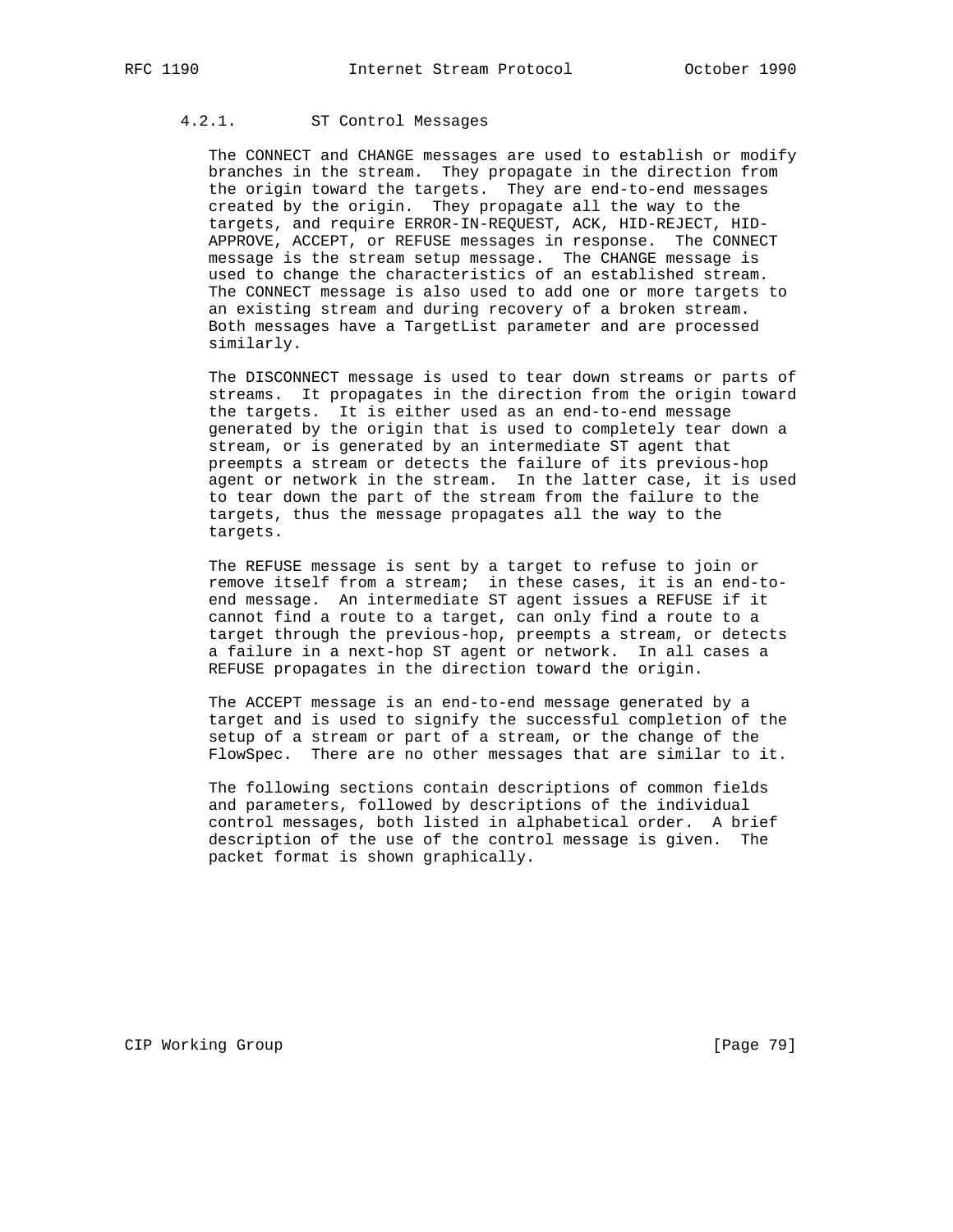## 4.2.2. Common SCMP Elements

 Several fields and parameters (referred to generically as "elements") are common to two or more PDUs. They are described in detail here instead of repeating their description several times. In many cases, the presence of a parameter is optional. To permit the parameters to be easily defined and parsed, each is identified with a PCode byte that is followed by a PBytes byte indicating the length of the parameter in bytes (including the PCode, PByte, and any padding bytes). If the length of the information is not a multiple of 4 bytes, the parameter is padded with one to three zero (0) bytes. PBytes is thus always a multiple of four. Parameters can be present in any order.

## 4.2.2.1. DetectorIPAddress

 Several control messages contain the DetectorIPAddress field. It is used to identify the agent that caused the first instance of the message to be generated, i.e., before it was propagated. It is copied from the received message into the copy of the message that is to be propagated to a previous-hop or next-hop. It use is primarily diagnostic.

## 4.2.2.2. ErroredPDU

 The ErroredPDU parameter (PCode = 1) is used for diagnostic purposes to encapsulate a received ST PDU that contained an error. It may be included in the ERROR-IN-REQUEST, ERROR- IN-RESPONSE, or REFUSE messages. It use is primarily diagnostic.

 PDUBytes indicates how many bytes of the PDUInError are actually present.

 ErrorOffset contains the number of bytes into the errored PDU to the field containing the error. At least as much of the PDU in error must be included to

0  $1$  2 3 0 1 2 3 4 5 6 7 8 9 0 1 2 3 4 5 6 7 8 9 0 1 2 3 4 5 6 7 8 9 0 1 +-+-+-+-+-+-+-+-+-+-+-+-+-+-+-+-+-+-+-+-+-+-+-+-+-+-+-+-+-+-+-+-+ | PCode = 1 | PBytes | PDUBytes | ErrorOffset | +-+-+-+-+-+-+-+-+-+-+-+-+-+-+-+-+-+-+-+-+-+-+-+-+-+-+-+-+-+-+-+-+ : PDUInError : Padding | +-+-+-+-+-+-+-+-+-+-+-+-+-+-+-+-+-+-+-+-+-+-+-+-+-+-+-+-+-+-+-+-+

Figure 23. ErroredPDU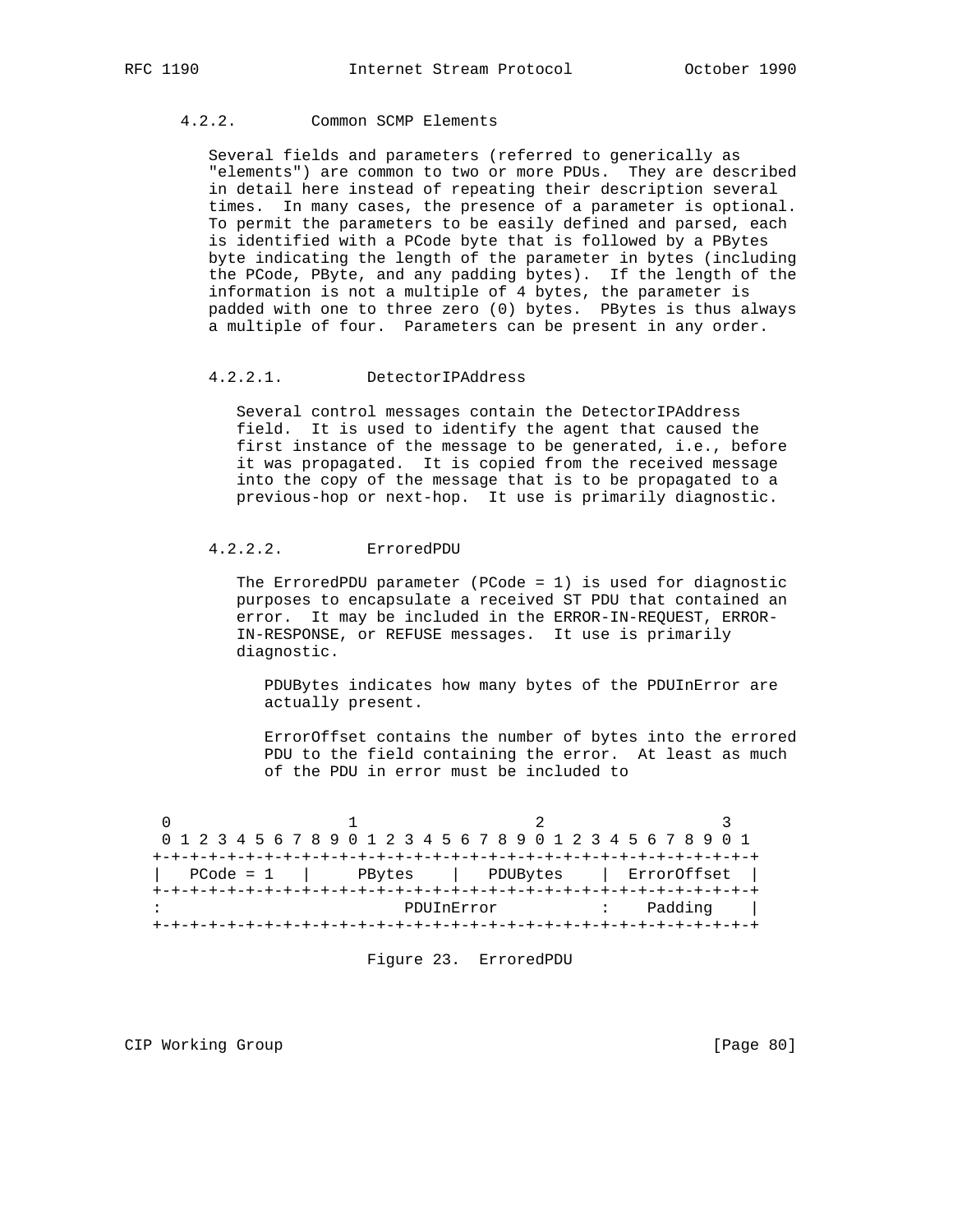include the field or parameter identified by ErrorOffset; an ErrorOffset of zero would imply a problem with the IP Version Number or ST Version Number fields.

 PDUInError is the PDU in error, beginning with the ST Header.

4.2.2.3. FlowSpec & RFlowSpec

 The FlowSpec is used to convey stream service requirements end-to-end. We expect that other versions of FlowSpec will be needed in the future, which may or may not be subsets or supersets of the version described here. PBytes will allow new constraints to be added to the end without having to simultaneously update all implementations in the field. Implementations are expected to be able to process in a graceful manner a Version 4 (or higher) structure that has more elements than shown here.

 The FlowSpec parameter (PCode = 2) is used in several messages to convey the FlowSpec.

|                       |                 |                                 | 0 1 2 3 4 5 6 7 8 9 0 1 2 3 4 5 6 7 8 9 0 1 2 3 4 5 6 7 8 9 |             |  |  |  |  |  |  |  |
|-----------------------|-----------------|---------------------------------|-------------------------------------------------------------|-------------|--|--|--|--|--|--|--|
|                       |                 |                                 |                                                             |             |  |  |  |  |  |  |  |
| PCode                 |                 | PBytes                          | $Version = 3$                                               |             |  |  |  |  |  |  |  |
|                       |                 |                                 |                                                             |             |  |  |  |  |  |  |  |
| DutyFactor            |                 | ErrorRate                       | Precedence                                                  | Reliability |  |  |  |  |  |  |  |
| - + – + – + – + – + – |                 |                                 |                                                             |             |  |  |  |  |  |  |  |
|                       | Tradeoffs       | the contract of the contract of | RecoveryTimeout                                             |             |  |  |  |  |  |  |  |
|                       |                 |                                 |                                                             |             |  |  |  |  |  |  |  |
|                       | LimitOnCost     |                                 | LimitOnDelay                                                |             |  |  |  |  |  |  |  |
|                       |                 |                                 |                                                             |             |  |  |  |  |  |  |  |
|                       | LimitOnPDUBytes |                                 | LimitOnPDURate                                              |             |  |  |  |  |  |  |  |
|                       |                 |                                 |                                                             |             |  |  |  |  |  |  |  |
|                       |                 | MinBytesXRate                   |                                                             |             |  |  |  |  |  |  |  |
|                       |                 |                                 |                                                             |             |  |  |  |  |  |  |  |
|                       | AccdMeanDelay   |                                 |                                                             |             |  |  |  |  |  |  |  |
|                       |                 | $-+ - + - + - + -$              | +-+-+-+-+-+-+-+-+-+-+-+-+-+-+                               |             |  |  |  |  |  |  |  |
|                       |                 | AccdDelayVariance               |                                                             |             |  |  |  |  |  |  |  |
|                       | DesPDUBytes     |                                 | DesPDURate                                                  |             |  |  |  |  |  |  |  |
|                       |                 |                                 |                                                             |             |  |  |  |  |  |  |  |
|                       |                 |                                 |                                                             |             |  |  |  |  |  |  |  |

Figure 24. FlowSpec & RFlowSpec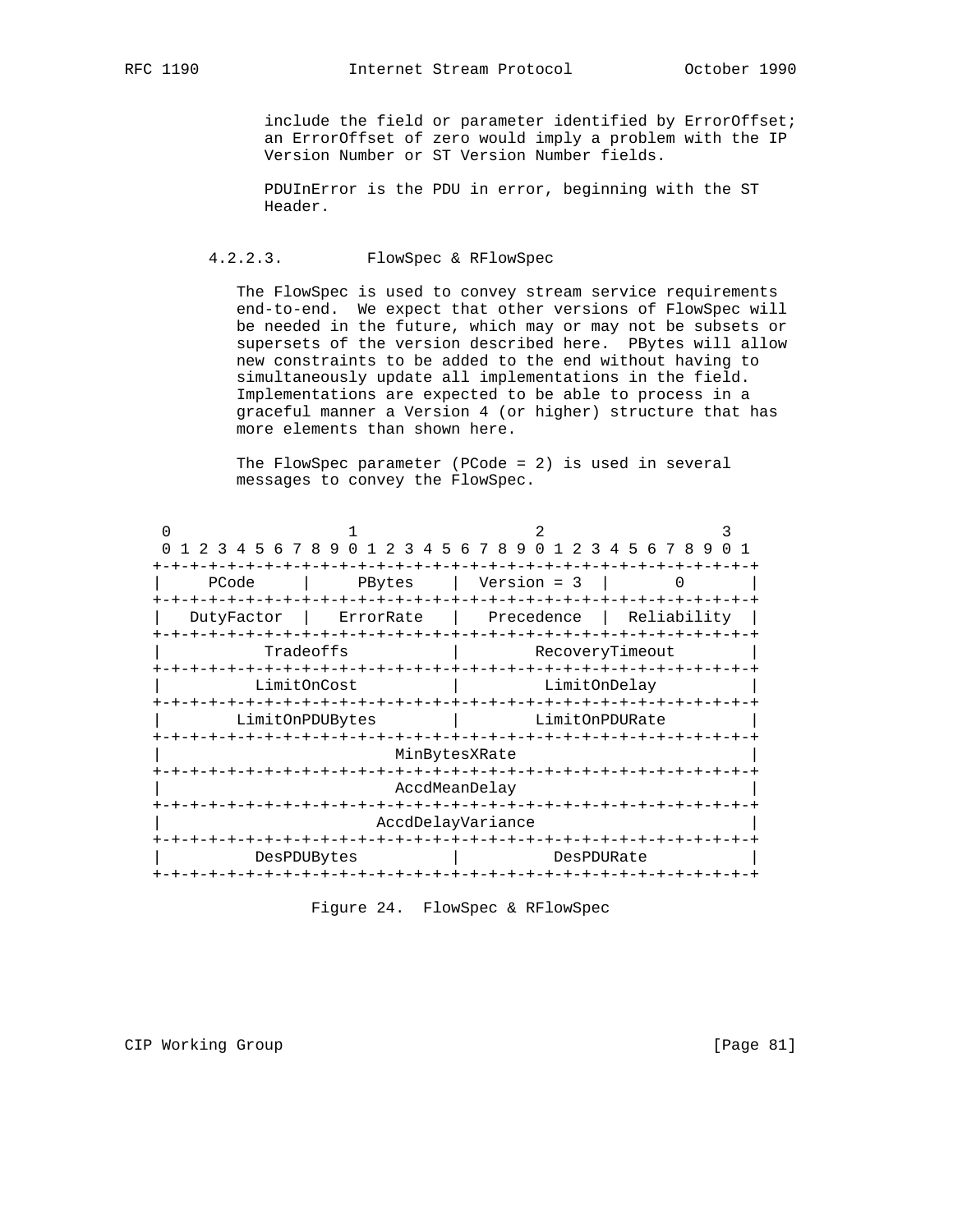The RFlowSpec parameter (PCode = 12) is used in conjunction with the FDx option to convey the FlowSpec that is to be used in the reverse direction.

 Version identifies the version of the FlowSpec. Version 3 is defined here.

 DutyFactor is the estimated proportion of the time that the requested bandwidth will actually be in use. Zero is taken to represent 256 and signify a duty factor of 1. Other values are to be divided by 256 to yield the duty factor.

 ErrorRate expresses the error rate as the negative exponent of 10 in the error rate. One (1) represents a bit error rate of 0.1 and 10 represents 0.0000000001.

 Precedence is the precedence of the connection being established. Zero represents the lowest precedence. Note that non-zero values of this parameter should be subject to authentication and authorization checks, which are not specified here. In general, the distinction between precedence and priority is that precedence specifies streams that are permitted to take previously committed resources from another stream, while priority identifies those PDUs that a stream is most willing to have dropped when the stream exceeds its guaranteed limits.

 Reliability is modified by each intervening ST agent as a measure of the probability that a given offered data packet will be forwarded and not dropped. Zero is taken to represent 256 and signify a probability of 1. Other values are to be divided by 256 to yield the probability.

 Tradeoffs is incompletely defined at this time. Bits currently specified are as follows:

 The most significant bit in the field, bit 0 in the Figure 24, when one (1) means that each ST agent must "implement" all constraints in the FlowSpec even if they are not shown in the figure, e.g., when the FlowSpec has been extended. When zero (0), unknown constraints may be ignored.

 The second most significant bit in the field, bit 1, when one (1) means that one or more constraints are unknown and have been ignored. When zero (0), all constraints are known and have been processed.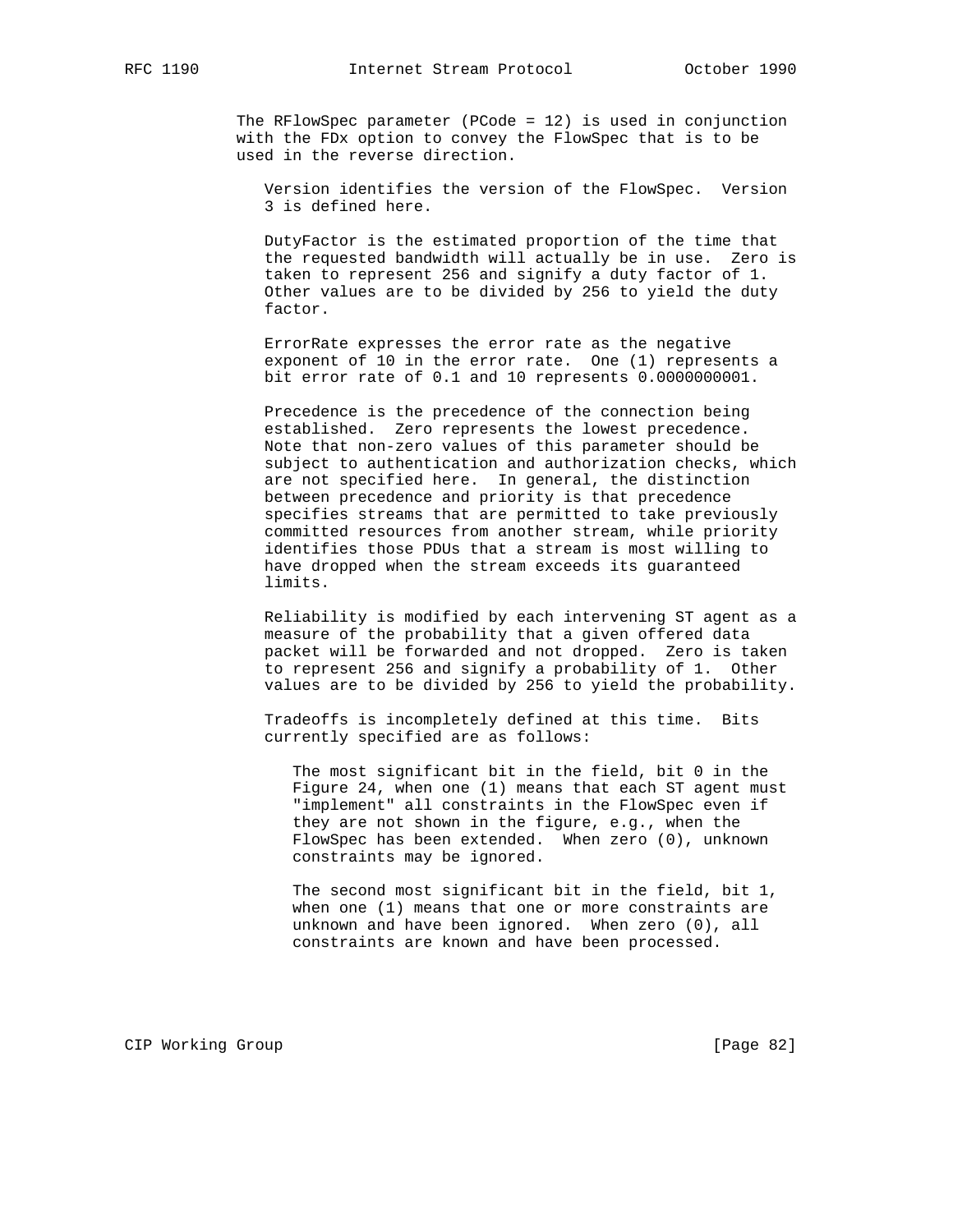The third most significant bit in the field, bit 2, is used for RevChrg; see Section 3.6.5 (page 46).

 Other bits are currently unspecified, and should be set to zero (0) by the origin ST agent and not changed by other agents unless those agents know their meaning.

 RecoveryTimeout specifies the nominal number of milliseconds that the application is willing to wait for a failed system component to be detected and any corrective action to be taken.

 LimitOnCost specifies the maximum cost that the origin is willing to expend. A value of zero indicates that the application is not willing to incur any direct charges for the resources used by the stream. The meaning of non-zero values is left for further study.

 LimitOnDelay specifies the maximum end-to-end delay, in milliseconds, that can be tolerated by the origin.

 LimitOnPDUBytes is the smallest packet size, in terms of ST-user data bytes, that can be tolerated by the origin.

 LimitOnPDURate is the lowest packet rate that can be tolerated by the origin, expressed as tenths of a packet per second.

 MinBytesXRate is the minimum bandwidth that can be tolerated by the origin, expressed as a product of bytes and tenths of a packet per second.

 AccdMeanDelay is modified by each intervening ST agent. This provides a means of reporting the total expected delay, in milliseconds, for a data packet. Note that it is implicitly assumed that the requested mean delay is zero and there is no limit on the mean delay, so there are no parameters to specify these explicitly.

 AccdDelayVariance is also modified by each intervening ST agent as a measure, in milliseconds squared, of the packet dispersion. This quantity can be used by the target or origin in determining whether the resulting stream has an adequate quality of service to support the application. Note that it is implicitly assumed that the requested delay variance is zero and there is no limit on the delay variance, so there are no parameters to specify these explicitly.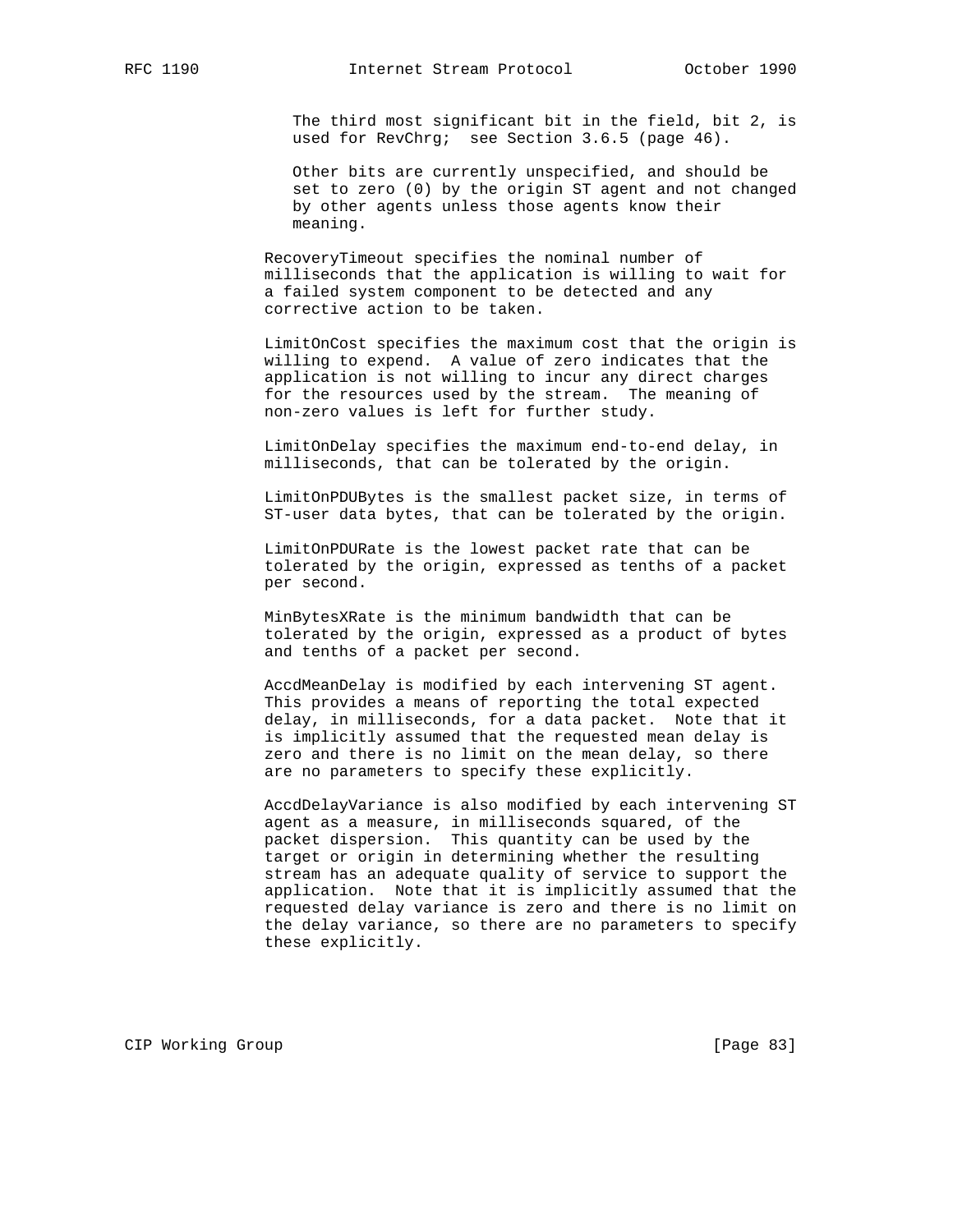DesPDUBytes is the desired PDU size in bytes. This is not necessarily the same as the minimum necessary PDU size. This value may be made smaller by intervening ST agents so long as it is not made smaller than LimitOnPDUBytes. The \*PDUBytes limits measure the size of the PDUs of next-higher protocol layer, i.e., the user information contained in a data packet. An ST agent must account for both the ST Header (including possible IP encapsulation) and any local network headers and trailers when comparing a network's MTU with \*PDUBytes. In an ACCEPT message, the value of this field will be no larger than the MTU of the path to the specified target.

 DesPDURate is the requested PDU rate, expressed as tenths of a packet per second. This value may be made smaller by intervening ST agents so long as it is not made smaller than LimitOnPDURate.

 It is expected that the next parameter to be added to the FlowSpec will be a Burst Descriptor. This parameter will describe the burstiness of the offered traffic. For example, this may include the simple average rate, peak rate and variance values, or more complete descriptions that characterize the distribution of expected burst rates and their expected duration. The nature of the algorithms that deal with the traffic's burstiness and the information that needs to be described by this parameter will be subjects of further experimentation. It is expected that a new FlowSpec with Version = 4 will be defined that looks like Version 3 but has a Burst Descriptor parameter appended to the end.

### 4.2.2.4. FreeHIDs

 The FreeHIDs parameter (PCode = 3) is used to communicate to the previous-hop suggestions for a HID. It consists of BaseHID and FreeHIDBitMask fields. Experiments will determine how long the mask should be for practical use of this parameter. The parameter (if implemented) should be included in all HID-REJECTs, and in HID-APPROVEs that are linked to a multicast CONNECT, e.g., one containing the MulticastAddress parameter.

 BaseHID was the suggested value in a HID-CHANGE or CONNECT. BaseHID is chosen to be the suggested HID value to insure that the masks from multiple FreeHIDs parameters will overlap.

 FreeHIDBitMask identifies available HID values as follows. Bit 0 in the FreeHIDBitMask corresponds to a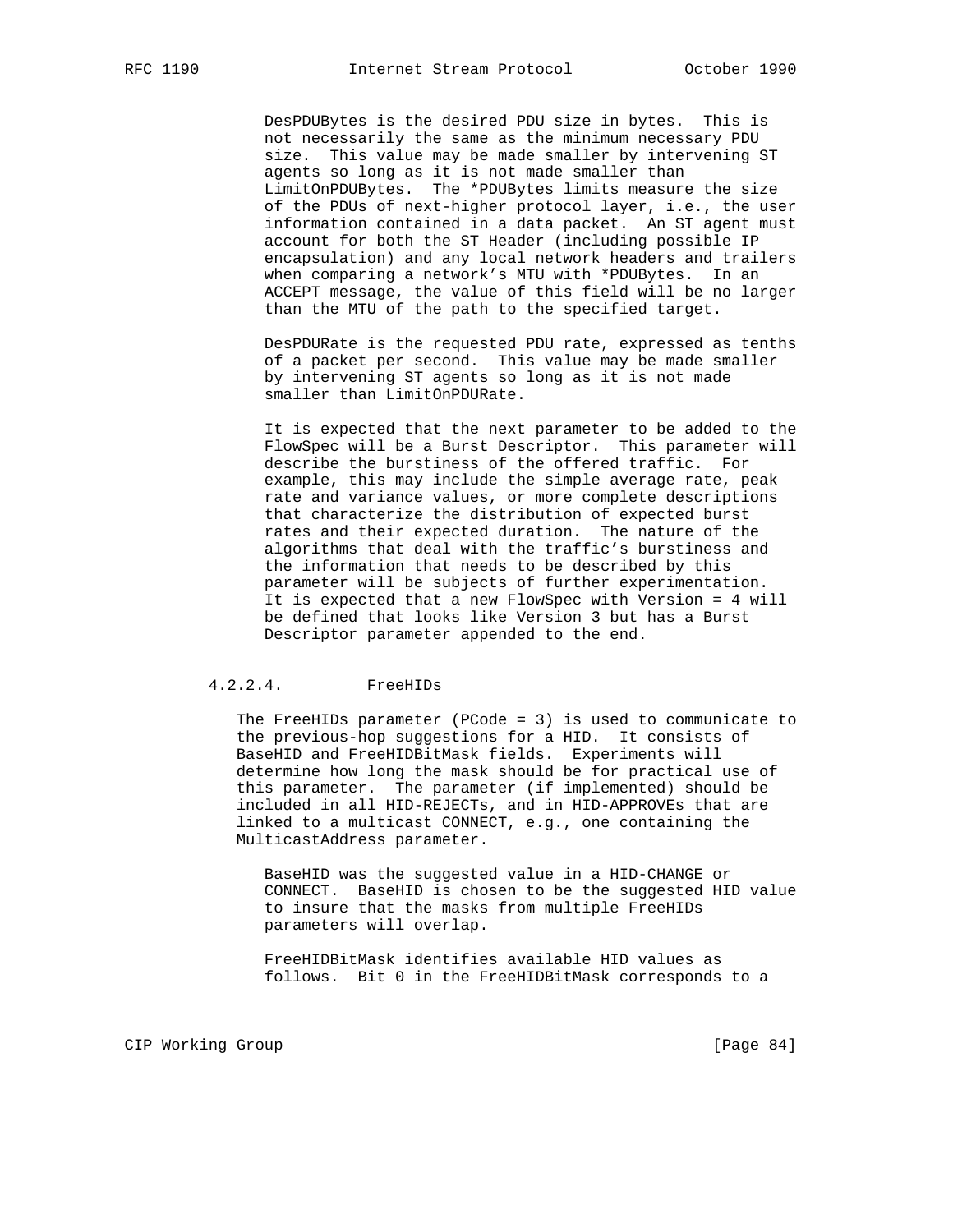HID with a value equal to BaseHID with the 5 least significant bits set to zero, bit 1 corresponds to that value + 1, etc. This alignment of the mask on a 32-bit boundary is used so that masks from several FreeHIDs parameters might more easily be combined using a bit-wise AND function to find a free HID.

|                | 0 1 2 3 4 5 6 7 8 9 0 1 2 3 4 5 6 7 8 9 0 1 2 3 4 5 6 7 8 9 0 1 |  |  |  |  |  |  |  |             |  |  |  |  |  |         |  |  |  |  |
|----------------|-----------------------------------------------------------------|--|--|--|--|--|--|--|-------------|--|--|--|--|--|---------|--|--|--|--|
|                |                                                                 |  |  |  |  |  |  |  |             |  |  |  |  |  |         |  |  |  |  |
|                | $PCode = 3$                                                     |  |  |  |  |  |  |  | $4 + 4 * N$ |  |  |  |  |  | BaseHID |  |  |  |  |
|                |                                                                 |  |  |  |  |  |  |  |             |  |  |  |  |  |         |  |  |  |  |
| FreeHIDBitMask |                                                                 |  |  |  |  |  |  |  |             |  |  |  |  |  |         |  |  |  |  |
|                |                                                                 |  |  |  |  |  |  |  |             |  |  |  |  |  |         |  |  |  |  |

Figure 25. FreeHIDs

4.2.2.5. Group & RGroup

 The Group parameter (PCode = 4) is an optional argument used only for the creation of a stream. This parameter contains a GroupName; the GroupName may be the same as the Name of one of the group's streams. In addition, there may be some number of <SubGroupId, Relation> tuples that describe the meaning of the grouping and the relation between the members of the group. The forms of grouping are for further study.

 The RGroup parameter (PCode = 13) is an optional argument used only for the creation of a stream in the reverse direction that is a member of a Group; see the FDx option, Section 3.6.3 (page 45). This parameter has the same format as the Group parameter.

|                                               |            | 0 1 2 3 4 5 6 7 8 9 0 1 2 3 4 5 6 7 8 9 0 1 2 3 4 5 6 7 8 9 |  |
|-----------------------------------------------|------------|-------------------------------------------------------------|--|
| PCode<br>+-+-+-+-+-+-+-+-+-+-+-+-+-+-+-+-+-+- | $12 + 4*N$ |                                                             |  |
|                                               |            | GroupName                                                   |  |
|                                               | SubGroupId | Relation                                                    |  |
|                                               |            |                                                             |  |
|                                               | SubGroupId | Relation                                                    |  |
|                                               |            |                                                             |  |

Figure 26. Group & RGroup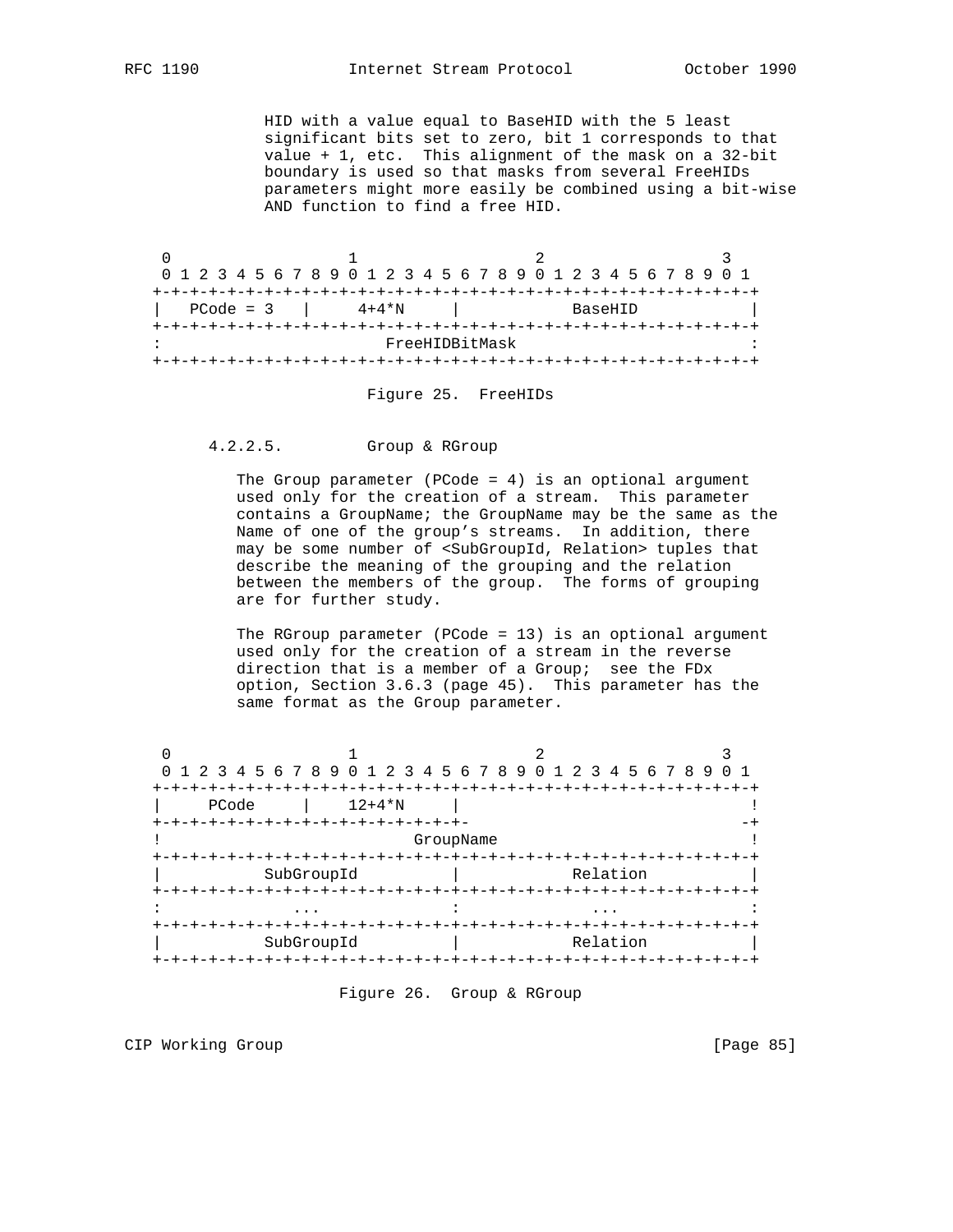A GroupName has the same format as a Name; see Figure 29.

4.2.2.6. HID & RHID

 The HID parameter (PCode = 5) is used in the NOTIFY message when the notification is related to a HID, and possibly in the STATUS-RESPONSE message to convey additional HIDs that are valid for a stream when there are more than one. It consists of the PCode and PBytes bytes prepended to a HID; HIDs were described in Section 4 (page 76).

 The RHID parameter (PCode = 14) is used in conjunction with the FDx option to convey the HID that is to be used in the reverse direction. It consists of the PCode and PBytes bytes prepended to a HID.

0  $1$  2 3 0 1 2 3 4 5 6 7 8 9 0 1 2 3 4 5 6 7 8 9 0 1 2 3 4 5 6 7 8 9 0 1 +-+-+-+-+-+-+-+-+-+-+-+-+-+-+-+-+-+-+-+-+-+-+-+-+-+-+-+-+-+-+-+-+ | PCode | 4 | HID | +-+-+-+-+-+-+-+-+-+-+-+-+-+-+-+-+-+-+-+-+-+-+-+-+-+-+-+-+-+-+-+-+

Figure 27. HID & RHID

4.2.2.7. MulticastAddress

 The MulticastAddress parameter (PCode = 6) is an optional parameter that is used, when setting up a network level multicast group, to communicate an IP and/or local network multicast address to the next-hop agents that should become members of the group.

 LocalNetBytes is the length of the Local Net Multicast Address.

0  $1$  2 3 0 1 2 3 4 5 6 7 8 9 0 1 2 3 4 5 6 7 8 9 0 1 2 3 4 5 6 7 8 9 0 1 +-+-+-+-+-+-+-+-+-+-+-+-+-+-+-+-+-+-+-+-+-+-+-+-+-+-+-+-+-+-+-+-+ | PCode = 6 | PBytes | LocalNetBytes | 0 | +-+-+-+-+-+-+-+-+-+-+-+-+-+-+-+-+-+-+-+-+-+-+-+-+-+-+-+-+-+-+-+-+ IP Multicast Address +-+-+-+-+-+-+-+-+-+-+-+-+-+-+-+-+-+-+-+-+-+-+-+-+-+-+-+-+-+-+-+-+ Local Net Multicast Address : Padding | +-+-+-+-+-+-+-+-+-+-+-+-+-+-+-+-+-+-+-+-+-+-+-+-+-+-+-+-+-+-+-+-+

Figure 28. MulticastAddress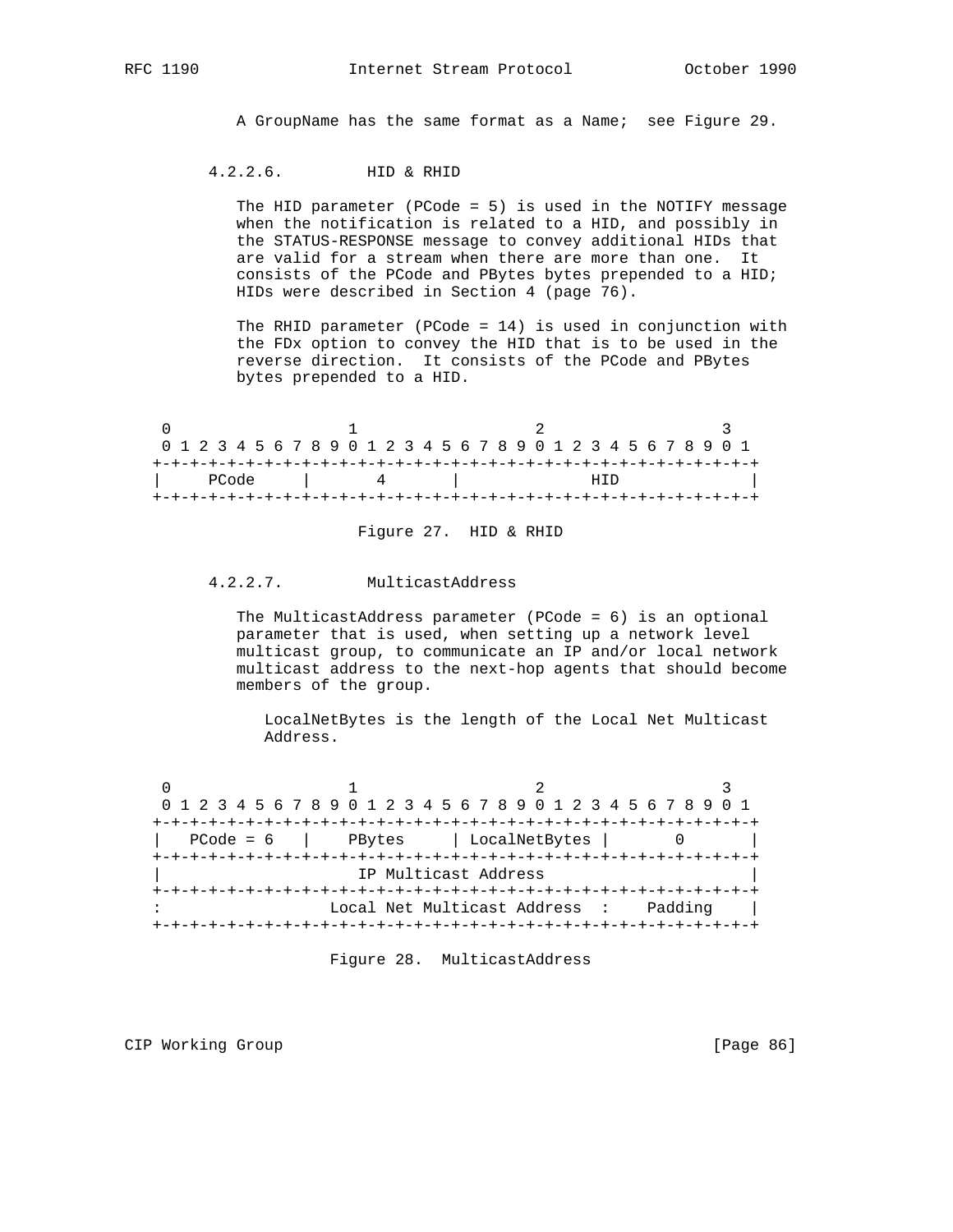IP Multicast Address is described in [6]. This field is zero (0) if no IP multicast address is known or is applicable. The block of addresses 224.1.0.0 - 224.1.255.255 has been allocated for use by ST.

 Local Net Multicast Address is the multicast address to be used on the local network. It corresponds to the IP Multicast Address when the latter is non-zero.

### 4.2.2.8. Name & RName

 Each stream is uniquely (i.e., globally) identified by a Name. A Name is created by the origin host ST agent and is composed of 1) a 16-bit number chosen to make the Name unique within the agent, 2) the IP address of the origin ST agent, and 3) a 32-bit timestamp. If the origin has multiple IP addresses, then any that can be used to reach target may be used in the Name. The intent is that the <Unique ID, IP Address> tuple be unique for the lifetime of the stream. It is suggested that to increase robustness a Unique ID value not be reused for a period of time on the order of 5 minutes.

 The Timestamp is included both to make the Name unique over long intervals (e.g., forever) for purposes of network management and accounting/billing, and to protect against failure of an ST agent that causes knowledge of active Unique IDs to be lost. The assumption is that all ST agents have access to some "clock". If this is not the case, the agent should have access to some form of non-volatile memory in which it can store some number that at least gets incremented per restart.

 The Name parameter (PCode = 7) is used in most control messages to identify a stream.

 The RName parameter (PCode = 15) is used in conjunction with the FDx option to convey the Name of the reverse stream in an ACCEPT message.

0  $1$  2 3 0 1 2 3 4 5 6 7 8 9 0 1 2 3 4 5 6 7 8 9 0 1 2 3 4 5 6 7 8 9 0 1 +-+-+-+-+-+-+-+-+-+-+-+-+-+-+-+-+-+-+-+-+-+-+-+-+-+-+-+-+-+-+-+-+ | PCode | 12 | Unique ID | +-+-+-+-+-+-+-+-+-+-+-+-+-+-+-+-+-+-+-+-+-+-+-+-+-+-+-+-+-+-+-+-+ | IP Address | +-+-+-+-+-+-+-+-+-+-+-+-+-+-+-+-+-+-+-+-+-+-+-+-+-+-+-+-+-+-+-+-+ Timestamp +-+-+-+-+-+-+-+-+-+-+-+-+-+-+-+-+-+-+-+-+-+-+-+-+-+-+-+-+-+-+-+-+

Figure 29. Name & RName

CIP Working Group **compared to the CIP Working Group compared to the CIP Working Group compared to the CIP** Working C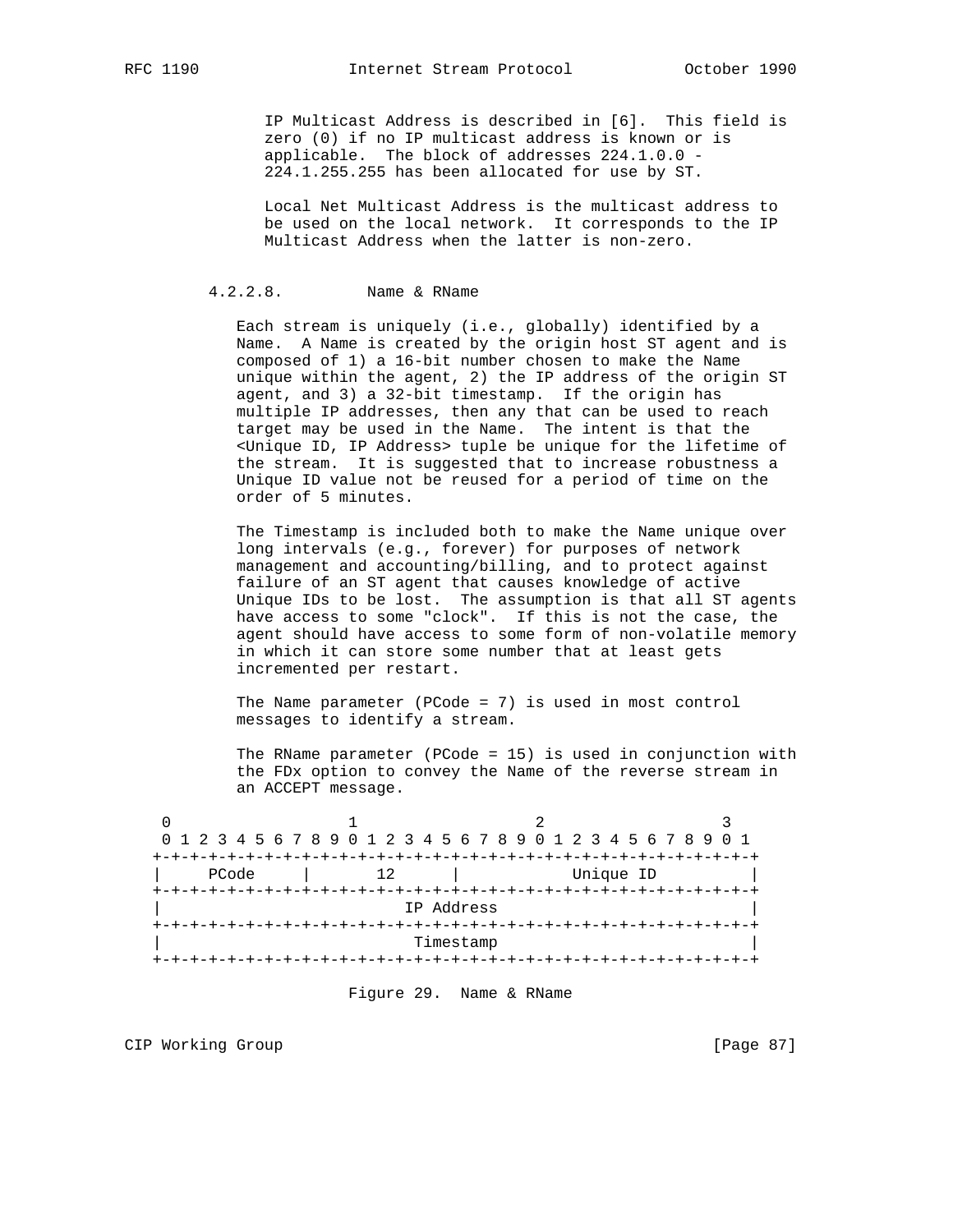```
 4.2.2.9. NextHopIPAddress
```
 The NextHopIPAddress parameter (PCode = 8) is an optional parameter of NOTIFY (RouteBack) or REFUSE (RouteInconsist or RouteLoop) and contains the IP address of a suggested next hop ST agent.

0  $1$  2 3 0 1 2 3 4 5 6 7 8 9 0 1 2 3 4 5 6 7 8 9 0 1 2 3 4 5 6 7 8 9 0 1 +-+-+-+-+-+-+-+-+-+-+-+-+-+-+-+-+-+-+-+-+-+-+-+-+-+-+-+-+-+-+-+-+  $PCode = 8$  | 8 | 0 +-+-+-+-+-+-+-+-+-+-+-+-+-+-+-+-+-+-+-+-+-+-+-+-+-+-+-+-+-+-+-+-+ next-hop IP address +-+-+-+-+-+-+-+-+-+-+-+-+-+-+-+-+-+-+-+-+-+-+-+-+-+-+-+-+-+-+-+-+

Figure 30. NextHopIPAddress

4.2.2.10. Origin

 The Origin parameter (PCode = 9) is used to identify the origin of the stream, the next higher protocol, and the SAP being used in conjunction with that protocol.

 NextPcol is an 8-bit field used in demultiplexing operations to identify the protocol to be used above ST. The values of NextPcol are in the same number space as the IP Header's Protocol field and are consequently defined in the Assigned Numbers RFC [18].

 OriginSAPBytes specifies the length of the OriginSAP, exclusive of any padding required to maintain 32-bit alignment.

OriginIPAddress is (one of) the IP address of the origin.

 OriginSAP identifies the origin's SAP associated with the NextPcol protocol.

0  $1$  2 3 0 1 2 3 4 5 6 7 8 9 0 1 2 3 4 5 6 7 8 9 0 1 2 3 4 5 6 7 8 9 0 1 +-+-+-+-+-+-+-+-+-+-+-+-+-+-+-+-+-+-+-+-+-+-+-+-+-+-+-+-+-+-+-+-+ | PCode = 9 | PBytes | NextPcol |OriginSAPBytes | +-+-+-+-+-+-+-+-+-+-+-+-+-+-+-+-+-+-+-+-+-+-+-+-+-+-+-+-+-+-+-+-+ | OriginIPAddress | +-+-+-+-+-+-+-+-+-+-+-+-+-+-+-+-+-+-+-+-+-+-+-+-+-+-+-+-+-+-+-+-+ : OriginSAP : Padding | +-+-+-+-+-+-+-+-+-+-+-+-+-+-+-+-+-+-+-+-+-+-+-+-+-+-+-+-+-+-+-+-+

Figure 31. Origin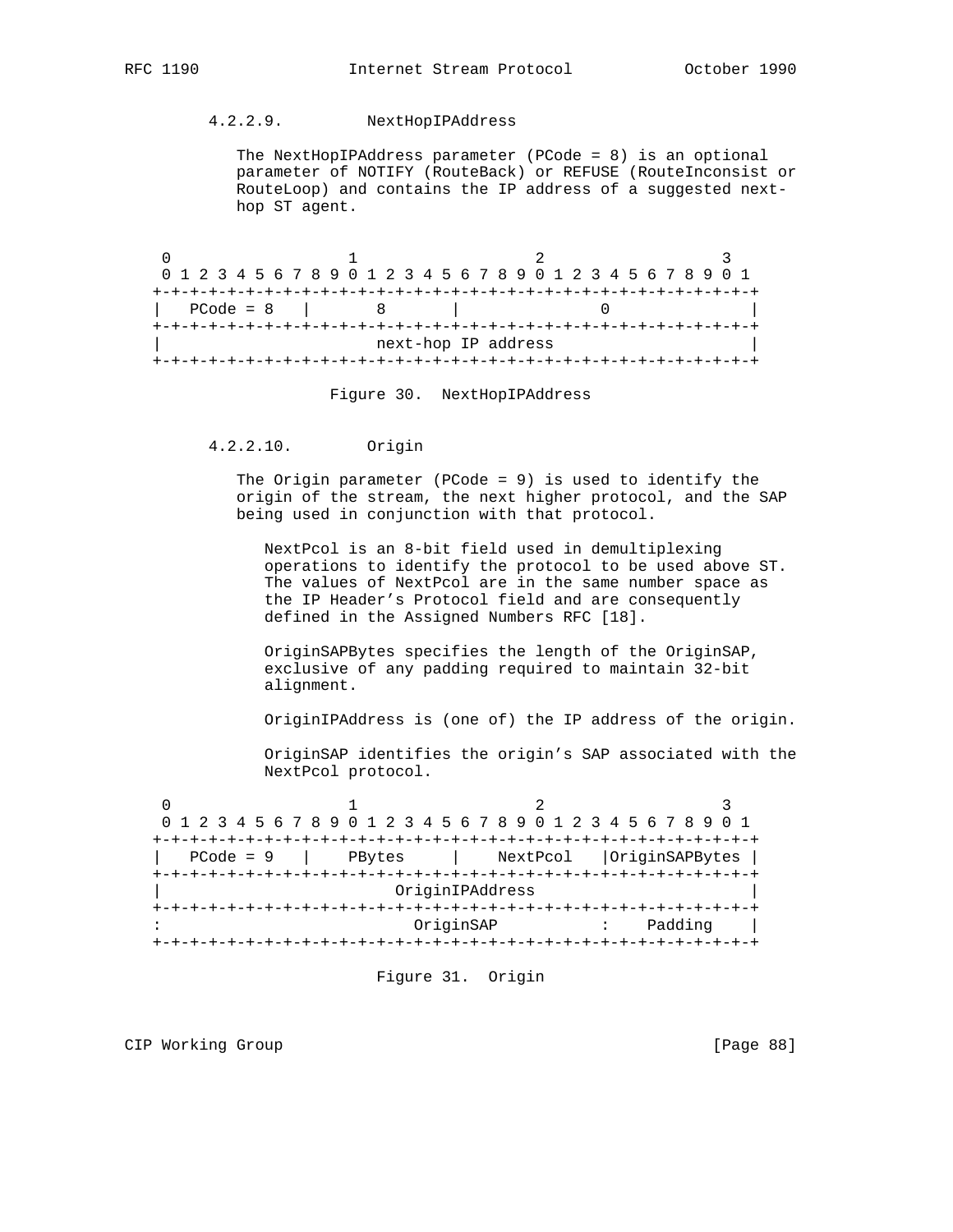## 4.2.2.11. OriginTimestamp

 The OriginTimestamp parameter (PCode = 10) is used to indicate the time at which the control message was sent.

 The units and format of the timestamp is that defined in the NTP protocol specification [13]. Note that discontinuities over leap seconds are expected.

 Note that the time synchronization implied by the use of such a parameter is the subject of systems management functions not described in this memo, e.g., NTP.

|              | 0 1 2 3 4 5 6 7 8 9 0 1 2 3 4 5 6 7 8 9 0 1 2 3 4 5 6 7 8 9 0 1 |  |  |  |  |  |  |  |  |  |
|--------------|-----------------------------------------------------------------|--|--|--|--|--|--|--|--|--|
|              |                                                                 |  |  |  |  |  |  |  |  |  |
| $PCode = 10$ | 12                                                              |  |  |  |  |  |  |  |  |  |
|              |                                                                 |  |  |  |  |  |  |  |  |  |
|              |                                                                 |  |  |  |  |  |  |  |  |  |
|              | Timestamp                                                       |  |  |  |  |  |  |  |  |  |
|              |                                                                 |  |  |  |  |  |  |  |  |  |
|              |                                                                 |  |  |  |  |  |  |  |  |  |

## Figure 32. OriginTimestamp

### 4.2.2.12. ReasonCode

 Several errors may occur during protocol processing. All ST error codes are taken from a single number space. The currently defined values and their meaning is presented in the list below. Note that new error codes may be defined from time to time. All implementations are expected to handle new codes in a graceful manner. If an unknown ReasonCode is encountered, it should be assumed to be fatal.

 $\sim$  1 0 1 2 3 4 5 6 7 8 9 0 1 2 3 4 5 +-+-+-+-+-+-+-+-+-+-+-+-+-+-+-+-+ | ReasonCode | +-+-+-+-+-+-+-+-+-+-+-+-+-+-+-+-+

Figure 33. ReasonCode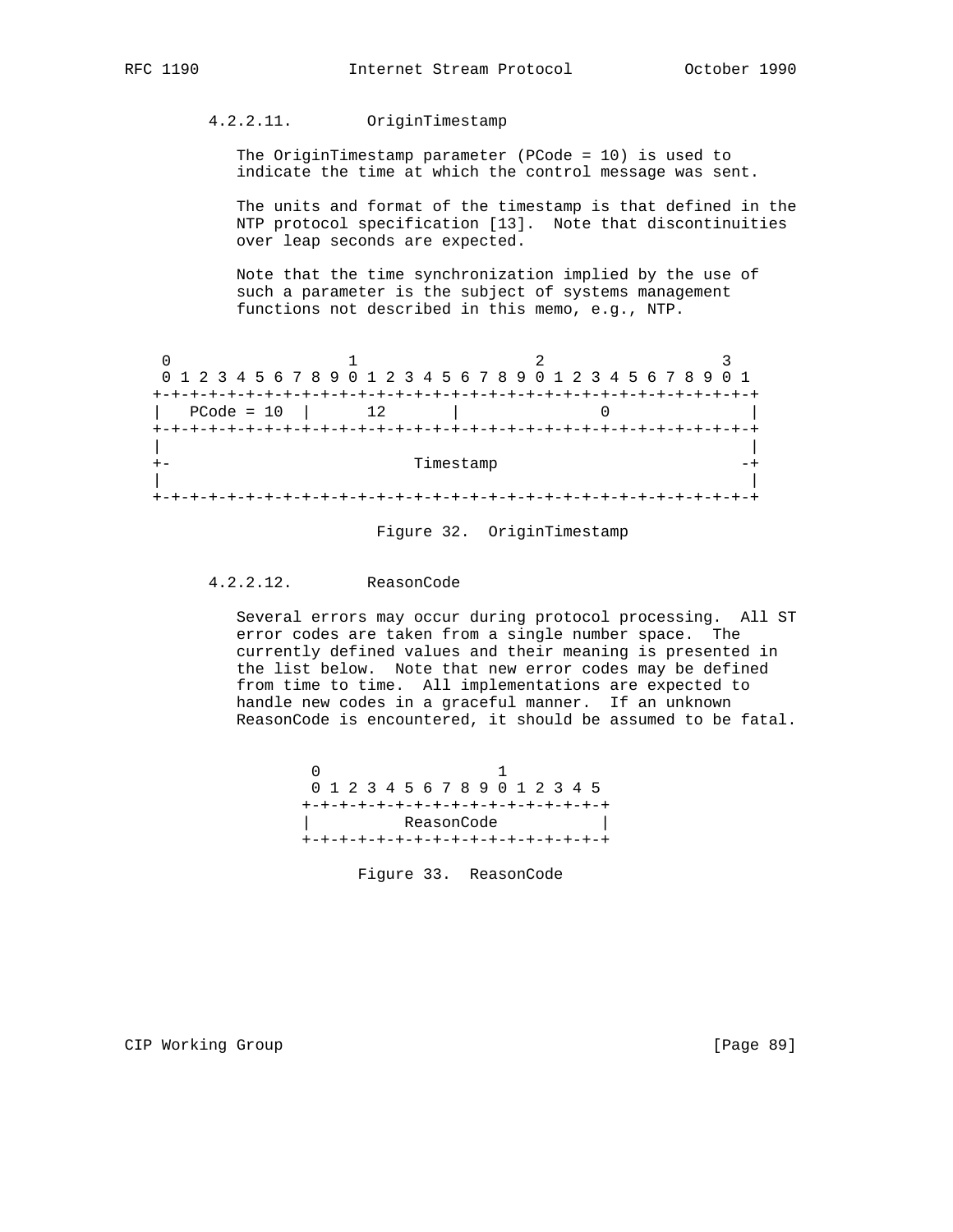| Name           | Value        | Meaning                                                                                            |
|----------------|--------------|----------------------------------------------------------------------------------------------------|
| AcceptTimeout  | $\mathbf{2}$ | An Accept has not been<br>acknowledged.                                                            |
| AccessDenied   | 3            | Access denied.                                                                                     |
| AckUnexpected  | 4            | An unexpected ACK was received.                                                                    |
| ApplAbort      | 5            | The application aborted the stream<br>abnormally.                                                  |
| ApplDisconnect | 6            | The application closed the stream<br>normally.                                                     |
| AuthentFailed  | 7            | The authentication function<br>failed.                                                             |
| CantGetResrc   | 8            | Unable to acquire (additional)<br>resources.                                                       |
| CantRelResrc   | 9            | Unable to release excess<br>resources.                                                             |
| CksumBadCtl    | 10           | A received control PDU has a bad<br>message checksum.                                              |
| CksumBadST     | 11           | A received PDU has a bad ST Header<br>checksum.                                                    |
| DropExcdDly    | 12           | A received PDU was dropped because<br>it could not be processed within<br>the delay specification. |
| DropExcdMTU    | 13           | A received PDU was dropped because<br>its size exceeds the MTU.                                    |
| DropFailAgt    | 14           | A received PDU was dropped because<br>of a failed ST agent.                                        |
| DropFailHst    | 15           | A received PDU was dropped because<br>of a host failure.                                           |
| DropFailIfc    | 16           | A received PDU was dropped because<br>of a broken interface.                                       |
| DropFailNet    | 17           | A received PDU was dropped because<br>of a network failure.                                        |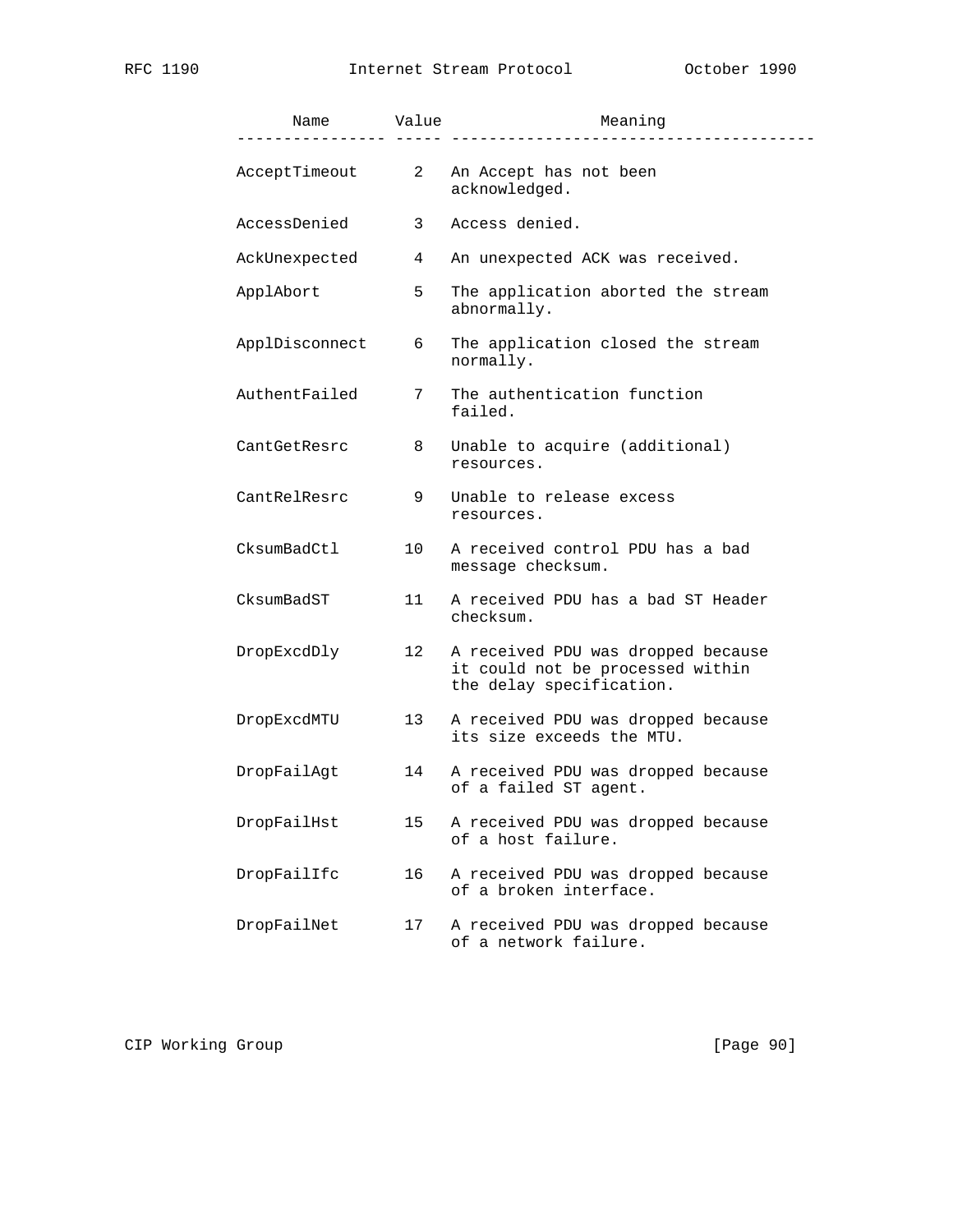| Name            | Value        | Meaning                                                                                                                                                                                                 |
|-----------------|--------------|---------------------------------------------------------------------------------------------------------------------------------------------------------------------------------------------------------|
| DropLimits      | 18           | A received PDU was dropped because<br>it exceeds the resource limits for<br>its stream.                                                                                                                 |
| DropNoResrc     | 19           | A received PDU was dropped due to<br>no available resources (including<br>precedence).                                                                                                                  |
| DropNoRoute     | 20           | A received PDU was dropped because<br>of no available route.                                                                                                                                            |
| DropPriLow      | 21           | A received PDU was dropped because<br>it has a priority too low to be<br>processed.                                                                                                                     |
| DuplicateIgn    | 22           | A received control PDU is a<br>duplicate and is being<br>acknowledged.                                                                                                                                  |
| DuplicateTarget | 23           | A received control PDU contains a<br>duplicate target, or an attempt to<br>add an existing target.                                                                                                      |
| ErrorUnknown    | $\mathbf{1}$ | An error not contained in this<br>list has been detected.                                                                                                                                               |
| failure         | N/A          | An abbreviation used in the text<br>for any of the more specific<br>errors: DropFailAgt, DropFailHst,<br>DropFailIfc, DropFailNet,<br>IntfcFailure, NetworkFailure,<br>STAgentFailure, FailureRecovery. |
| FailureRecovery | 24           | A notification that recovery is<br>being attempted.                                                                                                                                                     |
| FlowVerBad      | 25           | A received control PDU has a<br>FlowSpec Version Number that is<br>not supported.                                                                                                                       |
| GroupUnknown    | 26           | A received control PDU contains an<br>unknown Group Name.                                                                                                                                               |
| HIDNegFails     | 28           | HID negotiation failed.                                                                                                                                                                                 |
| HIDUnknown      | 29           | A received control PDU contains an<br>unknown HID.                                                                                                                                                      |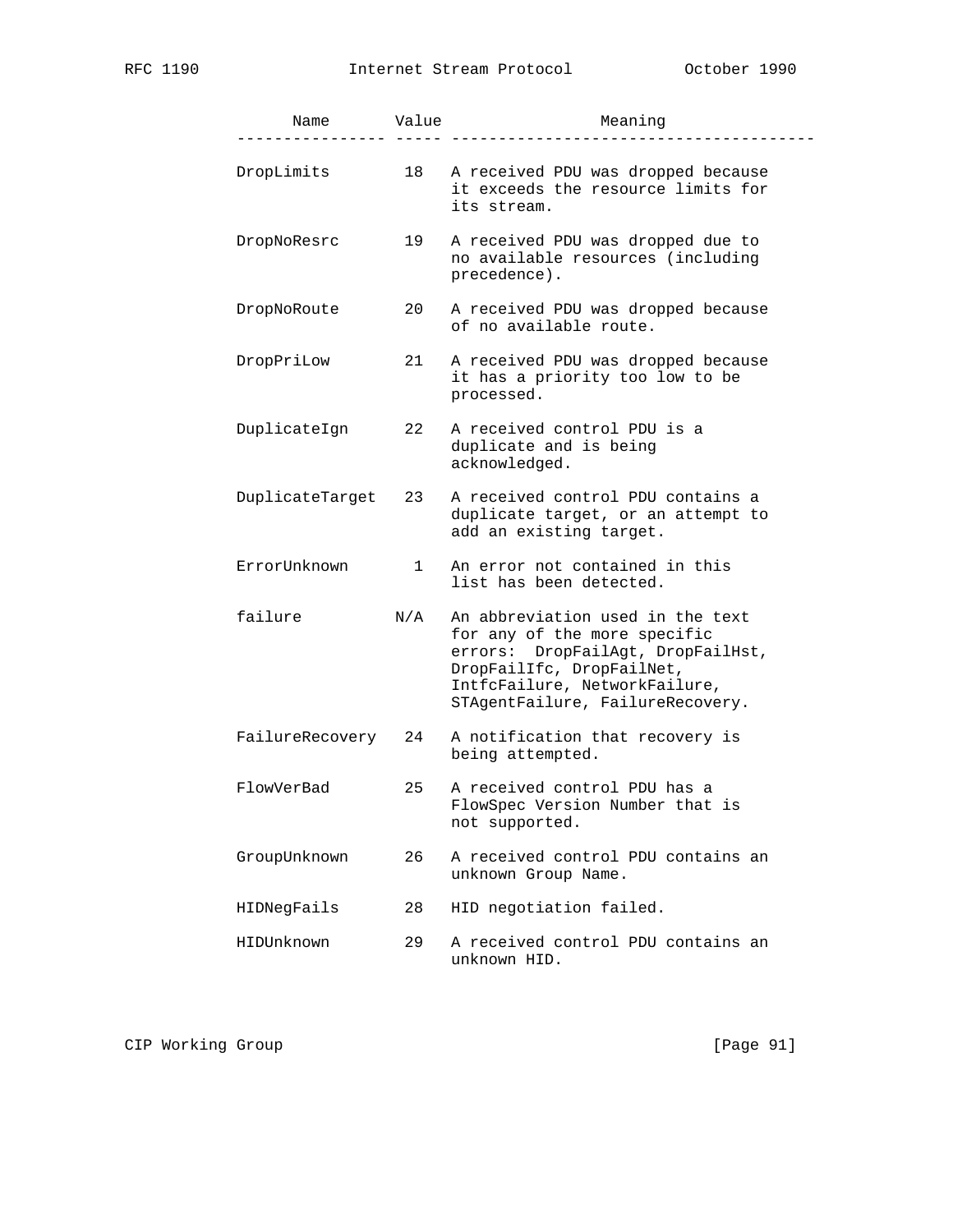| Name           | Value | Meaning                                                                            |
|----------------|-------|------------------------------------------------------------------------------------|
| InconsistHID   | 30    | An inconsistency has been detected<br>with a stream Name and<br>corresponding HID. |
| InconsistGroup | 31    | An inconsistency has been detected<br>with the streams forming a group.            |
| IntfcFailure   | 32    | A network interface failure has<br>been detected.                                  |
| InvalidHID     | 33    | A received ST PDU contains an<br>invalid HID.                                      |
| InvalidSender  | 34    | A received control PDU has an<br>invalid SenderIPAddress field.                    |
| InvalidTotByt  | 35    | A received control PDU has an<br>invalid TotalBytes field.                         |
| LnkRefUnknown  | 36    | A received control PDU contains an<br>unknown LnkReference.                        |
| NameUnknown    | 37    | A received control PDU contains an<br>unknown stream Name.                         |
| NetworkFailure | 38    | A network failure has been<br>detected.                                            |
| NoError        | 0     | No error has occurred.                                                             |
| NoRouteToAgent | 39    | Cannot find a route to an ST<br>agent.                                             |
| NoRouteToDest  | 40    | Cannot find a route to the<br>destination.                                         |
| NoRouteToHost  | 41    | Cannot find a route to a host.                                                     |
| NoRouteToNet   | 42    | Cannot find a route to a network.                                                  |
| OpCodeUnknown  | 43    | A received control PDU has an<br>invalid OpCode field.                             |
| PCodeUnknown   | 44    | A received control PDU has a<br>parameter with an invalid PCode.                   |
| ParmValueBad   | 45    | A received control PDU contains an<br>invalid parameter value.                     |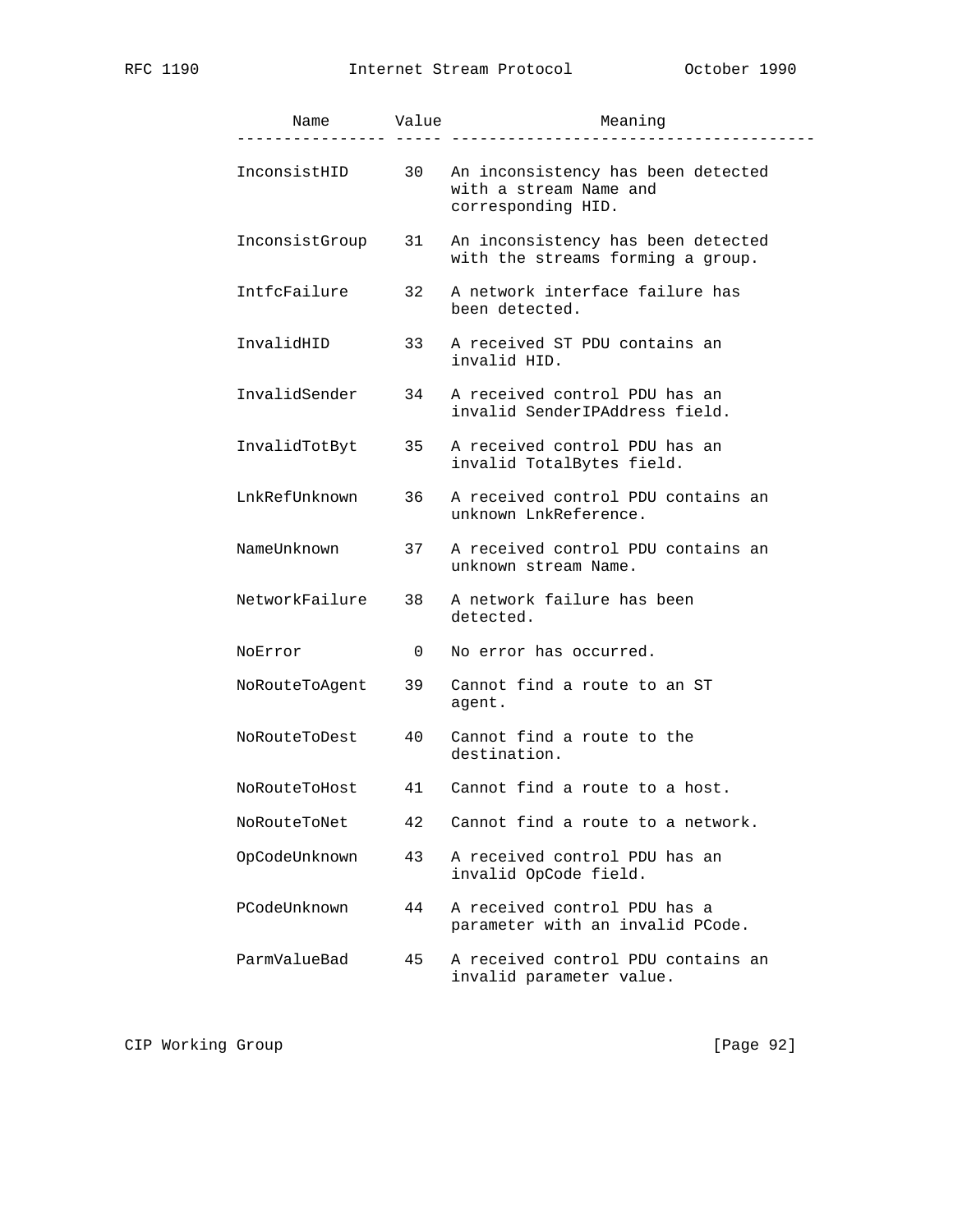| Name            | Value | Meaning                                                                                                                                                  |
|-----------------|-------|----------------------------------------------------------------------------------------------------------------------------------------------------------|
| PcolIdUnknown   | 46    | A received control PDU contains an<br>unknown next-higher layer protocol<br>identifier.                                                                  |
| ProtocolError   | 47    | A protocol error was detected.                                                                                                                           |
| PTPError        | 48    | Multiple targets were specified<br>for a stream created with the PTP<br>option.                                                                          |
| RefUnknown      | 49    | A received control PDU contains an<br>unknown Reference.                                                                                                 |
| RestartLocal    | 50    | The local ST agent has recently<br>restarted.                                                                                                            |
| RemoteRestart   | 51    | The remote ST agent has recently<br>restarted.                                                                                                           |
| RetransTimeout  | 52    | An acknowledgment to a control<br>message has not been received<br>after several retransmissions.                                                        |
| RouteBack       | 53    | The routing function indicates<br>that the route to the next-hop is<br>through the same interface as the<br>previous-hop and is not the<br>previous-hop. |
| RouteInconsist  | 54    | A routing inconsistency has been<br>detected, e.g., a route loop.                                                                                        |
| RouteLoop       | 55    | A CONNECT was received that<br>specified an existing target.                                                                                             |
| SAPUnknown      | 56    | A received control PDU contains an<br>unknown next-higher layer SAP<br>(port).                                                                           |
| STAgentFailure  | 57    | An ST agent failure has been<br>detected.                                                                                                                |
| StreamExists    | 58    | A stream with the given Name or<br>HID already exists.                                                                                                   |
| StreamPreempted | 59    | The stream has been preempted by<br>one with a higher precedence.                                                                                        |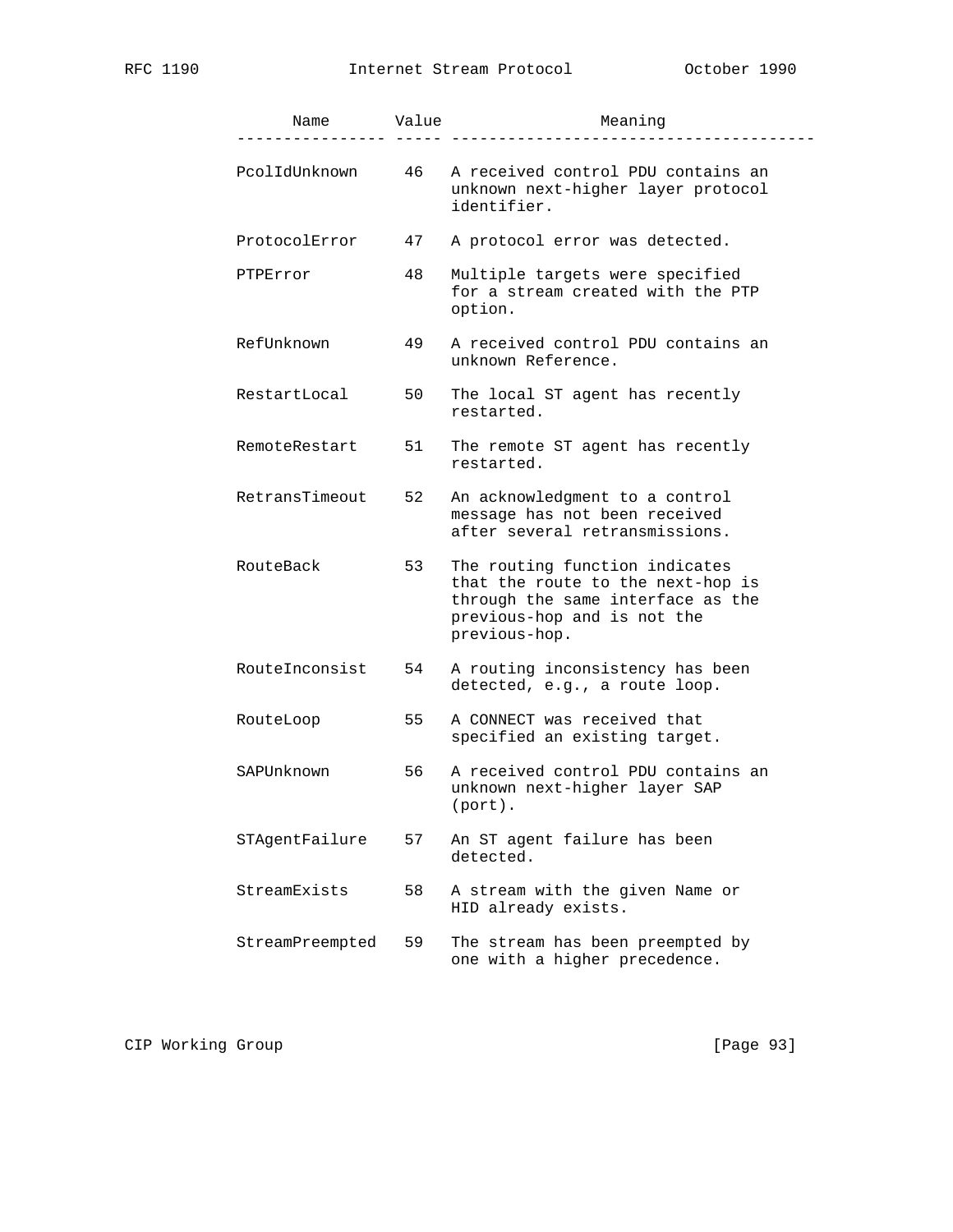| Name         | Value | Meaning                                                                                            |
|--------------|-------|----------------------------------------------------------------------------------------------------|
| STVerBad     | 60 -  | A received PDU is not ST Version<br>2.                                                             |
| TooManyHIDs  | 61    | Attempt to add more HIDs to a<br>stream than the implementation<br>supports.                       |
| TruncatedCtl | 62    | A received control PDU is shorter<br>than expected.                                                |
| TruncatedPDU | 63    | A received ST PDU is shorter than<br>the ST Header indicates.                                      |
| UserDataSize | 64    | The UserData parameter is too<br>large to permit a control message<br>to fit into a network's MTU. |

## 4.2.2.13. RecordRoute

 The RecordRoute parameter (PCode = 11) may be used to request that the route between the origin and a target be recorded and returned to the agent specified in the DetectorIPAddress field.

 FreeOffset is the offset to the position where the next next-hop IP address should be inserted. It is initialized to four (4) and incremented by four each time an agent inserts its IP address.

|              | 0 1 2 3 4 5 6 7 8 9 0 1 2 3 4 5 6 7 8 9 0 1 2 3 4 5 6 7 8 9 0 1 |                     |            |  |  |  |  |  |  |  |  |
|--------------|-----------------------------------------------------------------|---------------------|------------|--|--|--|--|--|--|--|--|
|              |                                                                 |                     |            |  |  |  |  |  |  |  |  |
| $PCode = 11$ | PBytes                                                          | $\overline{0}$      | FreeOffset |  |  |  |  |  |  |  |  |
|              |                                                                 |                     |            |  |  |  |  |  |  |  |  |
|              | next-hop IP address                                             |                     |            |  |  |  |  |  |  |  |  |
|              |                                                                 |                     |            |  |  |  |  |  |  |  |  |
|              |                                                                 |                     |            |  |  |  |  |  |  |  |  |
|              |                                                                 |                     |            |  |  |  |  |  |  |  |  |
|              |                                                                 | next-hop IP address |            |  |  |  |  |  |  |  |  |
|              |                                                                 |                     |            |  |  |  |  |  |  |  |  |

Figure 34. RecordRoute

CIP Working Group [Page 94]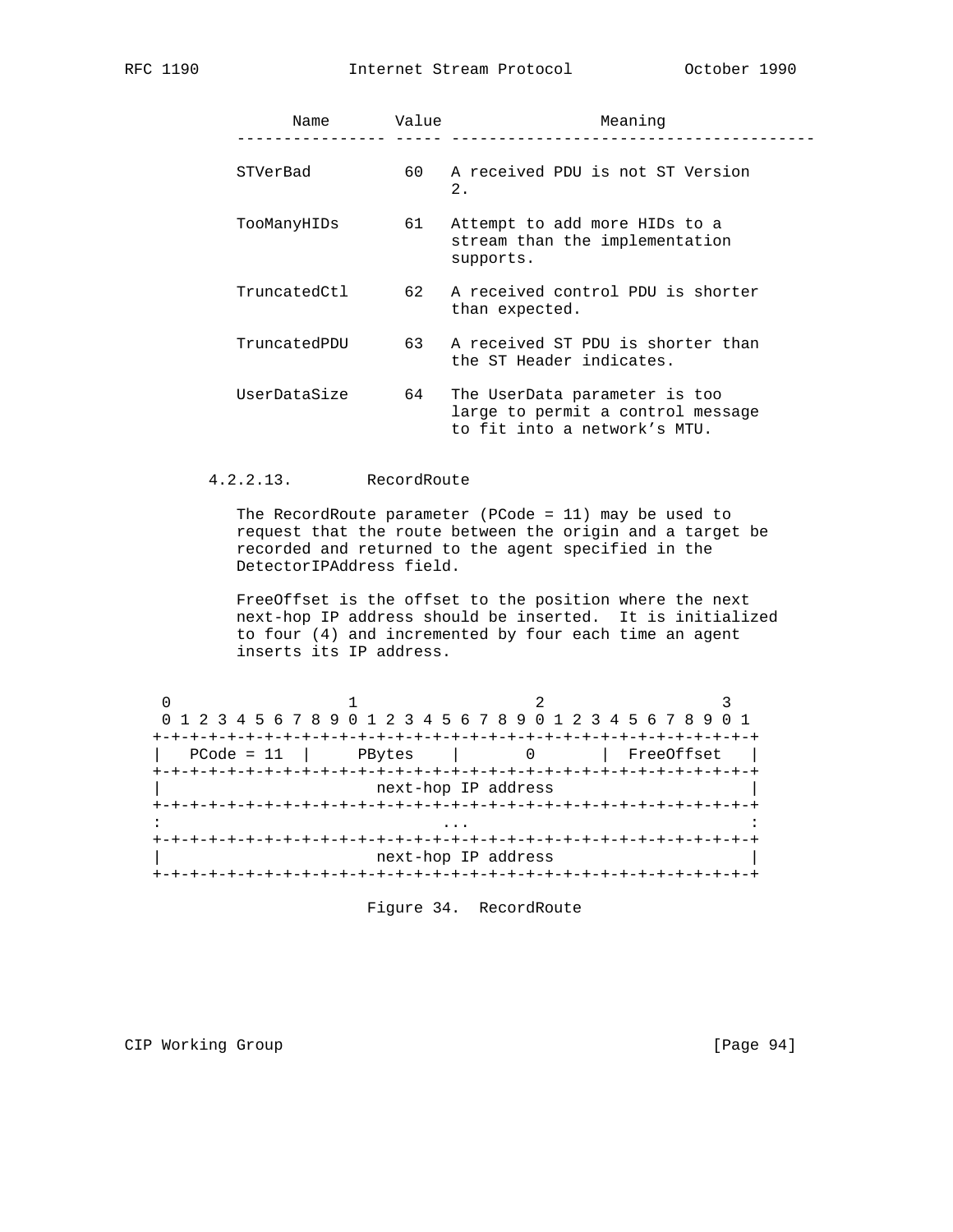## 4.2.2.14. SrcRoute

 The SrcRoute parameter is used, in the Target structure shown in Figure 36, to specify the IP addresses of the ST agents through which the stream to the target should pass. There are two forms of the option, distinguished by the PCode.

 With loose source route (PCode = 18) each ST agent first examines the first next-hop IP address in the option. If the address is (one of) the address of the current ST agent, that entry is removed, and the PBytes field reduced by four (4). If the resulting PBytes field contains 4 (i.e., there are no more next-hop IP addresses) the parameter is removed from the Target. In either case, the Target's TargetBytes field and the TargetList's PBytes field must be reduced accordingly. The ST agent then routes toward the first next-hop IP address in the option, if one exists, or toward the target otherwise. Note that the target's IP address is not included as the last entry in the list.

 With a strict source route (PCode = 19) each ST agent first examines the first next-hop IP address in the option. If the address is not (one of) the address of the current ST agent, a routing error has occurred and should be reported with the appropriate reason code. Otherwise that entry is removed, and the PBytes field reduced by four (4). If the resulting PBytes field contains 4 (i.e., there are no more next-hop IP addresses) the parameter is removed from the Target. In either case, the Target's TargetBytes field and the TargetList's PBytes field must be reduced accordingly. The ST agent then routes toward the first next-hop IP address in the option, if one exists, or toward the target otherwise. Note that the target's IP address is not included as the last entry in the list.

|              | 0 1 2 3 4 5 6 7 8 9 0 1 2 3 4 5 6 7 8 9 0 1 2 3 4 5 6 7 8 9 |                             |  |
|--------------|-------------------------------------------------------------|-----------------------------|--|
|              |                                                             |                             |  |
| PCode        | $4 + 4 * N$                                                 |                             |  |
| +-+-+-+-+-+- |                                                             |                             |  |
|              |                                                             | next-hop IP address         |  |
|              |                                                             | -+-+-+-+-+-+-+-+-+-+        |  |
|              |                                                             |                             |  |
|              |                                                             |                             |  |
|              |                                                             | -+-+-+-+-+-+-+-+-+-+-+-+-+- |  |
|              |                                                             | next-hop IP address         |  |
|              |                                                             |                             |  |
|              |                                                             |                             |  |

Figure 35. SrcRoute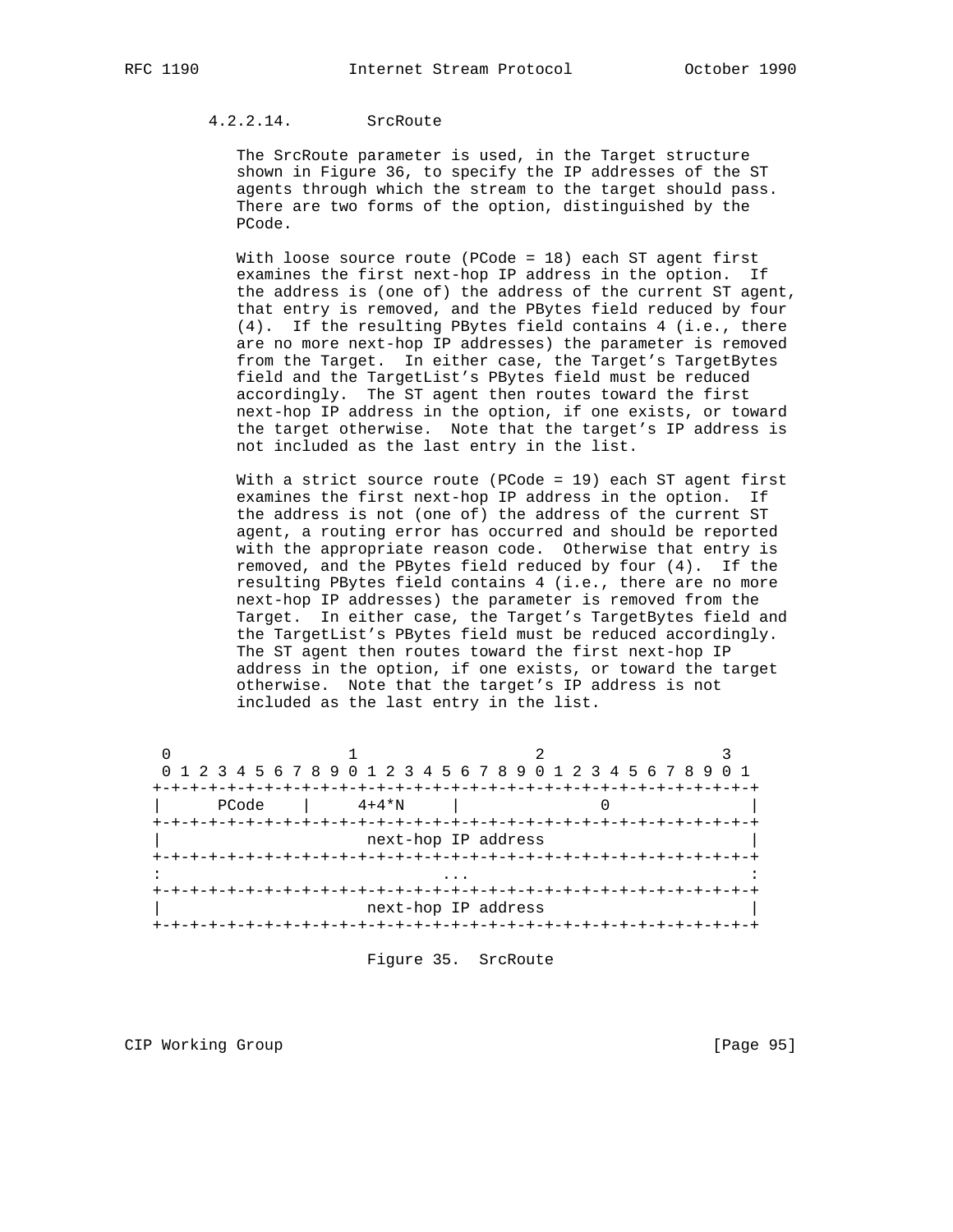Since it is possible that a single hop between ST agents is actually composed of multiple IP hops using IP encapsulation, it might be necessary to also specify an IP source routing option. Two additional PCodes are used in this case. See [15] for a description of IP routing options.

 An IP Loose Source Route (PCode = 16) indicates that PDUs for the next-hop ST agent should be encapsulated in IP and that the IP datagram should contain an IP Loose Source Route constructed from the list of IP router addresses contained in this option.

 An IP Strict Source Route (PCode = 17) is similarly used when the corresponding IP Strict Source Route option should be constructed.

 Consequently, the "routing parameter" may consist of a sequence of one or more separate parameters with PCodes 16, 17, 18, or 19.

### 4.2.2.15. Target and TargetList

 Several control messages use a parameter called TargetList (PCode = 20), which contains information about the targets to which the message pertains. For each Target in the TargetList, the information includes the IP addresses of the target, the SAP applicable to the next higher layer protocol, the length of the SAP (SAPBytes), and zero or more optional SrcRoute parameters; see Section 4.2.2.14 (page 95). Consequently, a Target structure can be of variable length. Each entry has the format shown in Figure 36.

 The optional SrcRoute parameter is only meaningful in a CONNECT messages; if present in other messages, they are ignored. Note that the presence of SrcRoute parameter(s) reduces the number of Targets that can be contained in a TargetList since the maximum size of a TargetList is 256 bytes. Consequently an implementation should be prepared to accept multiple TargetLists in a single message.

TargetIPAddress is the IP Address of the Target.

 TargetBytes is the length of the Target structure, beginning with the TargetIPAddress and including any SrcRoute Parameter(s).

 SAPBytes is the length of the SAP, excluding any padding required to maintain 32-bit alignment. I.e.,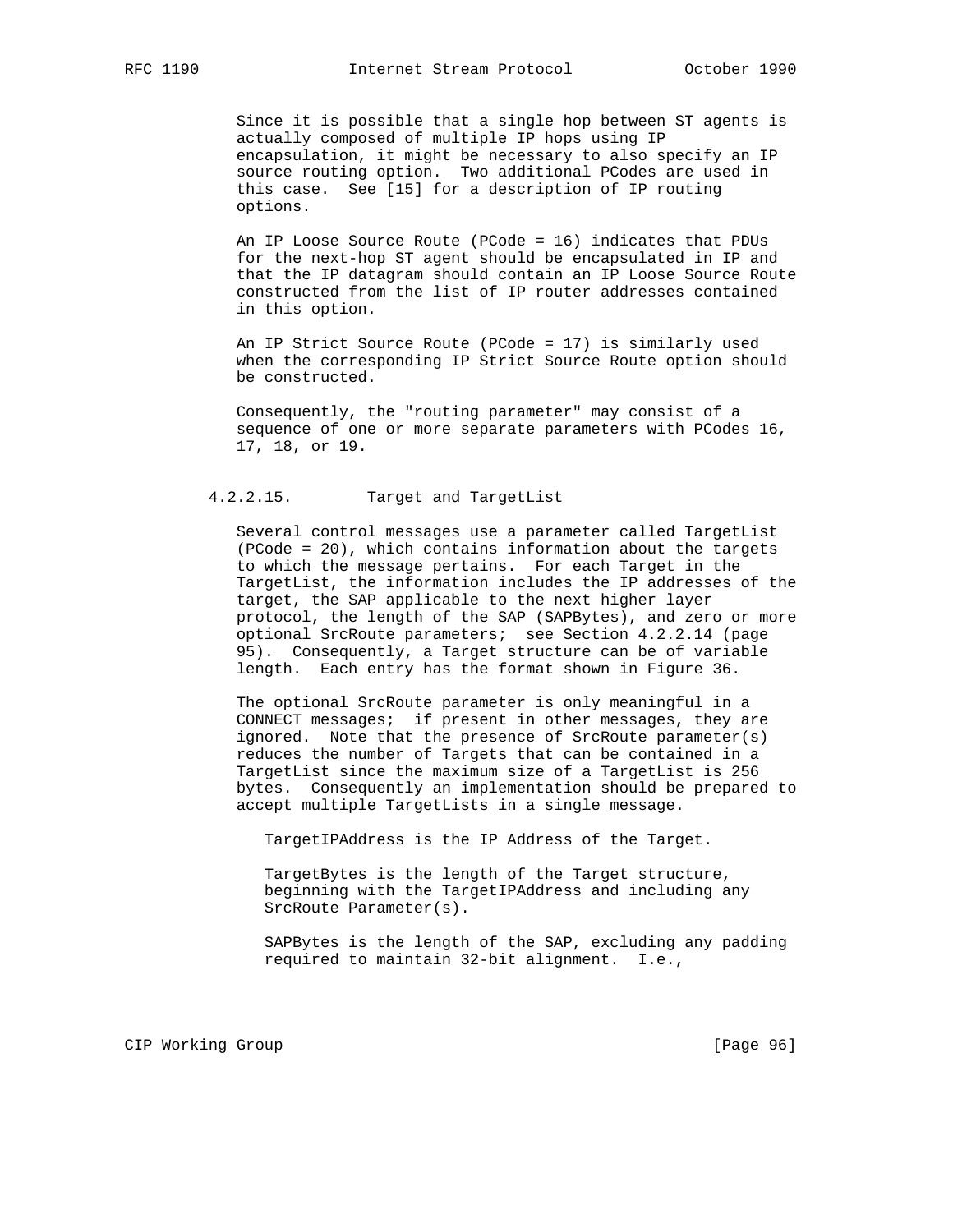there would be no padding required for SAPs with lengths of 2, 6, etc., bytes.

| 0 1 2 3 4 5 6 7 8 9 0 1 2 3 4 5 6 7 8 9 0 1 2 3 4 5 6 7 8 9 |                       |                 |                      |                           |         |  |  |
|-------------------------------------------------------------|-----------------------|-----------------|----------------------|---------------------------|---------|--|--|
|                                                             |                       |                 |                      |                           |         |  |  |
|                                                             |                       | TargetIPAddress |                      |                           |         |  |  |
| +-+-+-+-+-+-+                                               |                       |                 |                      |                           |         |  |  |
| TargetBytes                                                 | SAPBytes              |                 |                      |                           |         |  |  |
| -+-+-+-+-+-+-+-+-+-+-+-+-+-+-+-+-+-                         |                       |                 |                      | <u> + - + - + - + - ·</u> |         |  |  |
|                                                             |                       | SAP             | $\ddot{\phantom{a}}$ |                           | Padding |  |  |
|                                                             | $- + - + - + - + -$   |                 |                      | -+-+-+-+-+-+-+-+-+        |         |  |  |
|                                                             |                       |                 |                      |                           |         |  |  |
|                                                             |                       |                 |                      |                           |         |  |  |
|                                                             |                       |                 |                      |                           |         |  |  |
|                                                             | SrcRoute Parameter(s) |                 |                      |                           |         |  |  |

Figure 36. Target

 We assume that the ST agents must know the maximum packet size of the networks to which they are connected (the MTU), and those maximum sizes will restrict the number of targets that can be specified in control messages. We feel that this is not a serious drawback. High bandwidth networks such as the Ethernet or the Terrestrial Wideband network support packet sizes large enough to allow well over one hundred targets to be specified, and we feel that conferences with a larger number of participants will not occur for quite some time. Furthermore, we expect that future higher bandwidth networks will allow even larger packet sizes. It may be desirable to send ST voice data packets in individual B-ISDN ATM cells, which are small, but network services on ATM will provide "adaptation layers" to implement network-level fragmentation that may be used to carry larger ST control messages.

|              |          | 0 1 2 3 4 5 6 7 8 9 0 1 2 3 4 5 6 7 8 9 0 1 2 3 4 5 6 7 8 9 |  |  |  |  |  |  |  |  |  |  |  |  |  |
|--------------|----------|-------------------------------------------------------------|--|--|--|--|--|--|--|--|--|--|--|--|--|
|              |          |                                                             |  |  |  |  |  |  |  |  |  |  |  |  |  |
| $PCode = 20$ | PBytes   | TargetCount = N                                             |  |  |  |  |  |  |  |  |  |  |  |  |  |
|              |          |                                                             |  |  |  |  |  |  |  |  |  |  |  |  |  |
|              | Target 1 |                                                             |  |  |  |  |  |  |  |  |  |  |  |  |  |
|              |          |                                                             |  |  |  |  |  |  |  |  |  |  |  |  |  |
|              |          |                                                             |  |  |  |  |  |  |  |  |  |  |  |  |  |
|              |          |                                                             |  |  |  |  |  |  |  |  |  |  |  |  |  |
|              | Target N |                                                             |  |  |  |  |  |  |  |  |  |  |  |  |  |
|              |          |                                                             |  |  |  |  |  |  |  |  |  |  |  |  |  |

Figure 37. TargetList

CIP Working Group **compared to the CIP Working Group compared to the CIP Working Group compared to the CIP** Working C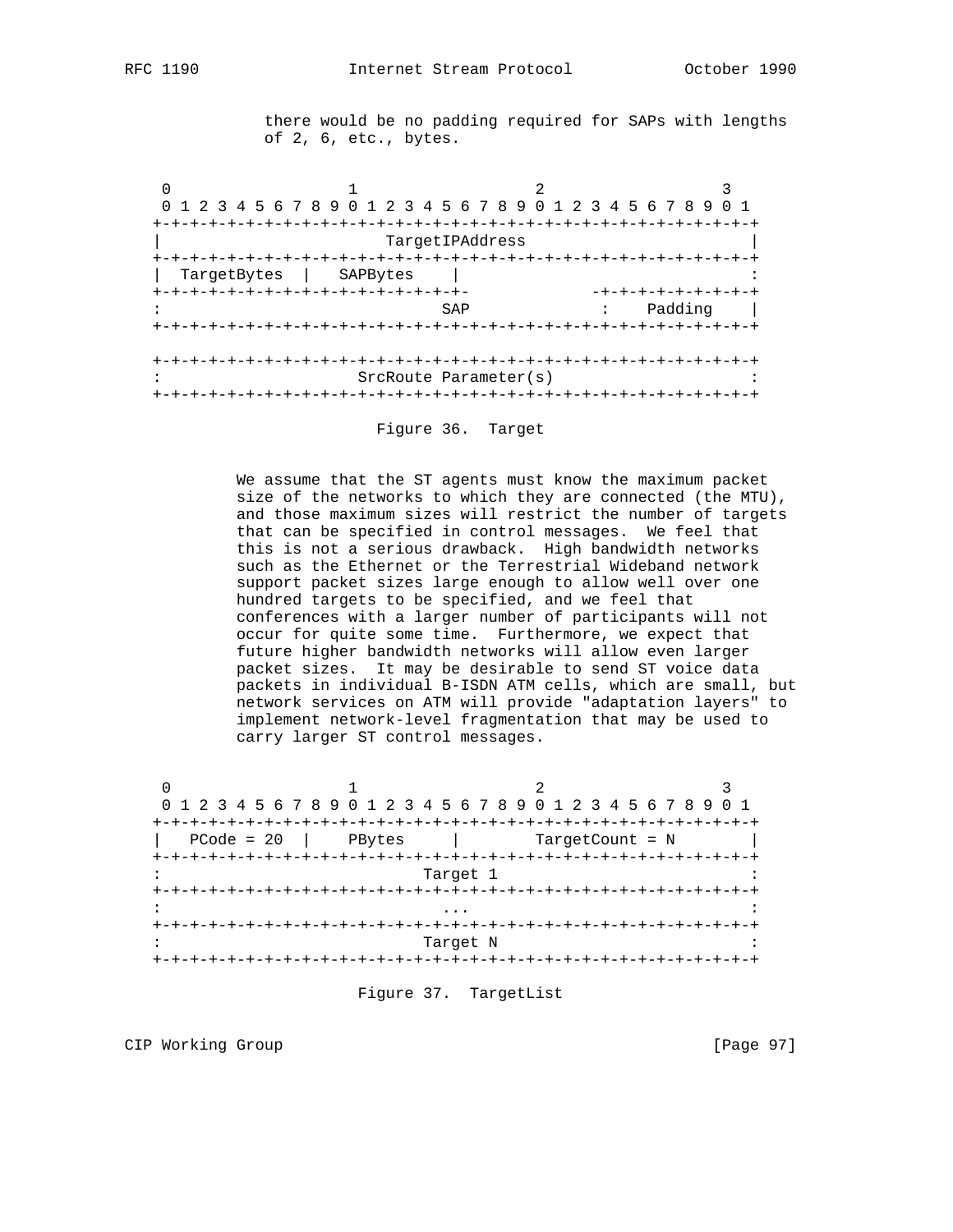If a message must pass across a network whose maximum packet size is too small, the message must be broken up into multiple messages, each of which carries part of the TargetList. The function of the message can still be performed even if the message is so partitioned. The effect in this partitioning is to compromise the performance, but still allows proper operation. For example, if a CONNECT message were partitioned, the first CONNECT would establish the stream, and the rest of the CONNECTs would be processed as additions to the first. The routing decisions might suffer, however, since they would be made on partial information. Nevertheless, the stream would be created.

## 4.2.2.16. UserData

 The UserData parameter (PCode = 21) is an optional parameter that may be used by the next higher protocol or an application to convey arbitrary information to its peers. Note that since the size of control messages is limited by the smallest MTU in the path to the target(s), the maximum size of this parameter cannot be specified a priori. If the parameter is too large for some network's MTU, a UserDataSize error will occur. The parameter must be padded to a multiple of 32 bits.

 UserBytes specifies the number of valid UserInformation bytes.

 UserInformation is arbitrary data meaningful to the next higher protocol layer or application.

|              | 0 1 2 3 4 5 6 7 8 9 0 1 2 3 4 5 6 7 8 9 0 1 2 3 4 5 6 7 8 9 0 1 |                 |           |  |  |  |  |  |  |  |  |  |  |
|--------------|-----------------------------------------------------------------|-----------------|-----------|--|--|--|--|--|--|--|--|--|--|
|              |                                                                 |                 |           |  |  |  |  |  |  |  |  |  |  |
| $PCode = 21$ | PBytes                                                          |                 | UserBytes |  |  |  |  |  |  |  |  |  |  |
|              |                                                                 |                 |           |  |  |  |  |  |  |  |  |  |  |
|              |                                                                 | UserInformation | Padding   |  |  |  |  |  |  |  |  |  |  |
|              |                                                                 |                 |           |  |  |  |  |  |  |  |  |  |  |

Figure 38. UserData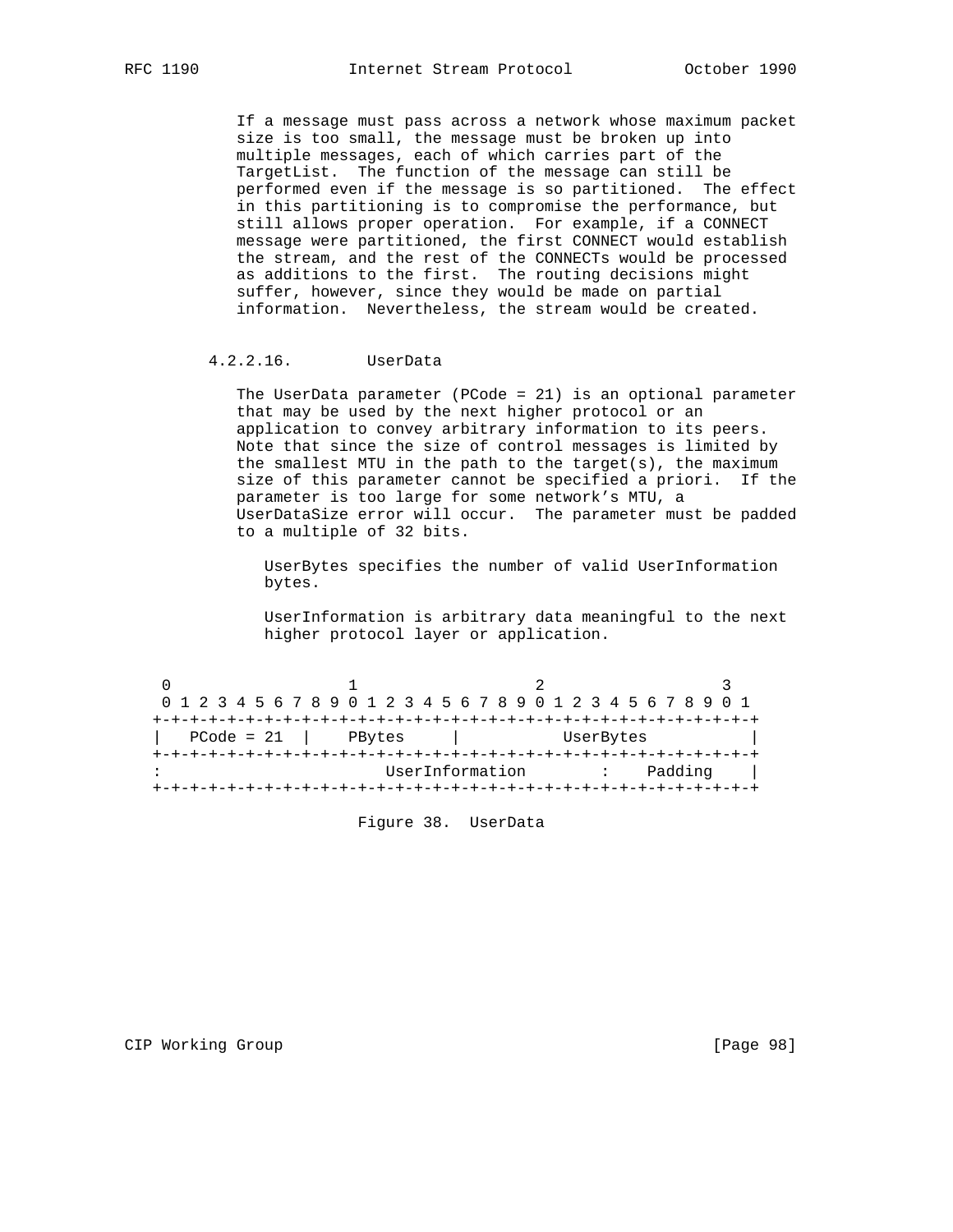# 4.2.3. ST Control Message PDUs

 Each control message is described in a following section. See Appendix 1 (page 147) for an explanation of the notation.

CIP Working Group [Page 99]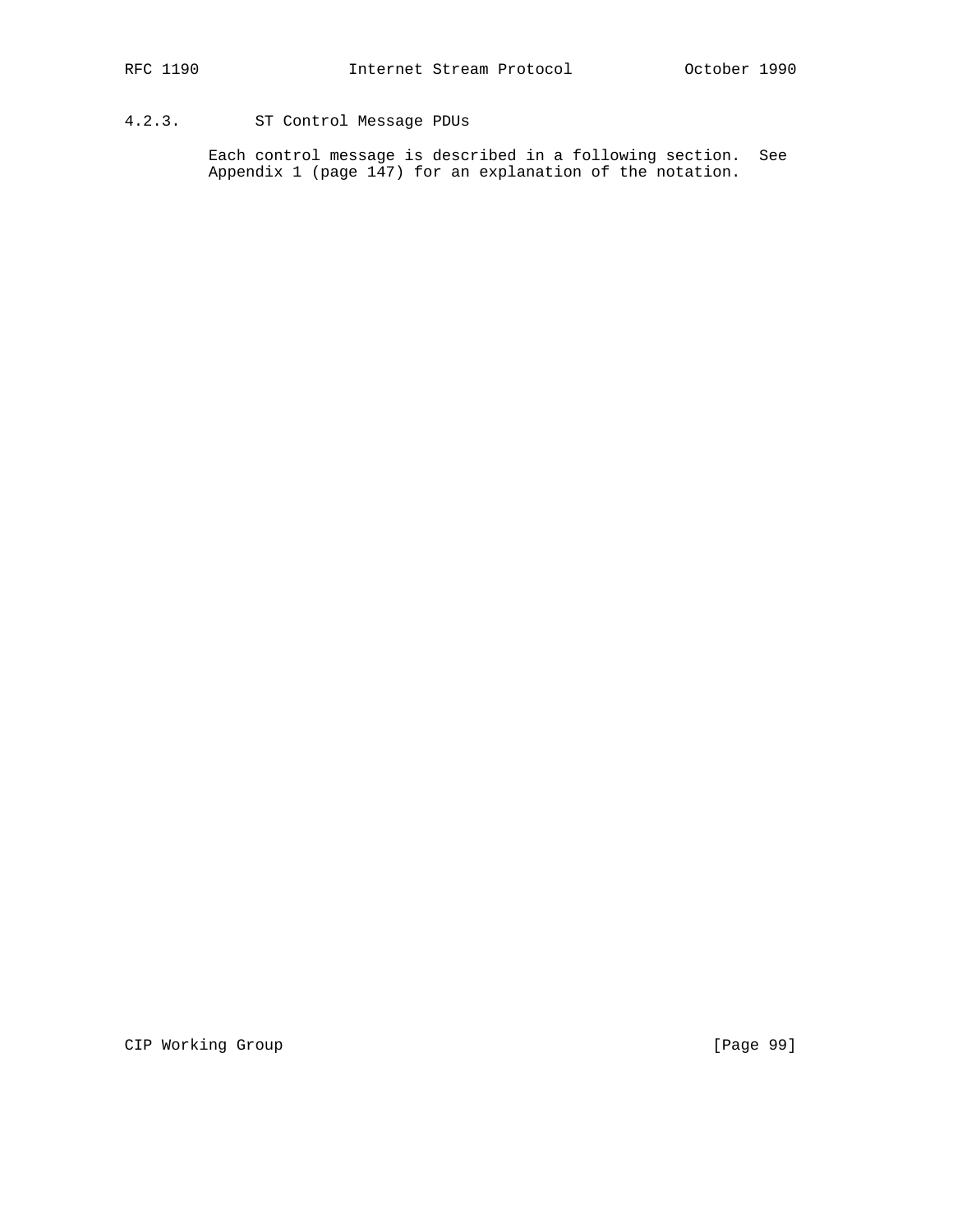## 4.2.3.1. ACCEPT

 ACCEPT (OpCode = 1) is issued by a target as a positive response to a CONNECT message. It implies that the target is prepared to accept data from the origin along the stream that was established by the CONNECT. The ACCEPT includes the FlowSpec that contains the cumulative information that was calculated by the intervening ST agents as the CONNECT made its way from the origin to the target, as well as any modifications made by the application at the target. The ACCEPT is relayed by the ST agents from the target to the origin along the path established by the CONNECT but in the reverse direction. The ACCEPT must be acknowledged with an ACK at each hop.

 The FlowSpec is not modified on this trip from the target back to the origin. Since the cumulative FlowSpec information can be different for different targets, no attempt is made to combine the ACCEPTs from the various targets. The TargetList included in each ACCEPT contains the IP address of only the target that issued the ACCEPT.

Any SrcRoute parameters in the TargetList are ignored.

 Since an ACCEPT might be the first response from a next-hop on a control link (due to network reordering), the SVLId field may be the first source of the Virtual Link Identifier to be used in the RVLId field of subsequent control messages sent to that next-hop.

 When the FDx option has been selected to setup a second stream in the reverse direction, the ACCEPT will contain both RFlowSpec and RName parameters. Each agent should update the state tables for the reverse stream with this information.

 TSR (bits 14 and 15) specifies the target's response for the use of data packet timestamps; see Section 4 (page 76). Its values and semantics are:

- 00 Not implemented.
- 01 No timestamps are permitted.
- 10 Timestamps must always be present.
- 11 Timestamps may optionally be present.

 Reference contains a number assigned by the agent sending the ACCEPT for use in the acknowledging ACK.

 LnkReference is the Reference number from the corresponding CONNECT or CHANGE.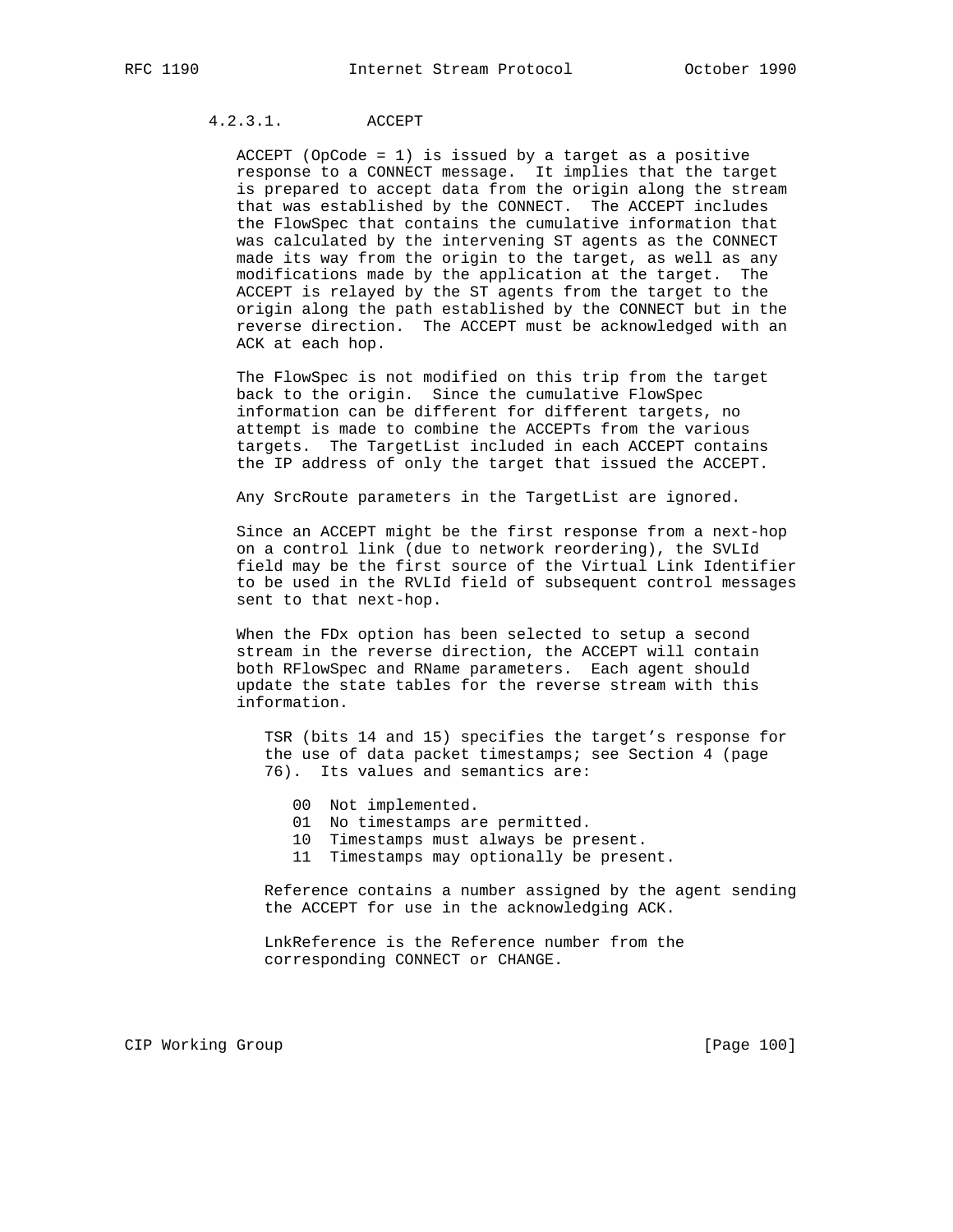| -+-+-+-+-+-+-+-+-+-+<br>$OpCode = 1$   0  TSR<br>TotalBytes<br>RVLId<br>SVLId<br>Reference<br>LnkReference<br>SenderIPAddress<br>Checksum<br>DetectorIPAddress<br>Name Parameter<br>FlowSpec Parameter<br>TargetList Parameter<br>RecordRoute Parameter<br>RFlowSpec Parameter |
|--------------------------------------------------------------------------------------------------------------------------------------------------------------------------------------------------------------------------------------------------------------------------------|
|                                                                                                                                                                                                                                                                                |
|                                                                                                                                                                                                                                                                                |
|                                                                                                                                                                                                                                                                                |
|                                                                                                                                                                                                                                                                                |
|                                                                                                                                                                                                                                                                                |
|                                                                                                                                                                                                                                                                                |
|                                                                                                                                                                                                                                                                                |
|                                                                                                                                                                                                                                                                                |
|                                                                                                                                                                                                                                                                                |
|                                                                                                                                                                                                                                                                                |
|                                                                                                                                                                                                                                                                                |
|                                                                                                                                                                                                                                                                                |
|                                                                                                                                                                                                                                                                                |
|                                                                                                                                                                                                                                                                                |
|                                                                                                                                                                                                                                                                                |
| RName Parameter                                                                                                                                                                                                                                                                |
|                                                                                                                                                                                                                                                                                |
| UserData Parameter                                                                                                                                                                                                                                                             |

Figure 39. ACCEPT Control Message

CIP Working Group

[Page 101]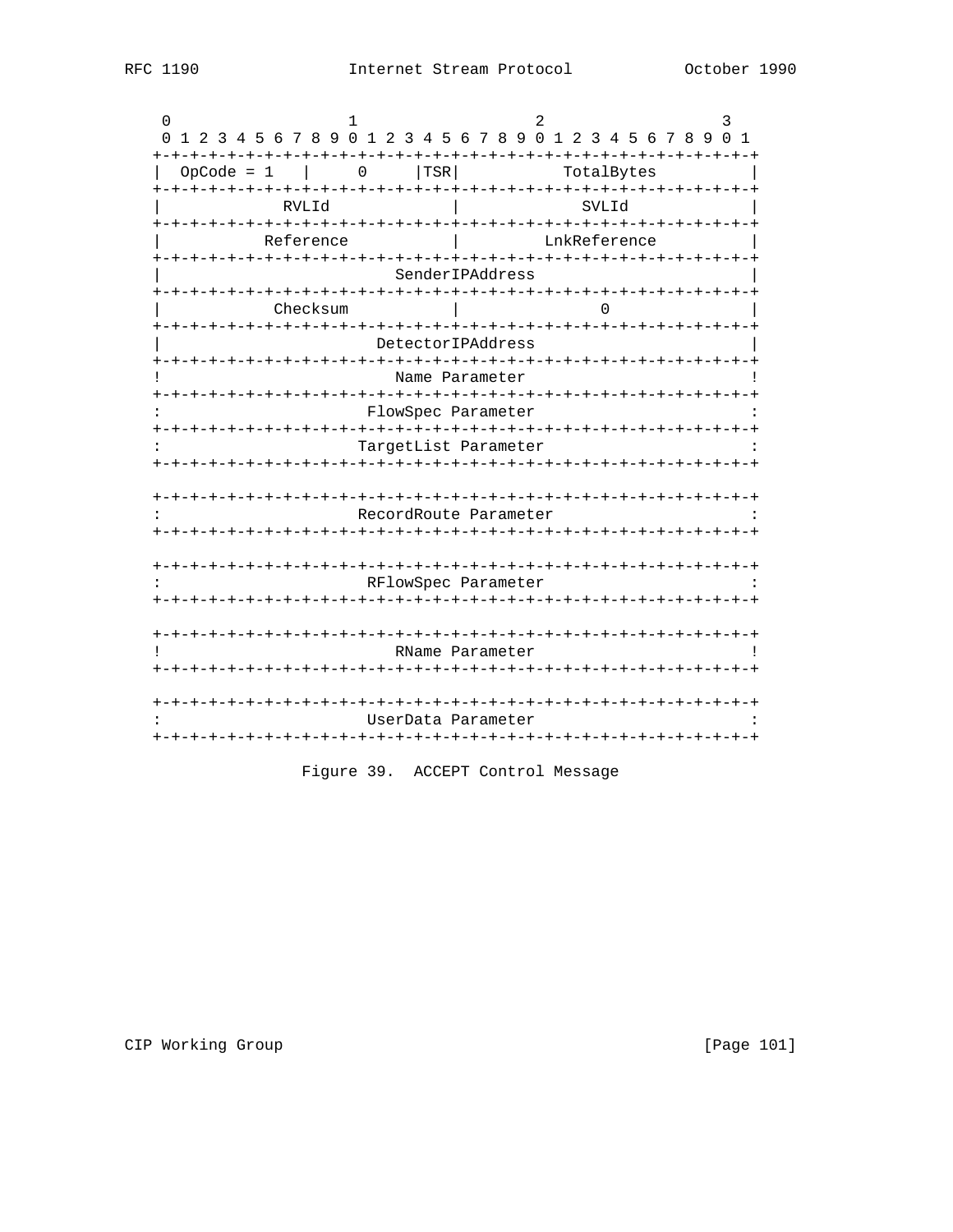4.2.3.2. ACK

 ACK (OpCode = 2) is used to acknowledge a request. The Reference in the header is the Reference number of the control message being acknowledged.

 Since a ACK might be the first response from a next-hop on a control link, the SVLId field may be the first source of the Virtual Link Identifier to be used in the RVLId field of subsequent control messages sent to that next-hop.

 ReasonCode is usually NoError, but other possibilities exist, e.g., DuplicateIgn.

|                      |                           | 0 1 2 3 4 5 6 7 8 9 0 1 2 3 4 5 6 7 8 9 0 1 2 3 4 5 6 7 8 9 |  |  |  |  |  |  |  |  |  |  |  |  |  |  |
|----------------------|---------------------------|-------------------------------------------------------------|--|--|--|--|--|--|--|--|--|--|--|--|--|--|
|                      |                           |                                                             |  |  |  |  |  |  |  |  |  |  |  |  |  |  |
| $OpCode = 2$         |                           | TotalBytes                                                  |  |  |  |  |  |  |  |  |  |  |  |  |  |  |
|                      |                           |                                                             |  |  |  |  |  |  |  |  |  |  |  |  |  |  |
|                      | RVLId                     | SVLId                                                       |  |  |  |  |  |  |  |  |  |  |  |  |  |  |
|                      |                           |                                                             |  |  |  |  |  |  |  |  |  |  |  |  |  |  |
|                      | Reference                 | LnkReference                                                |  |  |  |  |  |  |  |  |  |  |  |  |  |  |
| -+-+-+-+-+-+-+-+-+-+ |                           |                                                             |  |  |  |  |  |  |  |  |  |  |  |  |  |  |
|                      |                           |                                                             |  |  |  |  |  |  |  |  |  |  |  |  |  |  |
|                      |                           | SenderIPAddress                                             |  |  |  |  |  |  |  |  |  |  |  |  |  |  |
|                      |                           |                                                             |  |  |  |  |  |  |  |  |  |  |  |  |  |  |
|                      | Checksum                  | ReasonCode                                                  |  |  |  |  |  |  |  |  |  |  |  |  |  |  |
|                      | +-+-+-+-+-+-+-+-+-+-+-+-+ | +-+-+-+-+-+-+-+-+-+-+-+-+-+-                                |  |  |  |  |  |  |  |  |  |  |  |  |  |  |
|                      |                           |                                                             |  |  |  |  |  |  |  |  |  |  |  |  |  |  |
|                      |                           |                                                             |  |  |  |  |  |  |  |  |  |  |  |  |  |  |
|                      |                           | Name Parameter                                              |  |  |  |  |  |  |  |  |  |  |  |  |  |  |

Figure 40. ACK Control Message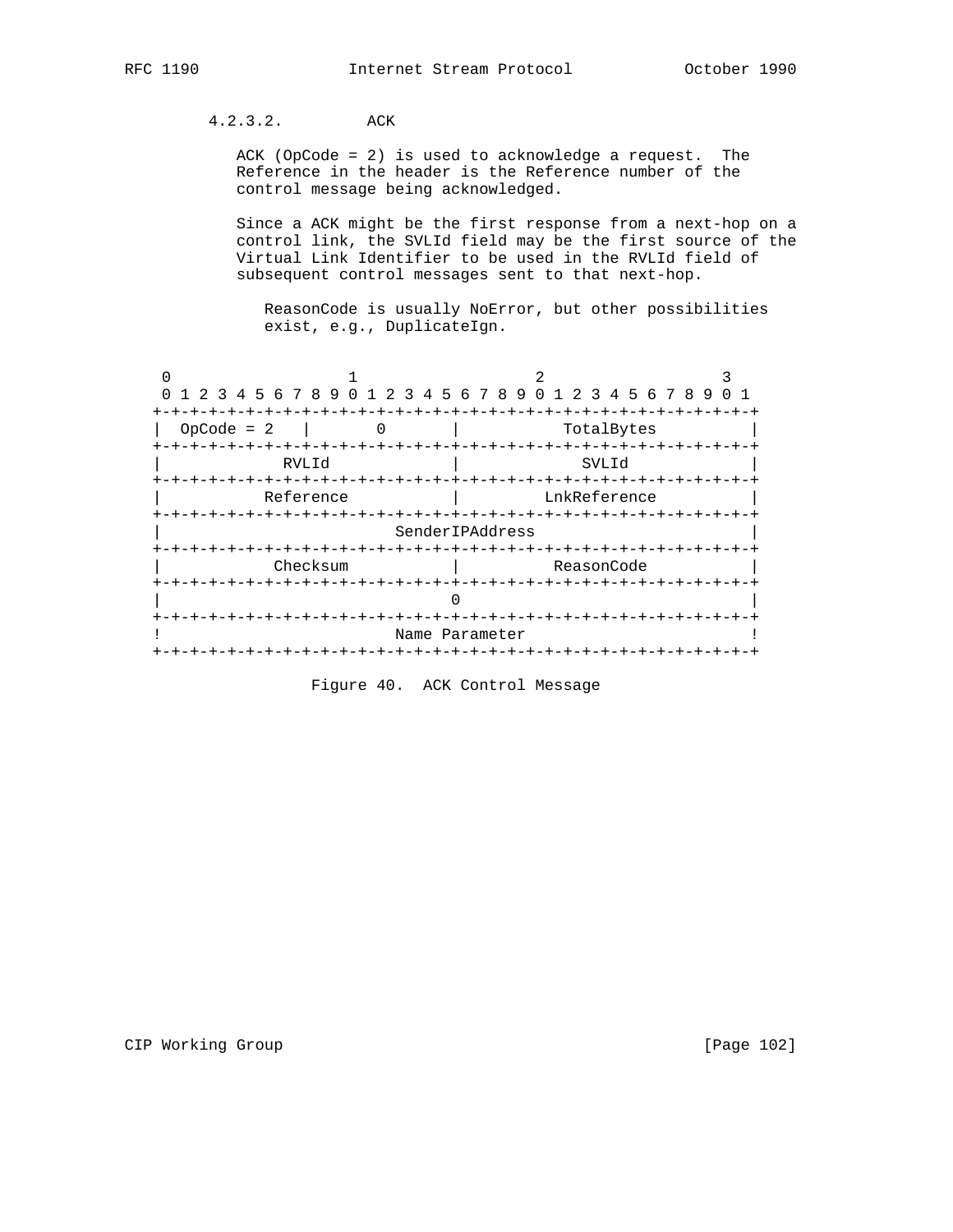## 4.2.3.3. CHANGE-REQUEST

 CHANGE-REQUEST (OpCode = 4) is used by an intermediate or target agent to request that the origin change the FlowSpec of an established stream. The CHANGE-REQUEST message is propagated hop-by-hop to the origin, with an ACK at each hop.

 Any SrcRoute parameters in the targets of the TargetList are ignored.

 G (bit 8) is used to request a global, stream-wide change; the TargetList parameter may be omitted when the G bit is specified.

| $\left( \right)$                                                                                                      |                                                            |                                 |                    |  |                   |  |               |          |                    |  |  |  |  |                 |  | 3            |                |
|-----------------------------------------------------------------------------------------------------------------------|------------------------------------------------------------|---------------------------------|--------------------|--|-------------------|--|---------------|----------|--------------------|--|--|--|--|-----------------|--|--------------|----------------|
| 4 5 6 7 8 9 0<br>$\mathcal{L}$<br>$\mathcal{R}$<br><sup>0</sup><br>1.                                                 |                                                            | $\mathcal{L}$<br>$\overline{1}$ | $\mathcal{R}$      |  |                   |  | 4 5 6 7 8 9   | $\Omega$ | $\overline{1}$     |  |  |  |  | 2 3 4 5 6 7 8 9 |  | <sup>n</sup> | $\overline{1}$ |
| $OpCode =$<br>- 4                                                                                                     | G<br>0<br>-+-+-+-+-+-+-+-+-+-+-+                           |                                 |                    |  |                   |  |               |          |                    |  |  |  |  |                 |  |              | - +            |
| RVLId                                                                                                                 | -+-+-+-+-+-+-+-+<br>SVLId<br>-+-+-+-+-+-+-+-+-<br>-+-+-+-+ |                                 |                    |  |                   |  |               |          |                    |  |  |  |  |                 |  |              |                |
| -+-+-+-+-+-+-+-+-+-+-+                                                                                                | Reference                                                  |                                 |                    |  | LnkReference      |  |               |          |                    |  |  |  |  |                 |  |              |                |
| -+-+-+-+-+-+<br>-+-+-+-+-+-+-+<br>-+-+-+-+-+-+-+-+-+-+<br>$^+$<br>- + - + - + - +<br>SenderIPAddress<br>$- + - + - +$ |                                                            |                                 |                    |  |                   |  |               |          |                    |  |  |  |  |                 |  |              |                |
|                                                                                                                       | Checksum                                                   |                                 |                    |  | ーナーナーナーナーナ<br>- + |  |               |          |                    |  |  |  |  |                 |  |              |                |
|                                                                                                                       | -+-+-+<br>DetectorIPAddress                                |                                 |                    |  |                   |  |               |          |                    |  |  |  |  |                 |  |              |                |
|                                                                                                                       |                                                            | -+-+-+                          | Name Parameter     |  |                   |  | $- + - + - +$ |          |                    |  |  |  |  |                 |  |              |                |
|                                                                                                                       | -+-+-+-+-+-+-+-+-+-+-+-+-+-+-                              |                                 | FlowSpec Parameter |  |                   |  |               |          | -+-+-+-+-+-+-+-+-+ |  |  |  |  |                 |  |              |                |
|                                                                                                                       |                                                            |                                 |                    |  |                   |  |               |          |                    |  |  |  |  |                 |  |              |                |
|                                                                                                                       |                                                            |                                 |                    |  |                   |  | ーキーキ          |          |                    |  |  |  |  |                 |  |              |                |
|                                                                                                                       |                                                            | TargetList Parameter            |                    |  |                   |  |               |          |                    |  |  |  |  |                 |  |              |                |
|                                                                                                                       |                                                            |                                 |                    |  |                   |  |               |          |                    |  |  |  |  |                 |  |              |                |
|                                                                                                                       |                                                            |                                 |                    |  |                   |  |               |          |                    |  |  |  |  |                 |  |              |                |
|                                                                                                                       |                                                            | UserData Parameter              |                    |  |                   |  |               |          |                    |  |  |  |  |                 |  |              |                |
|                                                                                                                       |                                                            |                                 |                    |  |                   |  |               |          |                    |  |  |  |  |                 |  |              |                |

Figure 41. CHANGE-REQUEST Control Message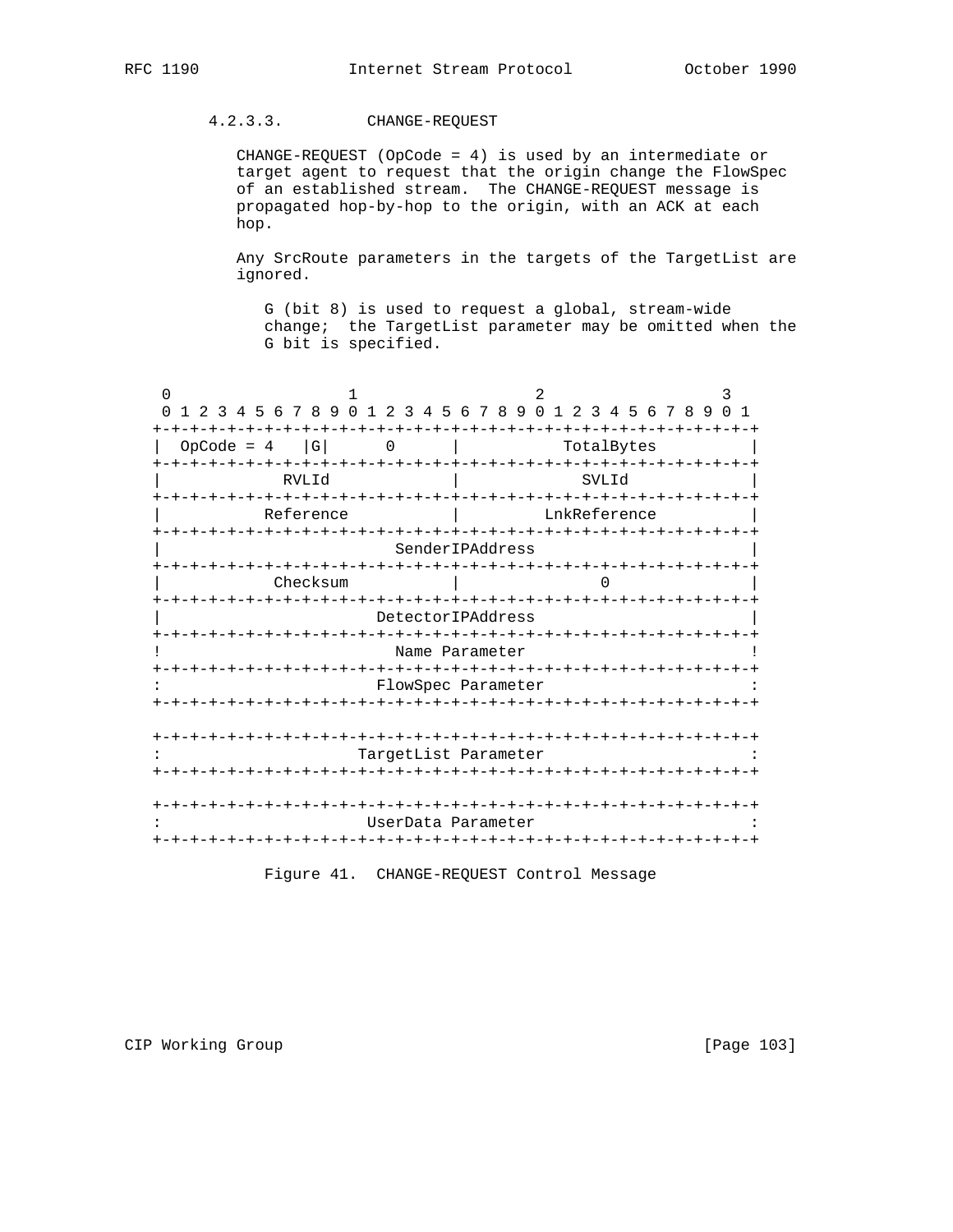## 4.2.3.4. CHANGE

 CHANGE (OpCode = 3) is used to change the FlowSpec of an established stream. Parameters are the same as for CONNECT but the TargetList is not required. The CHANGE message is processed similarly to the CONNECT message, except that it travels along the path of an established stream.

 If the change to the FlowSpec is in a direction that makes fewer demands of the involved networks, then the change has a high probability of success along the path of the established stream. Each ST agent receiving the CHANGE message makes the necessary requested changes to the network resource allocations, and if successful, propagates the CHANGE message along the established paths. If the change cannot be made then the ST agent must recover using DISCONNECT and REFUSE messages as in the case of a network failure. Note that a failure to change the resources requested for a specific target(s) should not cause other targets in the stream to be deleted. The CHANGE must be ACKed.

 If the CHANGE is a result of a CHANGE-REQUEST the LnkReference field of the CHANGE will contain the value from the Reference field of the CHANGE-REQUEST.

 It is recommended that the origin only have one outstanding CHANGE per target; if the application requests more that one to be outstanding at a time, it is the application's responsibility to deal with any sequencing problems that may arise.

 Any SrcRoute parameters in the targets of the TargetListParameter are ignored.

 G (bit 8) is used to request a global, stream-wide change; the TargetList parameter may be omitted when the G bit is specified.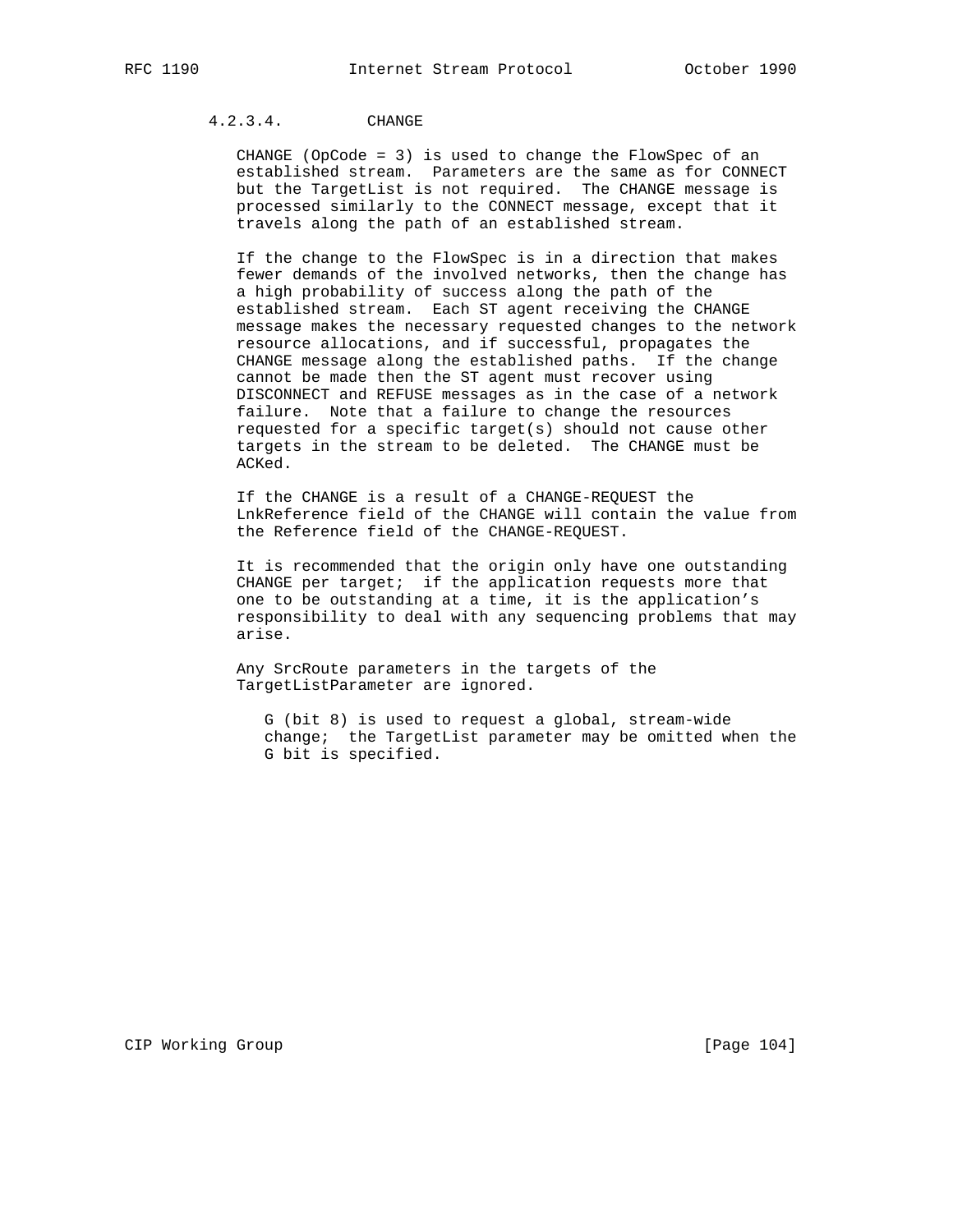| O<br>0                       | 1 2 3 4 5 6 7 8 9 0 1 2 3 4 5 6 7 8 9 0 1 2 3 4 5 6 7 8 9 |  |  |  |  |  |  |  |                 |  |  |                                 |       |  |                      |                                                 |        |  |  |                    |  | 2 |  |            |        |  |  |  |  |  | 3<br>0 <sub>1</sub> |          |
|------------------------------|-----------------------------------------------------------|--|--|--|--|--|--|--|-----------------|--|--|---------------------------------|-------|--|----------------------|-------------------------------------------------|--------|--|--|--------------------|--|---|--|------------|--------|--|--|--|--|--|---------------------|----------|
| $+ \cdot$                    | - + - + - + - +                                           |  |  |  |  |  |  |  |                 |  |  |                                 |       |  |                      |                                                 | -+-+-+ |  |  |                    |  |   |  |            | -+-+-+ |  |  |  |  |  |                     |          |
| $OpCode =$<br>- 3<br>G       |                                                           |  |  |  |  |  |  |  |                 |  |  |                                 |       |  |                      |                                                 |        |  |  |                    |  |   |  | TotalBytes |        |  |  |  |  |  |                     |          |
| RVLId                        |                                                           |  |  |  |  |  |  |  |                 |  |  |                                 | SVLId |  |                      |                                                 |        |  |  |                    |  |   |  |            |        |  |  |  |  |  |                     |          |
|                              | -+-+-+-+-+-+-+-+-+-+-+-+-+-+-                             |  |  |  |  |  |  |  | Reference       |  |  |                                 |       |  |                      | -+-+-+-+-+-+-+-+-+-+-+-+-+-+-+-<br>LnkReference |        |  |  |                    |  |   |  |            |        |  |  |  |  |  |                     |          |
| SenderIPAddress<br>+-+-+-+-+ |                                                           |  |  |  |  |  |  |  |                 |  |  |                                 |       |  |                      |                                                 |        |  |  |                    |  |   |  |            |        |  |  |  |  |  |                     |          |
|                              |                                                           |  |  |  |  |  |  |  | Checksum        |  |  |                                 |       |  |                      |                                                 |        |  |  |                    |  |   |  |            |        |  |  |  |  |  |                     |          |
|                              |                                                           |  |  |  |  |  |  |  | $+ - + - + - +$ |  |  | $- + - + - +$                   |       |  | $-+ - + - + - + - +$ |                                                 |        |  |  | DetectorIPAddress  |  |   |  |            |        |  |  |  |  |  |                     |          |
|                              | -+-+-+-+-+                                                |  |  |  |  |  |  |  |                 |  |  |                                 |       |  |                      |                                                 |        |  |  | Name Parameter     |  |   |  |            |        |  |  |  |  |  |                     | $-+ - +$ |
|                              |                                                           |  |  |  |  |  |  |  |                 |  |  | +-+-+-+-+-+-+-+-+-+-+-+-+-+-+-+ |       |  |                      |                                                 |        |  |  | FlowSpec Parameter |  |   |  |            |        |  |  |  |  |  |                     |          |
|                              |                                                           |  |  |  |  |  |  |  |                 |  |  |                                 |       |  |                      |                                                 |        |  |  |                    |  |   |  |            |        |  |  |  |  |  |                     |          |
|                              |                                                           |  |  |  |  |  |  |  |                 |  |  | TargetList Parameter            |       |  |                      |                                                 |        |  |  |                    |  |   |  |            |        |  |  |  |  |  |                     |          |
|                              |                                                           |  |  |  |  |  |  |  |                 |  |  | -+-+-+-+-+-+-+-+-+-+            |       |  |                      |                                                 |        |  |  |                    |  |   |  |            |        |  |  |  |  |  |                     |          |
|                              |                                                           |  |  |  |  |  |  |  |                 |  |  | UserData Parameter              |       |  |                      |                                                 |        |  |  |                    |  |   |  |            |        |  |  |  |  |  |                     |          |
|                              |                                                           |  |  |  |  |  |  |  |                 |  |  |                                 |       |  |                      |                                                 |        |  |  |                    |  |   |  |            |        |  |  |  |  |  |                     |          |

Figure 42. CHANGE Control Message

### 4.2.3.5. CONNECT

 CONNECT (OpCode = 5) requests the setup of a new stream or an addition to or recovery of an existing stream. Only the origin can issue the initial set of CONNECTs to setup a stream, and the first CONNECT to each next-hop is used to convey the initial suggestion for a HID. If the stream's data packets will be sent to some set of next-hop ST agents by multicast then the CONNECTs to that set must suggest the same HID. Otherwise, the HIDs in the various CONNECTs can be different.

 The CONNECT message must fit within the maximum allowable packet size (MTU) for the intervening network. If a CONNECT message is too large, it must be fragmented into multiple CONNECT messages by partitioning the TargetList; see Section 4.2 (page 77). Any UserData parameter will be replicated in each fragment for delivery to all targets.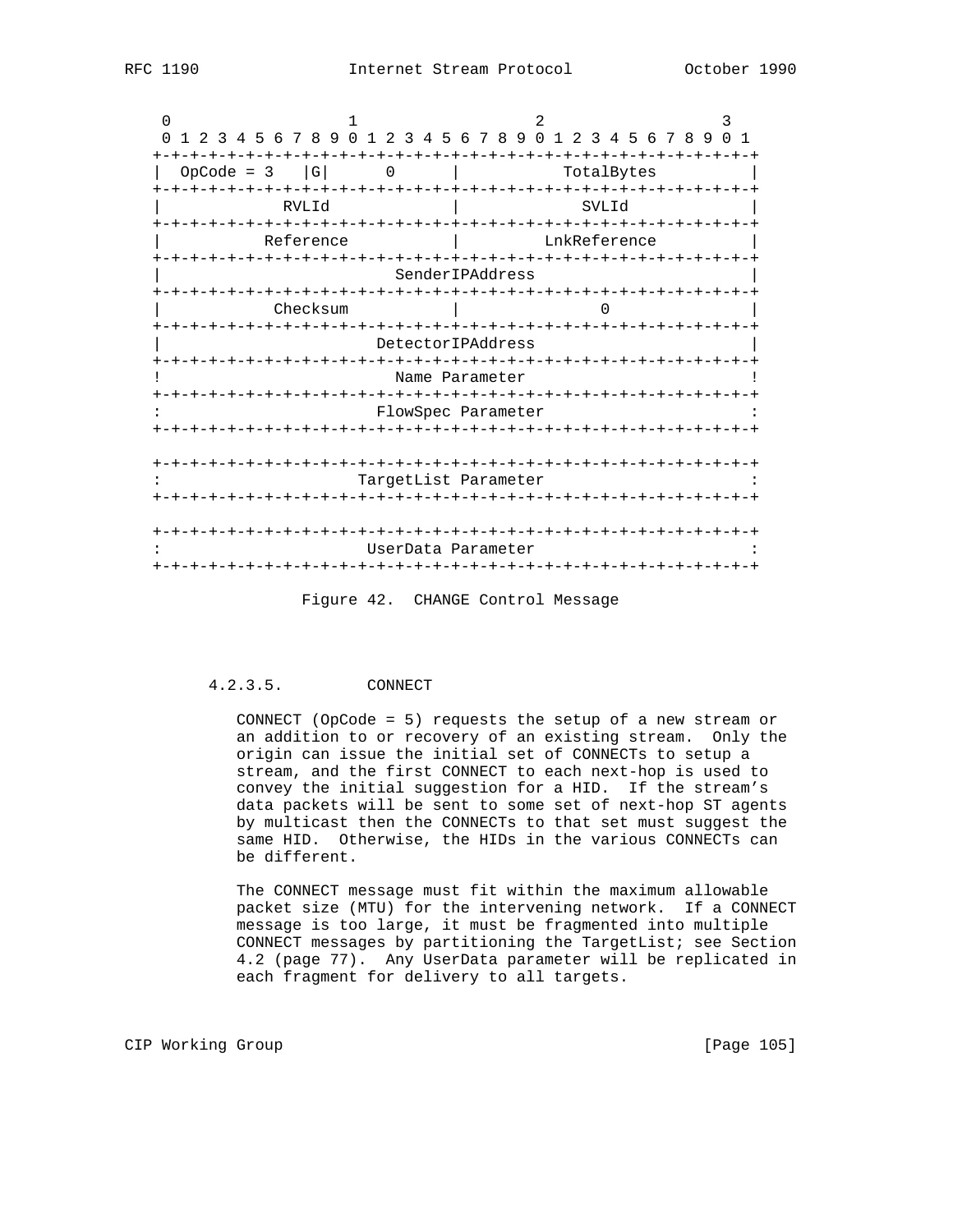The next-hop can initially respond with any of the following five responses:

- 1 ERROR-IN-REQUEST, which implies that the CONNECT was not valid and has been ignored,
- 2 ACK, which implies that the CONNECT with the H bit not set was valid and is being processed,
- 3 HID-APPROVE, which implies that the CONNECT with the H bit set was valid, and the suggested HID can be used or was deferred,
- 4 HID-REJECT, which implies that the CONNECT with the H bit set was valid but the suggested HID cannot be used and another must be suggested in a subsequent HID-CHANGE message, or
- 5 REFUSE, which implies that the CONNECT was valid but the included list of targets in the REFUSE cannot be processed for the stated reason.

 The next-hop will later relay back either an ACCEPT or REFUSE from each target not already specified in the REFUSE of case 5 above (note multiple targets may be included in a single REFUSE message).

 An intermediate ST agent that receives a CONNECT selects the next-hop ST agents, partitions the TargetList accordingly, reserves network resources in the direction toward the next-hop, updating the FlowSpec accordingly (see Section 4.2.2.3 (page 81)), selects a proposed HID for each next hop, and sends the resulting CONNECTs.

 If the intermediate ST agent that is processing a CONNECT fails to find a route to a target, then it responds with a REFUSE with the appropriate reason code. If the next-hop to a target is by way of the network from which it received the CONNECT, then it sends a NOTIFY with the appropriate reason code (RouteBack). In either case, the TargetList specifies the affected targets. The intermediate ST agent will only route to and propagate a CONNECT to the targets for which it does not issue either an ERROR-IN-REQUEST or a REFUSE.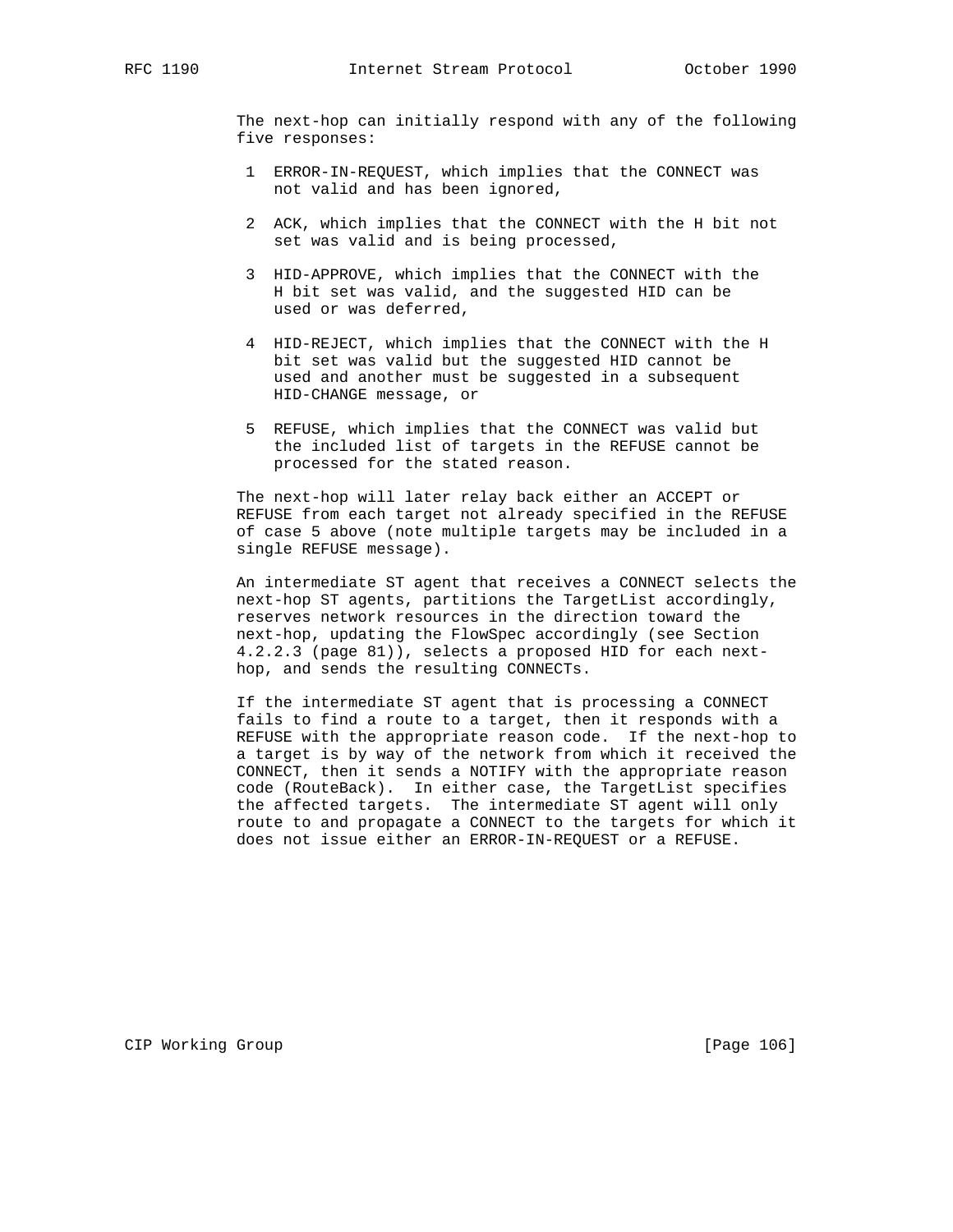The processing of a received CONNECT message requires care to avoid routing loops that could result from delays in propagating routing information among ST agents. If a received CONNECT contains a new Name, a new stream should be created (unless the Virtual Link Identifier matches a known link in which case an ERROR-IN-REQUEST should be sent). If the Name is known, there are four cases:

- 1 the Virtual Link Identifier matches and the Target matches a current Target -- the duplicate target should be ignored.
- 2 the Virtual Link Identifier matches but the Target is new -- the stream should be expanded to include the new target.
- 3 the Virtual Link Identifier differs and the Target matches a current Target -- an ERROR-IN-REQUEST message should be sent specifying that the target is involved in a routing loop. If a reroute, the old path will eventually timeout and send a DISCONNECT; a subsequent retransmission of the rerouted CONNECT will then be processed under case 2 above.
- 4 the Virtual Link Identifier differs but the Target is new -- a new (instance of the) stream should be created for the target that is deliberately part of a loop using a SrcRoute parameter.

 Note that the test for a known or matching Target includes comparing any SrcRoute parameter that might be present.

 Option bits are specified by either the origin's service user or by an intermediate agent, depending on the specific option. Bits not specified below are currently unspecified, and should be set to zero (0) by the origin agent and not changed by other agents unless those agents know their meaning.

 H (bit 8) is used for the HID Field option; see Section 3.6.1 (page 44). It is set to one (1) only if the HID field contains either zero (when the HID selection is being deferred), or the proposed HID. This bit is zero (0) if the HID field does not contain valid data and should be ignored.

 P (bit 9) is used for the PTP option; see Section 3.6.2 (page 44).

 S (bit 10) is used for the NoRecovery option; see Section 3.6.4 (page 46).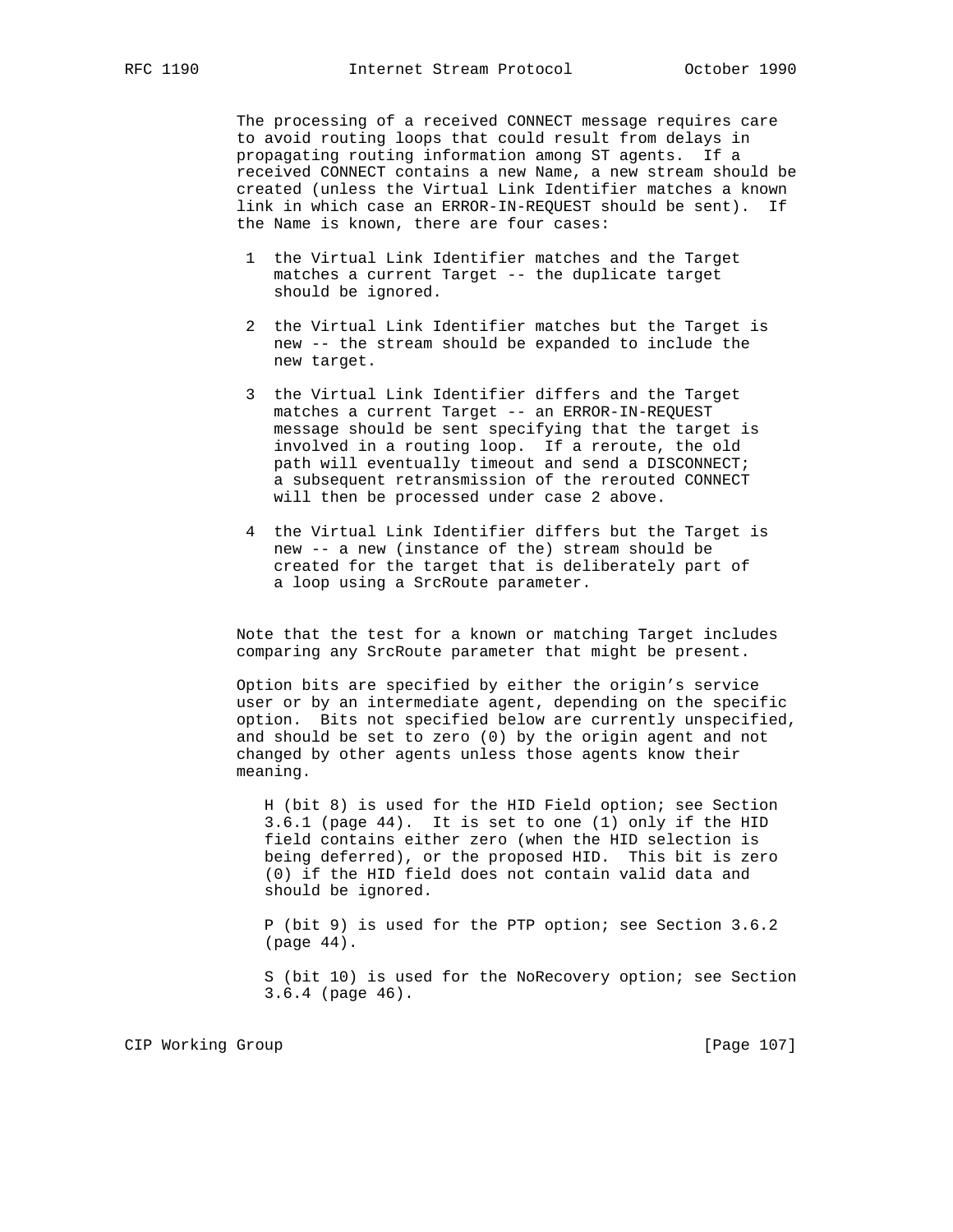TSP (bits 14 and 15) specifies the origin's proposal for the use of data packet timestamps; see Section 4 (page 76). Its values and semantics are:

- 00 No proposal.
- 01 Cannot insert timestamps.
- 10 Must always insert timestamps.
- 11 Can insert timestamps if requested.

 RVLId, the receiver's Virtual Link Identifier, is set to zero in all CONNECT messages until its value arrives in the SVLId field of an acknowledgment to the CONNECT.

 SVLId, the sender's Virtual Link Identifier, is set to a value chosen by each hop to facilitate efficient dispatching of subsequent control messages.

 HID is the identifier that will be used with data packets moving through the stream in the direction from the origin to the targets. It is a hop-by-hop shorthand identifier for the stream's Name, and is chosen by each agent for the branch to the next-hop agents. The contents of the HID field are only valid, and a HID- REJECT or HID-APPROVE reply may only be sent, when the HID Field option (H bit) is set (1). If the HID Field option is specified and the proposed HID is zero, the selection of the HID is deferred to the receiving next hop agent. If the HID Field option is not set (H bit is 0), then the HID field does not contain valid data and should be ignored; see Section 3.6.1 (page 44).

 TargetList is the list of IP addresses of the target processes. It is of arbitrary size up to the maximum allowed for packets traveling across the specific network.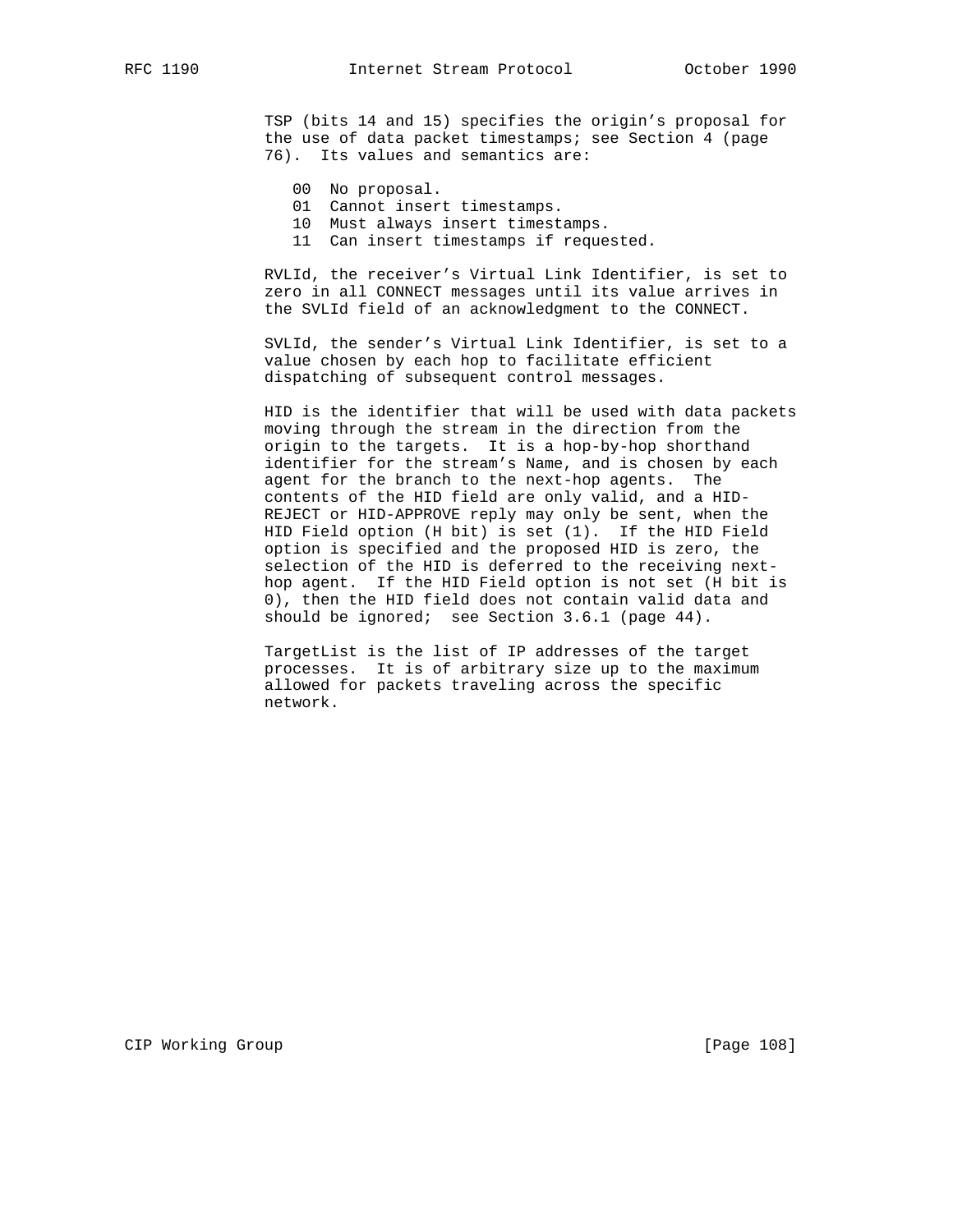| 0<br>0 | 1 2 3 4 5 6 7 8 9 0 1 2 3 4 5 6 7 8 9 0 1 2 3 4 5 6 7 8 9 0 1 |  |           |  |  |                                                  |                 |  |  |        |                       |  |            |  |                          |  | 3 |  |
|--------|---------------------------------------------------------------|--|-----------|--|--|--------------------------------------------------|-----------------|--|--|--------|-----------------------|--|------------|--|--------------------------|--|---|--|
|        | OpCode = 5 $ H P S $ 0  TSP                                   |  |           |  |  |                                                  |                 |  |  |        |                       |  | TotalBytes |  |                          |  |   |  |
|        |                                                               |  | RVLId/0   |  |  |                                                  |                 |  |  |        |                       |  | SVLId      |  |                          |  |   |  |
|        |                                                               |  | Reference |  |  |                                                  |                 |  |  |        | LnkReference          |  |            |  |                          |  |   |  |
|        |                                                               |  |           |  |  |                                                  | SenderIPAddress |  |  |        |                       |  |            |  |                          |  |   |  |
|        |                                                               |  | Checksum  |  |  |                                                  |                 |  |  |        |                       |  | HID/0      |  |                          |  |   |  |
|        |                                                               |  |           |  |  | DetectorIPAddress                                |                 |  |  |        |                       |  |            |  |                          |  |   |  |
|        |                                                               |  |           |  |  |                                                  | Name Parameter  |  |  |        |                       |  |            |  |                          |  |   |  |
|        |                                                               |  |           |  |  | -+-+-+-+-+-+-+-+-+-+-+-+-+-+<br>Origin Parameter |                 |  |  |        |                       |  |            |  |                          |  |   |  |
|        |                                                               |  |           |  |  | FlowSpec Parameter                               |                 |  |  |        |                       |  |            |  |                          |  |   |  |
|        |                                                               |  |           |  |  | -+-+-+-+-+-+-+-+-+-+-+-+-+-+-+-+-                |                 |  |  |        |                       |  |            |  |                          |  |   |  |
|        |                                                               |  |           |  |  | TargetList Parameter(s)<br>+-+-+-+-+-+-+-+       |                 |  |  |        |                       |  |            |  |                          |  |   |  |
|        |                                                               |  |           |  |  |                                                  |                 |  |  |        |                       |  |            |  |                          |  |   |  |
|        |                                                               |  |           |  |  | Group Parameter<br>-+-+-+-+-+-+-+-+-+-+-+-+      |                 |  |  |        |                       |  |            |  |                          |  |   |  |
|        |                                                               |  |           |  |  | ーナーナーナーナーナーナ                                     |                 |  |  |        |                       |  |            |  | -+-+-+-+-+-+-+-+-+-+-+-+ |  |   |  |
|        |                                                               |  |           |  |  | MulticastAddress Parameter                       |                 |  |  |        |                       |  |            |  |                          |  |   |  |
|        |                                                               |  |           |  |  |                                                  |                 |  |  |        | <b>-+-+-+-+-+-+-+</b> |  |            |  |                          |  |   |  |
|        |                                                               |  |           |  |  | RecordRoute Parameter<br><b>-+-+-+-+-+</b>       |                 |  |  | ーナーナーナ |                       |  |            |  |                          |  |   |  |
|        |                                                               |  |           |  |  |                                                  |                 |  |  |        |                       |  |            |  |                          |  |   |  |
|        |                                                               |  |           |  |  | RFlowSpec Parameter                              |                 |  |  |        |                       |  |            |  |                          |  |   |  |
|        |                                                               |  |           |  |  |                                                  |                 |  |  |        |                       |  |            |  |                          |  |   |  |
|        |                                                               |  |           |  |  | RGroup Parameter                                 |                 |  |  |        |                       |  |            |  |                          |  |   |  |
|        |                                                               |  |           |  |  |                                                  |                 |  |  |        |                       |  |            |  |                          |  |   |  |
|        |                                                               |  |           |  |  | RHID Parameter                                   |                 |  |  |        |                       |  |            |  |                          |  |   |  |
|        |                                                               |  |           |  |  |                                                  |                 |  |  |        |                       |  |            |  |                          |  |   |  |
|        |                                                               |  |           |  |  | UserData Parameter                               |                 |  |  |        |                       |  |            |  |                          |  |   |  |
|        |                                                               |  |           |  |  |                                                  |                 |  |  |        |                       |  |            |  |                          |  |   |  |

Figure 43. CONNECT Control Message

CIP Working Group

[Page 109]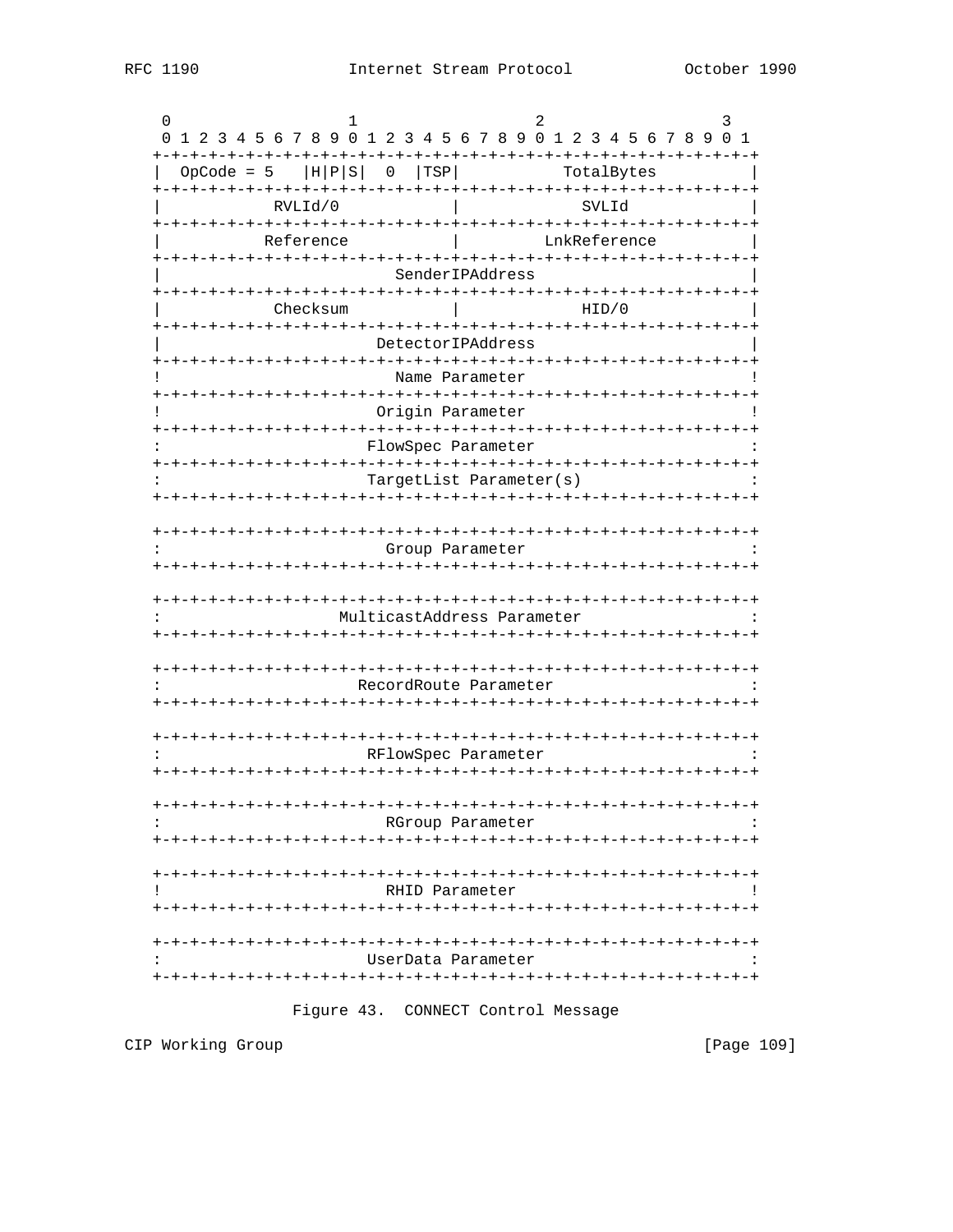# 4.2.3.6. DISCONNECT

 DISCONNECT (OpCode = 6) is used by an origin to tear down an established stream or part of a stream, or by an intermediate agent that detects a failure between itself and its previous-hop, as distinguished by the ReasonCode. The DISCONNECT message specifies the list of targets that are to be disconnected. An ACK is required in response to a DISCONNECT message. The DISCONNECT message is propagated all the way to the specified targets. The targets are expected to terminate their participation in the stream.

 Note that in the case of a failure it may be advantageous to retain state information as the stream should be repaired shortly; see Section 3.7.2 (page 52).

 G (bit 8) is used to request a DISCONNECT of all the stream's targets; the TargetList parameter may be omitted when the G bit is set (1).

| ∩                                                          |             |          |                      |     |                 | 2        |                               |      |              |     |         | 3      |                |
|------------------------------------------------------------|-------------|----------|----------------------|-----|-----------------|----------|-------------------------------|------|--------------|-----|---------|--------|----------------|
| $\Omega$<br>$\mathcal{L}$<br>$\mathcal{R}$<br>$\mathbf{1}$ | 6789<br>4 5 | $\Omega$ | 2<br>3               | 4 5 | 6 7 8 9         | $\Omega$ | $\mathbf{1}$<br>$\mathcal{L}$ |      | 345          | 678 | 9       | $\cap$ | $\overline{1}$ |
| $OpCode =$                                                 | G<br>-6     |          | 0                    |     |                 |          |                               |      | TotalBytes   |     |         |        |                |
|                                                            |             |          |                      |     |                 |          |                               |      |              |     |         |        | - +            |
|                                                            | RVLId       |          |                      |     |                 |          |                               |      | SVLId        |     |         |        |                |
|                                                            |             |          |                      |     |                 |          |                               | -+-+ |              |     |         |        |                |
|                                                            | Reference   |          |                      |     |                 |          |                               |      | LnkReference |     |         |        |                |
|                                                            |             |          |                      |     | SenderIPAddress |          |                               |      |              |     |         |        |                |
|                                                            | Checksum    |          |                      |     |                 |          |                               |      | ReasonCode   |     |         |        |                |
|                                                            |             |          |                      |     |                 |          |                               | -+-+ |              |     |         |        |                |
|                                                            |             |          | DetectorIPAddress    |     | -+-+            |          |                               |      |              |     |         |        |                |
|                                                            |             |          |                      |     | Name Parameter  |          |                               |      |              |     |         |        |                |
|                                                            |             |          | -+-+-+               |     |                 |          |                               |      |              |     |         |        |                |
|                                                            |             |          |                      |     |                 |          |                               |      |              |     |         |        |                |
|                                                            |             |          | TargetList Parameter |     |                 |          |                               |      |              |     |         |        |                |
|                                                            |             |          |                      |     |                 |          |                               |      |              |     |         |        |                |
|                                                            |             |          |                      |     |                 |          |                               |      |              |     |         |        |                |
|                                                            |             |          | UserData Parameter   |     |                 |          |                               |      |              |     |         |        |                |
|                                                            |             |          |                      |     |                 |          |                               |      |              |     | ーナーナーキー |        |                |

Figure 44. DISCONNECT Control Message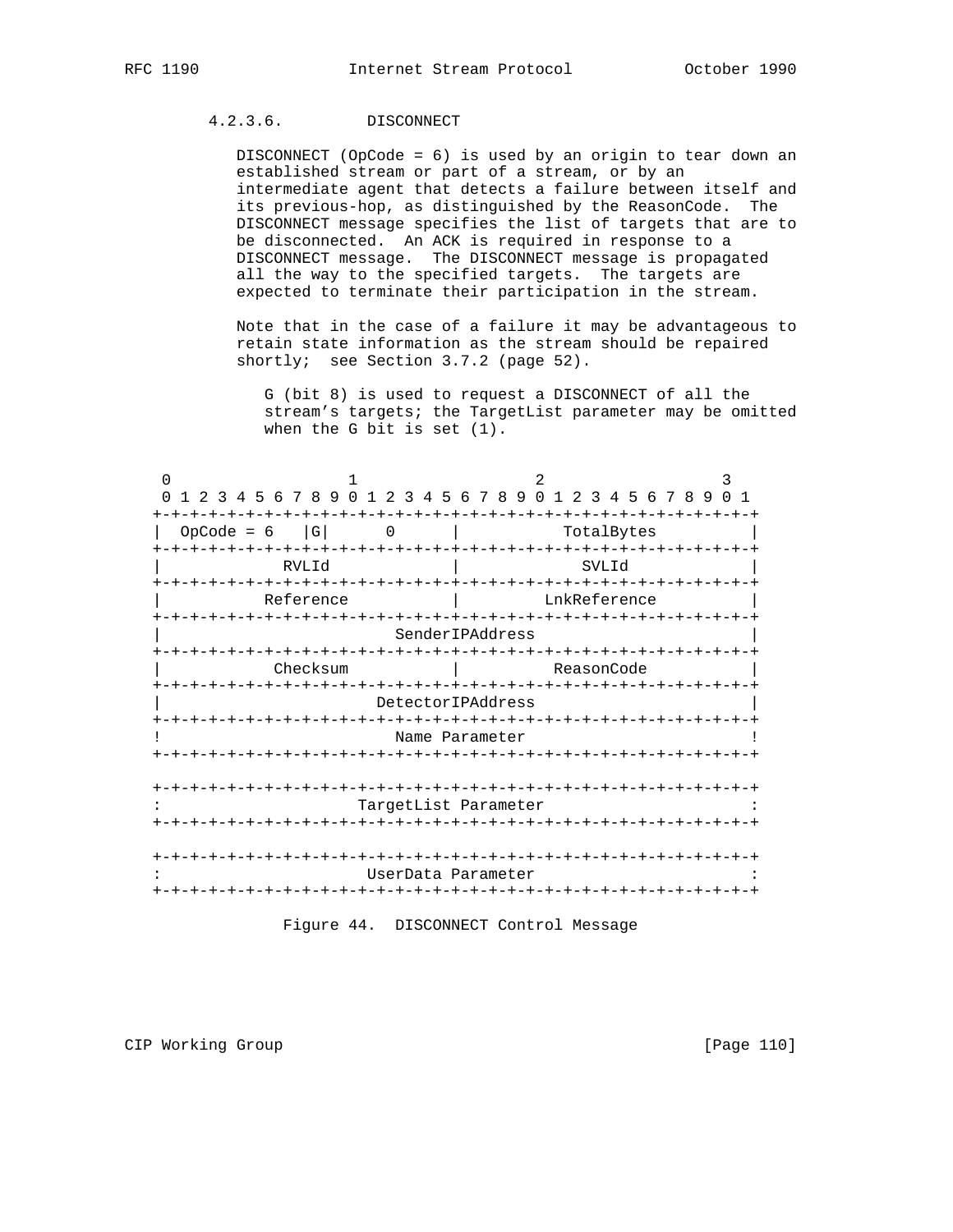# 4.2.3.7. ERROR-IN-REQUEST

 ERROR-IN-REQUEST (OpCode = 7) is sent in acknowledgment to a request in which an error is detected. No action is taken on the erroneous request and no state information for the stream is retained. Consequently it is appropriate for the SVLId to be zero (0). No ACK is expected.

 An ERROR-IN-REQUEST is never sent in response to either an ERROR-IN-REQUEST or an ERROR-IN-RESPONSE; however, the event should be logged for diagnostic purposes. The receiver of an ERROR-IN-REQUEST is encouraged to try again without waiting for a retransmission timeout.

 Reference is the Reference number of the erroneous request.

| O                                                                    |                                                      | 2                                               |                                           | 3                                         |
|----------------------------------------------------------------------|------------------------------------------------------|-------------------------------------------------|-------------------------------------------|-------------------------------------------|
| 78<br>2<br>$\mathcal{E}$<br>4<br>-5<br>6<br>$\Omega$<br>$\mathbf{1}$ | 9<br>$\Omega$<br>$\mathcal{L}$<br>-5<br>3<br>4<br>1. | 789<br>$\Omega$<br>6<br>$\mathbf{1}$            | $\mathcal{L}$<br>$\mathcal{E}$<br>45<br>6 | $\cap$<br>$\overline{1}$<br>7<br>-8<br>-9 |
|                                                                      |                                                      |                                                 |                                           |                                           |
| $OpCode =$<br>-7                                                     | ი                                                    |                                                 | TotalBytes                                |                                           |
| ナーナーナーナーナ<br>-+<br>RVLId                                             |                                                      |                                                 | -+-+-+-+<br>SVLId/0                       | -+-+-+-<br>- +                            |
| -+-+-+-+-+-+<br>Reference                                            |                                                      |                                                 | -+-+-+-<br>LnkReference                   |                                           |
| -+-+-+-+<br>+-+-+-+                                                  |                                                      | -+-+-+-+-+-+-+-+-+-+<br>$-+$<br>SenderIPAddress | $- + - + - + - +$                         | - +                                       |
| Checksum                                                             |                                                      |                                                 | ReasonCode                                |                                           |
| $- + - +$                                                            | $- + - +$                                            | DetectorIPAddress                               | -+-+-                                     |                                           |
|                                                                      |                                                      |                                                 |                                           |                                           |
|                                                                      |                                                      |                                                 |                                           |                                           |
|                                                                      |                                                      | Name Parameter                                  |                                           |                                           |
|                                                                      |                                                      |                                                 |                                           |                                           |
|                                                                      |                                                      |                                                 |                                           |                                           |
|                                                                      | ErroredPDU                                           |                                                 |                                           |                                           |
|                                                                      |                                                      |                                                 |                                           |                                           |
|                                                                      |                                                      |                                                 |                                           |                                           |
|                                                                      |                                                      | TargetList Parameter                            |                                           |                                           |
|                                                                      |                                                      |                                                 |                                           |                                           |

Figure 45. ERROR-IN-REQUEST Control Message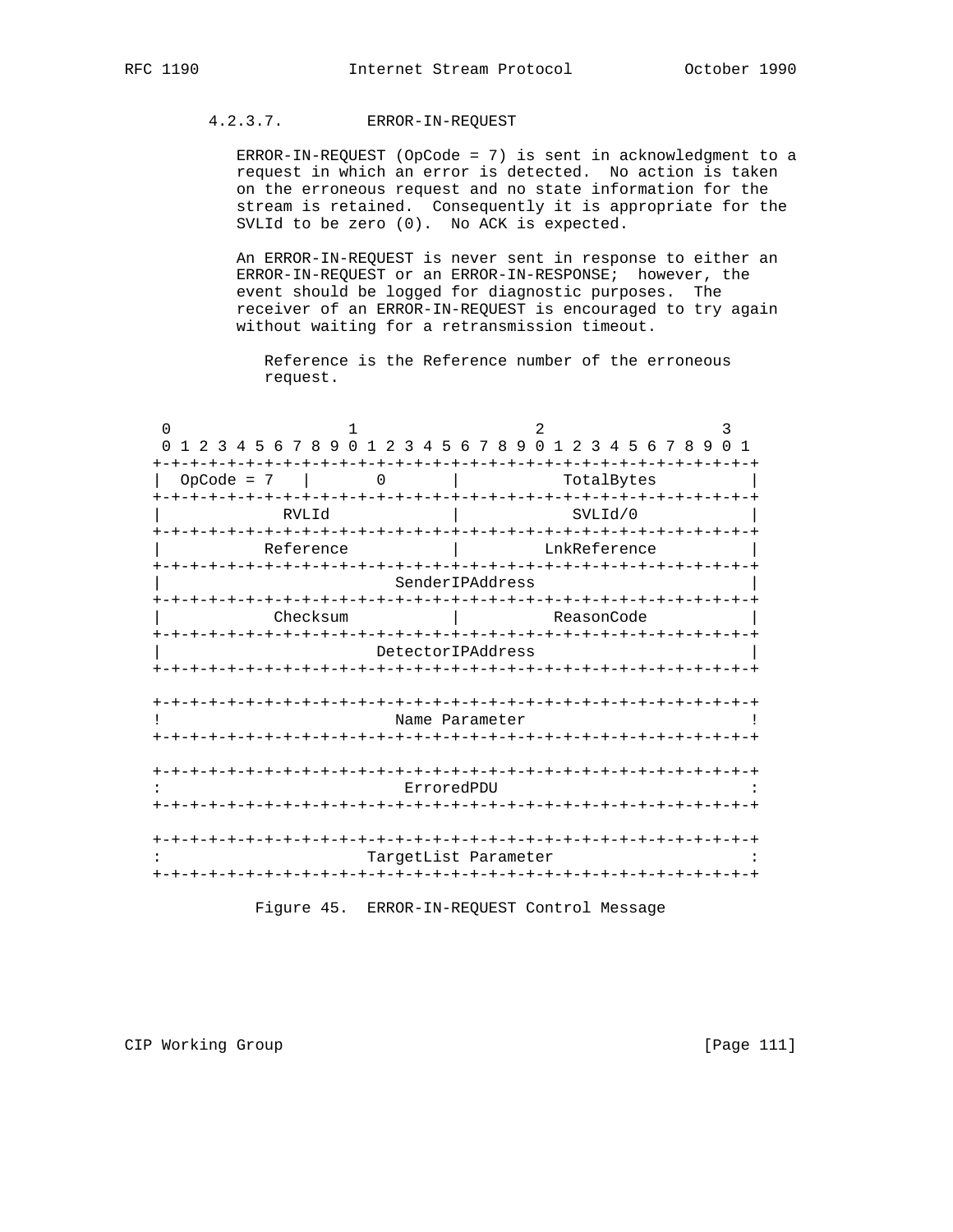# 4.2.3.8. ERROR-IN-RESPONSE

 ERROR-IN-RESPONSE (OpCode = 8) is sent in acknowledgment to a response in which an error is detected. No ACK is expected. Action taken by the requester and responder will vary with the nature of the request.

 An ERROR-IN-REQUEST is never sent in response to either an ERROR-IN-REQUEST or an ERROR-IN-RESPONSE; however, the event should be logged for diagnostic purposes. The receiver of an ERROR-IN-RESPONSE is encouraged to try again without waiting for a retransmission timeout.

Reference identifies the erroneous response.

| O                        |                          |               |     |           |     |       |                 |          |    |                      |               |        |    |                                |  |          |                |                                  |               |                  |           |     | 3      |                |  |
|--------------------------|--------------------------|---------------|-----|-----------|-----|-------|-----------------|----------|----|----------------------|---------------|--------|----|--------------------------------|--|----------|----------------|----------------------------------|---------------|------------------|-----------|-----|--------|----------------|--|
| $\Omega$<br>$\mathbf{1}$ | $\mathcal{L}$            | $\mathcal{R}$ | 4 5 | 6         |     |       | 789             | $\Omega$ | 1. | $\mathcal{L}$        | $\mathcal{R}$ | 4      | -5 | 6 7 8 9                        |  | $\Omega$ | $\overline{1}$ | 2                                | $\mathcal{R}$ | 4 5              | 6         | 789 | $\cap$ | $\overline{1}$ |  |
|                          | $OpCode =$<br>・ナーナーナーナーナ |               |     | -8<br>- + | - + |       |                 |          |    | U<br>-+-+-           |               |        |    |                                |  |          |                | TotalBytes<br>-+-+-+-+-+-+-+-+-+ |               |                  |           |     |        |                |  |
|                          |                          |               |     |           |     | RVLId |                 |          |    |                      |               |        |    |                                |  |          |                |                                  | SVLId         |                  |           |     |        |                |  |
|                          |                          |               |     |           |     |       | Reference       |          |    | -+-+-+-+-+-+-+-+-+-+ |               |        |    | -+-+-+-+-+-+-+                 |  |          |                | -+-+-+-+-+-+<br>LnkReference     |               |                  |           |     |        |                |  |
| $\,{}^+$                 |                          |               |     |           |     |       | -+-+-+-+        |          |    |                      |               |        |    | $+ - + - +$<br>SenderIPAddress |  |          |                |                                  |               |                  |           |     |        |                |  |
|                          |                          |               |     |           |     |       | Checksum        |          |    |                      |               |        |    | $-+ - + - + - +$               |  |          |                | ReasonCode                       |               |                  |           |     |        |                |  |
|                          |                          |               |     |           |     |       | $+ - + - + - +$ |          |    | DetectorIPAddress    |               |        |    |                                |  |          |                |                                  |               | $-+ - + - + - +$ |           |     |        |                |  |
|                          |                          |               |     |           |     |       |                 |          |    |                      |               | -+-+-+ |    |                                |  |          |                |                                  |               |                  |           |     |        |                |  |
|                          |                          |               |     |           |     |       |                 |          |    |                      |               |        |    | ErroredPDU                     |  |          |                |                                  |               |                  |           |     |        |                |  |
|                          |                          |               |     |           |     |       |                 |          |    |                      |               |        |    |                                |  |          |                |                                  |               |                  |           |     |        |                |  |
|                          |                          |               |     |           |     |       |                 |          |    |                      |               |        |    | Name Parameter                 |  |          |                |                                  |               |                  |           |     |        |                |  |
|                          |                          |               |     |           |     |       |                 |          |    |                      |               |        |    |                                |  |          |                |                                  |               |                  |           |     |        |                |  |
|                          |                          |               |     |           |     |       |                 |          |    | TargetList Parameter |               |        |    |                                |  |          |                |                                  |               |                  |           |     |        |                |  |
| $+ - + - +$              |                          |               |     |           |     |       |                 |          |    | - + - + - + - +      |               |        |    | ーナーナーナーナ                       |  |          |                |                                  |               |                  | キーキーキーキーキ |     |        | $-+$           |  |

Figure 46. ERROR-IN-RESPONSE Control Message

CIP Working Group **compared to the CIP CIP Working Group compared to the CIP**  $[Page 112]$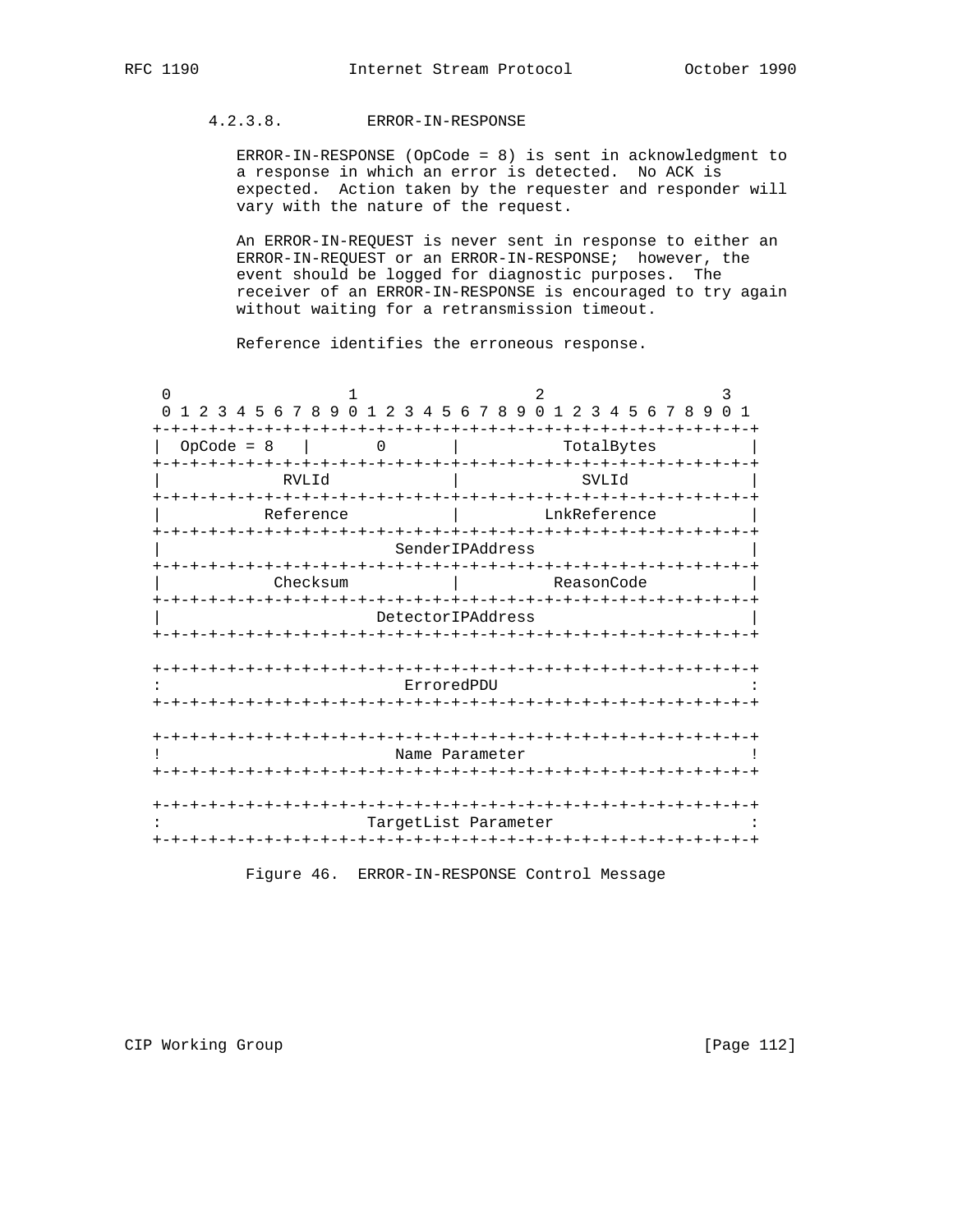4.2.3.9. HELLO

 HELLO (OpCode = 9) is used as part of the ST failure detection mechanism; see Section 3.7.1.2 (page 49).

R (bit 8) is used for the Restarted bit.

 Reference is non-zero to inform the receiver that an ACK should be promptly sent so that the sender can update its round-trip time estimates. If the Reference is zero, no ACK should be sent.

| $\Omega$      |                              | 1 2 3 4 5 6 7 8 9 0 1 2 3 4 5 6 7 8 9 0 1 2 3 4 5 6 7 8 9 | 0 1 |
|---------------|------------------------------|-----------------------------------------------------------|-----|
| +-+-+-+-+-+-+ | $-+ - + - +$<br>$-+$<br>$-+$ | $+ - + - + - + - + - +$<br>-+-+-+-+-+-+-+                 |     |
| $OpCode = 9$  | R<br>0                       | TotalBytes                                                |     |
|               | -+-+-+-+-+-+-+               | -+-+-+-+-+-+-+-+-+-+-+-+-+-+-+-+-+-+                      |     |
|               | RVLId/0                      | SVLId                                                     |     |
|               | $- + - + - + - +$            | $-+ - + - + - +$<br>$-+ - + - + - + - + - +$              |     |
|               | Reference/0                  | LnkReference                                              |     |
|               |                              |                                                           |     |
|               |                              | SenderIPAddress                                           |     |
|               |                              |                                                           |     |
|               | Checksum                     |                                                           |     |
|               |                              |                                                           |     |
|               |                              | HelloTimer                                                |     |
|               |                              |                                                           |     |
|               |                              |                                                           |     |
|               | $-+ - + - +$                 |                                                           |     |
|               |                              | OriginTimestamp                                           |     |
|               |                              | -+-+-+-+                                                  |     |

Figure 47. HELLO Control Message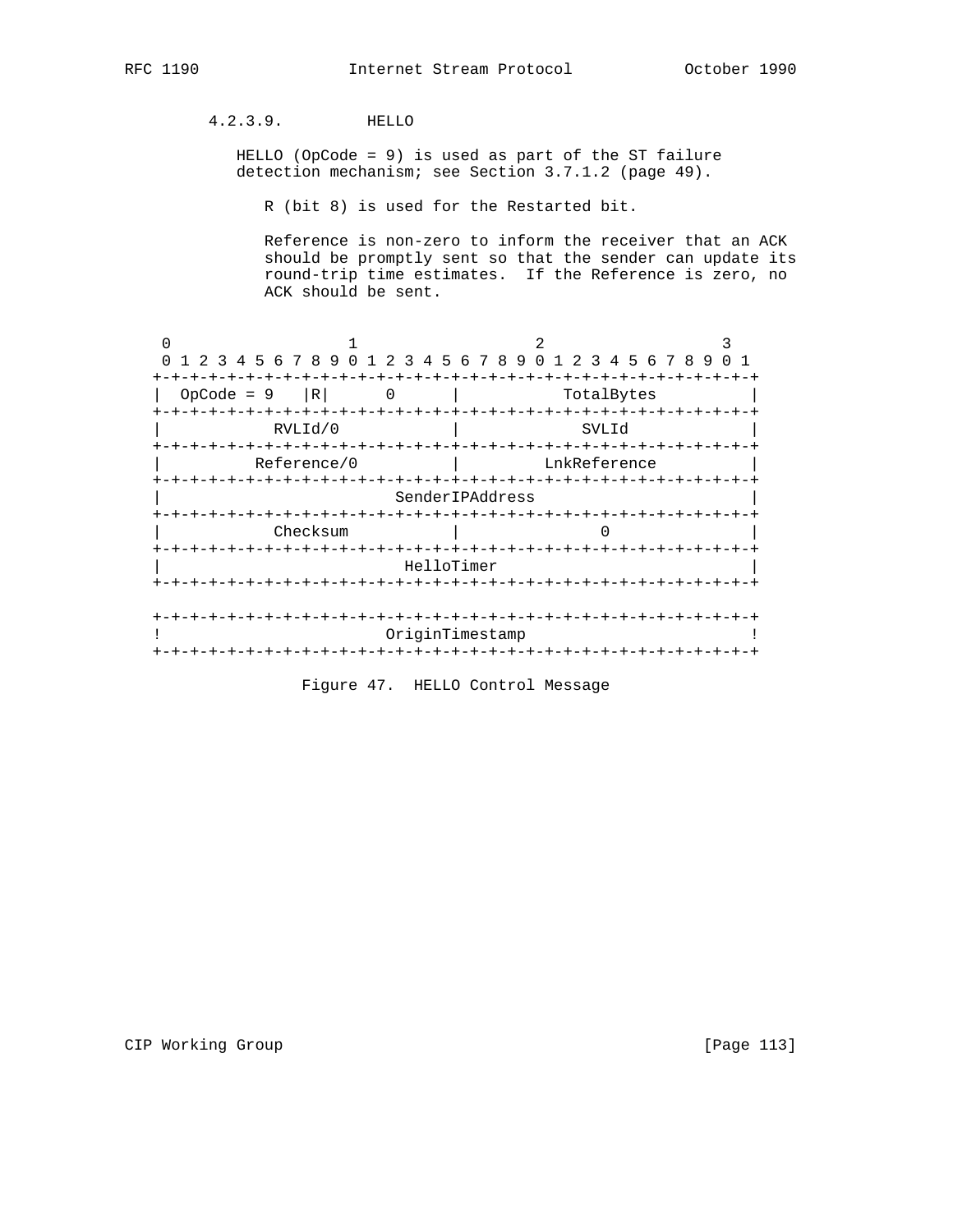# 4.2.3.10. HID-APPROVE

 HID-APPROVE (OpCode = 10) is used by the agent that is responding to either a CONNECT or HID-CHANGE to agree to either use the proposed HID or to the addition or deletion of the specified HID. In all cases but deletion, the newly approved HID is returned in the HID field; for deletion, the HID field must be set to zero. The HID-APPROVE is the acknowledgment of a CONNECT or HID-CHANGE.

 The optional FreeHIDs parameter provides the previous-hop agent with hints about what other HIDs are acceptable in case a multicast HID is being negotiated; see Section 4.2.2.4 (page 84).

 Since a HID-APPROVE might be the first response from a next-hop on a control link, the SVLId field may be the first source of the Virtual Link Identifier to be used in the RVLId field of subsequent control messages sent to that next-hop.

|                                 |                    |                |                    | 2                 |                 |                    |
|---------------------------------|--------------------|----------------|--------------------|-------------------|-----------------|--------------------|
| $\Omega$<br>2 3<br>$\mathbf{1}$ | 4 5 6 7 8 9        | $\Omega$<br>-1 | 2 3 4 5 6 7 8 9    | $\Omega$<br>-1    | 2 3 4 5 6 7 8 9 | -1<br><sup>n</sup> |
| $OpCode =$                      | 10                 | U              |                    | TotalBytes        |                 |                    |
|                                 | RVLId<br>$- + - +$ |                |                    | SVLId<br>-+-+-+-+ |                 |                    |
|                                 | Reference          |                |                    | LnkReference      |                 |                    |
|                                 |                    |                | SenderIPAddress    |                   |                 |                    |
|                                 |                    |                | -+-+-+-+           |                   |                 |                    |
|                                 | Checksum           |                |                    | HID               |                 |                    |
|                                 |                    |                |                    |                   |                 |                    |
|                                 |                    |                | -+-+-+-+-+-+-+-+   |                   | $+ - + - + -$   |                    |
|                                 |                    |                | Name Parameter     |                   |                 |                    |
|                                 |                    |                |                    |                   |                 |                    |
|                                 |                    |                | $-+ - + - + - +$   |                   |                 |                    |
|                                 |                    |                | FreeHIDs Parameter |                   |                 |                    |
|                                 |                    |                |                    |                   |                 |                    |

Figure 48. HID-APPROVE Control Message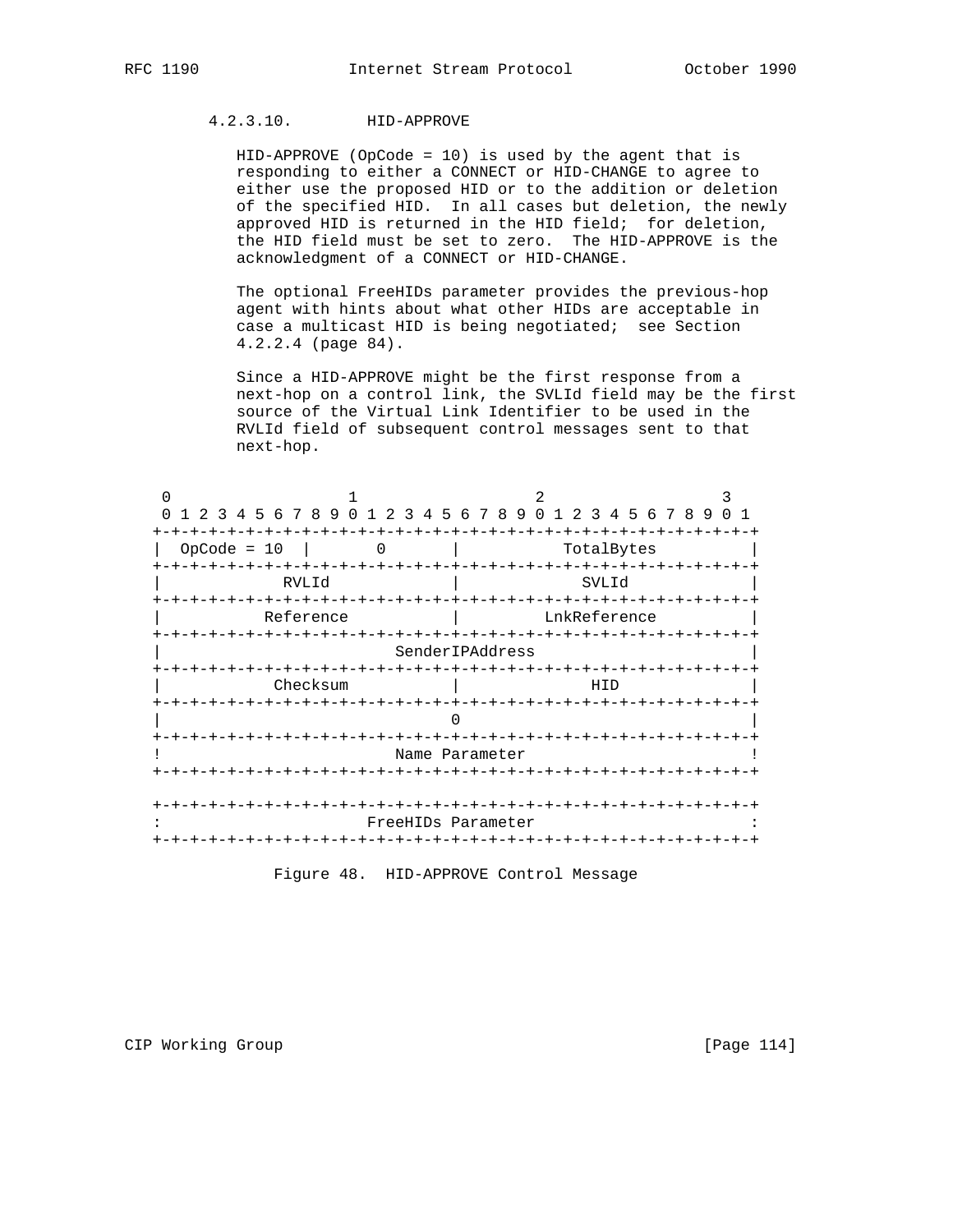# 4.2.3.11. HID-CHANGE-REQUEST

 HID-CHANGE-REQUEST (OpCode = 12) is used by a next-hop agent that would like, for administrative reasons, to change the HID that is in use. The receiving previous-hop agent acknowledges the request by either an ERROR-IN-REQUEST if it is unwilling to make the requested change, or with a HID- CHANGE if it can accommodate the request.

 A (bit 8) is used to indicate that the specified HID should be included in the set of HIDs for the specified Name. When a HID is added, the acknowledging HID-APPROVE should contain a HID field whose contents is the HID just added.

 D (bit 9) is used to indicate that the specified HID should be removed in the set of HIDs for the specified Name. When a HID is deleted, the acknowledging HID- APPROVE should contain a HID field whose contents is zero. Note that the Reference field may be used to determine the HID that has been deleted.

 If neither bit is set, the specified HID should replace that currently in use with the specified Name.

| 0 1 2 3 4 5 6 7 8 9 0 1 2 3 4 5 6 7 8 9 0 1 2 3 4 5 6 7 8 9 |                 |                               |  |
|-------------------------------------------------------------|-----------------|-------------------------------|--|
| A D <br>OpCode = $12$                                       |                 | TotalBytes                    |  |
| RVLId<br>-+-+-+-+-+-+-                                      |                 | SVLId<br>-+-+-+-+-+-+-+-+-+-+ |  |
| Reference                                                   |                 | LnkReference                  |  |
|                                                             | SenderIPAddress |                               |  |
| Checksum                                                    |                 | HID                           |  |
|                                                             |                 |                               |  |
|                                                             | Name Parameter  |                               |  |

Figure 49. HID-CHANGE-REQUEST Control Message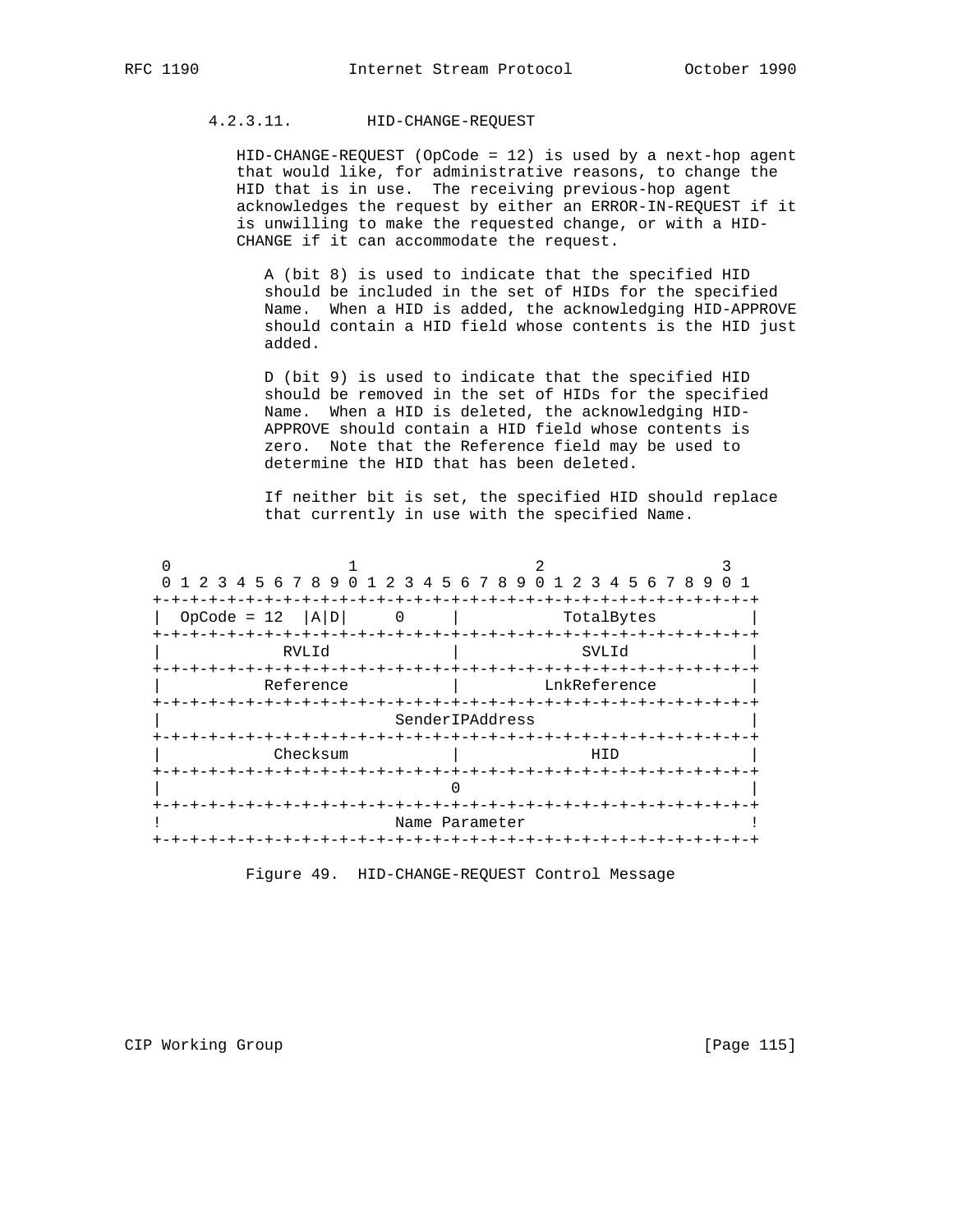# 4.2.3.12. HID-CHANGE

 HID-CHANGE (OpCode = 11) is used by the agent that issued a CONNECT and received a HID-REJECT to attempt to negotiate a suitable HID. The HID in the HID-CHANGE message must be different from that in the CONNECT, or any previous HID- CHANGE messages for the given Name. The agent receiving the HID-CHANGE must respond with a HID-APPROVE if the new HID is suitable, or a HID-REJECT if it is not. In case of an error, either an ERROR-IN-REQUEST or a REFUSE may be returned as an acknowledgment.

 Since an agent may send CONNECT messages with the same HID to several next-hops in order to use multicast data transfer, any HID-CHANGE must also be sent to the same set of next-hops. Therefore, a next-hop agent must be prepared to receive a HID-CHANGE before or after it has sent a HID- APPROVE response to the CONNECT or a previous HID-CHANGE. Only the last HID-CHANGE is relevant. The previous-hop agent will ignore HID-APPROVE or HID-REJECT messages to previous CONNECT or HID-CHANGE messages.

 A DISCONNECT can be sent instead of a HID-CHANGE, or a REFUSE can be sent instead of a HID-APPROVE or HID-REJECT, to terminate fatally the HID negotiation and the agent's knowledge of the stream.

 The A and D bits are used to change a HID, e.g., when adding a new next-hop to a multicast group, in such a way that data packets that are flowing through the network will not be mishandled due to a race condition in processing the HID- CHANGE messages between the previous-hop and its next-hops. An implementation may choose to limit the number of simultaneous HIDs associated with a stream, but must allow at least two.

 A (bit 8) is used to indicate that the specified HID should be included in the set of HIDs for the specified Name. When a HID is added, the acknowledging HID-APPROVE should contain a HID field whose contents is the HID just added.

 D (bit 9) is used to indicate that the specified HID should be removed from the set of HIDs for the specified Name. When a HID is deleted, the acknowledging HID- APPROVE should contain a HID field whose contents is zero. Note that the Reference field may be used to determine the HID that has been deleted.

 If neither bit is set, the specified HID should replace that currently in use for the specified Name.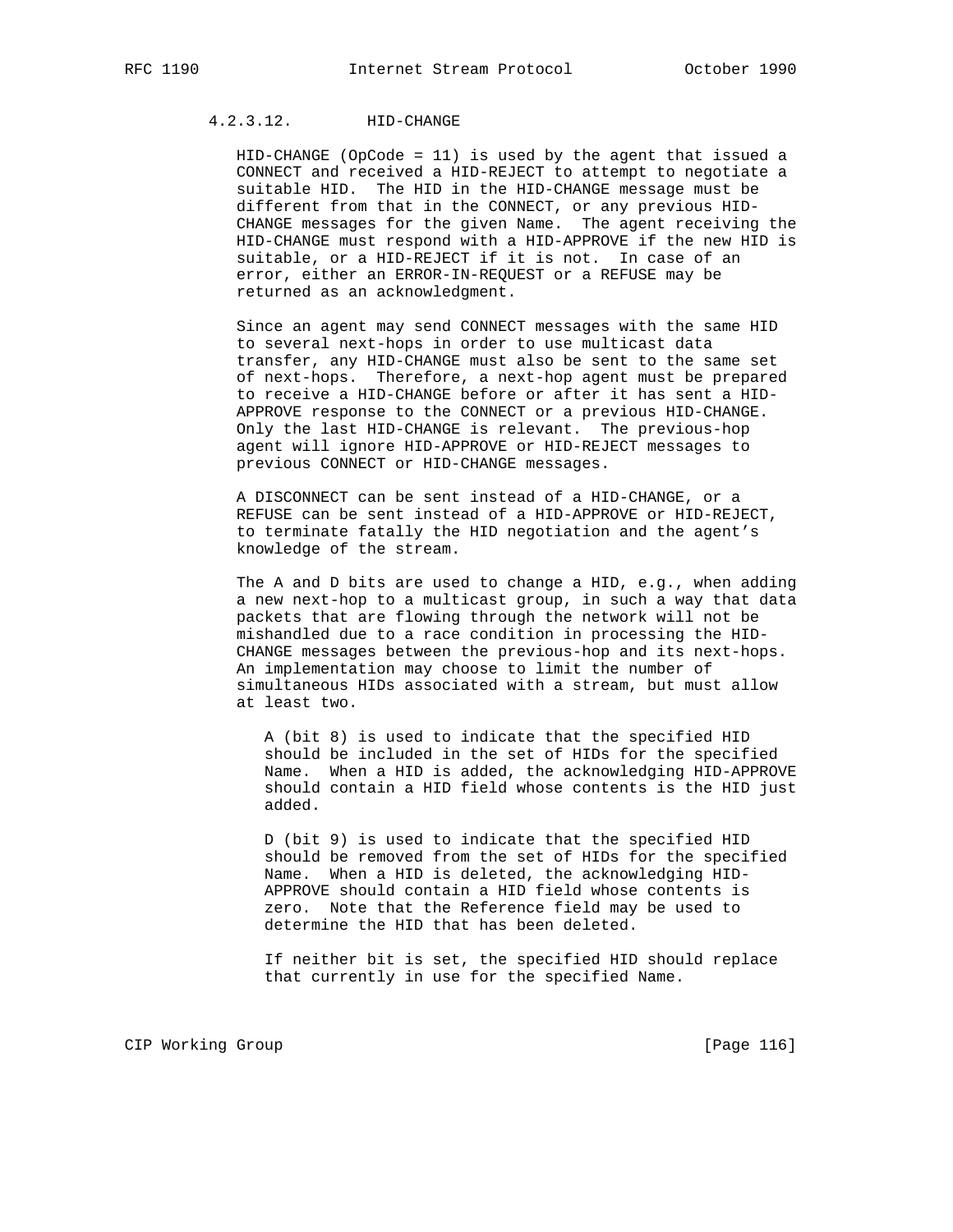| 1 2 3 4 5 6 7 8 9 0 1 2 3 4 5 6 7 8 9 0 1 2 3 4 5 6 7 8 9 |                  |                                 | 0 1 |
|-----------------------------------------------------------|------------------|---------------------------------|-----|
|                                                           |                  |                                 |     |
| OpCode = $11$  A D                                        | $\overline{0}$   | TotalBytes                      |     |
|                                                           |                  |                                 |     |
| RVLId                                                     |                  | SVLId                           |     |
| -+-+-+-+-+-+                                              |                  | -+-+-+-+-+-+-+-+-+-+-+-+-+-+-+- |     |
| Reference                                                 |                  | LnkReference                    |     |
|                                                           |                  |                                 |     |
|                                                           |                  | SenderIPAddress                 |     |
|                                                           |                  |                                 |     |
| Checksum                                                  |                  | HID                             |     |
| $-+ - + - + - + - + - + - +$                              |                  |                                 |     |
|                                                           |                  |                                 |     |
|                                                           |                  |                                 |     |
|                                                           |                  | Name Parameter                  |     |
|                                                           | -+-+-+-+-+-+-+-+ |                                 |     |

Figure 50. HID-CHANGE Control Message

CIP Working Group

[Page 117]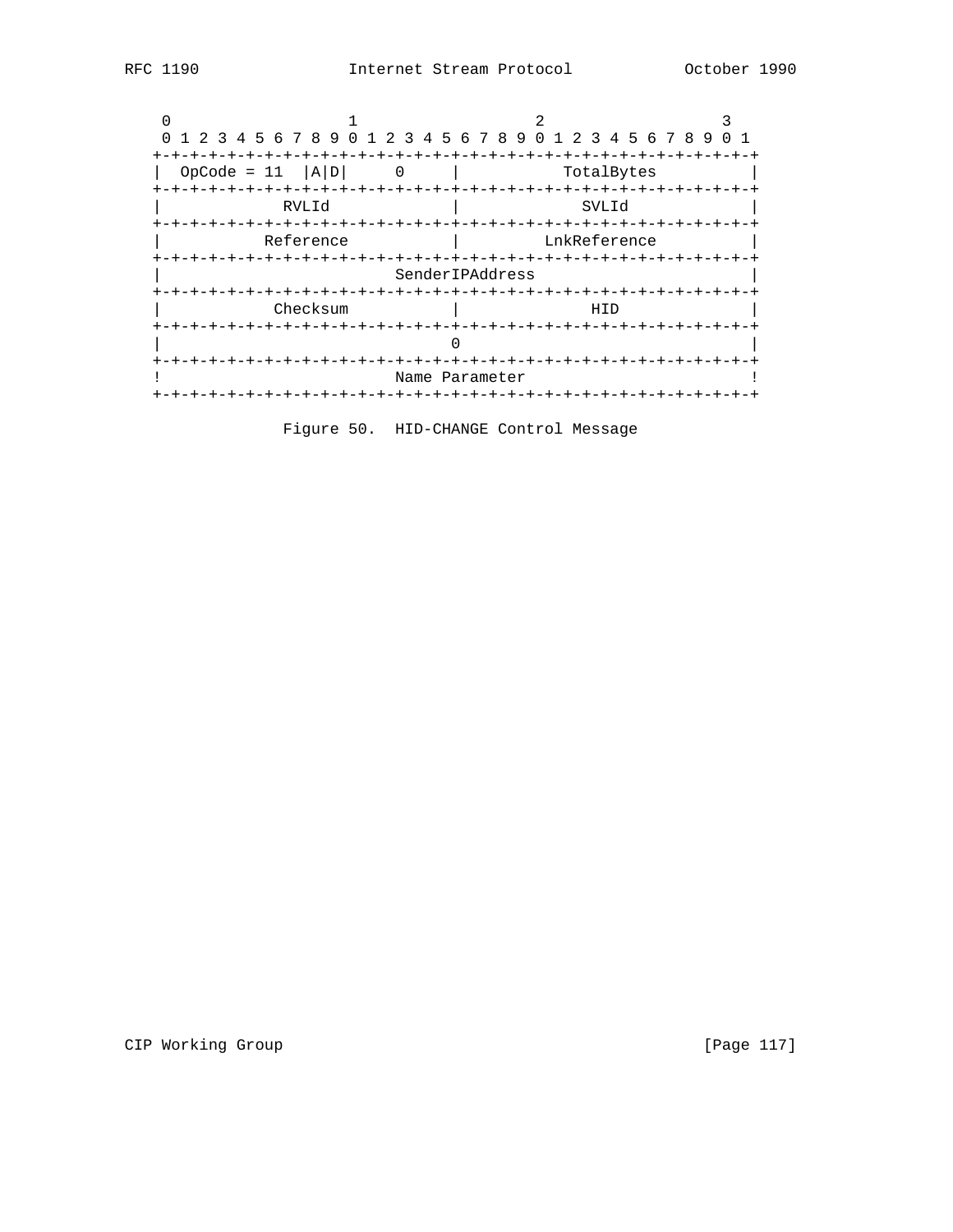# 4.2.3.13. HID-REJECT

 HID-REJECT (OpCode = 13) is used as an acknowledgment that a CONNECT or HID-CHANGE was received and is being processed, but means that the HID contained in the CONNECT or HID- CHANGE is not acceptable. Upon receipt of this message the agent that issued the CONNECT or HID-CHANGE must now issue a HID-CHANGE to attempt to find a suitable HID. The HID- CHANGE can cause another HID-REJECT but eventually the HID- CHANGE must be acknowledged with a HID-APPROVE to end successfully the HID negotiation. The agent that issued the HID-REJECT may not issue an ACCEPT before it has found an acceptable HID.

 Since a HID-REJECT might be the first response from a next hop on a control link, the SVLId field may be the first source of the Virtual Link Identifier to be used in the RVLId field of subsequent control messages sent to that next-hop.

 Either agent may terminate the negotiation by issuing either a DISCONNECT or a REROUTE. The agent that issued the HID- REJECT may issue a REFUSE, or REROUTE at any time after the HID-REJECT. In this case, the stream cannot be created, the HID negotiation need not proceed, and the previous-hop need not transmit any further messages; any further messages that are received should be ignored.

 The optional FreeHIDs parameter provides the previous-hop agent with hints about what HIDs would have been acceptable; see Section 4.2.2.4 (page 84).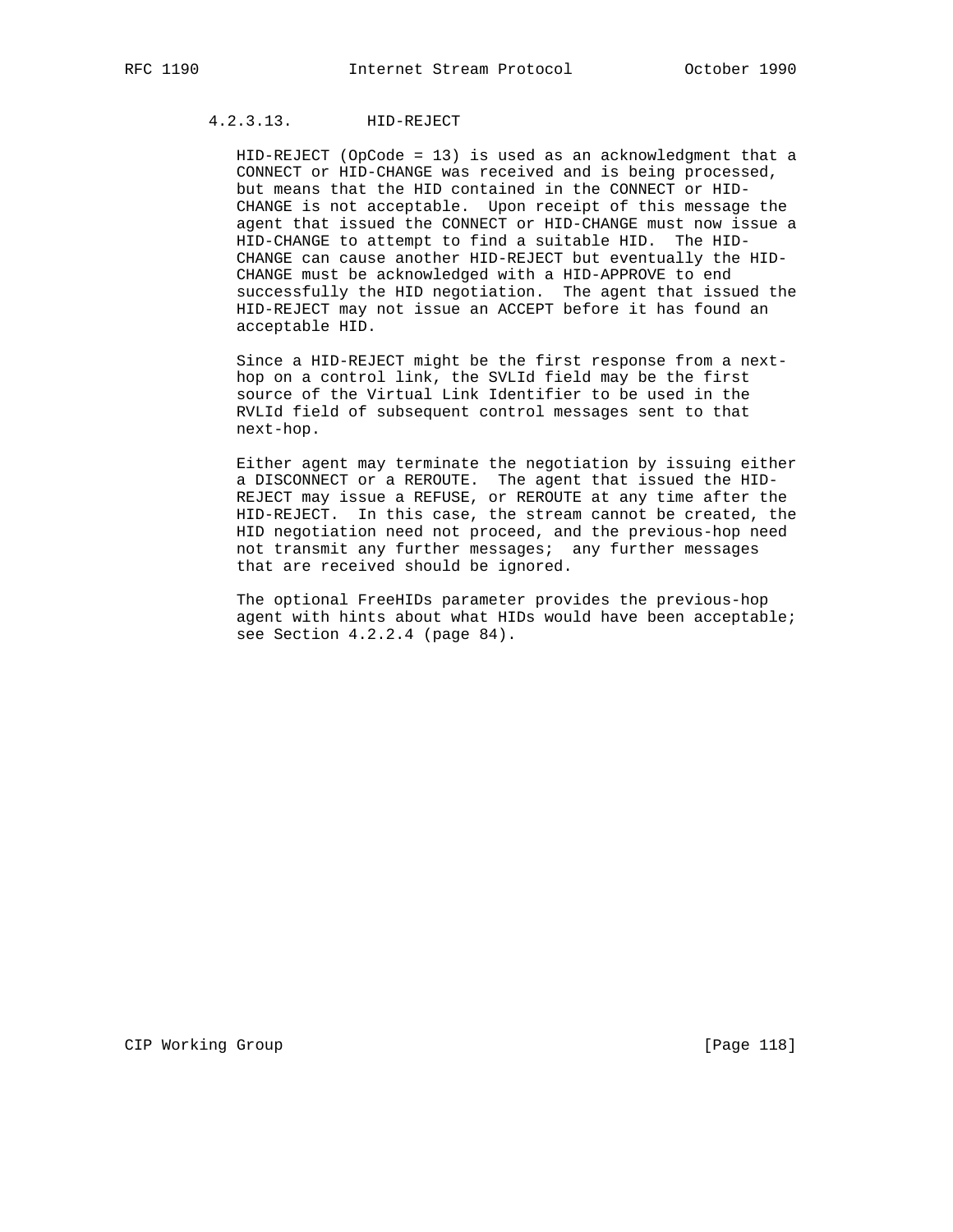| $\Omega$       |                                                           |     |           |                         |   |  |                |  |                                     |  |              |  |  |  | 0 1 |  |
|----------------|-----------------------------------------------------------|-----|-----------|-------------------------|---|--|----------------|--|-------------------------------------|--|--------------|--|--|--|-----|--|
|                | 1 2 3 4 5 6 7 8 9 0 1 2 3 4 5 6 7 8 9 0 1 2 3 4 5 6 7 8 9 |     |           |                         |   |  |                |  |                                     |  |              |  |  |  |     |  |
|                | $OpCode =$                                                | -13 |           |                         | 0 |  |                |  |                                     |  | TotalBytes   |  |  |  |     |  |
| +-+-+-+-+-+-+- |                                                           |     | RVLId     |                         |   |  |                |  |                                     |  | SVLId        |  |  |  |     |  |
|                |                                                           |     | Reference |                         |   |  |                |  |                                     |  | LnkReference |  |  |  |     |  |
|                |                                                           |     |           |                         |   |  |                |  | SenderIPAddress<br>$- + - + - +$    |  |              |  |  |  |     |  |
|                |                                                           |     | Checksum  |                         |   |  |                |  |                                     |  | RejectedHID  |  |  |  |     |  |
|                |                                                           |     |           |                         |   |  |                |  |                                     |  |              |  |  |  |     |  |
|                |                                                           |     |           | $- + - + - + - + - + -$ |   |  | Name Parameter |  |                                     |  |              |  |  |  |     |  |
|                |                                                           |     |           |                         |   |  |                |  |                                     |  |              |  |  |  |     |  |
|                |                                                           |     |           |                         |   |  |                |  | FreeHIDs Parameter<br>$- + - + - +$ |  |              |  |  |  |     |  |
|                |                                                           |     |           |                         |   |  |                |  |                                     |  |              |  |  |  |     |  |

Figure 51. HID-REJECT Control Message

CIP Working Group

[Page 119]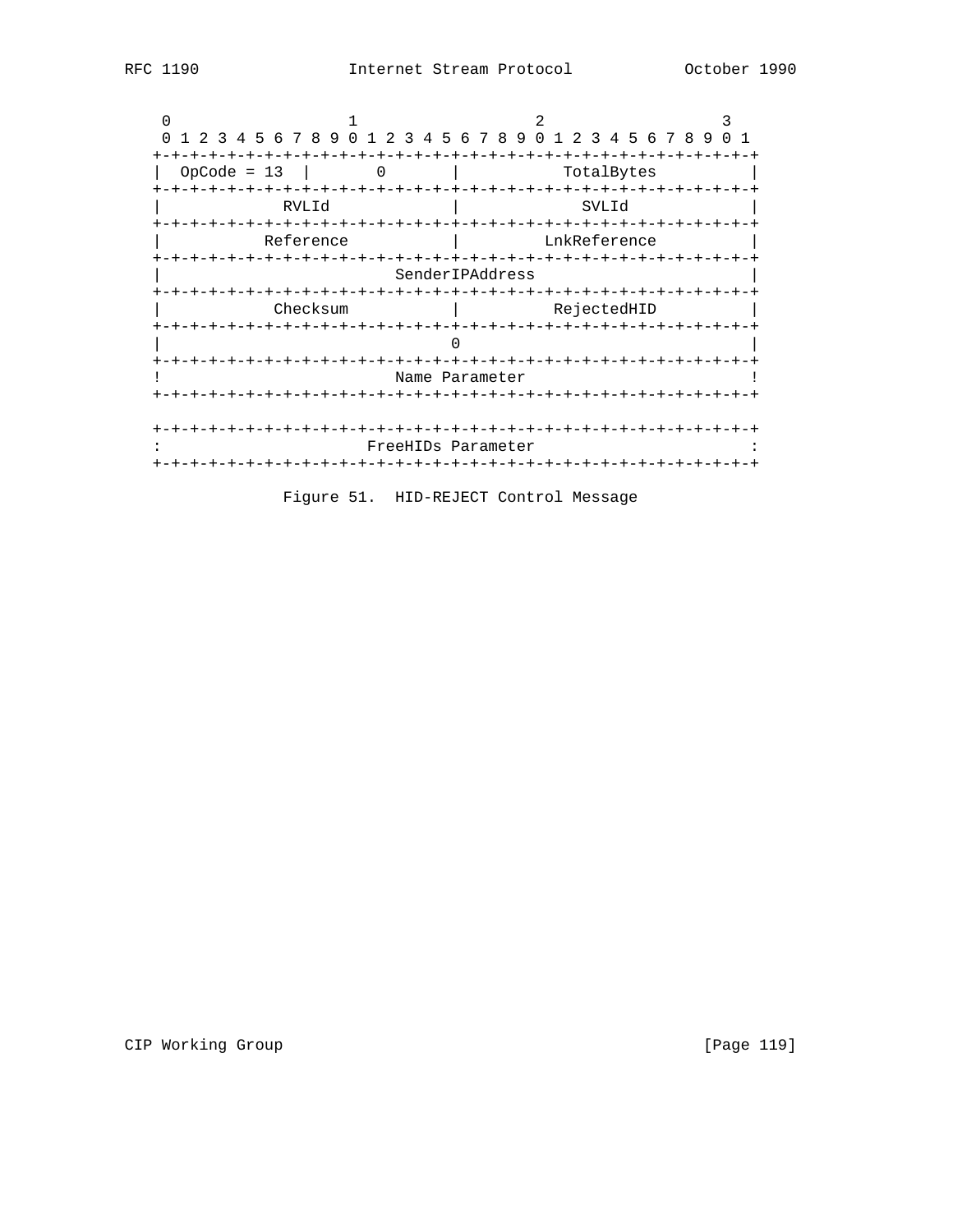# 4.2.3.14. NOTIFY

 NOTIFY (OpCode = 14) is issued by a an agent to inform other agents, the origin, or target(s) of events that may be significant. The action taken by the receiver of a NOTIFY depends on the ReasonCode. Possible events are suspected routing problems or resource allocation changes that occur after a stream has been established. These changes occur when network components fail and when competing streams preempt resources previously reserved by a lower precedence stream. We also anticipate that NOTIFY can be used in the future when additional resources become available, as is the case when network components recover or when higher precedence streams are deleted.

 NOTIFY may contain a FlowSpec that reflects that revised guarantee that can be promised to the stream. NOTIFY may also identify those targets that are affected by the change. In this way, NOTIFY is similar to ACCEPT.

 NOTIFY may be relayed by the ST agents back to the origin, along the path established by the CONNECT but in the reverse direction. It is up to the origin to decide whether a CHANGE should be submitted.

 When NOTIFY is received at the origin, the application should be notified of the target and the change in resources allocated along the path to it, as specified in the FlowSpec contained in the NOTIFY message. The application may then use the information to either adjust or terminate the portion of the stream to each affected target.

 The NOTIFY may be propagated beyond the previous-hop or next-hop agent; it must be acknowledged with an ACK.

 Reference contains a number assigned by the agent sending the NOTIFY for use in the acknowledging ACK.

ReasonCode identifies the reason for the notification.

 LnkReference, when non-zero, is the Reference number from a command that is the subject of the notification.

HID is present when the notification is related to a HID.

 Name is present when the notification is related to a stream.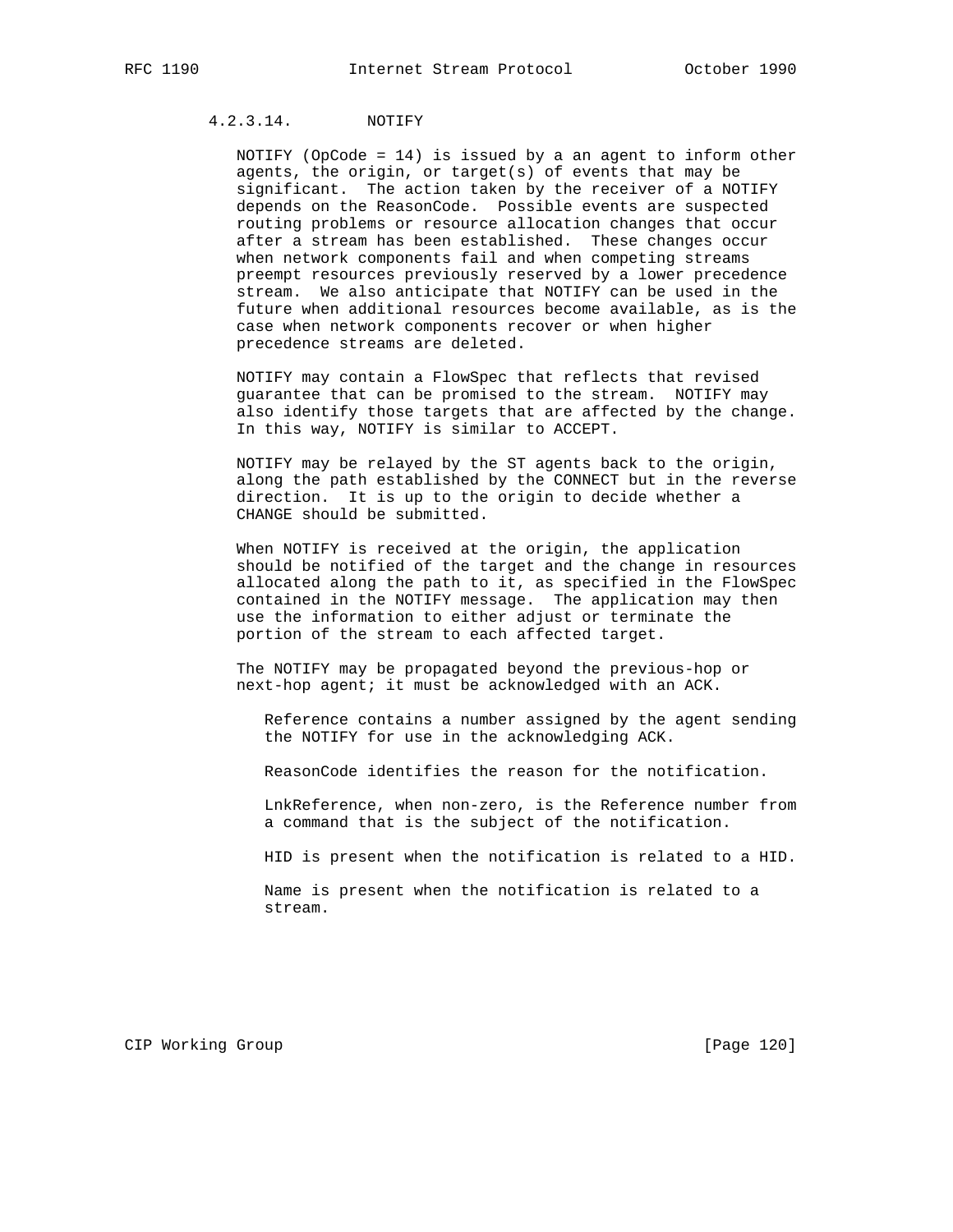NextHopIPAddress is an optional parameter and contains the IP address of a suggested next-hop ST agent.

TargetList is present when the notification is related to one or more targets.

 $\overline{a}$  $\overline{0}$  $\mathbf{1}$ 3 0 1 2 3 4 5 6 7 8 9 0 1 2 3 4 5 6 7 8 9 0 1 2 3 4 5 6 7 8 9 0 1  $OpCode = 14$  | 0 TotalBytes RVLId SVLId Reference  $\mathbb{R}^n$ LnkReference SenderIPAddress ReasonCode Checksum  $+-+$ DetectorIPAddress  $\mathbf{r}$ ErroredPDU  $\cdot$ :  $\mathbf{E}$ FlowSpec Parameter  $\cdot$ :  $\mathbf{L}$ HID Parameter  $\blacksquare$  $\mathbf{I}$ Name Parameter  $\mathbf{I}$ NextHopIPAddress Parameter  $\mathbf{I}$  $\mathbf{I}$ RecordRoute Parameter  $\cdot$ TargetList Parameter  $\bullet$ 

Figure 52. NOTIFY Control Message

CIP Working Group

[Page 121]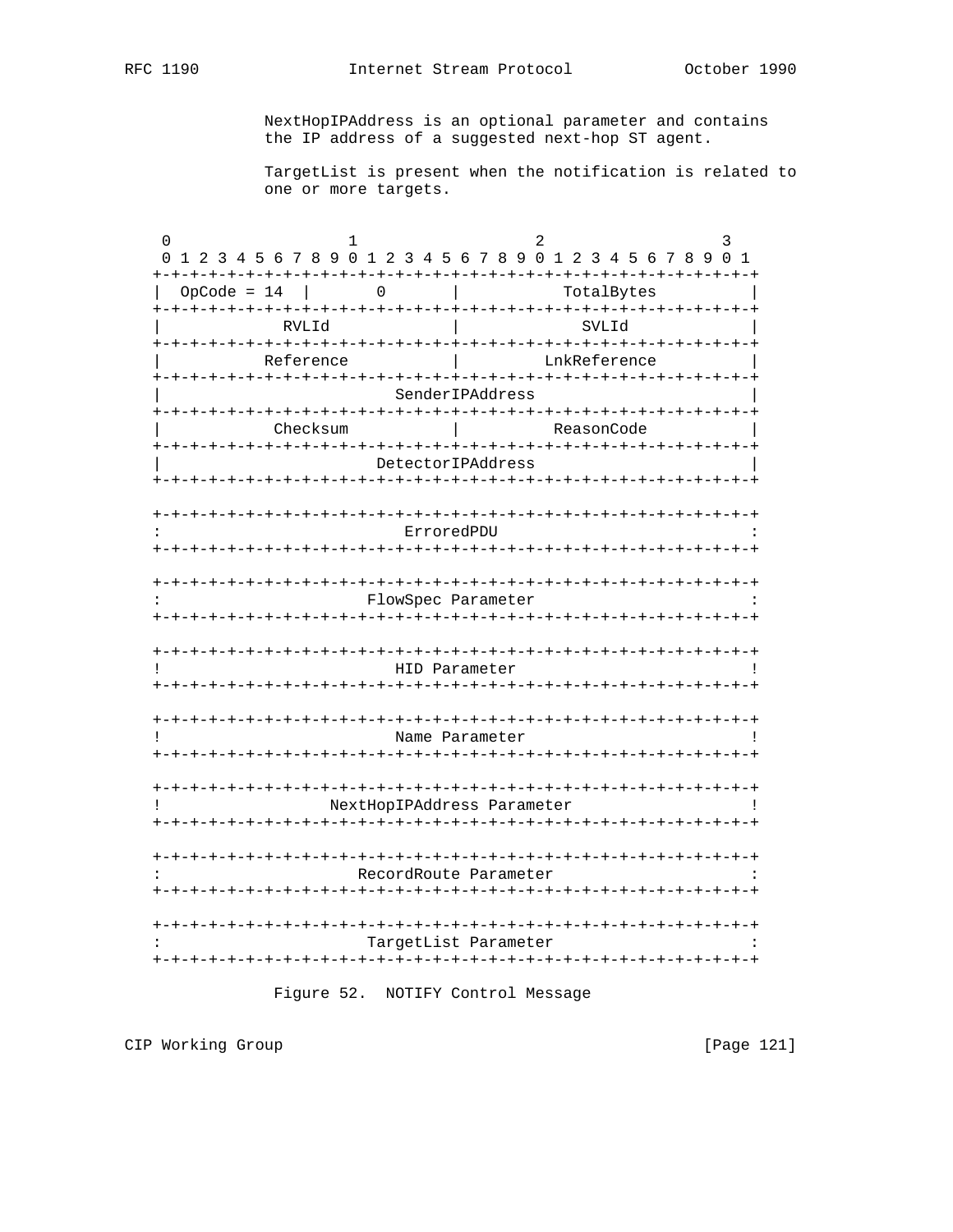# 4.2.3.15. REFUSE

 REFUSE (OpCode = 15) is issued by a target that either does not wish to accept a CONNECT message or wishes to remove itself from an established stream. It might also be issued by an intermediate agent in response to a CONNECT or CHANGE either to terminate fatally a failing HID negotiation, to terminate a routing loop, or when a satisfactory next-hop to a target cannot be found. It may also be a separate command when an existing stream has been preempted by a higher precedence stream or an agent detects the failure of a previous-hop, next-hop, or the network between them. In all cases, the TargetList specifies the targets that are affected by the condition. Each REFUSE must be acknowledged by an ACK.

 The REFUSE is relayed by the agents from the originating agent to the origin (or intermediate agent that created the CONNECT or CHANGE) along the path traced by the CONNECT. The agent receiving the REFUSE will process it differently depending on the condition that caused it, as specified in the ReasonCode field. In some cases, such as if a next-hop cannot obtain resources, the agent can release any resources reserved exclusively for transmissions in the stream in question to the target specified in the TargetList, and the previous-hop can attempt to find an alternate route. In some cases, such as a routing failure, the previous-hop cannot determine where the failure occurred, and must propagate the REFUSE back to the origin, which can attempt recovery of the stream by issuing a new CONNECT.

 No special effort is made to combine multiple REFUSE messages since it is considered most unlikely that separate REFUSEs will happen to both pass through an agent at the same time and be easily combined, e.g., have identical ReasonCodes and parameters.

 Since a REFUSE might be the first response from a next-hop on a control link, the SVLId field may be the first source of the Virtual Link Identifier to be used in the RVLId field of subsequent control messages sent to that next-hop.

 Reference contains a number assigned by the agent sending the REFUSE for use in the acknowledging ACK.

 LnkReference is either the Reference number from the corresponding CONNECT or CHANGE, if it is the result of such a message, or zero when the REFUSE was originated as a separate command.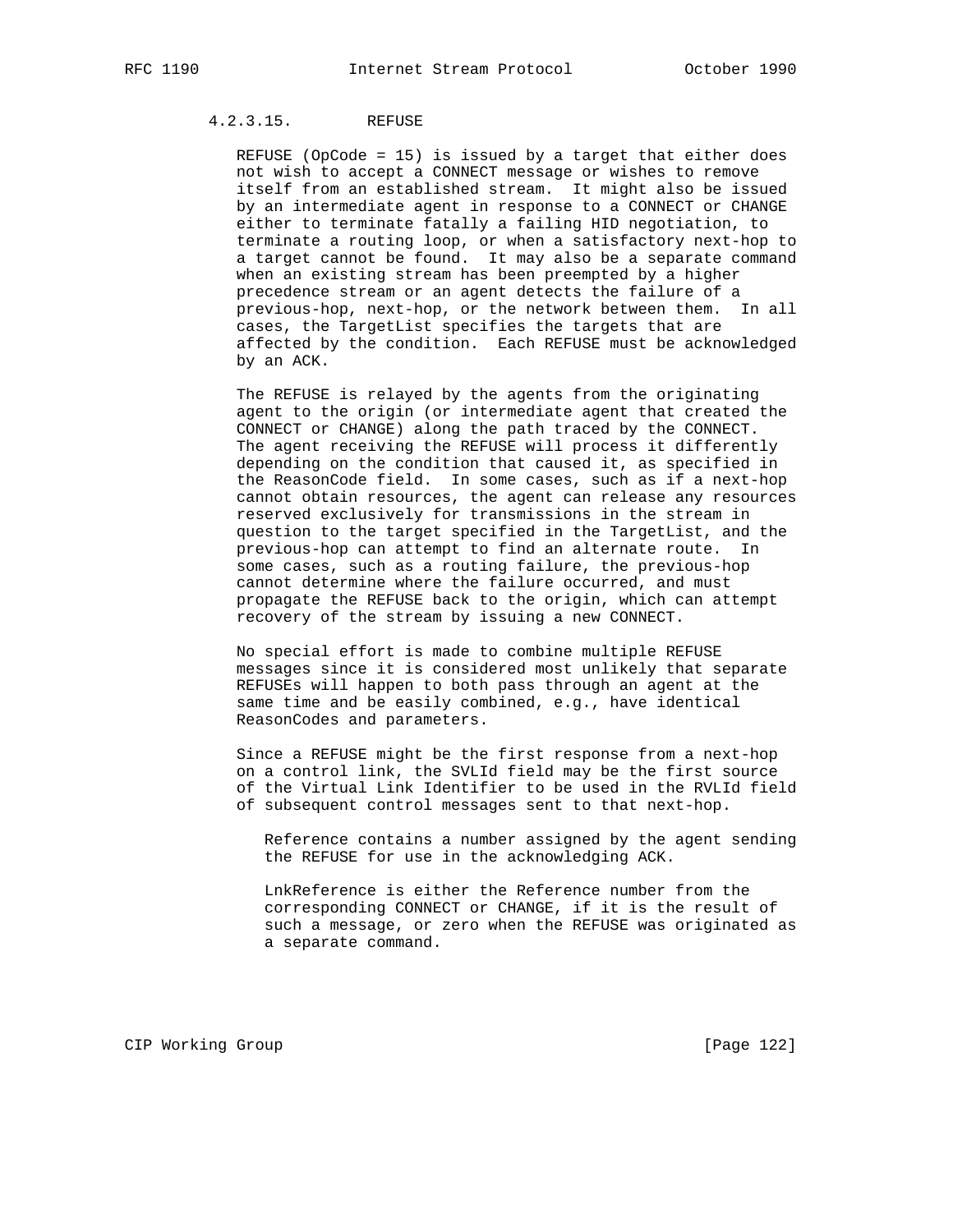| 1 2 3 4 5 6 7 8 9 0 1 2 3 4 5 6 7 8 9 0 1 2 3 4 5 6 7 8 9<br>$\Omega$                        | <sup>n</sup><br>-1                                                  |
|----------------------------------------------------------------------------------------------|---------------------------------------------------------------------|
| -+-+-+-+-+-+-+-+-+-+-+-+-+-+-+-<br>OpCode = $15$<br>0<br>+-+-+-+-+-+-+-+-+<br>-+-+-+-+-+-+-+ | -+-+-+-+-+-+-+<br>TotalBytes<br>-+-+-+-+-+-+-+-+-+-+-+-+-+-+-+-+-+- |
| RVLId                                                                                        | SVLId                                                               |
| Reference<br>-+-+-+-+-+-+-+                                                                  | LnkReference<br>+-+-+-+-+-+-+-+-+                                   |
|                                                                                              | SenderIPAddress<br>$-+ - + - + - +$<br>-+-+-+-+-+-+-+-+-+-+         |
| Checksum                                                                                     | ReasonCode                                                          |
| DetectorIPAddress                                                                            |                                                                     |
| Name Parameter                                                                               |                                                                     |
| TargetList Parameter<br><b>+-+-+-+-+-+</b>                                                   | -+-+-+-+-+                                                          |
| -+-+-+<br>ErroredPDU                                                                         | -+-+-+-+<br>-+-+-+-+                                                |
| RecordRoute Parameter                                                                        |                                                                     |
| UserData Parameter                                                                           |                                                                     |

Figure 53. REFUSE Control Message

CIP Working Group

[Page 123]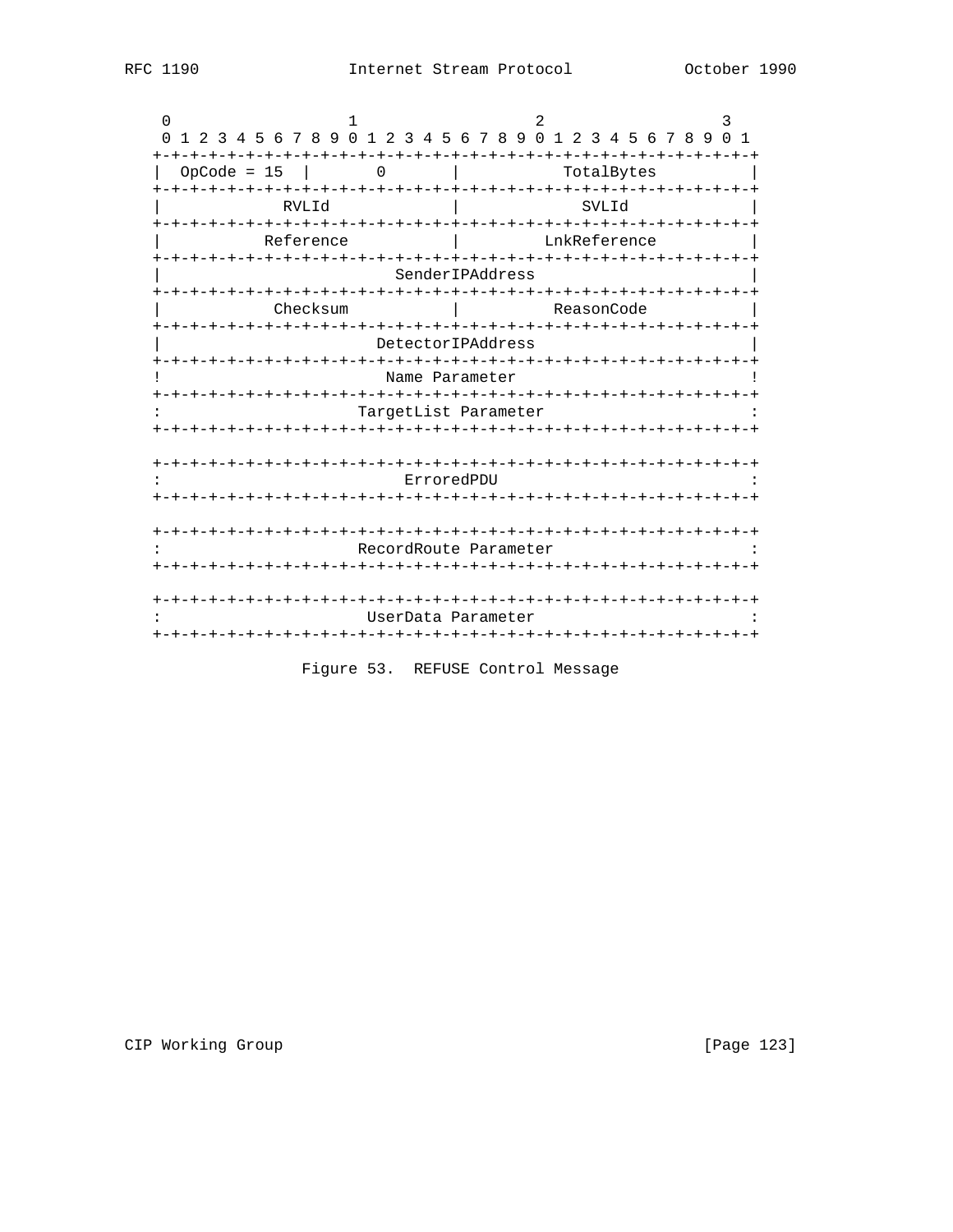# 4.2.3.16. STATUS

 STATUS (OpCode = 16) is used to inquire about the existence of a particular stream identified by either a HID (H bit set) or Name (Name Parameter present).

 When a stream has been identified, a STATUS-RESPONSE is returned that will contain the specified HID and/or Name but no other parameters if the specified stream is unknown, or will otherwise contain the current HID(s), Name, FlowSpec, TargetList, and possibly Group(s) of the stream. Note that if a stream has no current HID, the HID field in the STATUS-RESPONSE will contain zero; it will contain the first, or only, HID if a valid HID exists; additional valid HIDs will be returned in HID parameters.

 Use of STATUS is intended for diagnostic purposes and to assist in stream cleanup operations. Note that if both a HID and Name are specified, but they do not correspond to the same stream, an ERROR-IN-REQUEST with the appropriate reason code (InconsistHID) would be returned.

 It is possible in cases of multiple failures or network partitioning for an ST agent to have information about a stream after the stream has either ceased to exist or has been rerouted around the agent. When an agent concludes that a stream has not been used for a period of time and might no longer be valid, it can probe the stream's previous-hop or next-hop(s) to see if they believe that the stream still exists through the interrogating agent. If not, those hops would reply with a STATUS-RESPONSE that contains the HID and/or Name but no other parameters; otherwise, if the stream is still valid, the hops would reply with the parameters of the stream.

 H (bit 8) is used to indicate whether (when 1) or not (when 0) a HID is present in the HID field.

 Q (bit 9) is set to one (1) for remote diagnostic purposes when the receiving agent should return a stream's parameters, whether or not the source of the message is believed to be a previous-hop or next-hop in the specified stream. Note that this use has potential for disclosure of sensitive information.

 RVLId and SVLId may either or both be zero when STATUS is used for diagnostic purposes.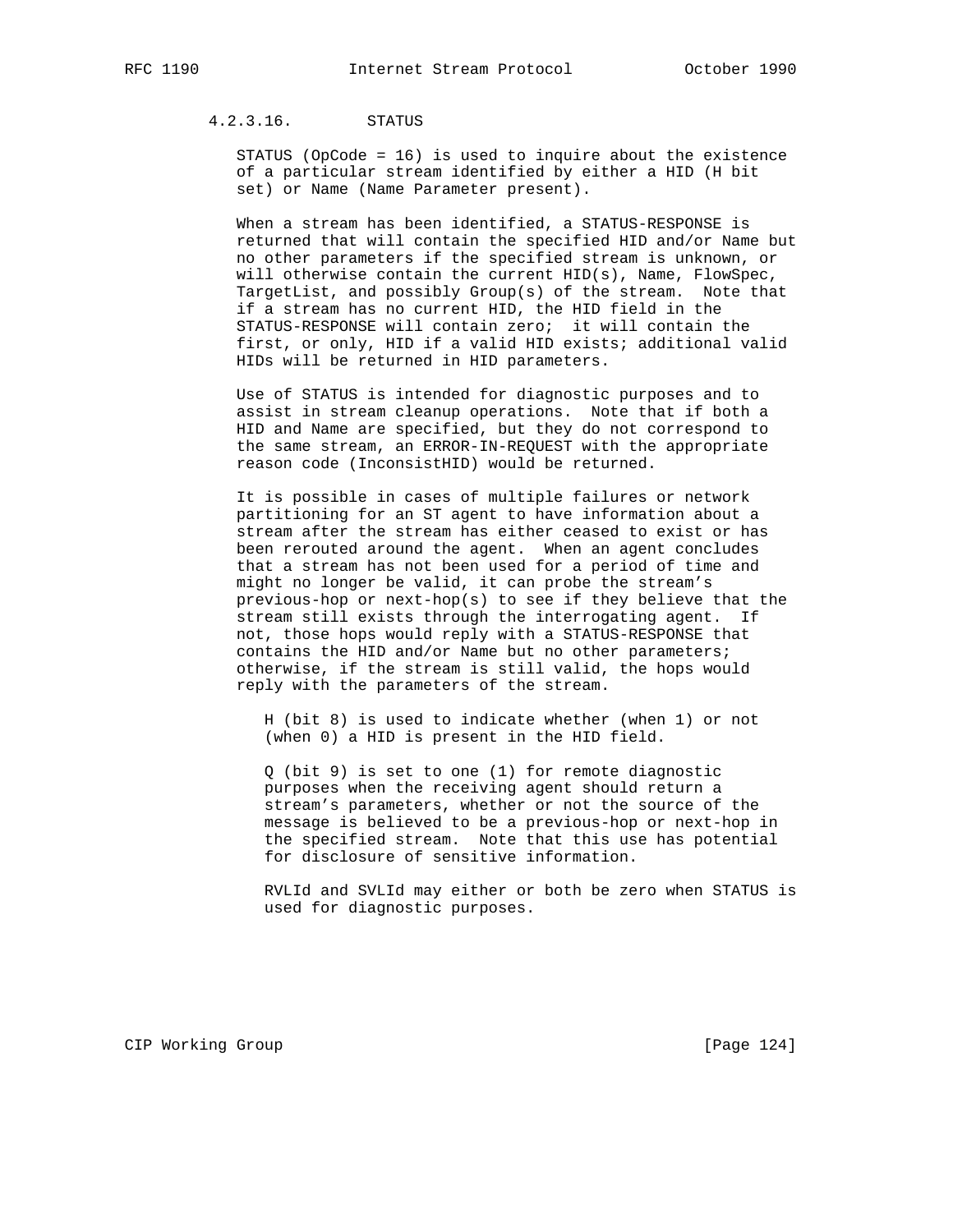|                    | 0 1 2 3 4 5 6 7 8 9 0 1 2 3 4 5 6 7 8 9 0 1 2 3 4 5 6 7 8 9 0 1 |  |
|--------------------|-----------------------------------------------------------------|--|
| OpCode = $16$  H Q | $\overline{0}$<br>and the contract of the TotalBytes            |  |
| RVLId/0            | SVLId/0                                                         |  |
| Reference          | LnkReference                                                    |  |
|                    | SenderIPAddress                                                 |  |
| Checksum           | HID/0                                                           |  |
|                    |                                                                 |  |
|                    |                                                                 |  |
|                    | Name Parameter                                                  |  |

Figure 54. STATUS Control Message

[Page 125]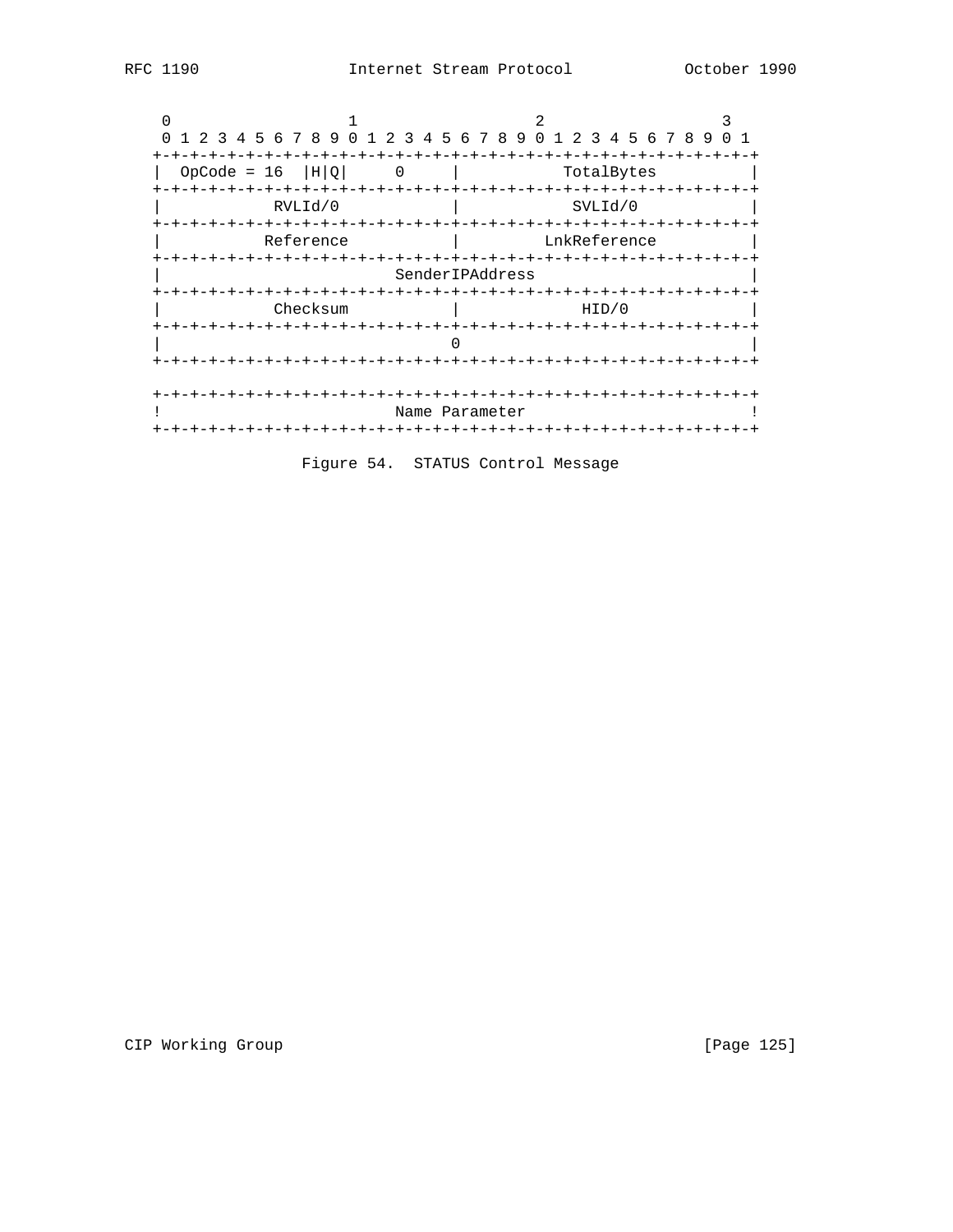# 4.2.3.17. STATUS-RESPONSE

 STATUS-RESPONSE (OpCode = 17) is the reply to a STATUS message. If the stream specified in the STATUS message is not known, the STATUS-RESPONSE will contain the specified HID and/or Name but no other parameters. It will otherwise contain the current HID(s), Name, FlowSpec, TargetList, and possibly Group of the stream. Note that if a stream has no current HID, the H bit in the STATUS-RESPONSE will be zero. The HID field will contain the first, or only, HID if a valid HID exists; additional valid HIDs will be returned in HID parameters.

 H (bit 8) is used to indicate whether (when 1) or not (when 0) a HID is present in the HID field.

| $\Omega$                     |                                                        |                                  | 2                                        |                                    | 3                                       |  |
|------------------------------|--------------------------------------------------------|----------------------------------|------------------------------------------|------------------------------------|-----------------------------------------|--|
| $\Omega$<br>1<br>$+ - + - +$ | 2 3 4 5 6 7 8<br>9<br>$\Omega$<br>-+-+-+               | 2<br>$\overline{1}$<br>- +<br>-+ | 3 4 5 6 7 8 9<br>$\Omega$<br>ーナーナーナーナーナー | 2<br>$\overline{1}$<br>3 4 5 6 7 8 | $\Omega$<br>$\mathbf{1}$<br>9<br>-+-+-+ |  |
| $OpCode =$<br>$\,{}^+$       | 17<br> H Q<br>-+-+-+-+-+-+-+-+-+-+-+-+-+-+-+-+         | 0                                | -+-+-+-+-+                               | TotalBytes                         | -+-+-+-+-+-+-+-+-+-+                    |  |
| $^{+}$                       | RVLId/0                                                |                                  | - + – + – + – +                          | SVLId/0                            |                                         |  |
|                              | Reference                                              |                                  |                                          | LnkReference                       |                                         |  |
|                              | SenderIPAddress                                        |                                  |                                          |                                    |                                         |  |
|                              | Checksum                                               |                                  | -+-+-+-+-+-+-+-+-+-+-+-+                 | HID/0                              |                                         |  |
|                              | -+-+-+-+-+-+<br>-+-+-+                                 |                                  |                                          |                                    |                                         |  |
|                              | -+-+-+<br>-+-+-+-+-+-+-+<br>ーナーナーナーナ<br>Name Parameter |                                  |                                          |                                    |                                         |  |
|                              |                                                        |                                  |                                          |                                    |                                         |  |
|                              | -+-+-+-+-+-+-+-+-+-+-+-+<br>ー+ー+<br>FlowSpec Parameter |                                  |                                          |                                    |                                         |  |
| $-+ - + - + - +$<br>-+-+-+-+ |                                                        |                                  |                                          |                                    |                                         |  |
| $\pm$                        | -+-+-+-+-+-+<br>Group Parameter                        |                                  |                                          |                                    |                                         |  |
|                              |                                                        |                                  |                                          |                                    |                                         |  |
|                              |                                                        |                                  | $-+ - + - + - + - +$                     |                                    |                                         |  |
| HID<br>Parameter             |                                                        |                                  |                                          |                                    |                                         |  |
|                              | ナーナーナーナーナーナーナ                                          |                                  | - + – + – + – +<br>TargetList Parameter  |                                    |                                         |  |
|                              |                                                        |                                  |                                          |                                    |                                         |  |

Figure 55. STATUS-RESPONSE Control Message

CIP Working Group **compared to the CIP Working Group** (Page 126)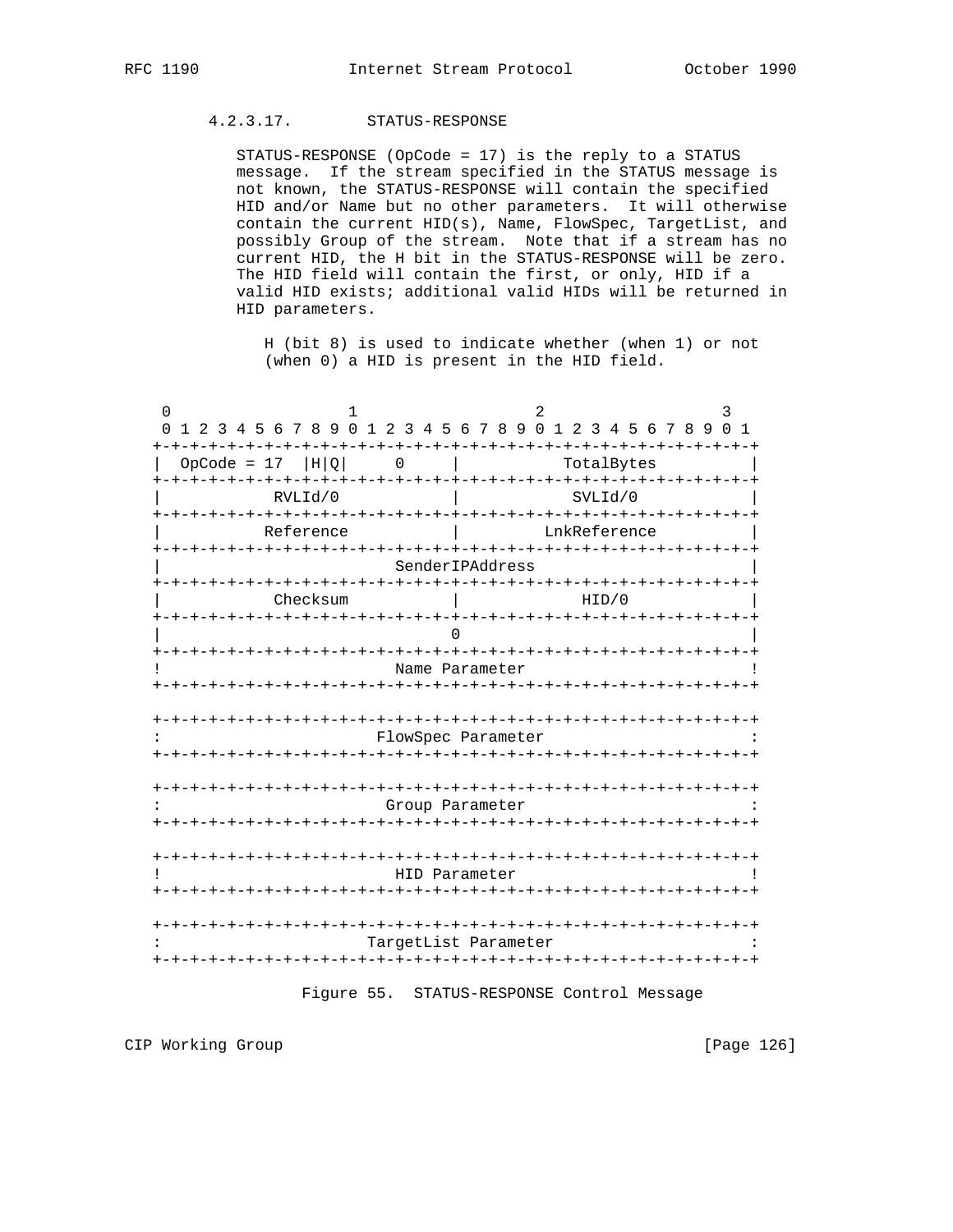# 4.3. Suggested Protocol Constants

 The ST Protocol uses several fields that must have specific values for the protocol to work, and also several values that an implementation must select. This section specifies the required values and suggests initial values for others. It is recommended that the latter be implemented as variables so that they may be easily changed when experience indicates better values. Eventually, they should be managed via the normal network management facilities.

ST uses IP Version Number 5.

When encapsulated in IP, ST uses IP Protocol Number 5.

|                | Value ST Command Message Name | Value           | ST Element Name     |
|----------------|-------------------------------|-----------------|---------------------|
|                |                               |                 |                     |
| 1              | ACCEPT                        | $\mathbf{1}$    | ErroredPDU          |
| $\overline{2}$ | ACK                           | $\overline{a}$  | FlowSpec            |
| 3              | CHANGE                        | 3               | FreeHIDs            |
| 4              | CHANGE-REQUEST                | 4               | Group               |
| 5              | CONNECT                       | 5               | HID                 |
| 6              | DISCONNECT                    | 6               | MulticastAddress    |
| 7              | ERROR-IN-REOUEST              | 7               | Name                |
| 8              | ERROR-IN-RESPONSE             | 8               | NextHopIPAddress    |
| 9              | HELLO                         | 9               | Origin              |
| 10             | HID-APPROVE                   | 10              | OriginTimestamp     |
| 11             | HID-CHANGE                    | 11              | RecordRoute         |
| 12             | HID-CHANGE-REOUEST            | 12 <sup>°</sup> | RFlowSpec           |
| 13             | HID-REJECT                    | 13              | RGroup              |
| 14             | NOTIFY                        | 14              | RHID                |
| 15             | REFUSE                        | 15              | RName               |
| 16             | STATUS                        | 16              | SrcRoute, IP Loose  |
| 17             | STATUS-RESPONSE               | 17              | SrcRoute, IP Strict |
|                |                               | 18              | SrcRoute, ST Loose  |
|                |                               | 19              | SrcRoute, ST Strict |
|                |                               | 20              | TargetList          |
|                |                               | 21              | UserData            |

 A good choice for the minimum number of bits in the FreeHIDBitMask element of the FreeHIDs parameter is not yet known. We suggest a minimum of 64 bits, i.e., N in Figure 25 has a value of two (2).

 HID value zero (0) is reserved for ST Control Messages. HID values 1-3 are reserved for future use.

CIP Working Group **CIP Working** Group **compared to the UPA**  $[Page 127]$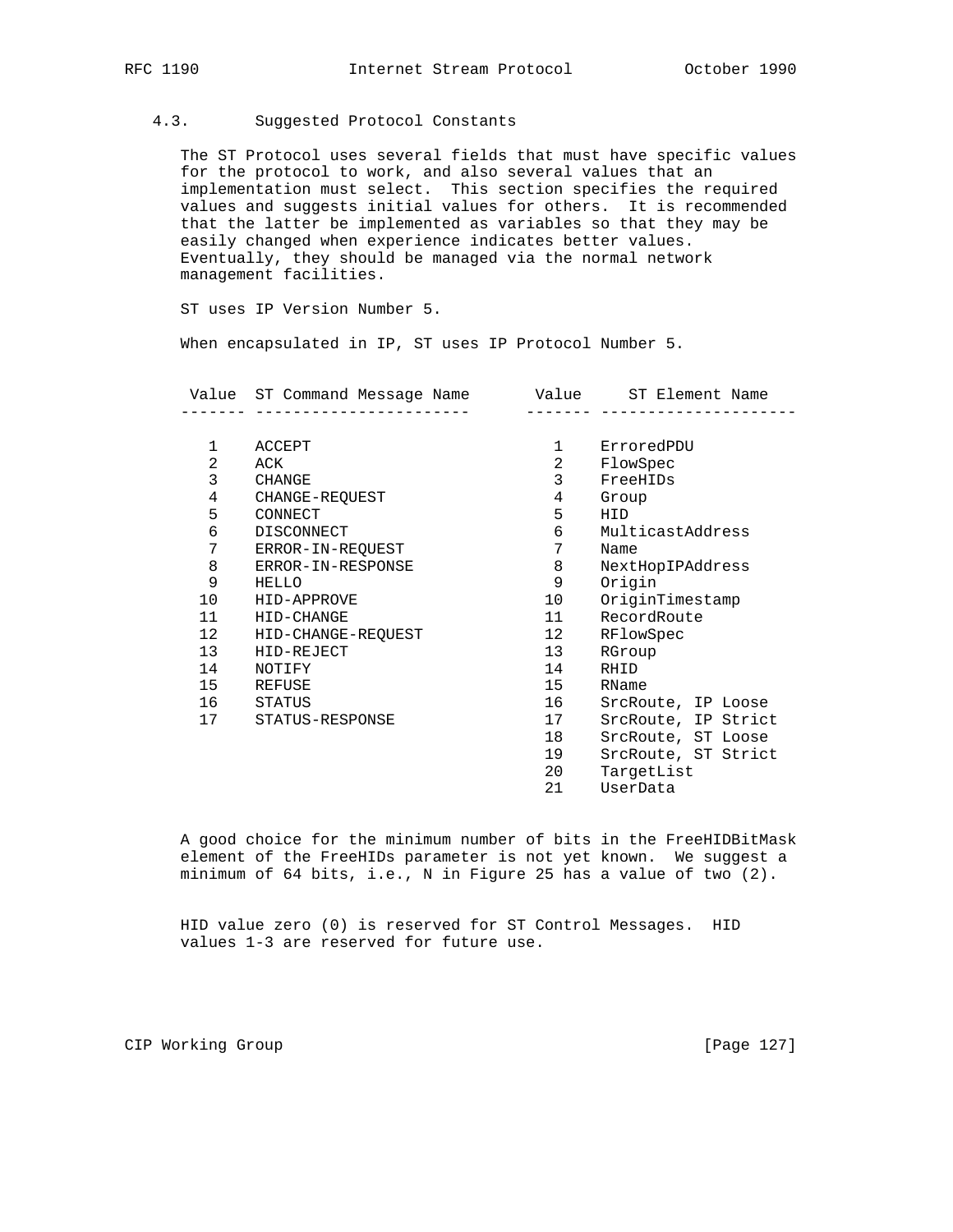VLId value zero (0) may only be used in the RVLId field of an ST Control Message when the appropriate value has not yet been received from the other end of the virtual link;' except for an ERROR-IN-REQUEST or diagnostic message, the SVLId field may never contain a value of zero except in a diagnostic message. VLId value 1 is reserved for use with HELLO messages by those agents whose implementation wishes to have all HELLOs so identified. VLId values 2-3 are reserved for future use.

 The following permanent IP multicast addresses have been assigned to ST:

 224.0.0.7 All ST routers 224.0.0.8 All ST hosts

> In addition, a block of transient IP multicast addresses, 224.1.0.0 - 224.1.255.255, has been allocated for ST multicast groups. Note that in the case of Ethernet, an ST Multicast address of 224.1.cc.dd maps to an Ethernet Multicast address of 01:00:5E:01:cc:dd (see [6]).

 SCMP uses retransmission to effect reliability and thus has several "retransmission timers". Each "timer" is modeled by an initial time interval (ToXxx), which gets updated dynamically through measurement of control traffic, and a number of times (NXxx) to retransmit a message before declaring a failure. All time intervals are in units of milliseconds.

| Value | Timeout Name | Meaning                                                        |
|-------|--------------|----------------------------------------------------------------|
| 1000  | ToAccept     | Initial hop-by-hop timeout for<br>acknowledgment of ACCEPT     |
| 3     | NAccept      | ACCEPT retries before failure                                  |
| 1000  | ToConnect    | Initial hop-by-hop timeout for<br>acknowledgment of CONNECT    |
| 5     | NConnect     | CONNECT retries before failure                                 |
| 1000  | ToDisconnect | Initial hop-by-hop timeout for<br>acknowledgment of DISCONNECT |
| 3     | NDisconnect  | DISCONNECT retries before<br>failure                           |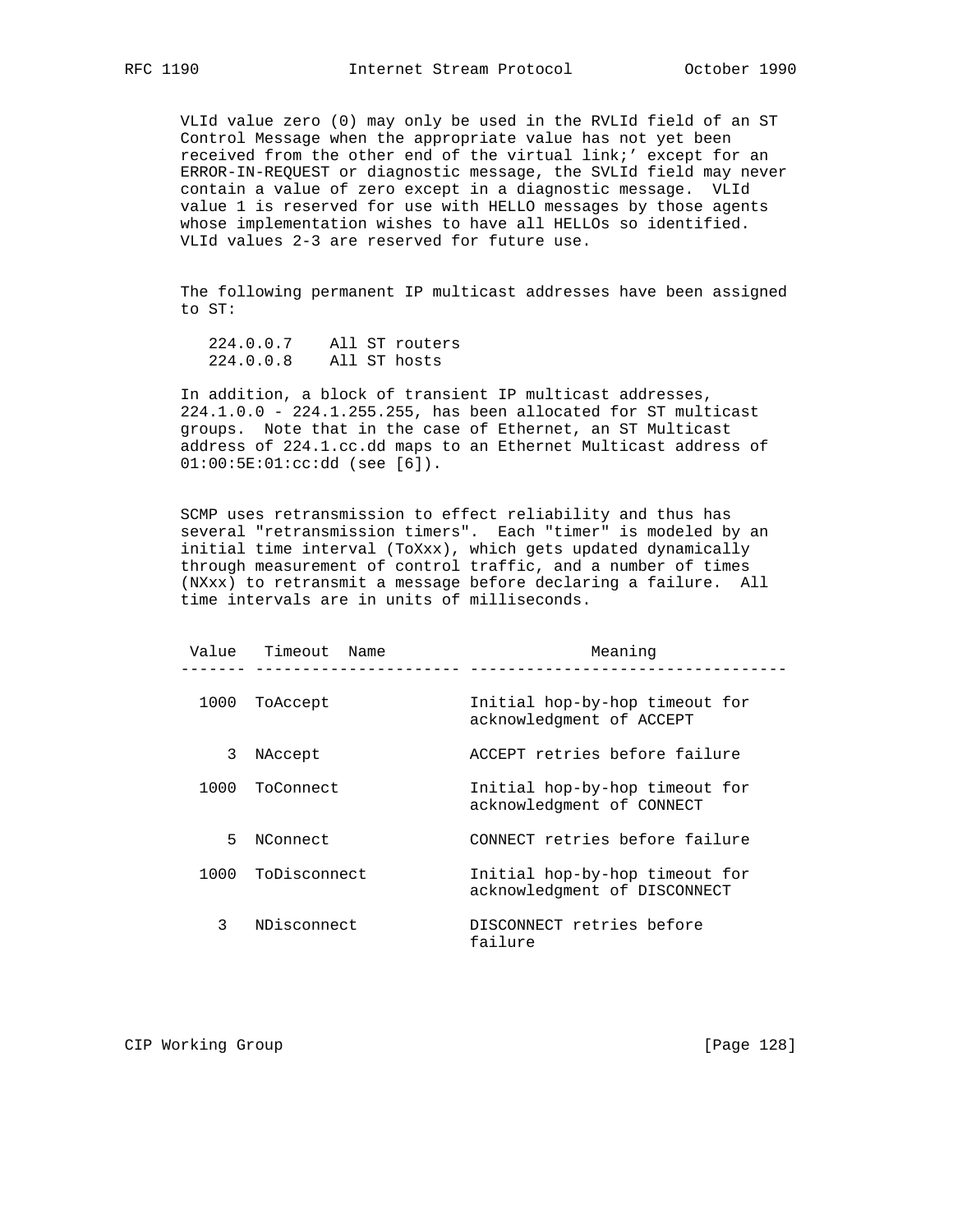|          | Value Timeout Name | Meaning                                                                            |
|----------|--------------------|------------------------------------------------------------------------------------|
|          | 1000 TOHIDACK      | Initial hop-by-hop timeout for<br>acknowledgment of<br>HID-CHANGE-REQUEST          |
| 3        | NHIDACK            | HID-CHANGE-REQUEST retries<br>before failure                                       |
| 1000     | ToHIDChange        | Initial hop-by-hop timeout for<br>acknowledgment of HID-CHANGE                     |
| 3        | NHIDChange         | HID-CHANGE retries before<br>failure                                               |
| 1000     | ToNotify           | Initial hop-by-hop timeout for<br>acknowledgment of NOTIFY                         |
| 3        | NNotify            | NOTIFY retries before failure                                                      |
| 1000     | ToRefuse           | Initial hop-by-hop timeout for<br>acknowledgment of REFUSE                         |
| 3        | NRefuse            | REFUSE retries before failure                                                      |
| 1000     | ToReroute          | Timeout for receipt of ACCEPT or<br>REFUSE from targets during<br>failure recovery |
| 5        | NReroute           | CONNECT retries before failure                                                     |
| 5000     | ToEnd2End          | End-to-End timeout for receipt<br>of ACCEPT or REFUSE from targets<br>by origin    |
| $\Omega$ | NEnd2End           | CONNECT retries before failure                                                     |

# CIP Working Group **compared to the CIP CIP Working Group**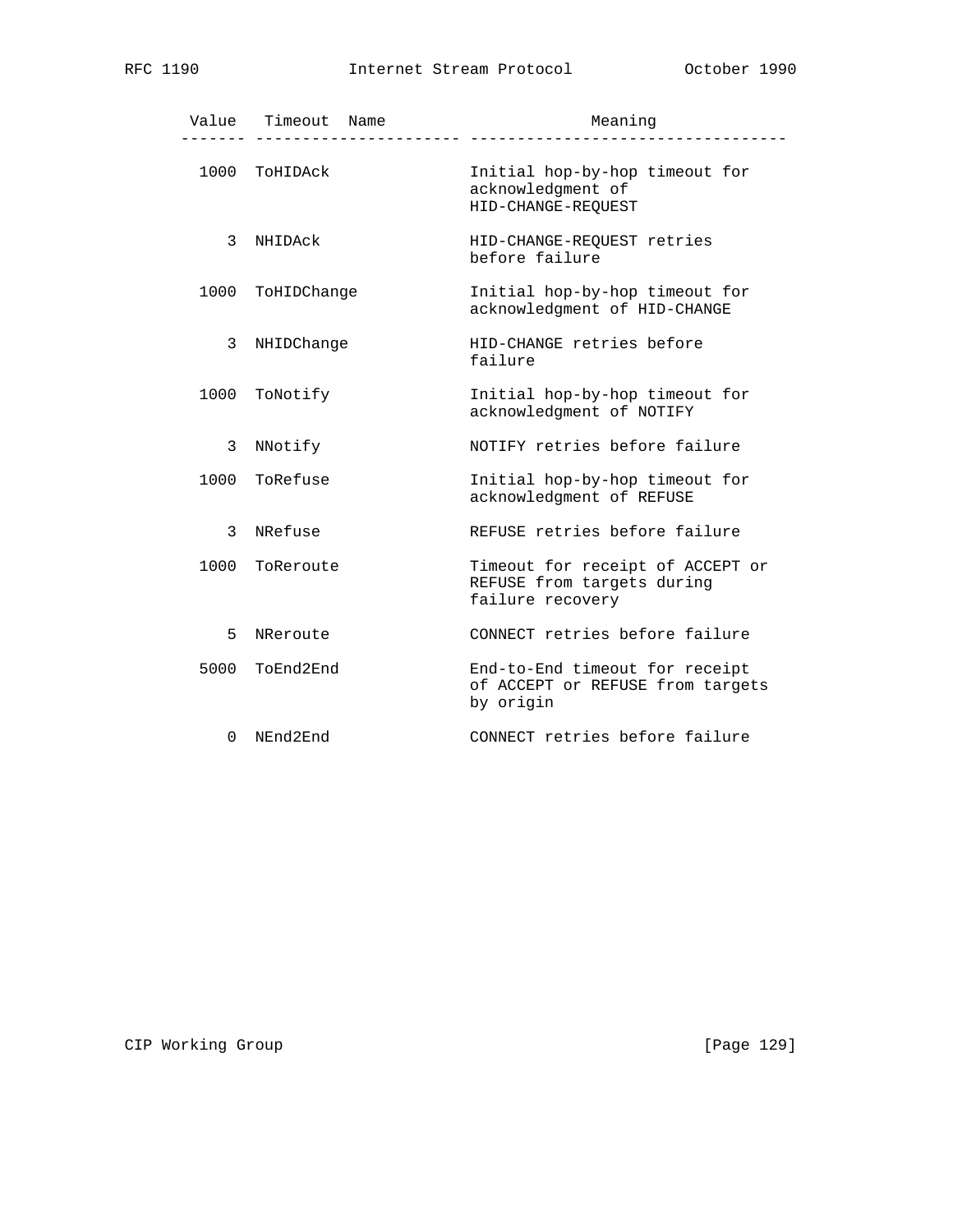| Value | Parameter Name     | Meaning                                                                               |
|-------|--------------------|---------------------------------------------------------------------------------------|
| 1 O   | NHIDAbort          | Number of rejected HID proposals<br>before aborting the HID<br>negotiation process    |
| 10000 | HelloTimerHoldDown | Interval that Restarted bit must<br>be set after ST restart                           |
| 5     | HelloLossFactor    | Number of consecutively missed<br>HELLO messages before declaring<br>link failure     |
| 2000  |                    | DefaultRecoveryTimeout Interval between successive<br>HELLOs to/from active neighbors |
| 2     | DefaultHelloFactor | HELLO filtering function factor                                                       |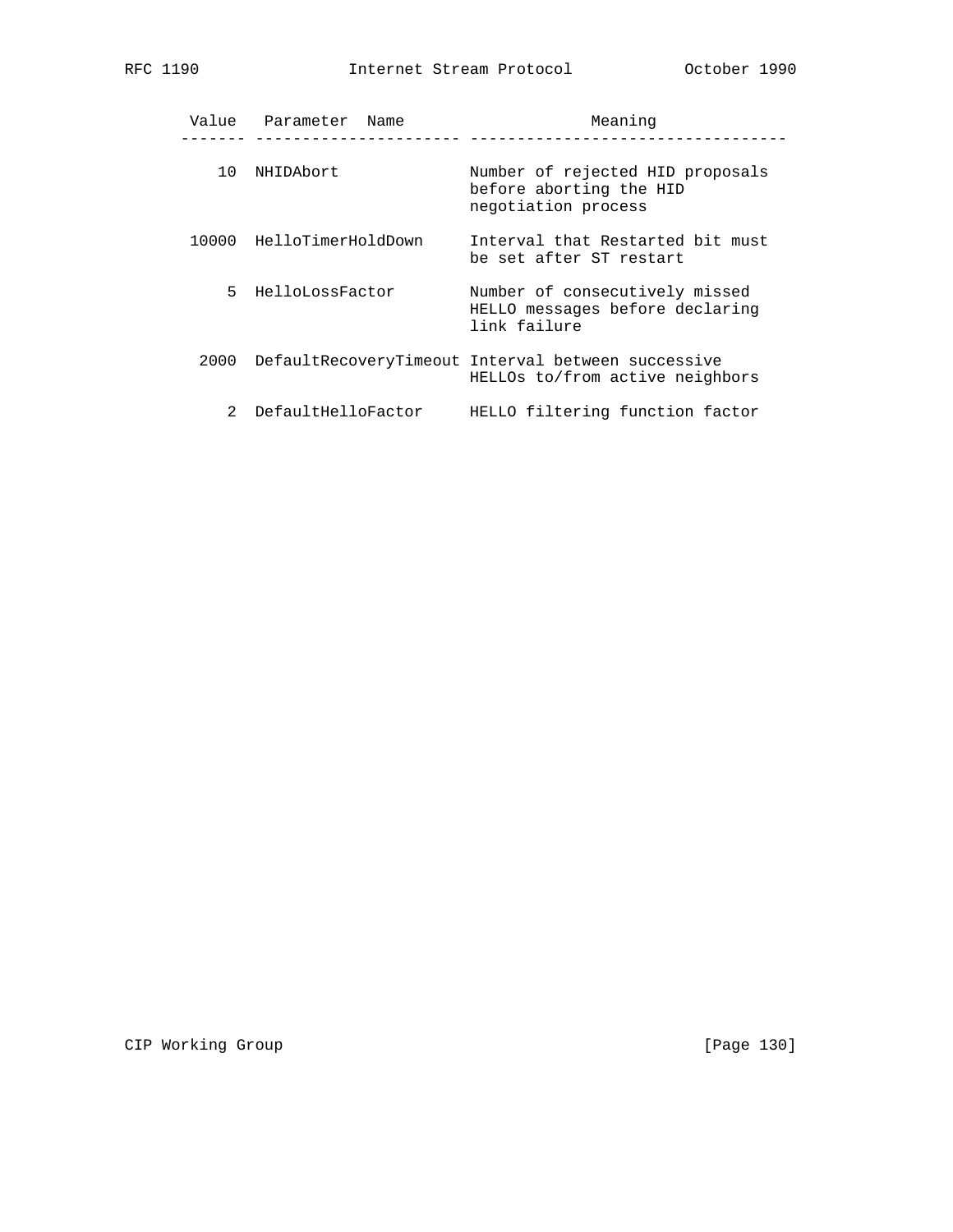# 5. Areas Not Addressed

 There are a number of issues that will need to be addressed in the long run but are not addressed here. Some issues are network or implementation specific. For example, the management of multicast groups depends on the interface that a network provides to the ST agent, and an UP/DOWN protocol based on ST HELLO messages depends on the details of the ST agents. Both these examples may impact the ST implementations, but we feel it is inappropriate to specify them here.

 In other cases we feel that appropriate solutions are not clear at this time. The following are examples of such issues:

 This document does not include a routing mechanism. We do not feel that a routing strategy based on minimizing the number of hops from the source to the destination is necessarily appropriate. An alternative strategy is to minimize the consumption of internet resources within some delay constraints. Furthermore, it would be preferable if the routing function were to provide routes that incorporated bandwidth, delay, reliability, and perhaps other characteristics, not just connectivity. This would increase the likelihood that a selected route would succeed. This requirement would probably cause the ST agents to exchange more routing information than currently implemented. We feel that further research and experimentation will be required before an appropriate routing strategy is well enough defined to be incorporated into the ST specification.

 Once the bandwidth for a stream has been agreed upon, it is not sufficient to rely on the origin to transmit traffic at that rate. The internet should not rely on the origin to operate properly. Furthermore, even if the origin sources traffic at the agreed rate, the packets may become aggregated unintentionally and cause local congestion. There are several approaches to addressing this problem, such as metering the traffic in each stream as it passes through each agent. Experimentation is necessary before such a mechanism is selected.

 The interface between the agent and the network is very limited. A mechanism is provided by which the ST layer can query the network to determine the likelihood that a stream can be supported. However, this facility will require practical experience before its appropriate use is defined.

 The simplex tree model of a stream does not easily allow for using multiple paths to support a greater bandwidth. That is, at any given point in a stream, the entire incoming bandwidth must be transmitted to the same next-hop in order to get to some target. If the bandwidth isn't available along any single path, the stream cannot be built to that target. It may be the case that the bandwidth is not available along a single path, but if the data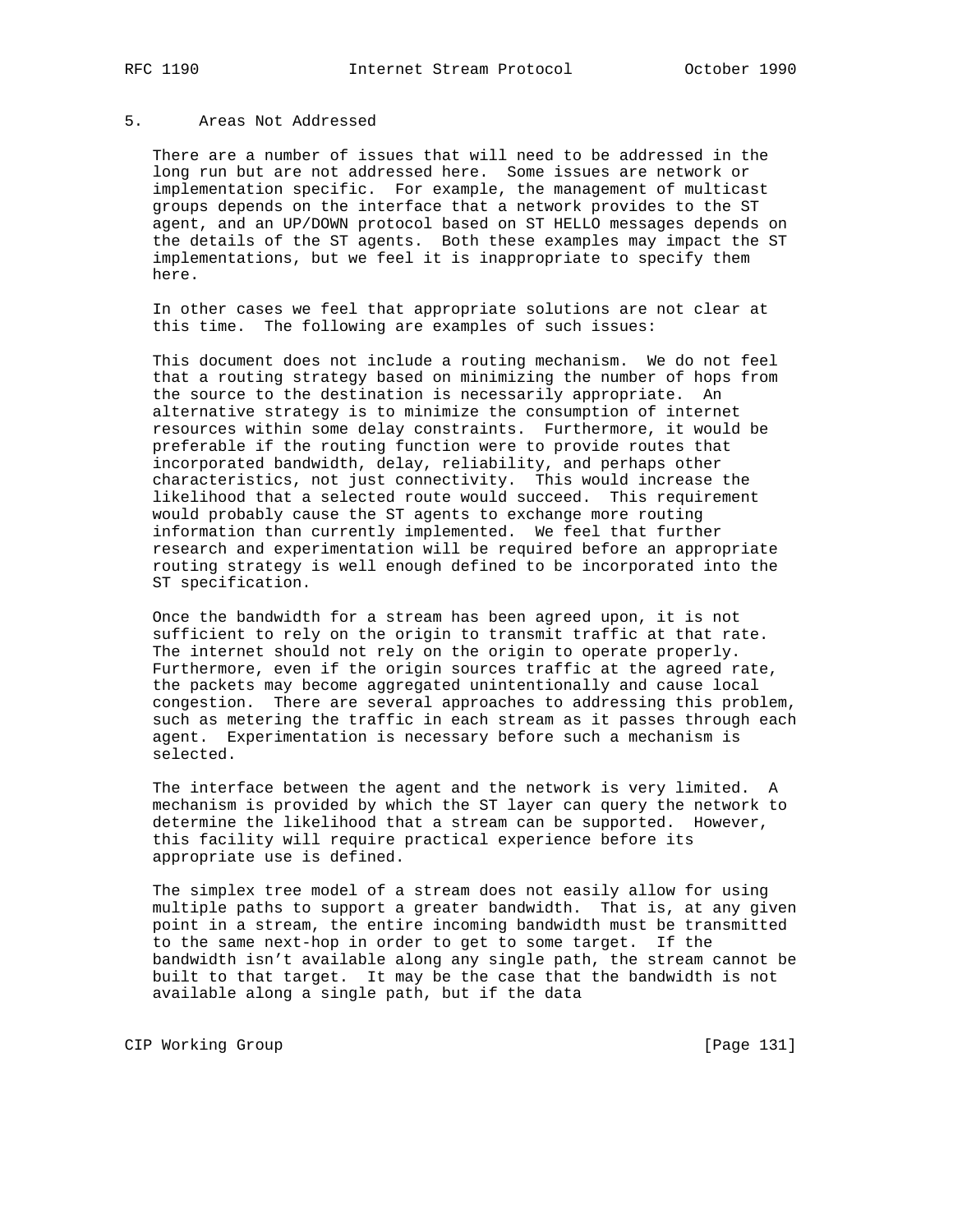flow is split along multiple paths, and so multiple next-hops, sufficient bandwidth would be available. As currently specified, the ST agent at the point where the multiple flows converge will refuse the second connection because it can only be interpreted as a routing failure. A mechanism that allows multiple paths in a stream and can protect against routing failures has not been defined.

 If sufficient bandwidth is not available, both preemption and rerouting are possible. However, it is not clear when to use one or the other. As currently specified, an ST agent that cannot obtain sufficient bandwidth will attempt to preempt lower precedence streams before attempting to reroute around the bottleneck. This may lead to an undesirably high number of preemptions. It may be that a higher precedence stream can be rerouted around lower precedence streams and still meet its performance requirements, whereas the preempted lower precedence streams cannot be reconstructed and still meet their performance requirements. A simple and effective algorithm to allow a better decision has not been identified.

 In case a stream cannot be completed, ST does not report to the application the nature of the trouble in any great detail. Specifically, the application cannot determine where the bottleneck is, whether the problem is permanent or transitory, or the likely time before the trouble may be resolved. The application can only attempt to build the stream at some later time hoping that the trouble has been resolved. Schemes can be envisioned by which information is relayed back to the application. However, only practical experience can evaluate the kind of trouble that is most likely encountered and the nature of information that would be most useful to the application.

 A mechanism is also not defined for cases where a stream cannot be completed not because of lack of resources but because of an unexpected failure that results in an ERROR-IN-REQUEST message. An ERROR-IN-REQUEST message is returned in cases when an ST agent issues a malformed control message to a neighbor. Such an occurrence is unexpected and may be caused by a bad or incomplete ST implementation. In some cases a message, such as a NOTIFY should be sent to the origin. Such a mechanism is not defined because it is not clear what information can be extracted and what the origin should do.

 No special action is taken when a target is removed from a stream. Removing a target may also remove a bottleneck either in bandwidth, packet rate or packet size, but advantage of this opportunity is not taken automatically. The application may initiate a change to the stream's characteristics, but it is not in the best position to do this because the application may not know the nature of the bottleneck. The ST layer may have the best information, but a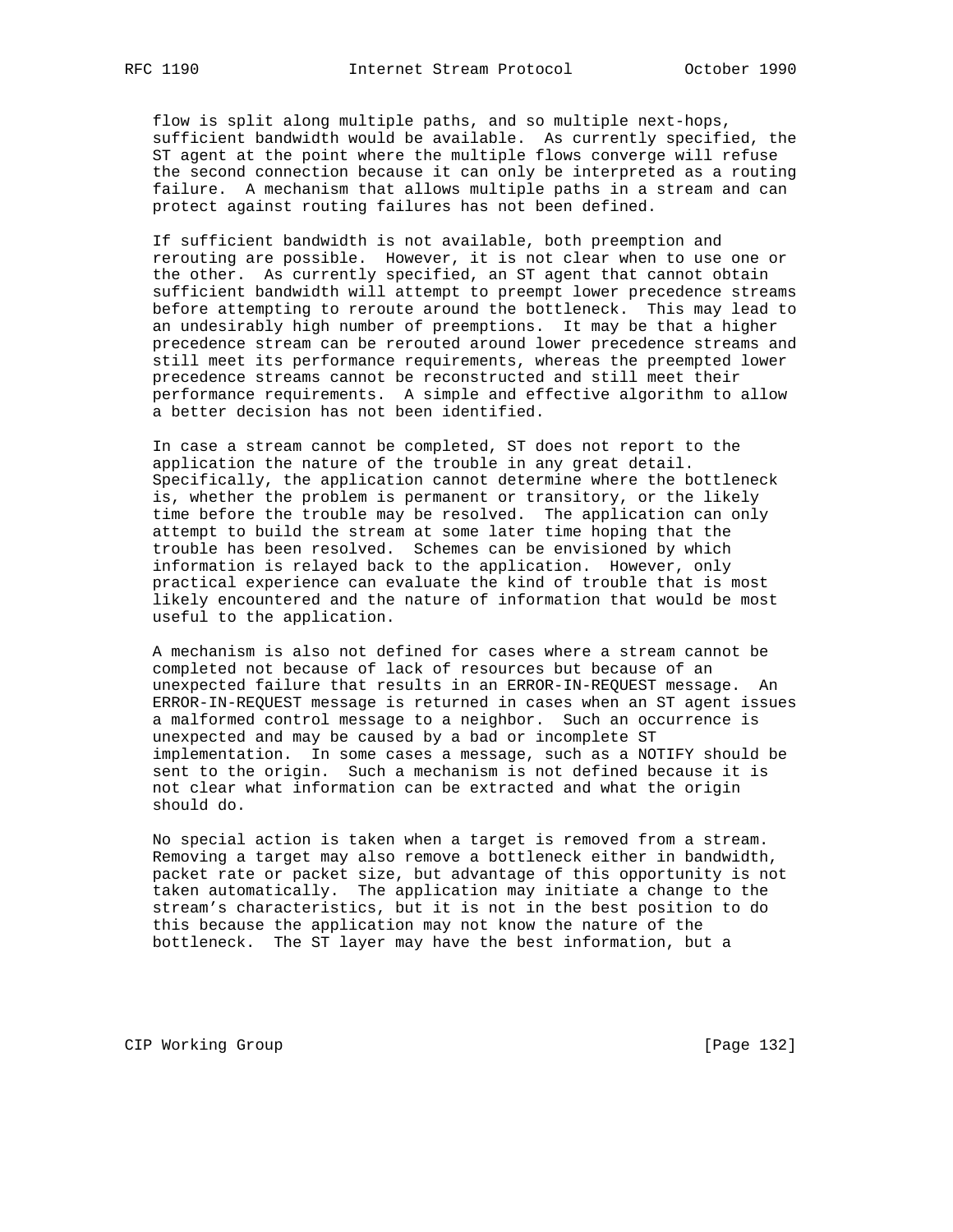mechanism to do this may be very complex. As a result, this concept requires further thought.

 An agent simply discards a stream's data packets if it cannot forward them. The reason may be that the packets are too large or are arriving at too high a rate. Alternative actions may include an attempt to do something with the packets, such as fragmenting them, or to notify the origin of the trouble. Corrective measures may be too complex, so it may be preferable simply to notify the origin with a NOTIFY message. However, if the incoming packet rate is causing congestion, then the NOTIFY messages themselves may cause more trouble. The nature of the communication has yet to be defined.

 The FlowSpec includes a cost field, but its implementation has not been identified. The units of cost can probably be defined relatively easily. Cost of bandwidth can probably also be assigned. It is not clear how cost is assigned to other functions, such as high precedence or low delay, or how cost of the components of the stream are combined together. It is clear that the cost to provide services will become more important in the near future, but it is not clear at this time how that cost is determined.

 A number of parameters of the FlowSpec are intended to be used as ranges, but some may be useful as discrete values. For example, the FlowSpec may specify that bandwidth for a stream carrying voice should be reserved in a range from 16Kbps to 64Kbps because the voice codec has a variable coding rate. However, the voice codec may be varied only among certain discrete values, such as 16Kbps, 32Kbps and 64Kbps. A stream that has 48Kbps of bandwidth is no better than one with 32Kbps. The parameters of the FlowSpec where this may be relevant should optionally specify discrete values. This is being considered.

 Groups are defined as a way to associate different streams, but the nature of the association is left for further study. An example of such an association is to allow streams whose traffic is inherently not simultaneous to share the same allocated resources. This may happen for example in a conference that has an explicit floor, such that only one site can generate video or audio traffic at any given time. The grouping facility can be implemented based on this specification, but the implementation of the possible uses of groups will require new functionality to be added to the ST agents. The uses for groups and the implementation to support them will be carried out as experience is gained and the need arises.

 We hope that the ST we here propose will act as a vehicle to study the use and performance of stream oriented services across packet switched networks.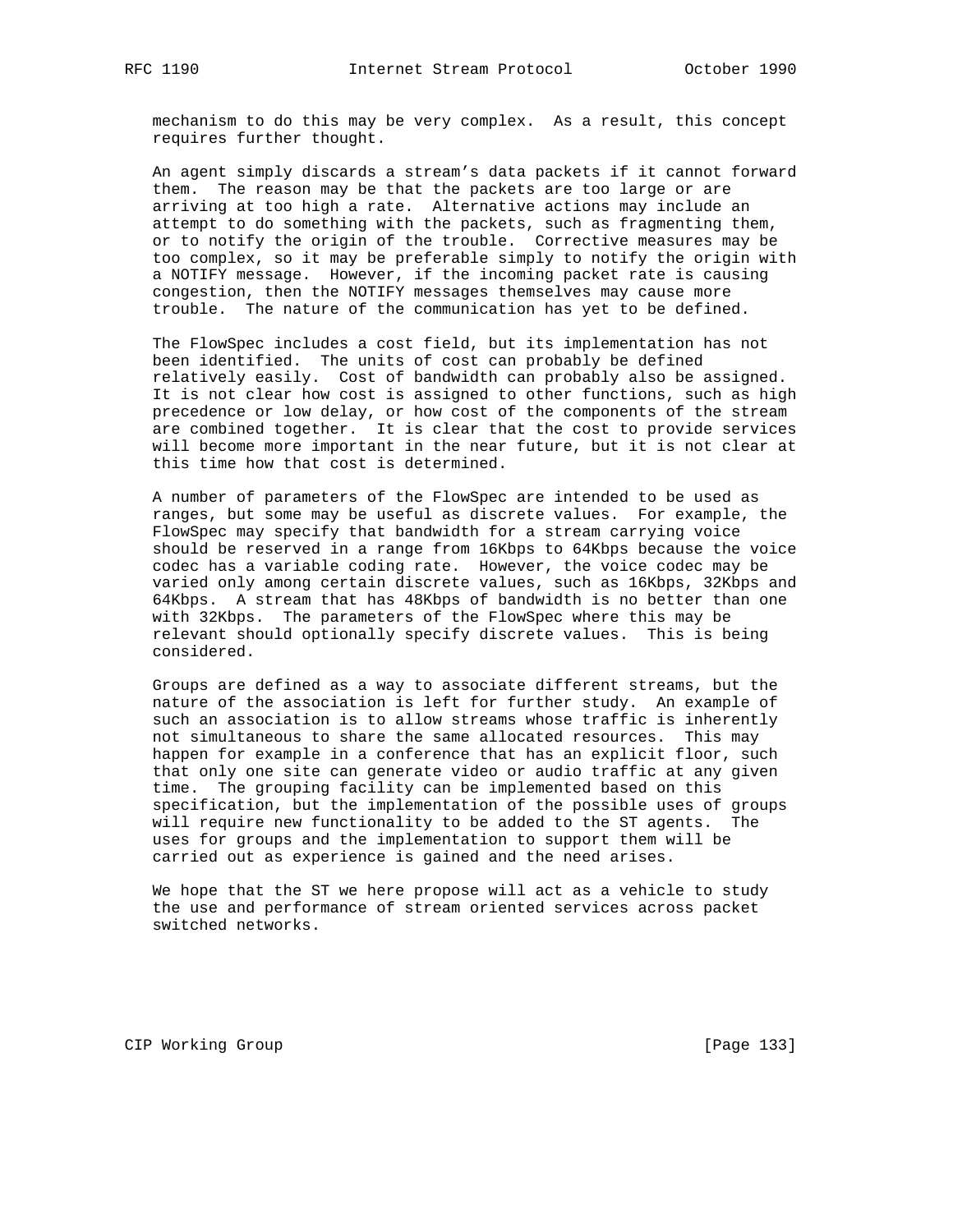[This page intentionally left blank.]

CIP Working Group [Page 134]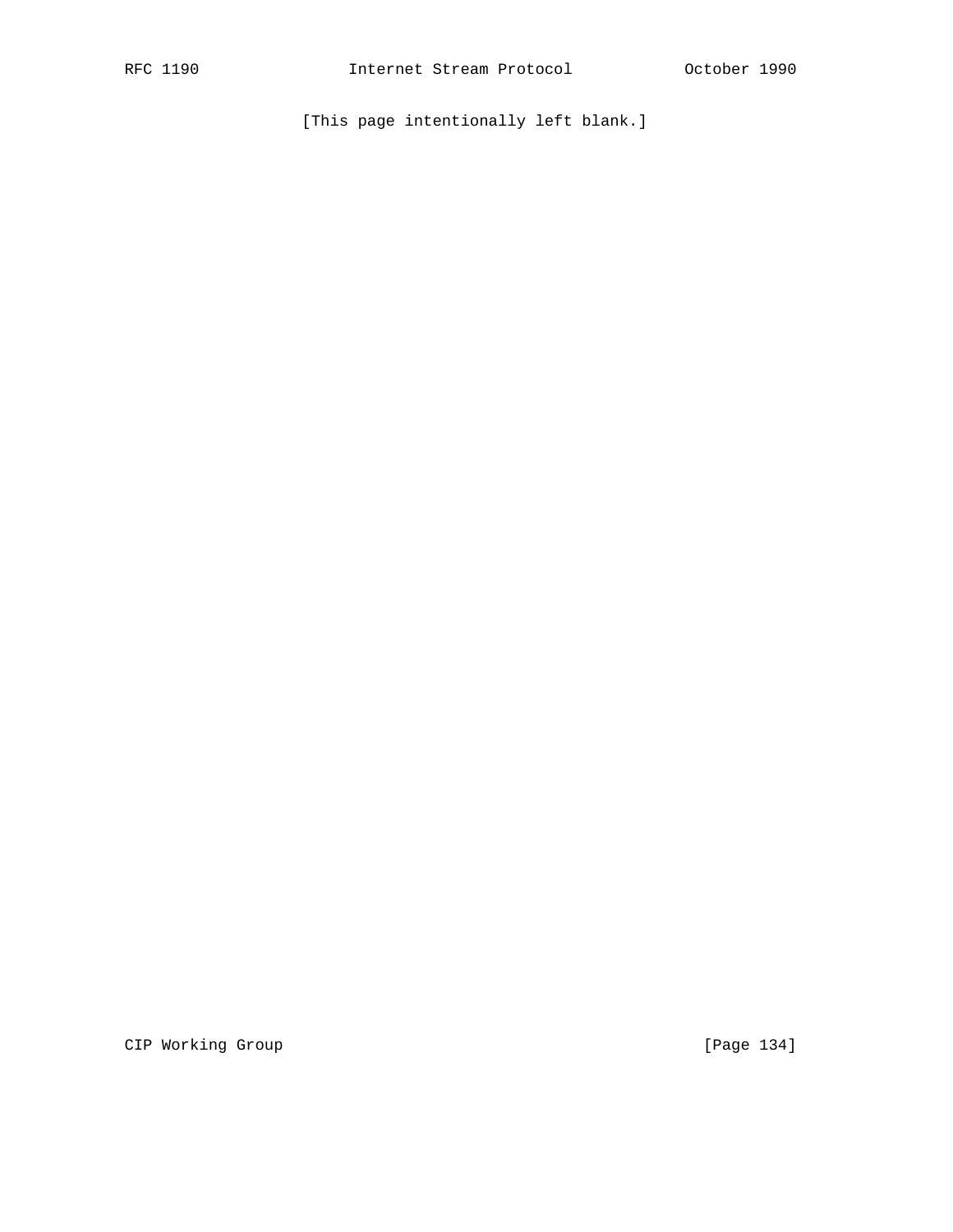# 6. Glossary

#### appropriate reason code

 This phrase refers to one or perhaps a set of reason codes that indicate why a particular action is being taken. Typically, these result from detection of errors or anomalous conditions. It can also indicate that an application component or agent has presented invalid parameters.

# DefaultRecoveryTimeout

 The DefaultRecoveryTimeout is maintained by each ST agent. It indicates the default time interval to use for sending HELLO messages.

#### downstream

The direction in a stream from an origin toward its targets.

element

 The fields and parameters of the ST control messages are collectively called elements.

#### FlowSpec

 The Flow Specification, abbreviated "FlowSpec" is used by an application to specify required and desired characteristics of the stream. The FlowSpec specifies bandwidth, delay, and reliability parameters. Both minimal requirements and desired characteristics are included. This information is then used to guide route selection and resource allocation decisions. The desired vs. required characteristics are used to guide tradeoff decisions among competing stream requests.

#### group

 A set of related streams can be associated as a group. This is done by generating a Group Name and assigning it to each of the related streams. The grouping information can then be used by the ST agents in making resource management and other control decisions. For example, when preemption is necessary to establish a high precedence stream, we can exploit the group information to minimize the number of stream groups that are preempted.

## Group Name

 The Group Name is used to indicate that a collection of streams are related. A Group Name is structured to ensure that it is unique across all hosts: it includes the address of the host where it was generated combined with a unique number generated by that host. A timestamp is added to ensure that the overall name is unique over all time. (A Group Name has the same format as a stream Name.)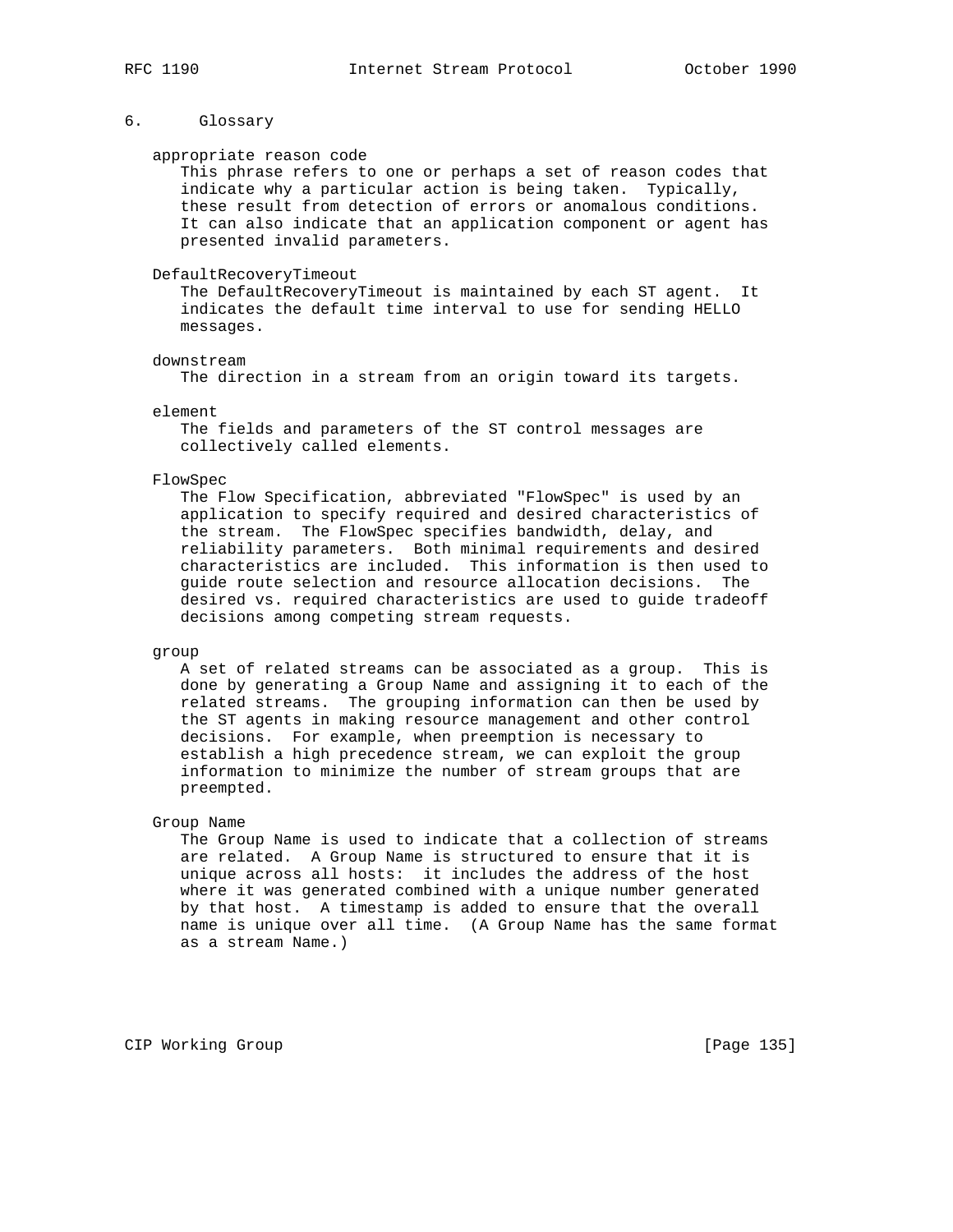# HelloLossFactor

 The HelloLossFactor is a parameter maintained by each ST agent. It identifies the expected number of consecutive HELLO messages typically lost due to transient factors. Thus, an agent will be assumed to be down after we miss more than HelloLossFactor messages.

#### HelloTimer

 The HelloTimer is a millisecond timer maintained by each ST agent. It is included in each HELLO message. It represents the time since the agent was restarted, modulo the precision of the field. It is used to detect variations in the delay between the two agents, by comparing the arrival interval of two HELLO messages to the difference between their HelloTimer fields.

## HelloTimerHoldDown

 The HelloTimerHoldDown value is maintained by each ST agent. When an ST agent is restarted, it will set the "Restarted" bit in all HELLO messages it sends for HelloTimerHoldDown seconds.

#### **HTD**

 The Hop IDentifier, abbreviated as HID, is a numeric key stored in the header of each ST packet. It is used by an ST agent to associate the packet with one of the incoming hops managed by the agent. It can be used by receiving agent to map to the set of outgoing next-hops to which the message should be forwarded. The HID field of an ST packet will generally need to be changed as it passes through each ST agent since there may be many HIDs associated with a single stream.

### hop

 A "hop" refers to the portion of a stream's path between two neighbor ST agents. It is usually represented by a physical network. However, a multicast hop can connect a single ST agent to several next-hop ST agents.

### host agents

Synonym for host ST agents.

host ST agents

 Host ST agents are ST agents that provide services to higher layer protocols and applications. The services include methods for sourcing data from and sinking data to the higher layer or application, and methods for requesting and modifying streams.

 intermediate agents Synonym for intermediate ST agents.

intermediate ST agents

 Intermediate ST agents are ST agents that can forward ST packets between the networks to which they are attached.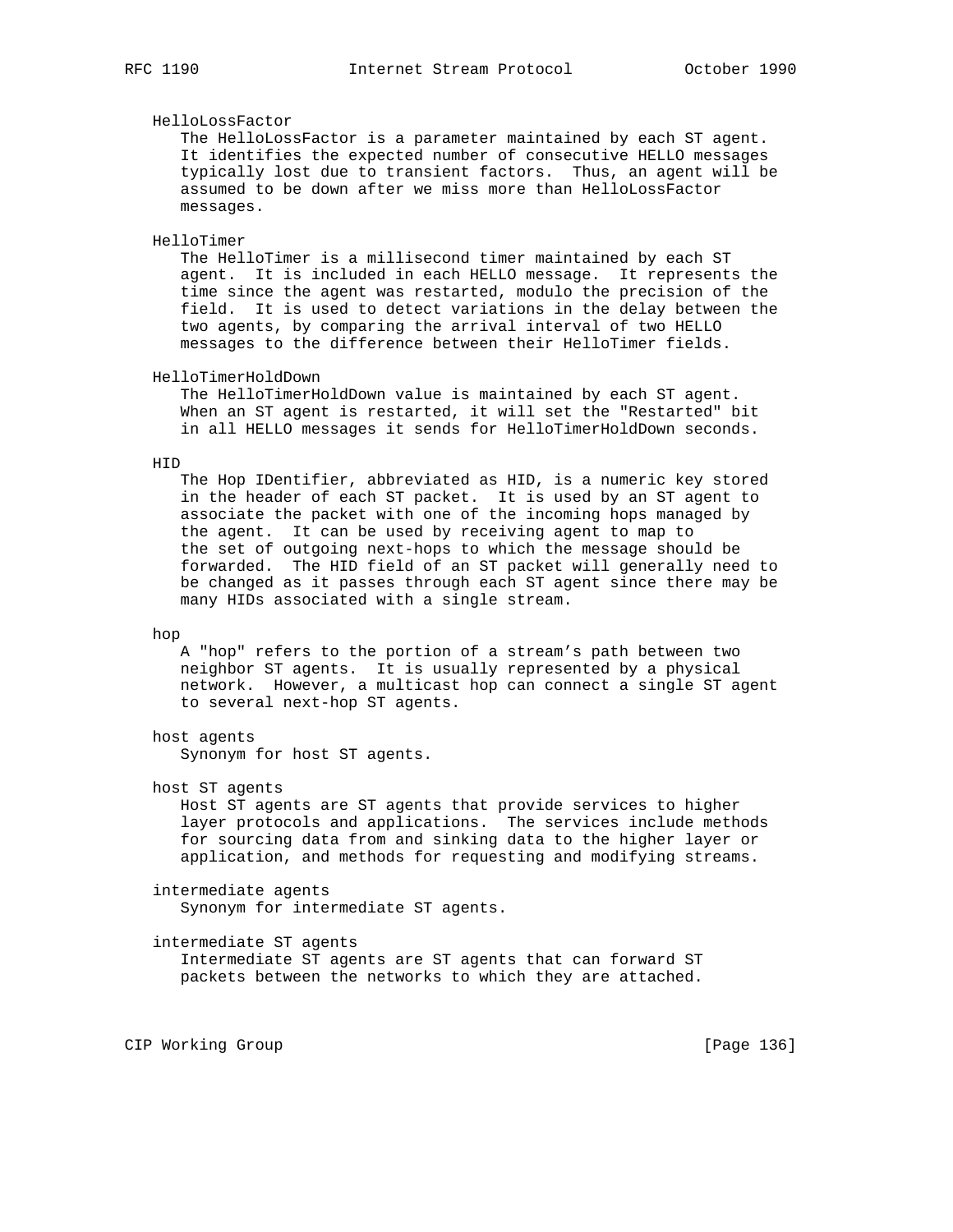### **MTIT**

 The abbreviation for Maximum Transmission Unit, which is the maximum packet size in bytes that can be accepted by a given network for transmission. ST agents determine the maximum packet size for a stream so that data written to the stream can be forwarded through the networks without fragmentation.

#### multi-destination simplex

 The topology and data flow of ST streams are described as being multi-destination simplex: all data flowing on the stream originates from a single origin and is passed to one or more destination targets. Only control information, invisible to the application program, ever passes in the upstream direction.

### NAccept

 NAccept is an integer parameter maintained by each ST agent. It is used to control retransmission of an ACCEPT message. Since an ACCEPT request is relayed by agents back toward the origin, it must be acknowledged by each previous-hop agent. If this ACK is not received within the appropriate timeout interval, the request will be resent up to NAccept times before giving up.

## Name

 Generally refers to the name of a stream. A stream Name is structured to ensure that it is unique across all hosts: it includes the address of the host where it was generated combined with a unique number generated at that host. A timestamp is added to ensure that the overall Name is unique over all time. (A stream Name has the same format as a Group Name.)

### NConnect

 NConnect is an integer parameter maintained by each ST agent. It is used to control retransmission of a CONNECT message. A CONNECT request must be acknowledged by each next-hop agent as it is propagated toward the targets. If a HID-ACCEPT, HID-REJECT, or ACK is not received for the CONNECT between any two agents within the appropriate timeout interval, the request will be resent up to NConnect times before giving up.

### NDisconnect

 NDisconnect is an integer parameter maintained by each ST agent. It is used to control retransmission of a DISCONNECT message. A DISCONNECT request must be acknowledged by each next-hop agent as it is propagated toward the targets. If this ACK is not received for the DISCONNECT between any two agents within the appropriate timeout interval, the request will be resent up to NDisconnect times before giving up.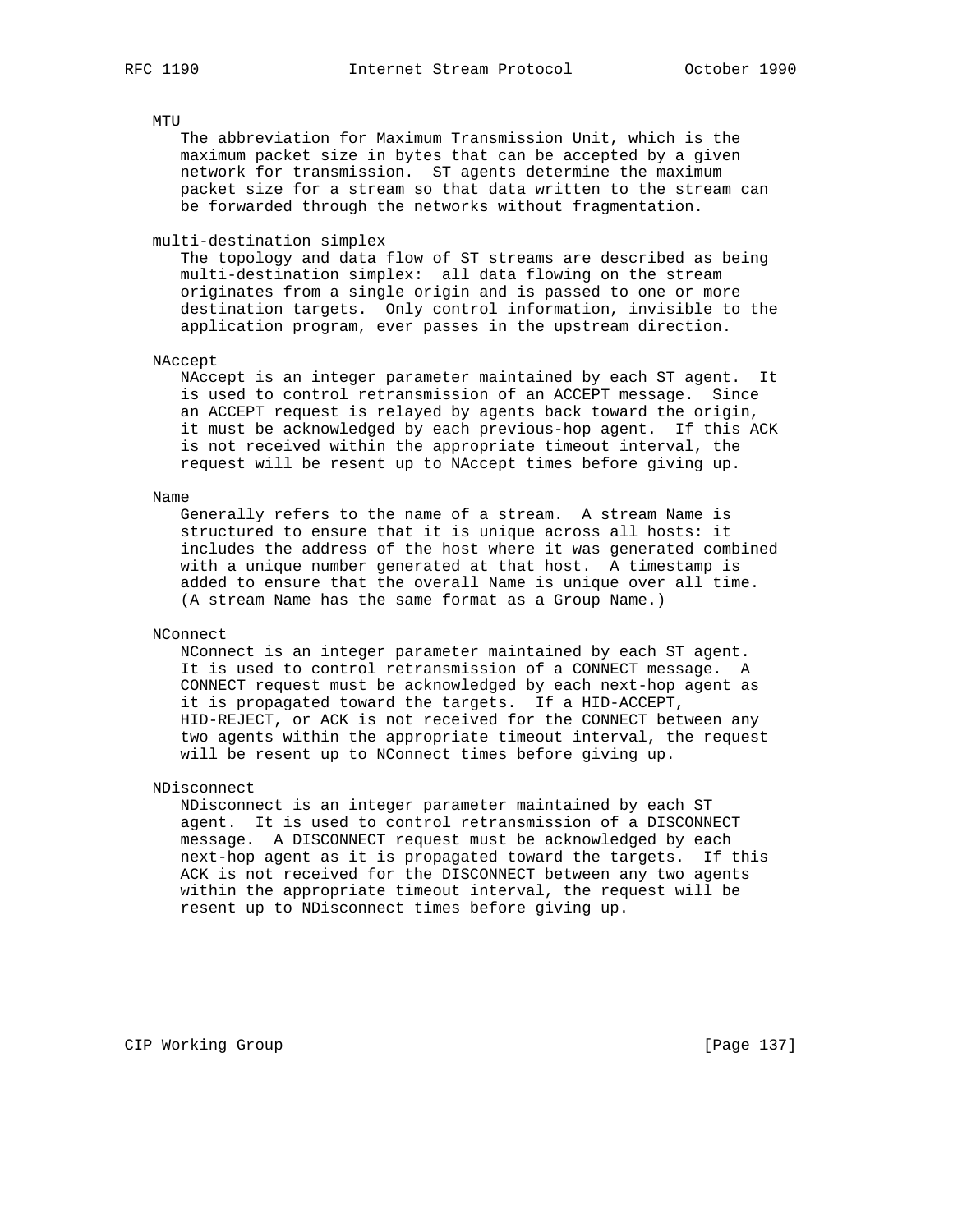## next protocol identifier

 The next protocol identifier is used by a target ST agent to identify to which of several higher layer protocols it should pass data packets it receives the network. Examples of higher layer protocols include the Network Voice Protocol and the Packet Video Protocol. These higher layer protocols will typically perform further demultiplexing among multiple application processes as part of their protocol processing activities.

## next-hop

Synonym for next-hop ST agent.

#### next-hop ST agent

 For each origin or intermediate ST agent managing a stream there are a set of next-hop ST agents. The intermediate agent forwards each data packet it receives to all the next-hop ST agents, which in turn forward the data toward the target host agent (if the particular next-hop agent is another intermediate agent) or to the next higher protocol layer at the target (if the particular next-hop agent is a host agent).

### NextPcol

 NextPcol is a field in each Target of the CONNECT message used to convey the next protocol identifier. See definition of next protocol identifier above for more details.

## NHIDAbort

 NHIDAbort is an integer parameter maintained by each ST agent. It is the number of unacceptable HID proposals before an ST agent aborts the HID negotiation process.

#### NHIDAck

 NHIDAck is an integer parameter maintained by each ST agent. It is used to control retransmission of HID-CHANGE-REQUEST messages. HID-CHANGE-REQUEST is sent by an ST agent to the previous-hop ST agent to request that the HID in use between those agents be changed. The previous-hop acknowledges the HID-CHANGE-REQUEST message by sending a HID-CHANGE message. If the HID-CHANGE is not received within the appropriate timeout interval, the request will be resent up to NHIDAck times before giving up.

## NHIDChange

 NHIDChange is an integer parameter maintained by each ST agent. It is used to control retransmission of the HID-CHANGE message. A HID-CHANGE message must be acknowledged by the next-hop agent. If this ACK is not received within the appropriate timeout interval, the request will be resent up to NHIDChange times before giving up.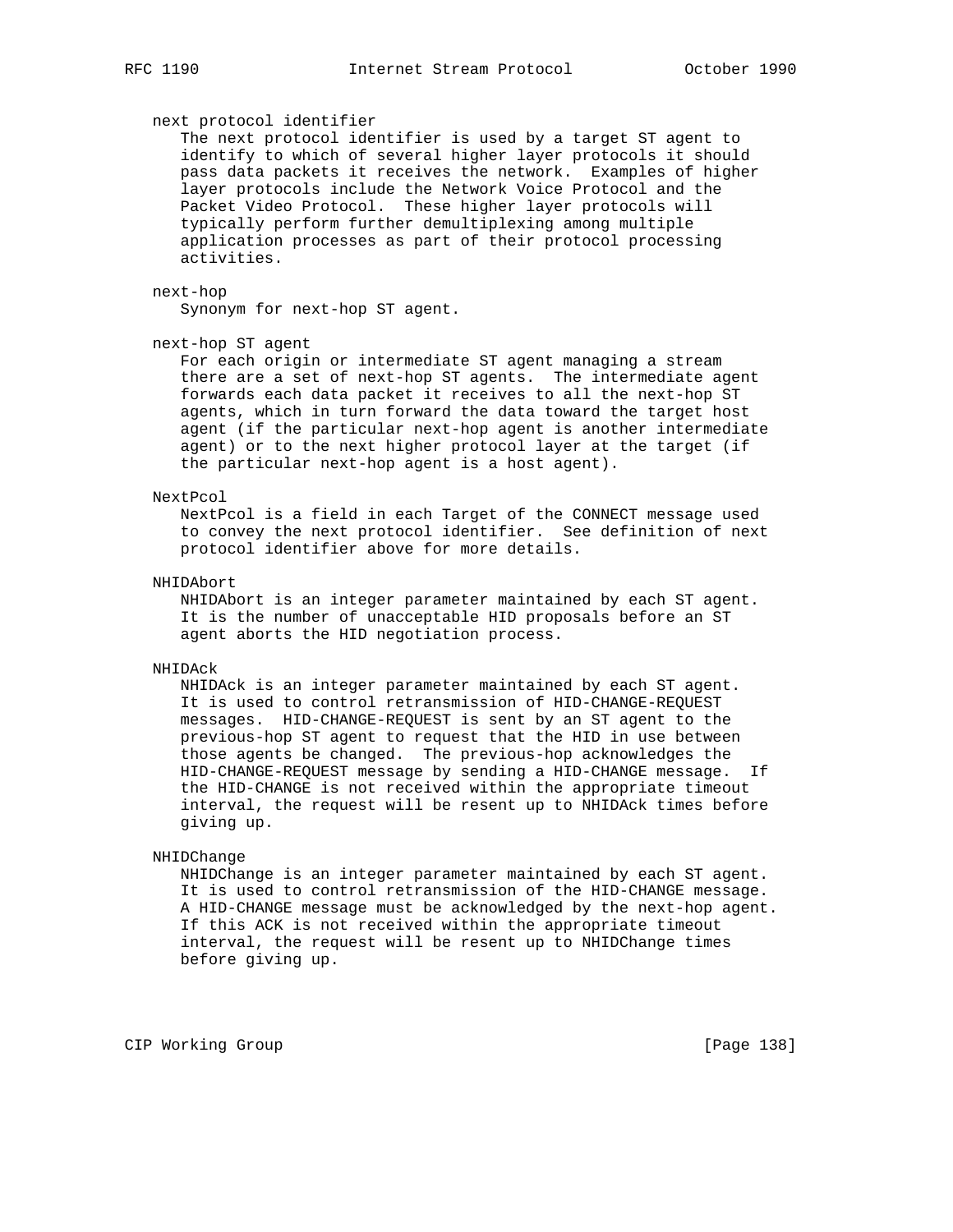## NRefuse

 NRefuse is an integer parameter maintained by each ST agent. It is used to control retransmission of a REFUSE message. As a REFUSE request is relayed by agents back toward the origin, it must be acknowledged by each previous-hop agent. If this ACK is not received within the appropriate timeout interval, the request will be resent up to NRefuse times before giving up.

#### NRetryRoute

 NRetryRoute is an integer parameter maintained by each ST agent. It is used to control route exploration. When an agent receives a REFUSE message whose ReasonCode indicates that the originally selected route is not acceptable, the agent should attempt to find an alternate route to the target. If the agent has not found a viable route after a maximum of NRetryRoute choices, it should give up and notify the previous-hop or application that it cannot find an acceptable path to the target.

#### origin

 The origin of a stream is the host agent where an application or higher level protocol originally requested that the stream be created. The origin specifies the data to be sent through the stream.

#### parameter

 Parameters are additional values that may be included in control messages. Parameters are often optional. They are distinguished from fields, which are always present.

#### participants

Participants are the end-users of a stream.

PDU

Abbreviation for Protocol Data Unit, defined below.

peer

 The term peer is used to refer to entities at the same protocol layer. It is used here to identify instances of an application or protocol layer above ST. For example, data is passed through a stream from an originating peer process to its target peers.

#### previous-hop

Synonym for previous-hop ST agent.

#### previous-hop ST agent

 The origin or intermediate agent from which an ST agent receives its data.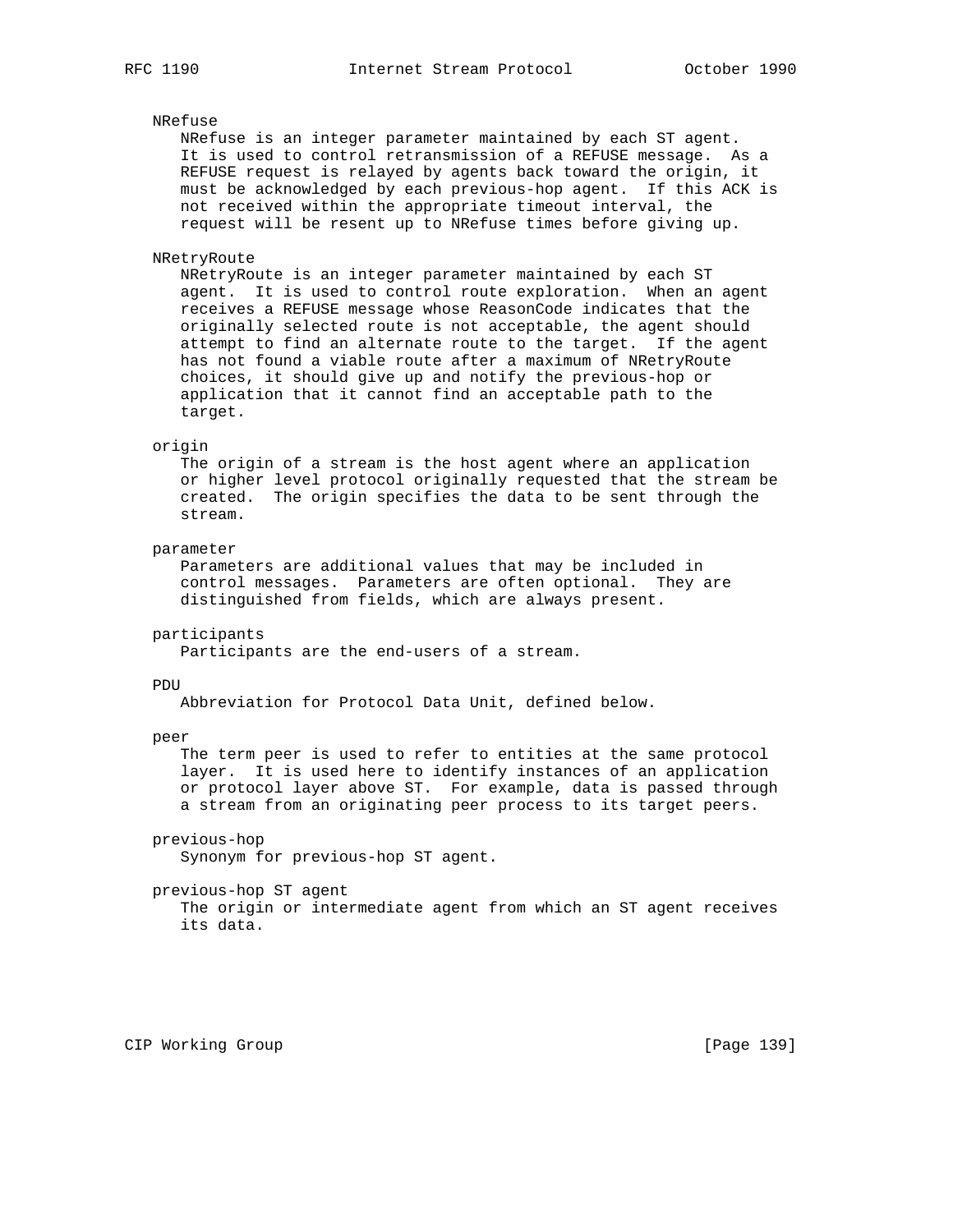protocol data unit A protocol data unit (PDU) is the unit of data passed to a protocol layer by the next higher layer protocol or user. It consists of control information and possibly user data. RecoveryTimeout RecoveryTimeout is specified in the FlowSpec of each stream. The minimum of these values over all streams between a pair of adjacent agents determines how often those agents must send HELLO messages to each other in order to ensure that failure of one of the agents will be detected quickly enough to meet the guarantee implied by the FlowSpec. Restarted bit The Restarted bit is part of the HELLO message. When set, it indicates that the sending agent was restarted recently (within the last HelloTimerHoldDown seconds). round-trip time The round-trip-time is the time it takes a message to be sent, delivered, processed, and the acknowledgment received. It includes both network and processing delays. RTT Abbreviation for round-trip-time. **BVL**UN Abbreviation for Receiver's Virtual Link Identifier. It uniquely identifies to the receiver the virtual link, and this stream, used to send it a message. See definition for Virtual Link Identifier below. SAP Abbreviation for Service Access Point. SCMP Abbreviation for ST Control Message Protocol, defined below. Service Access Point A point where a protocol service provider makes available the services it offers to a next higher layer protocol or user. setup phase Before data can be transmitted through a stream, the ST agents must distribute state information about the stream to all agents along the path(s) to the target(s). This is the setup phase. The setup phase ends when all the ACCEPT and REFUSE messages sent by the targets have been delivered to the origin. At this point, the data transfer phase begins and data can be sent. Requests to modify the stream can be issued after the setup phase has ended, i.e., during the data transfer phase without disrupting the flow of data. CIP Working Group and the contract of the contract of the contract of the contract of the contract of the contract of the contract of the contract of the contract of the contract of the contract of the contract of the cont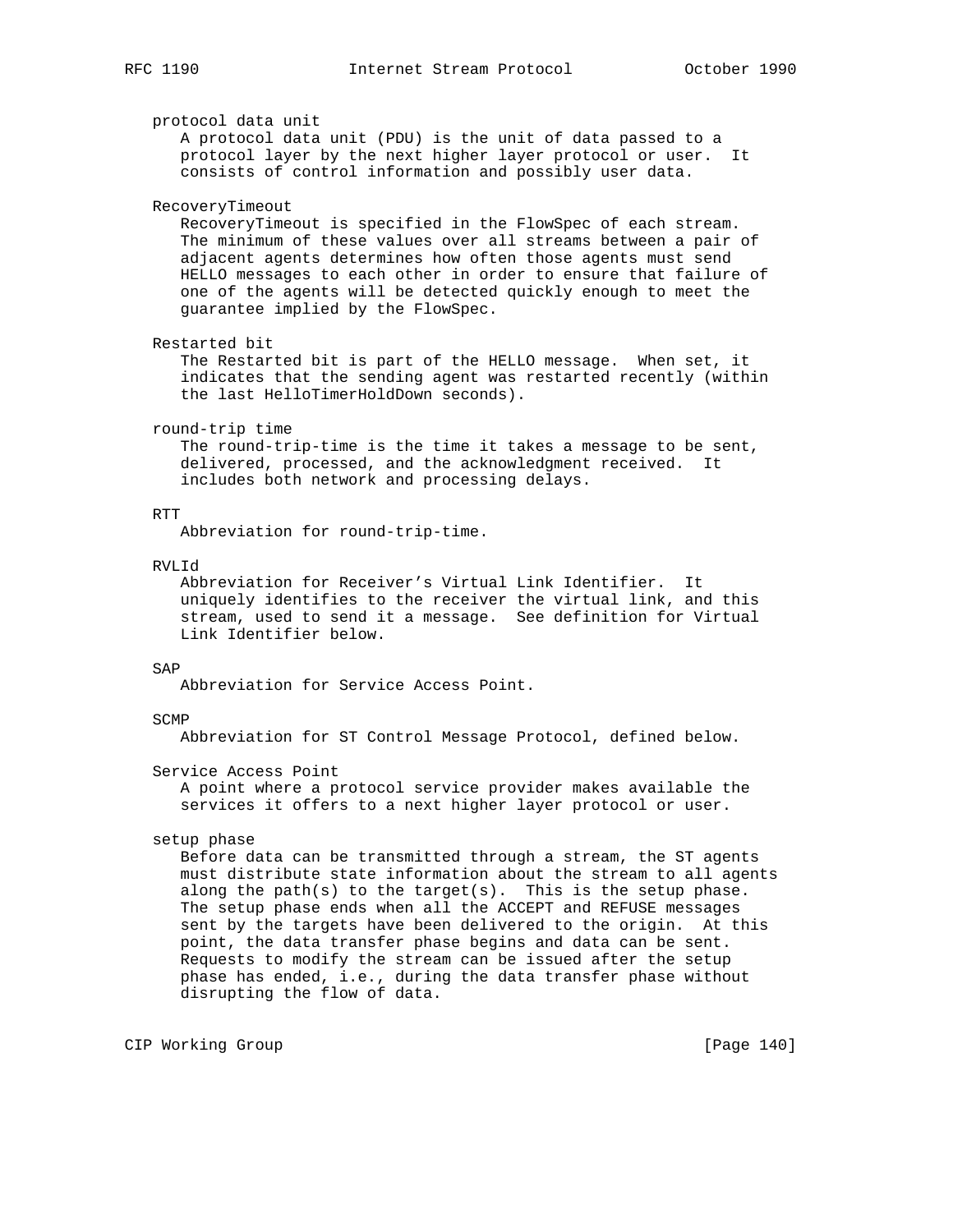### ST agent

An ST agent is an entity that implements the ST Protocol.

ST Control Message Protocol

 The ST Control Message Protocol is the subset of the overall ST Protocol responsible for creation, modification, maintenance, and tear down of a stream. It also includes support for event notification and status monitoring.

### stream

 A stream is the basic object managed by the ST Protocol for transmission of data. A stream has one origin where data are generated and one or more targets where the data are received for processing. A flow specification, provided by the origin and negotiated among the origin, intermediate, and target ST agents, identifies the requirements of the application and the guarantees that can be assured by the ST agents.

# subsets

 Subsets of the ST Protocol are permitted, as defined in various sections of this specification. Subsets are defined to allow simplified implementations that can still effectively interoperate with more complete implementations without causing disruption.

# SVLId

 Abbreviation for Sender's Virtual Link Identifier. It uniquely identifies to the receiver the virtual link identifier that should be placed into the RVLId field of all replies sent over the virtual link for a given stream. See definition for Virtual Link Identifier below.

#### target

 An ST target is the destination where data supplied by the origin will be delivered for higher layer protocol or application processing.

#### tear down

 The tear down phase of a stream begins when the origin indicates that it has no further data to send and the ST agents through which the stream passes should dismantle the stream and release its resources.

## ToAccept

 ToAccept is a timeout in seconds maintained by each ST agent. It sets the retransmission interval for ACCEPT messages.

## ToConnect

 ToConnect is a timeout in seconds maintained by each ST agent. It sets the retransmission interval a CONNECT messages.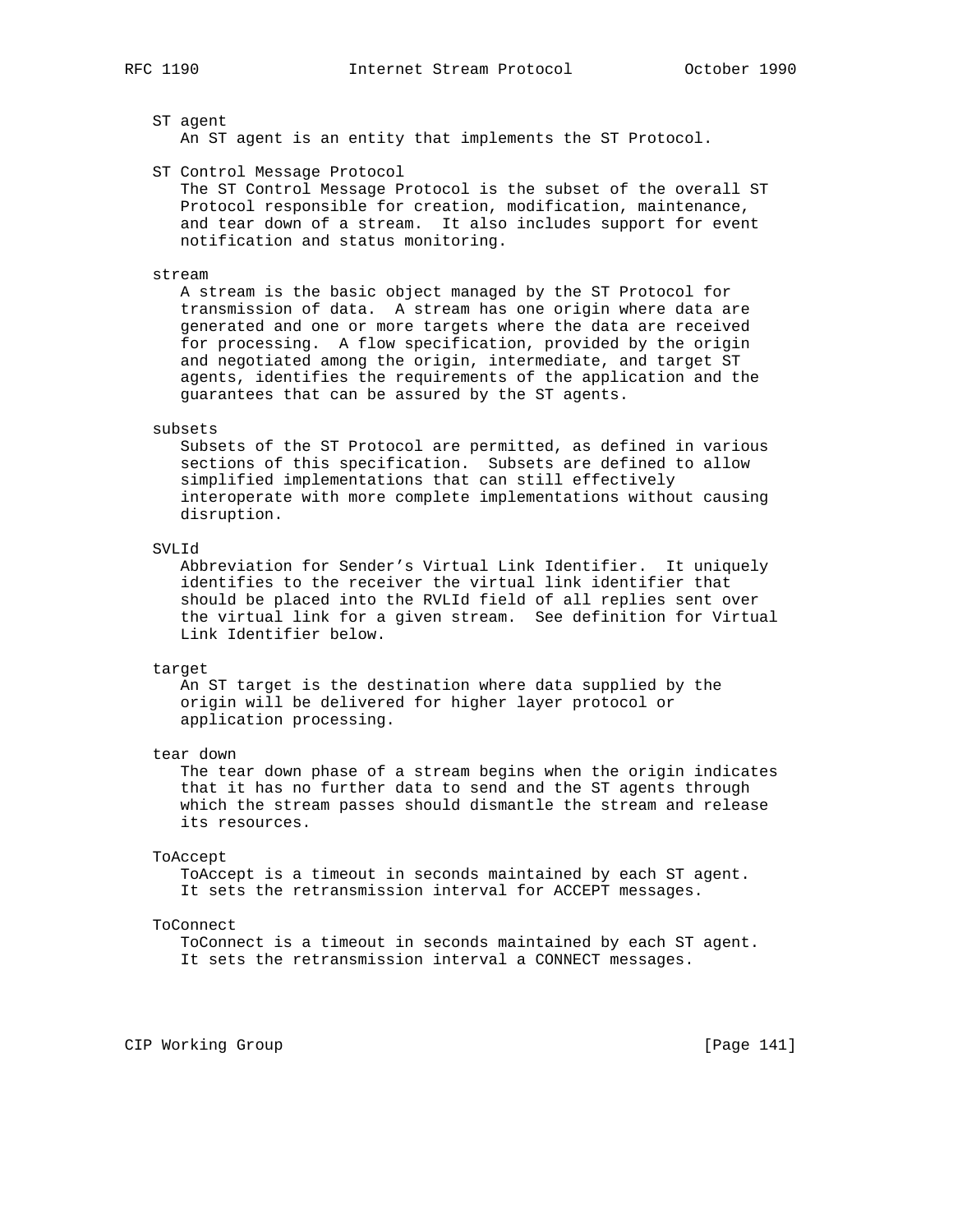#### ToDisconnect

 ToDisconnect is a timeout in seconds maintained by each ST agent. It sets the retransmission interval for DISCONNECT messages.

#### ToHIDAck

 ToHIDAck is a timeout in seconds maintained by each ST agent. It sets the retransmission interval for HID-CHANGE-REQUEST messages.

#### ToHIDChange

 ToHIDChange is a timeout in seconds maintained by each ST agent. It sets the retransmission interval for HID-CHANGE messages.

#### ToRefuse

 ToRefuse is a timeout in seconds maintained by each ST agent. It sets the retransmission interval for REFUSE messages.

#### upstream

The direction in a stream from a target toward the origin.

#### Virtual Link

 A virtual link is one edge of the tree describing the path of data flow through a stream. A separate virtual link is assigned to each pair of neighbor ST agents, even when multiple next-hops are be reached through a single network level multicast group. The virtual link allows efficient demultiplexing of ST Control Message PDUs received from a single physical link or network.

## Virtual Link Identifier

 For each ST Control Message sent, the sender provides its own virtual link identifier and that of the receiver (if known). Either of these identifiers, combined with the address of the corresponding host, can be used to identify uniquely the virtual control link to the agent. However, virtual link identifiers are chosen by the associated agent so that the agent may precisely identify the stream, state machine, and other protocol processing data elements managed by that agent, without regard to the source of the control message. Virtual link identifiers are not negotiated, and do not change during the lifetime of a stream. They are discarded when the stream is torn down.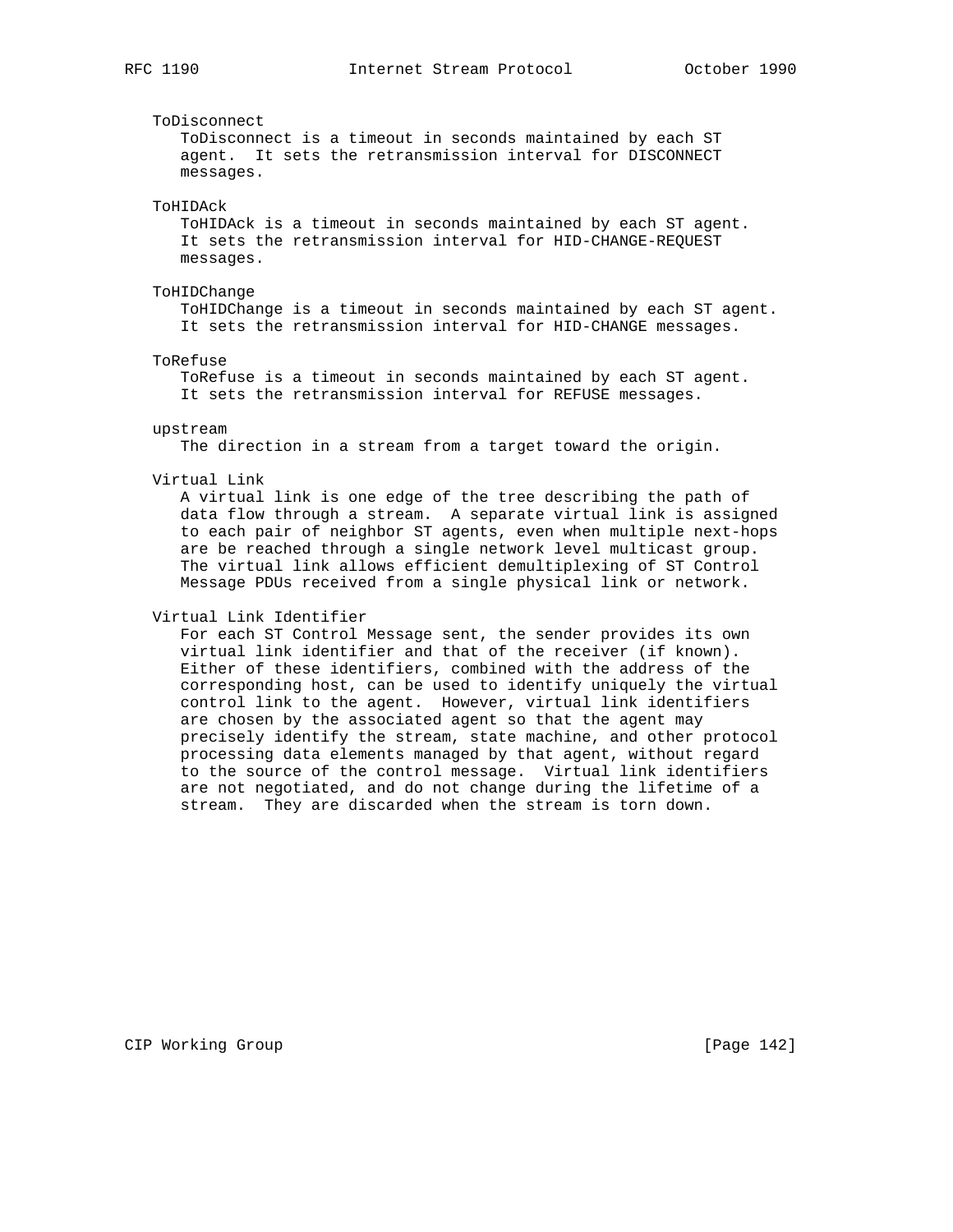# 7. References

- [1] Braden, B., Borman, D., and C. Partridge, "Computing the Internet Checksum", RFC 1071, USC/Information Sciences Institute, Cray Research, BBN Laboratories, September 1988.
- [2] Braden, R. (ed.), "Requirements for Internet Hosts -- Communication Layers", RFC 1122, USC/Information Sciences Institute, October 1989.
- [3] Cheriton, D., "VMTP: Versatile Message Transaction Protocol Specification", RFC 1045, Stanford University, February 1988.
- [4] Cohen, D., "A Network Voice Protocol NVP-II", USC/Information Sciences Institute, April 1981.
- [5] Cole, E., "PVP A Packet Video Protocol", W-Note 28, USC/Information Sciences Institute, August 1981.
- [6] Deering, S., "Host Extensions for IP Multicasting", RFC 1112, Stanford University, August 1989.
- [7] Edmond W., Seo K., Leib M., and C. Topolcic, "The DARPA Wideband Network Dual Bus Protocol", accepted for presentation at ACM SIGCOMM '90, September 24-27, 1990.
- [8] Forgie, J., "ST A Proposed Internet Stream Protocol", IEN 119, M. I. T. Lincoln Laboratory, 7 September 1979.
- [9] Jacobs I., Binder R., and E. Hoversten E., "General Purpose Packet Satellite Network", Proc. IEEE, vol 66, pp 1448-1467, November 1978.
- [10] Jacobson, V., "Congestion Avoidance and Control", ACM SIGCOMM-88, August 1988.
- [11] Karn, P. and C. Partridge, "Round Trip Time Estimation", ACM SIGCOMM-87, August 1987.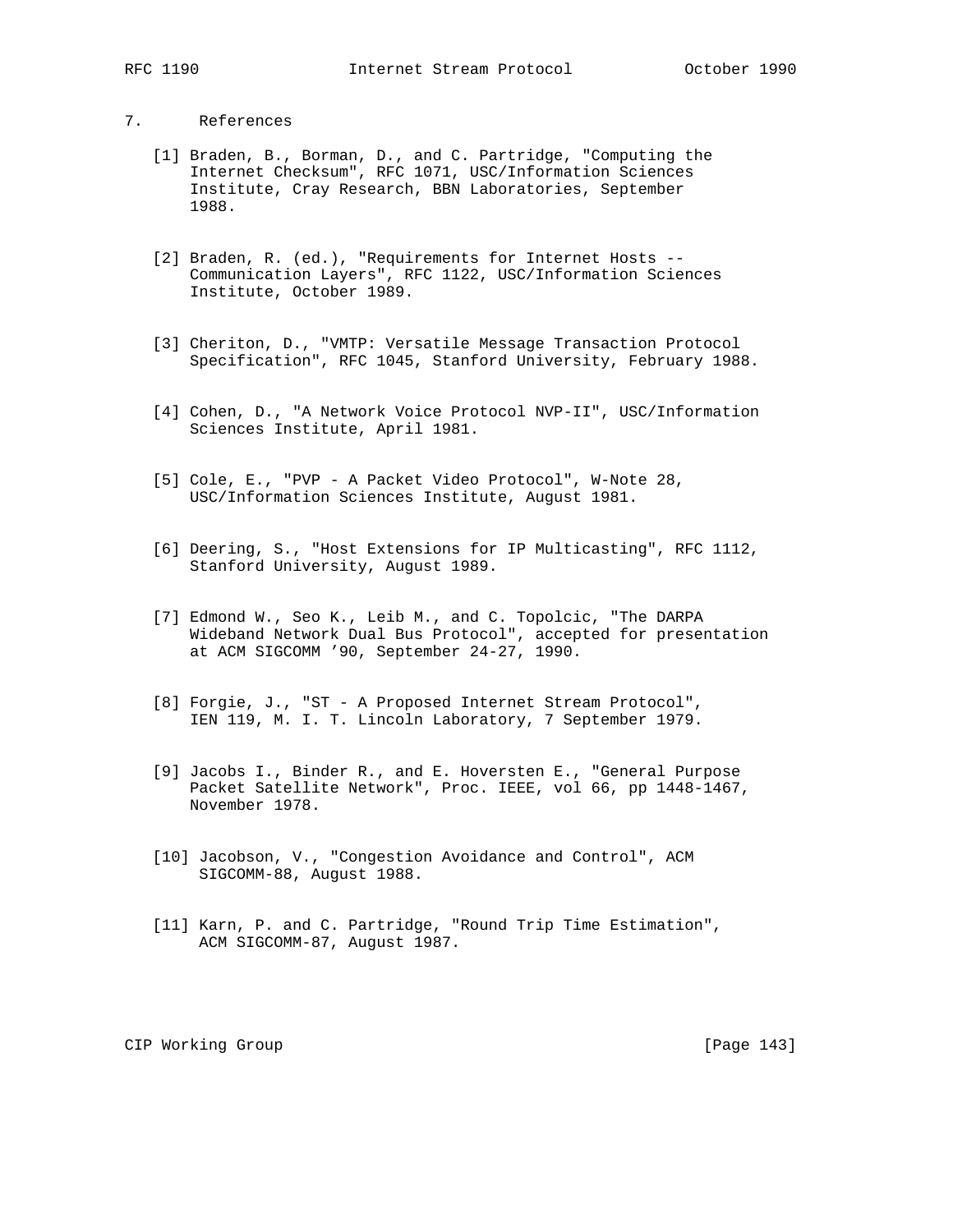- [12] Mallory, T., and A. Kullberg, "Incremental Updating of the Internet Checksum", RFC 1141, BBN Communications Corporation, January 1990.
- [13] Mills, D., "Network Time Protocol (Version 2) Specification and Implementation", RFC 1119, University of Delaware, September 1989 (Revised February 1990).
- [14] Pope, A., "The SIMNET Network and Protocols", BBN Report No. 7102, BBN Systems and Technologies, July 1989.
- [15] Postel, J., ed., "Internet Protocol DARPA Internet Program Protocol Specification", RFC 791, DARPA, September 1981.
- [16] Postel, J., ed., "Transmission Control Protocol DARPA Internet Program Protocol Specification", RFC 793, DARPA, September 1981.
- [17] Postel, J., "User Datagram Protocol", RFC 768, USC/Information Sciences Institute, August 1980.
- [18] Reynolds, J., Postel, J., "Assigned Numbers", RFC 1060, USC/Information Sciences Institute, March 1990.
- [19] SDNS Protocol and Signaling Working Group, SP3 Sub-Group, SDNS Secure Data Network System, Security Protocol 3 (SP3), SDN.301, Rev. 1.5, 1989-05-15.
- [20] SDNS Protocol and Signaling Working Group, SP3 Sub-Group, SDNS Secure Data Network System, Security Protocol 3 (SP3) Addendum 1, Cooperating Families, SDN.301.1, Rev. 1.2, 1988-07-12.
- 8. Security Considerations

See section 3.7.8.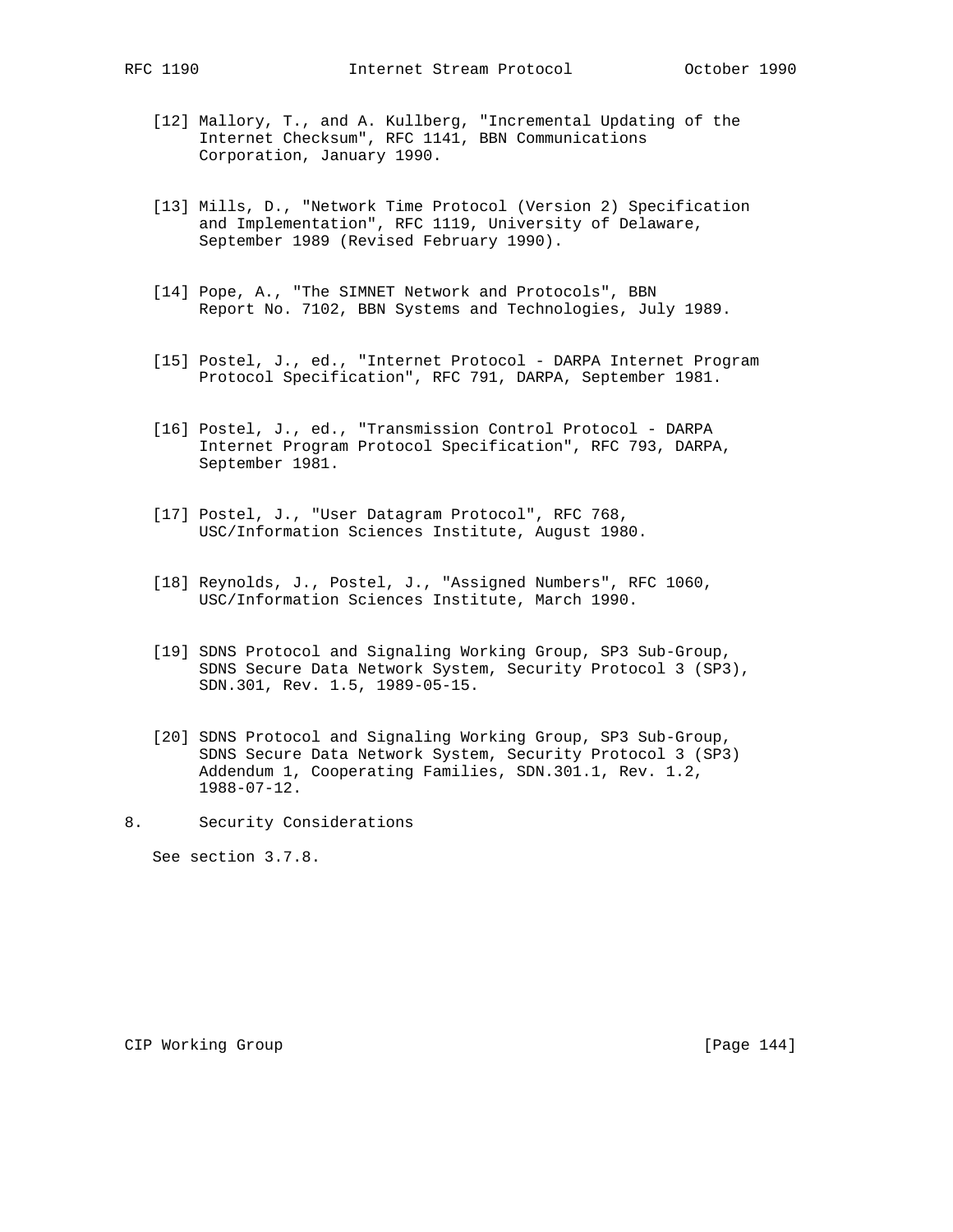## RFC 1190 Internet Stream Protocol October 1990

## 9. Authors' Addresses

 Stephen Casner USC/Information Sciences Institute 4676 Admiralty Way Marina del Rey, CA 90292-6695

 Phone: (213) 822-1511 x153 EMail: Casner@ISI.Edu

 Charles Lynn, Jr. BBN Systems and Technologies, a division of Bolt Beranek and Newman Inc. 10 Moulton Street Cambridge, MA 02138

 Phone: (617) 873-3367 EMail: CLynn@BBN.Com

 Philippe Park BBN Systems and Technologies, a division of Bolt Beranek and Newman Inc. 10 Moulton Street Cambridge, MA 02138

 Phone: (617) 873-2892 EMail: ppark@BBN.COM

 Kenneth Schroder BBN Systems and Technologies, a division of Bolt Beranek and Newman Inc. 10 Moulton Street Cambridge, MA 02138

 Phone: (617) 873-3167 EMail: Schroder@BBN.Com

 Claudio Topolcic BBN Systems and Technologies, a division of Bolt Beranek and Newman Inc. 10 Moulton Street Cambridge, MA 02138

 Phone: (617) 873-3874 EMail: Topolcic@BBN.Com

CIP Working Group and the contract of the contract of the contract of the contract of the contract of the contract of the contract of the contract of the contract of the contract of the contract of the contract of the cont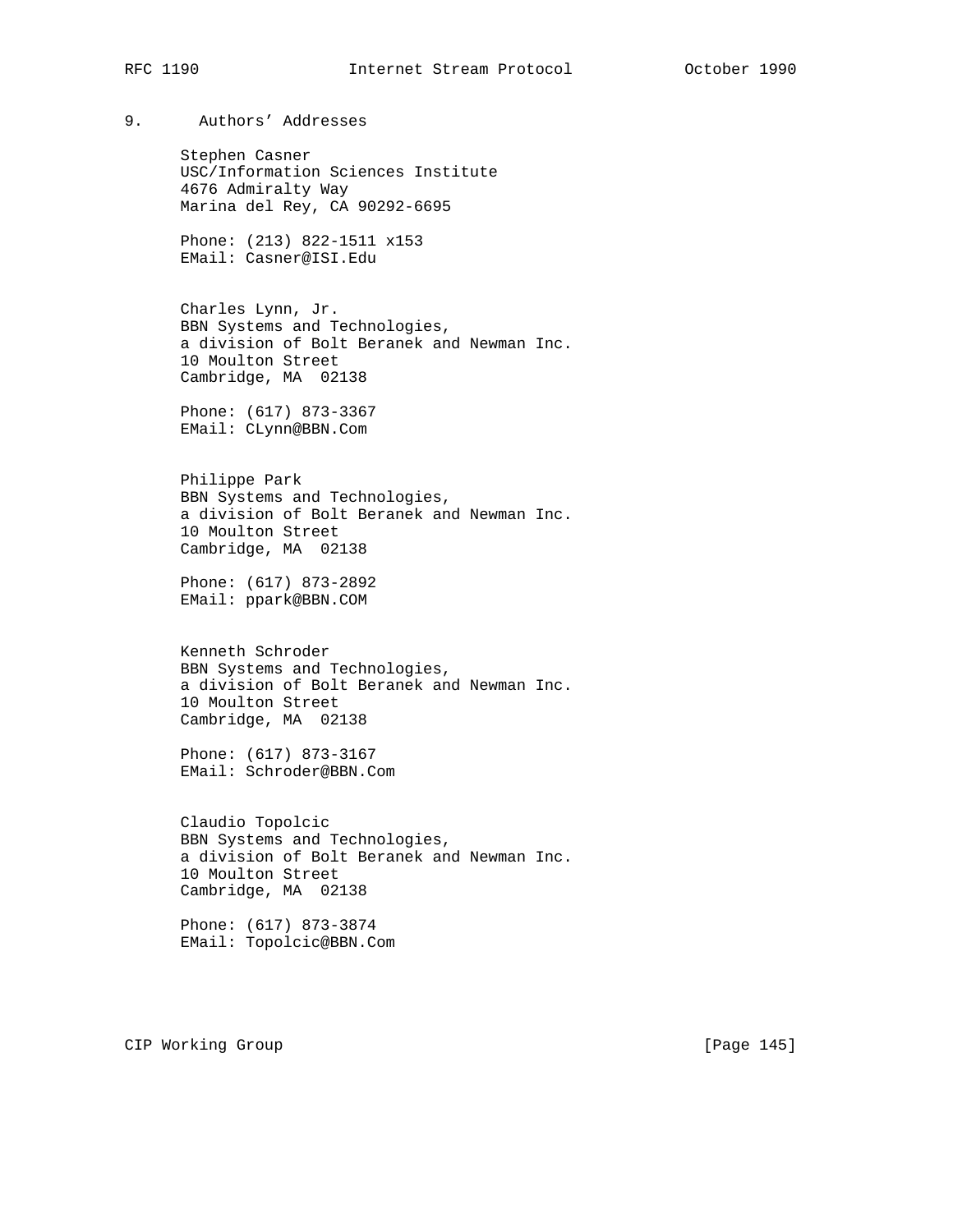[This page intentionally left blank.]

CIP Working Group **compared to the CIP CIP Working Group**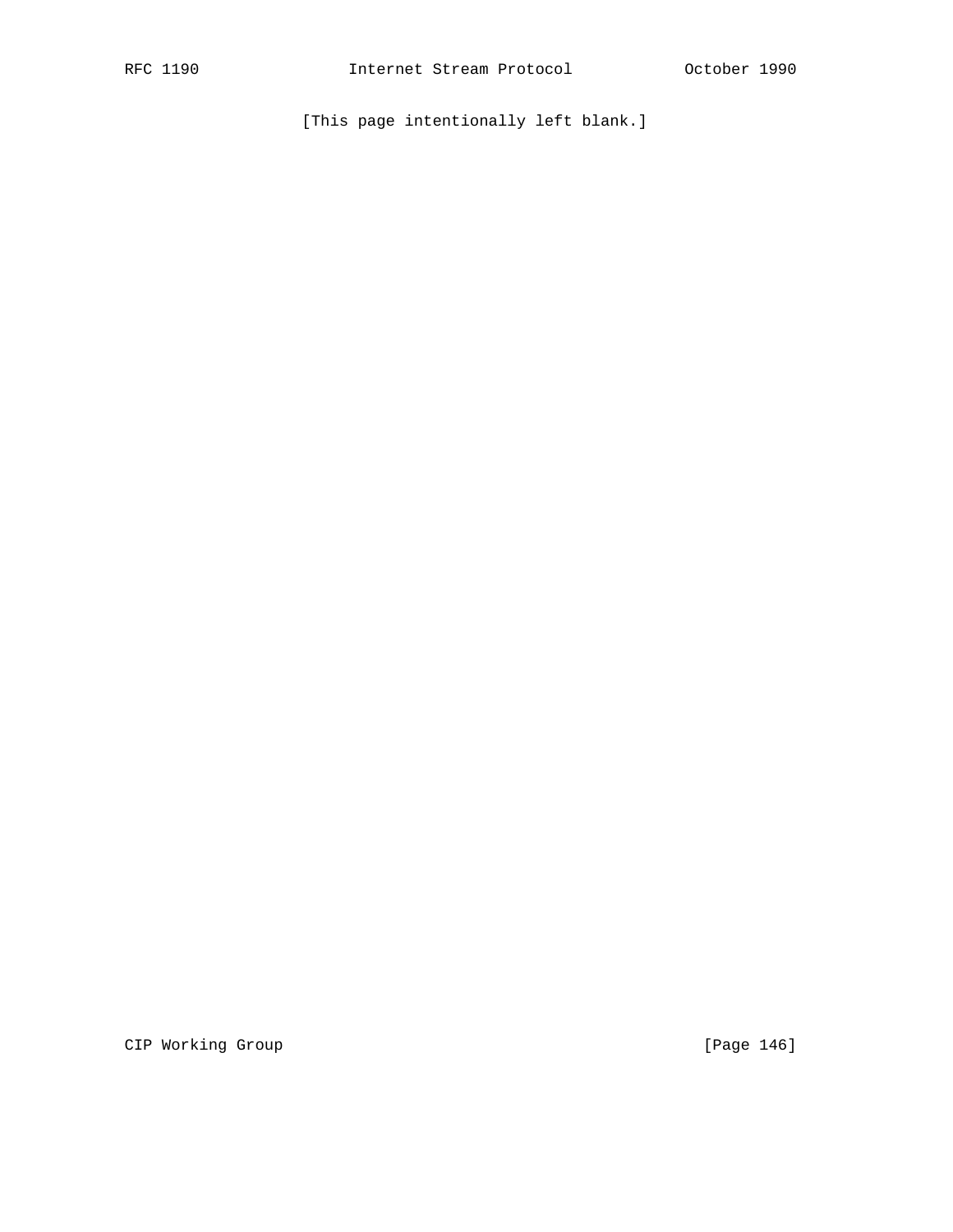## Appendix 1. Data Notations

 The convention in the documentation of Internet Protocols is to express numbers in decimal and to picture data with the most significant octet on the left and the least significant octet on the right.

 The order of transmission of the header and data described in this document is resolved to the octet level. Whenever a diagram shows a group of octets, the order of transmission of those octets is the normal order in which they are read in English. For example, in the following diagram the octets are transmitted in the order they are numbered.

|  | 0 1 2 3 4 5 6 7 8 9 0 1 2 3 4 5 6 7 8 9 0 1 2 3 4 5 6 7 8 9 0 1 |  |
|--|-----------------------------------------------------------------|--|
|  |                                                                 |  |
|  |                                                                 |  |
|  |                                                                 |  |
|  | +-+-+-+-+-+-+-+-+-+-+-+-+-+-                                    |  |
|  |                                                                 |  |

Figure 56. Transmission Order of Bytes

 Whenever an octet represents a numeric quantity the left most bit in the diagram is the high order or most significant bit. That is, the bit labeled 0 is the most significant bit. For example, the following diagram represents the value 170 (decimal).

> 0 1 2 3 4 5 6 7 +-+-+-+-+-+-+-+-+ |1 0 1 0 1 0 1 0| +-+-+-+-+-+-+-+-+

Figure 57. Significance of Bits

 Similarly, whenever a multi-octet field represents a numeric quantity the left most bit of the whole field is the most significant bit. When a multi-octet quantity is transmitted the most significant octet is transmitted first.

 Fields whose length is fixed and fully illustrated are shown with a vertical bar (|) at the end; fixed fields whose contents are abbreviated are shown with an exclamation point (!); variable fields are shown with colons (:).

CIP Working Group and the contract of the contract of the contract of the contract of the contract of the contract of the contract of the contract of the contract of the contract of the contract of the contract of the cont